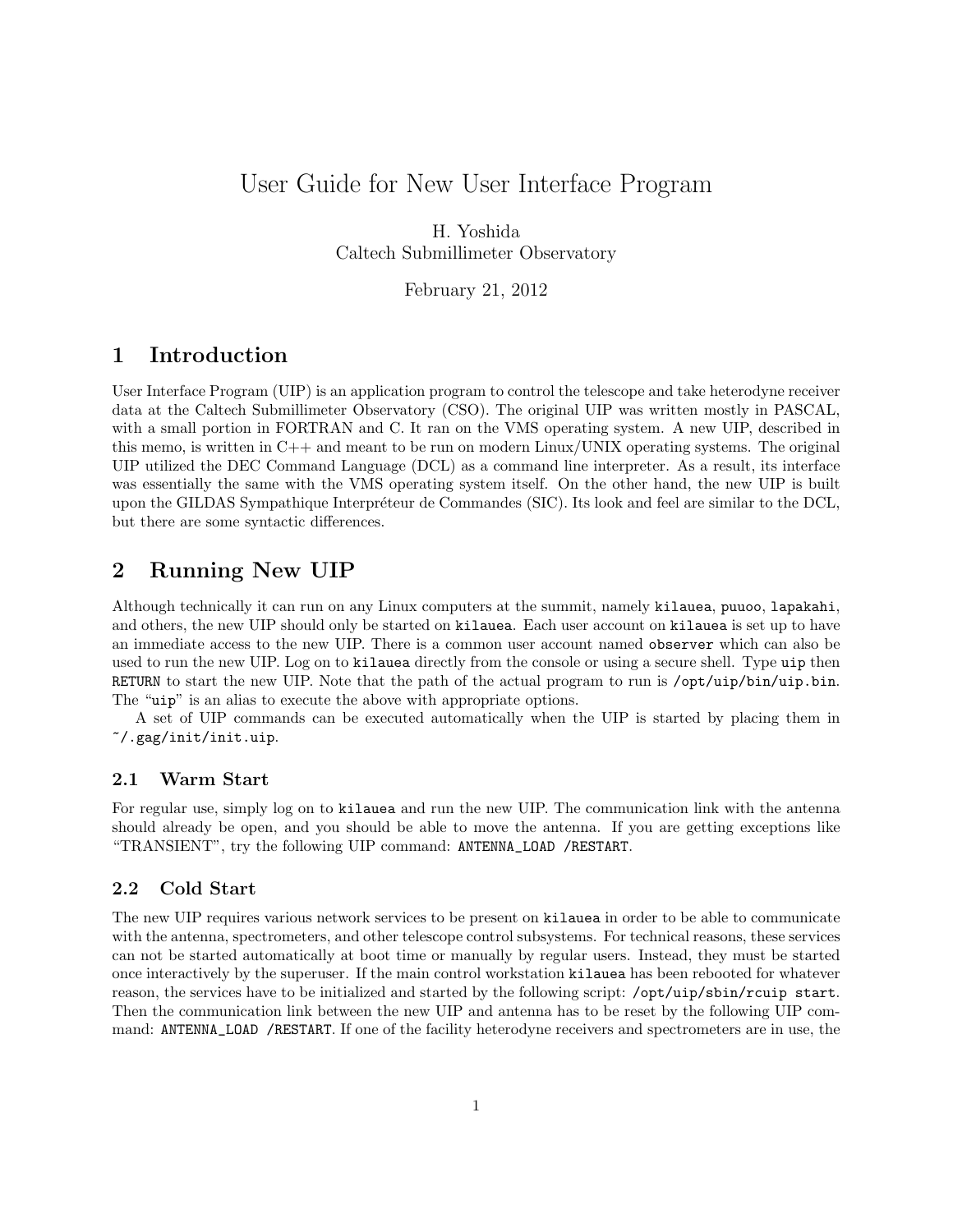following command should be used instead: ANTENNA\_LOAD /RESTART /NOSYNCHRONIZE, and the communication links with the spectrometers and IF processor should also be reset using the following commands: SPECTROMETER ... / RESTART and LO ....

#### 2.3 Restart

When the new UIP is having troubles communicating with the antenna or one of other telescope control subsystems, and ANTENNA\_LOAD /RESTART, SPECTROMETER ... /RESTART, etc. do not fix the problem, the above mentioned script can be used as a last resort to reinitialize and restart the network services needed by the new UIP: /opt/uip/sbin/rcuip restart. This has to be done by the superuser. All instances of the new UIPs will be terminated. Once the services are restarted, the communication links have to be reset by following the instructions for cold start above.

## 3 Catalogs

Source and line catalogs are in plain text format. Existing entries can be edited and new entries can be added directly using any text editor. (SOURCE and LINE commands are no longer available.)

Catalog filenames must be all in lower case letters. The default filename extension is .cat for source catalogs and .line\_cat for line catalogs. The location of system's default catalogs is kilauea:/opt/uip/cat, and the location of user's private catalogs is  $k$ **ilauea:** $\gamma$ .uip/cat. The CATALOG command looks for a catalog in the current directory, user's private catalog directory, then system's default catalog directory, in that order.

## 3.1 Source Catalogs

The format of source catalogs is a derivative of GILDAS ASTRO's.

The simplest form, suitable for continuum sources, is:

### SOURCE\_NAME COORDINATE\_TYPE LONGITUDE LATITUDE

SOURCE\_NAME is the name(s) of the source. Two or more names are separated by "|". COORDINATE\_TYPE is the type of the coordinate system and it has to be either "EQ" for equatorial, "GA" for Galactic II, "DA" for apparent equatorial, or "HO" for horizontal coordinates. If the coordinate system is equatorial, the keyword "EQ" has to be followed by the epoch of the coordinate system, or equinox, like "EQ 2000" for J2000.0 or "EQ 1950" for B1950.0. LONGITUDE is the longitude-like coordinate and it has to be either in sexagesimal notation like "hh:mm:ss.ss" or "hh:mm.mmmm" or simply in hours or degrees like "hh.hhhhhh". LATITUDE" is the latitude-like coordinate and it has to be in the same format as LONGITUDE.

When the source has a proper-motion, the following form is used:

#### SOURCE\_NAME COORDINATE\_TYPE LONGITUDE,PM\_LONGITUDE LATITUDE,PM\_LATITUDE

PM\_LONGITUDE and PM\_LATITUDE are the rate of change of the coordinate value in the longitude-like and latitude-like axes, respectively. For the equatorial coordinates, PM\_LONGITUDE is in  $\text{syn}^{-1}$  and PM\_LATITUDE is in  $''\,\mathrm{yr}^{-1}$ .

The most commonly used form is:

#### SOURCE\_NAME COORDINATE\_TYPE LONGITUDE LATITUDE VELOCITY\_TYPE VELOCITY

VELOCITY\_TYPE is the type of the velocity and it has to be either "LS" for the LSR, "HE" for the Solar-system barycentric, "EA" for the geocentric, or "OB" for the topocentric velocity. VELOCITY is the velocity in km s<sup>−</sup><sup>1</sup> .

As an example, a few entries from the system default source catalog are shown below: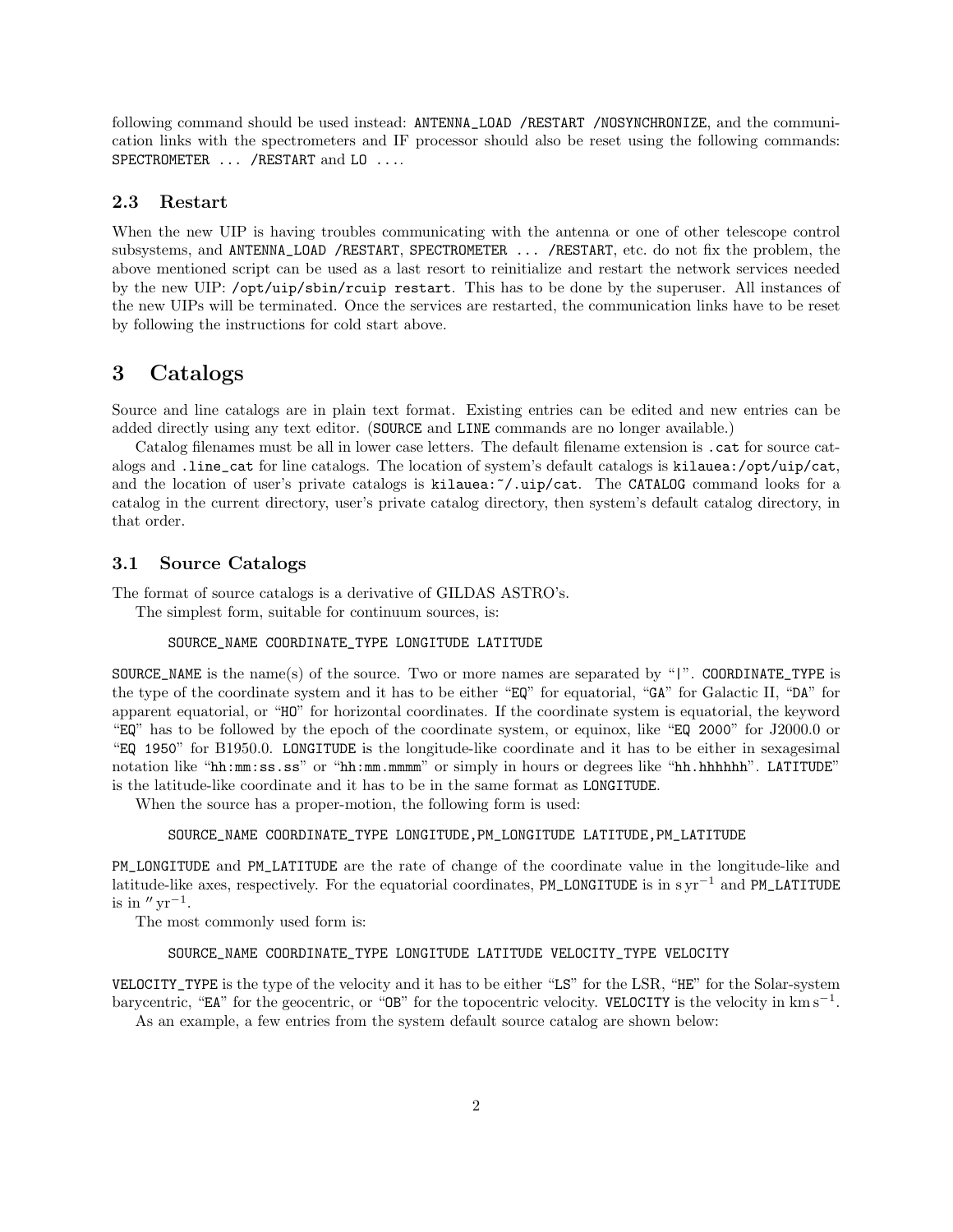|       |  | $0$ CET EQ 1950.00 02:16:49.040,-0.00080 -03:12:13.39,-0.2330 LSR 46.80 |                |                   |
|-------|--|-------------------------------------------------------------------------|----------------|-------------------|
|       |  | W30HUH EQ 1950.00 02:23:16.700                                          | 61:38:54.01    | LSR -47.40        |
|       |  | NGC1333 EQ 2000.00 03:29:03.700                                         | 31:16:02.70    | $LSR \qquad 0.00$ |
|       |  | ORIUH EQ 1950.00 05:32:47.000                                           | $-05:24:21.00$ | LSR 9.00          |
| W51UH |  | EQ 1950.00 19:21:27.001                                                 | 14:24:30.00    | $LSR$ 57.10       |

Designated OFF positions can be named freely, as the /DESIGNATED\_OFF option of the OFF\_POSITION, OO\_SCAN, OTF\_MAP, TCAL, and TEXAS commands takes a source name as an optional argument. By default, these commands look for a source named SOURCE\_NAME:off\_position in the open catalogs, where SOURCE\_NAME is the name of the current ON source. Suffixes other than :off\_position do not have any special meaning.

### 3.2 Line Catalogs

The format of line catalogs is:

#### LINE\_NAME FREQUENCY FREQUENCY\_UNIT SIDEBAND

LINE\_NAME is the name(s) of the line. Two or more names are separated by "|". FREQUENCY is the frequency of the line in GHz. FREQUENCY\_UNIT is the unit of the frequency and it has to be "GHz". SIDEBAND is the sideband to put the line in (all the CSO heterodyne receivers are double sideband) and it has to be either "USB" for upper sideband or "LSB" for lower sideband.

As an example, a few entries from the system default line catalog are shown below:

12CO2-1 230.5379700 GHz LSB 12CO3-2 345.7959900 GHz USB 12CO4-3 461.0408110 GHz LSB 12CO6-5 691.4729800 GHz USB 12CO7-6 806.6517200 GHz LSB

## 4 Ephemerides

Ephemerides for Solar System objects are plain text files with entries in the following format:

DATE RIGHT\_ASCENSION DECLINATION RANGE RANGE\_RATE

DATE is the universal time (UTC) in Julian day format. RIGHT\_ASCENSION is the geocentric apparent right ascension in sexagesimal notation "hh mm ss.ss" or alternatively "hh:mm:ss.ss". DECLINATION is the geocentric apparent declination in sexagesimal notation "+dd mm ss.s" or alternatively "+dd:mm:ss.s". RANGE is the geocentric range in AU. RANGE\_RATE is the geocentric range rate in  $\text{km s}^{-1}$ .

As an example, a few entries from the ephemeris file for Titan are shown below:

2454832.500000000 11 33 04.8430 +05 08 56.079 9.00952445513056 -29.4049816 2454832.625000000 11 33 05.4242 +05 08 58.749 9.00739372774336 -29.6222299 2454832.750000000 11 33 05.9865 +05 09 01.449 9.00524749734546 -29.8343300 2454832.875000000 11 33 06.5286 +05 09 04.179 9.00308615465248 -30.0407553 2454833.000000000 11 33 07.0492 +05 09 06.937 9.00091012827573 -30.2409828

Ephemeris files in the above format can be generated using JPL's HORIZONS system. The example shown above has been generated through the HORIZONS web-interface using the following settings then removing everything from \$\$SOE and before and from \$\$EOE and after: Alternatively, a utility program kilauea:/opt/uip/bin/ephemeris\_generator can be used to generate ephemerides in the above format, or the PLANET command with the /JPL\_HORIZONS option can generate ephemerides on-the-fly.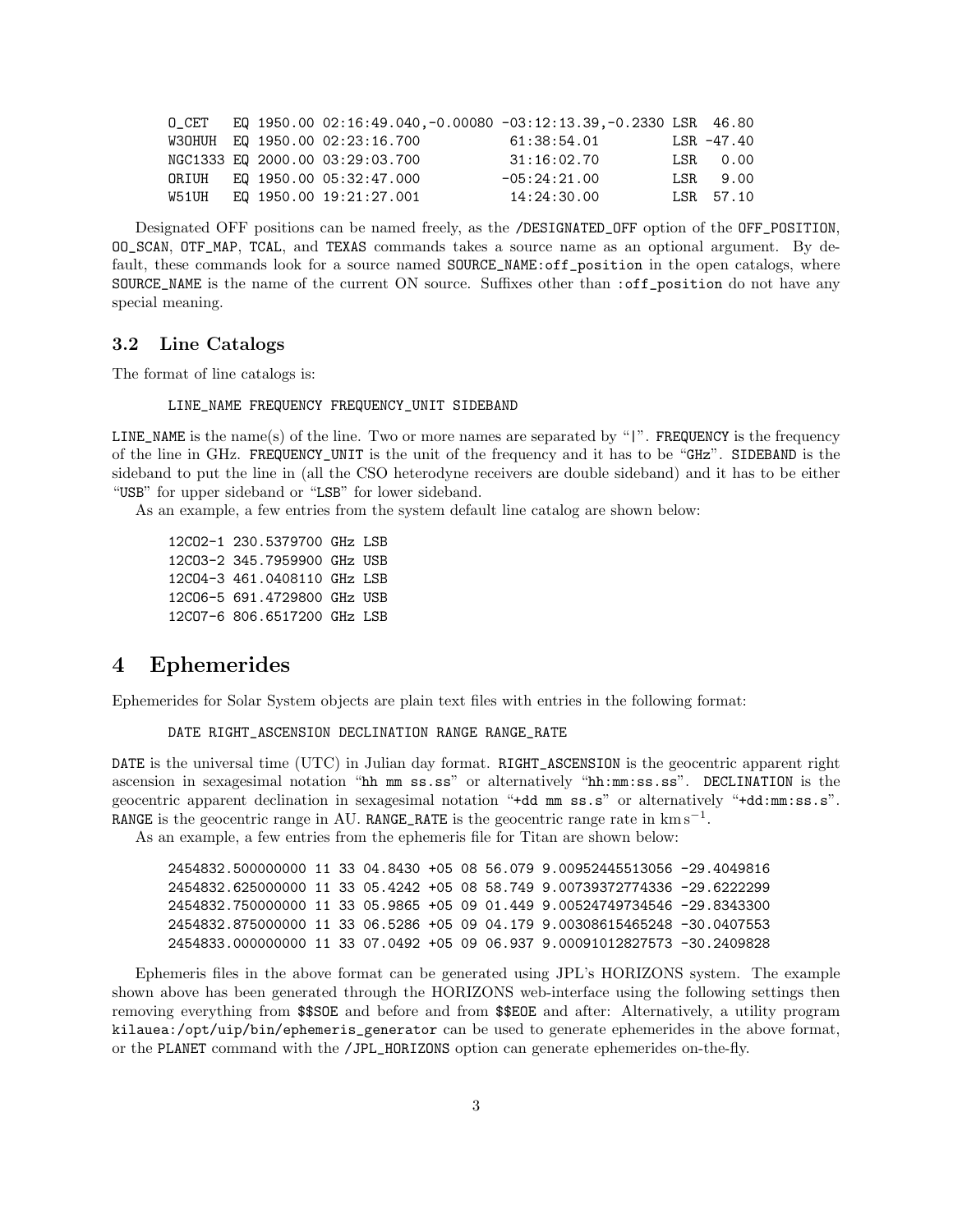| Observer Location | $\therefore$ Geocentric [500]           |
|-------------------|-----------------------------------------|
| Table Settings    | : QUANTITIES=2,20; date/time format=JD; |
|                   | extra precision=YES; object page=NO     |
| Display/Output    | $:$ plain text                          |
|                   |                                         |

Ephemeris filenames must be all in lower case letters. The default filename extension is .dat. The location of system's default ephemerides is kilauea:/opt/uip/eph, and the location of user's private ephemerides is kilauea: "/.uip/eph. The PLANET command looks for an ephemeris in the current directory, user's private ephemeris directory, then system's default ephemeris directory, in that order.

# 5 Command Procedures (Macros)

Command procedures (macros), or observing scripts, are realized by underlying GILDAS SIC's scripting capability. Command procedures are executed using the SIC\@ command. For details, please see the [SIC Manual.](http://www.iram.fr/IRAMFR/GILDAS/doc/html/sic-html/sic.html)

Command procedure filenames must be all in lower case letters. The default filename extensions are .uip and .pro. The location of system procedures is kilauea:/opt/uip/pro, and the location of user's private procedures is kilauea: "/.uip/pro.

The  $STC\&$  command does not automatically look for procedures in the above mentioned directories, however. A full path must be specified if a procedure is not in the current directory. The search path of the SIC\@ command can be changed by the SIC\SIC MACRO command. For example, to let the SIC\@ command search procedures in the current directory, user's private directory, and system directory, in that order, add a following command to kilauea: "/.gag/init/init.uip:

 $sic\simeq$   $\ldots$   $\ldots$   $\ldots$   $\ldots$   $\ldots$   $\ldots$   $\ldots$   $\ldots$   $\ldots$   $\ldots$   $\ldots$   $\ldots$   $\ldots$   $\ldots$   $\ldots$   $\ldots$   $\ldots$   $\ldots$   $\ldots$   $\ldots$   $\ldots$   $\ldots$   $\ldots$   $\ldots$   $\ldots$   $\ldots$   $\ldots$   $\ldots$   $\ldots$   $\ldots$   $\ldots$   $\ldots$   $\ldots$   $\ldots$   $\ldots$   $\ld$ 

# 6 User Defined Commands and Symbols (Aliases)

User defined commands and symbols (aliases) are capabilities provided by underlying GILDAS SIC. The SIC\DEFINE COMMAND command allows to define a new command with optional help. The SIC\SYMBOL command allows to define an alias, or shorthand, for any text string.

One use case of user defined commands and symbols is as a shorthand for command procedures. For example, the system defines a new command fazo as "sic\@ \$UIP\_ROOT/pro/fazo.uip", as shown below:

sic\define command fazo "sic\@ \$UIP\_ROOT/pro/fazo.uip" \$UIP\_ROOT/pro/fazo.hlp

Thus the command procedure **fazo.uip**, which is not in the current directory, can be executed by simply typing fazo. A similar result can be obtained by defining a symbol fazo as "sic\@ \$UIP\_ROOT/pro/fazo.uip", as shown below:

```
sic\symbol fazo "sic\@ $UIP_ROOT/pro/fazo.uip"
```
System commands and symbols are defined in kilauea:\$GAG\_ROOT\_DIR/pro/define.uip, and user's private commands and symbols are defined in kilauea:~/.gag/init/init.uip.

# A References

- [Release Notes for New User Interface Program](file:Release_Notes.html) [\(pdf\)](#page-0-0)
- [Transition Guide for New User Interface Program](file:Transition_Guide.html) [\(pdf\)](#page-0-0)
- [SIC Manual](http://www.iram.fr/IRAMFR/GILDAS/doc/html/sic-html/sic.html) [\(pdf\)](http://www.iram.fr/IRAMFR/GILDAS/doc/pdf/sic.pdf)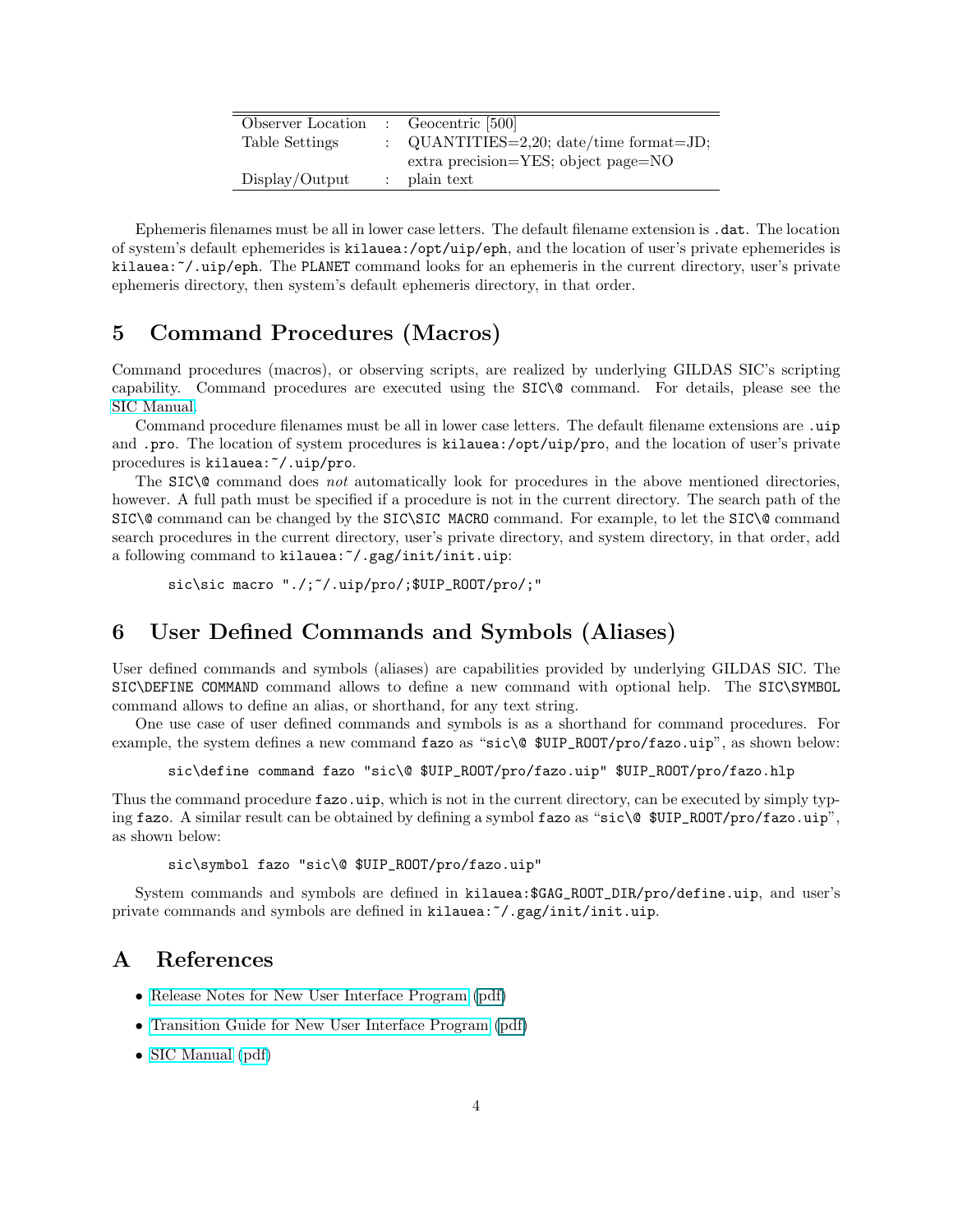# B Revision History

- 1.0 (July 8, 2009) HY Initial release.
- 1.1 (August 17, 2009) HY Updated information about user accounts.
- 1.2 (August 31, 2009) HY Actual inclusion of command help texts.
- 1.3 (October 5, 2009) HY Detailed information about source catalog format.
- 1.4 (July 12, 2010) HY Instructions for (re)starting CORBA and UIP services.
- 1.5 (October 12, 2010) HY Instruction for starting the weather logging services.
- $\bullet$  1.6 (June 17, 2011) HY  $-$  Added sections for ephemerides, command procedures, symbols, and user defined commands.
- 1.7 (June 21, 2011) HY File naming rules.
- 1.8 (June 30, 2011) HY Favors user defined commands over plain symbols.

# C Command Help

This section was automatically generated from the latest help file.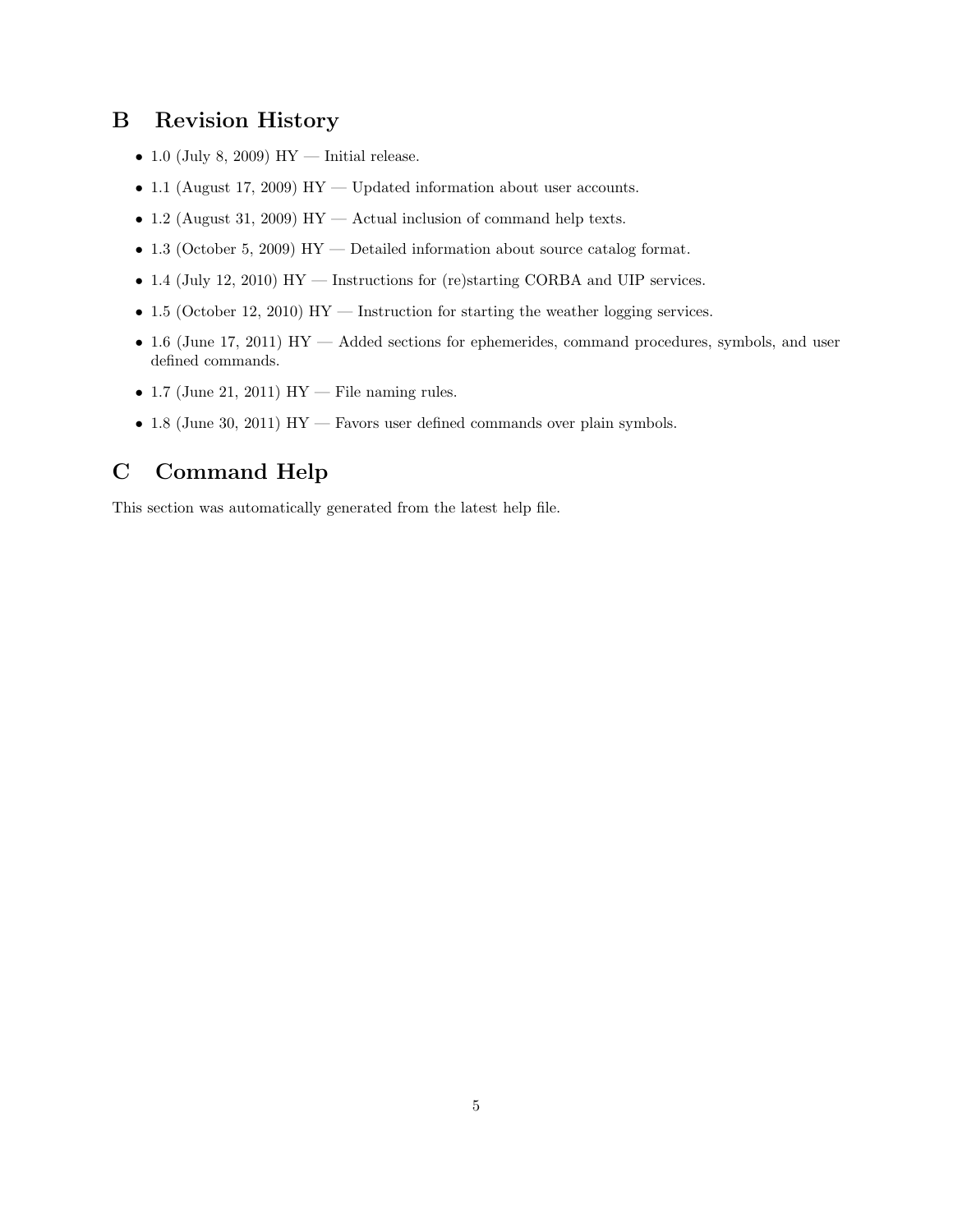## C.1 Language

UIP\ Command Language Summary

## C.2 NEW POSITION

[UIP\]\_NEW\_POSITION

## C.3 OFF POSITION

[UIP\]\_OFF\_POSITION [/CLEAR [/ONLY\_OFF]]

# C.3.1 OFF POSITION /CLEAR

## C.3.2 OFF POSITION / ONLY OFF

# C.4 ON POSITION

[UIP\]\_ON\_POSITION [/CLEAR [/ONLY\_ON]]

# C.4.1 ON POSITION /CLEAR

## C.4.2 ON POSITION / ONLY ON

# C.5 TAKE DATA

[UIP\]\_TAKE\_DATA [/LEAVE]

## C.5.1 TAKE DATA /LEAVE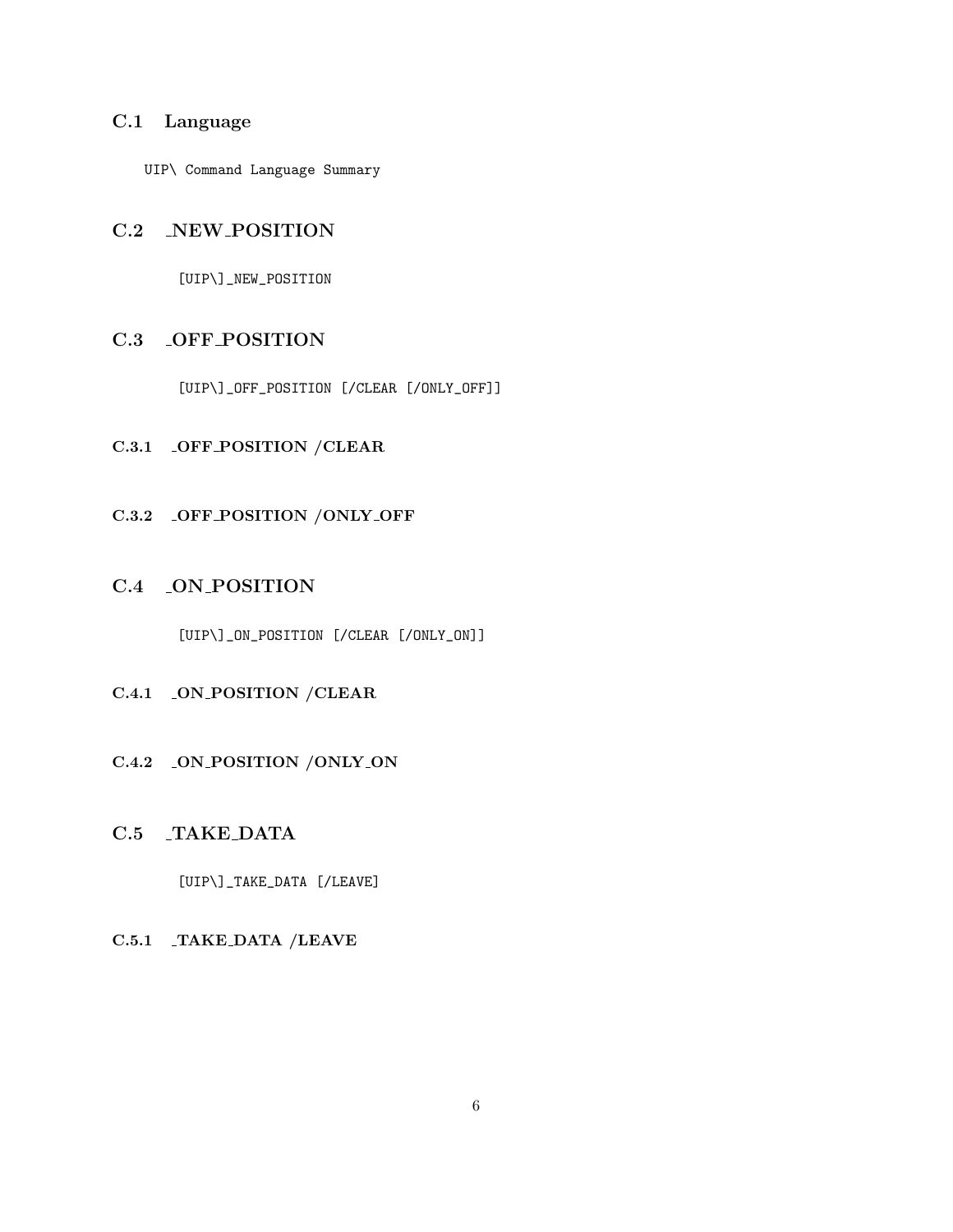## C.6 ACQUIRE LIMITS

#### [UIP\]ACQUIRE\_LIMITS [ON\_TOLERANCE [OFF\_TOLERANCE]]

Allows you to set, independently, the acquisition limits for the ON and OFF positions. The smaller these values are, the longer it will take the antenna to decide it has acquired the source, and the slower your data taking will be.

Typing this command with no parameters will result in the current values being typed on the terminal.

#### C.6.1 ACQUIRE LIMITS ON TOLERANCE

The acquisition limit for ON scans, in arc seconds.

#### C.6.2 ACQUIRE LIMITS OFF TOLERANCE

The acquisition limit for OFF scans, in arc seconds.

## C.7 ADJUST ATTN

#### [UIP\]ADJUST\_ATTN

Tells the backend to automatically set its attenuator at this time. It only sets it once per invocation, no automatic updating is done. This command currently only works if the AOS or FFTS is the backend.

## C.8 ALTAZ

#### [UIP\]ALTAZ

Tells the antenna computer to switch to altazimuthal pointing mode. The values given with the AZ and EL commands are used. The telescope will not be idle, and it will continuously try to stay at the requested position.

## C.9 ANTENNA LOAD

[UIP\]ANTENNA\_LOAD /RESTART [/NOSYNCHRONIZE]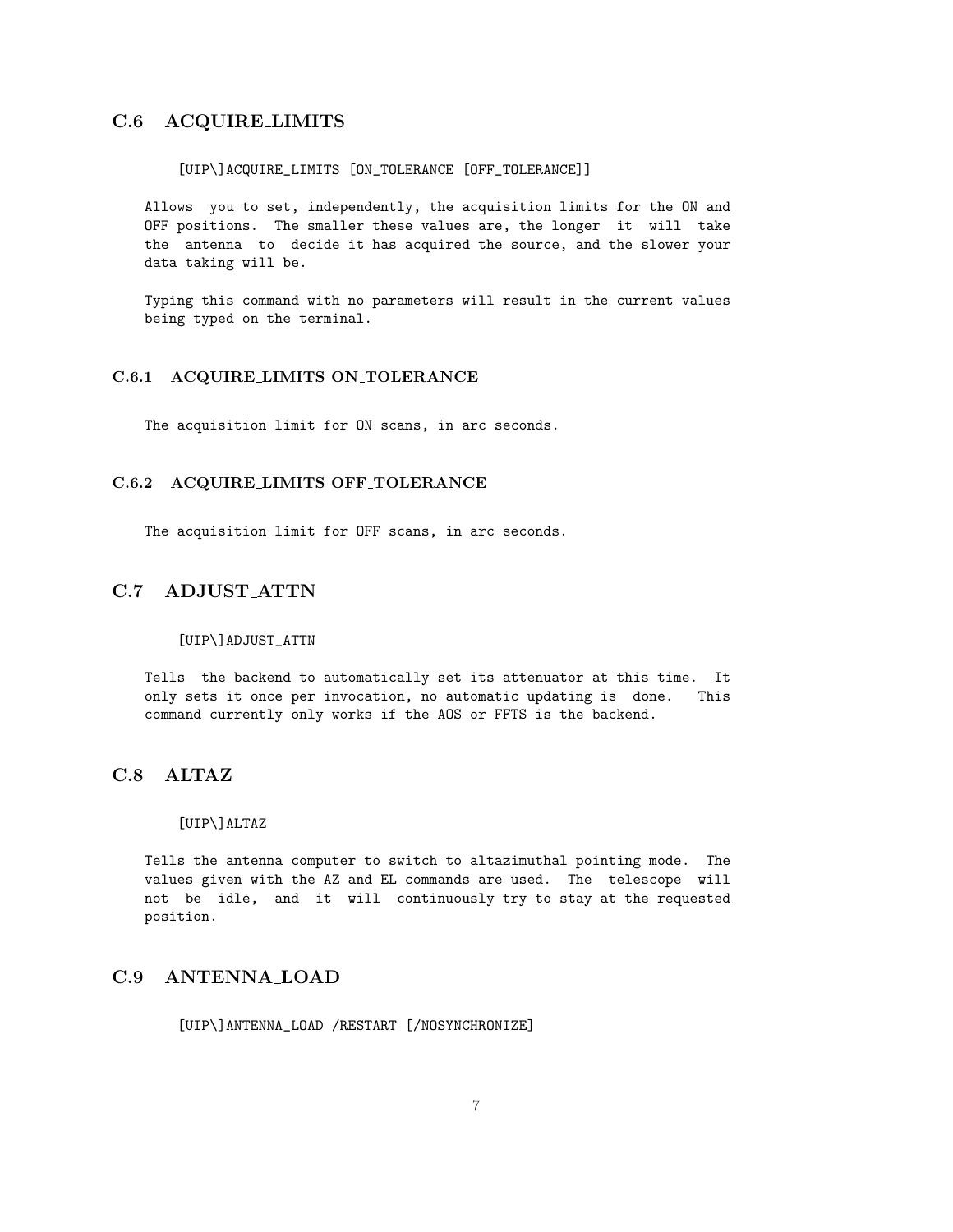[UIP\]ANTENNA\_LOAD /SHUTDOWN

[UIP\]ANTENNA\_LOAD

Allows you to restart various server processes running on the antenna computer as well as their client processes which are needed for proper operation of the telescope.

### C.9.1 ANTENNA LOAD /RESTART

If /RESTART is specified, client processes on kilauea (antenna messenger and event handler), and servers and other processes on the antenna computer will be restarted in an appropriate order.

### C.9.2 ANTENNA LOAD /SHUTDOWN

If /SHUTDOWN is specified, client processes on kilauea (antenna messenger and event handler), and servers and other processes on the antenna computer will be stopped. This is useful, for example, when the secondary mirror needs to be homed.

### C.9.3 ANTENNA LOAD /NOSYNCHRONIZE

If /NOSYNCHRONIZE is specified, no messages will be sent to the backend computer. This will prevent the ANTENNA\_LOAD command from hanging when the spectrometer related processes are not running on the backend computer.

## C.10 ANWAIT

#### [UIP\]ANWAIT

Causes the UIP to pause until the antenna computer has acquired the source it is trying to track. It is primarily of use in synchronizing command file (schedule) execution.

If this command is executed interactively, it can be aborted via  $\hat{C}$ . This is also true if the ANWAIT command appears in a DEFINEd macro, such as IAZ or IZA. Note that canceling ANWAIT in this manner will also force any other process to continue if it was waiting for the antenna to acquire the requested position.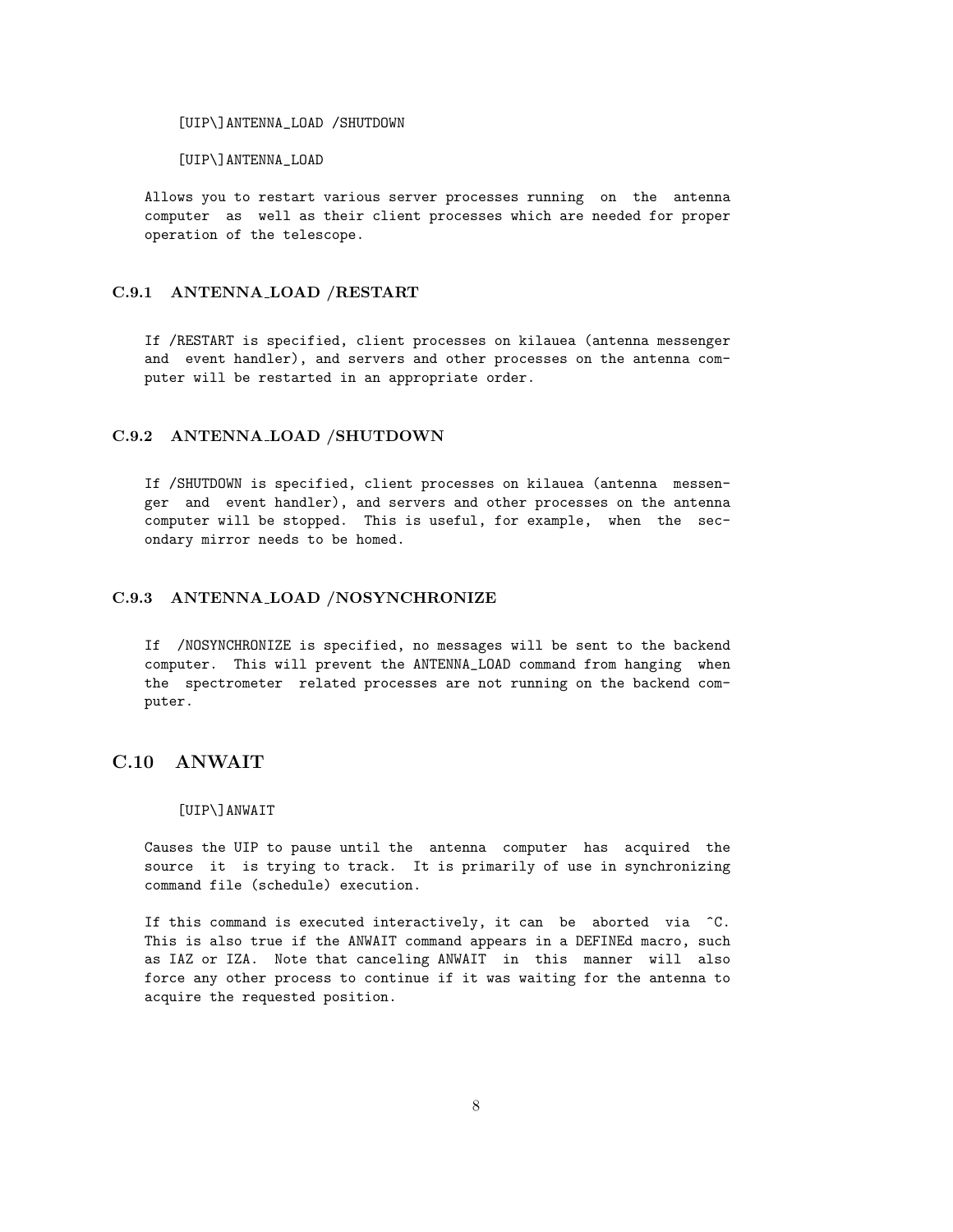## C.11 ATLST

#### [UIP\]ATLST TIME [/SLACK\_TIME SLACK\_TIME]

Halts execution until the specified local sidereal time. It is used to control the execution of schedules.

#### C.11.1 ATLST TIME

The local sidereal time in the format HH:MM:SS.

#### C.11.2 ATLST /SLACK TIME

If the specified LST is earlier than the current LST, but not by more than SLACK\_TIME seconds, execution continues without halting. For instance if ATLST 12:00:00 is executed at 12:05:00 LST, and SLACK\_TIME = 3600, then execution will continue. However if SLACK\_TIME = 60 in the example above, then execution would have halted until the next day.

## C.12 ATUT

#### [UIP\]ATUT TIME [DATE]

Halts execution until the specified coordinated universal time. It is used to control the execution of schedules.

### C.12.1 ATUT TIME

The coordinated universal time in the format HH:MM:SS.

### C.12.2 ATUT DATE

The date in the format YYYYMMDD.

## C.13 DB

[UIP\]DB ATTENUATION [/ADD | /SUBTRACT] [/AOS5] [/FFTS1] [UIP\]DB /MAXIMUM [/AOS5] [/FFTS1]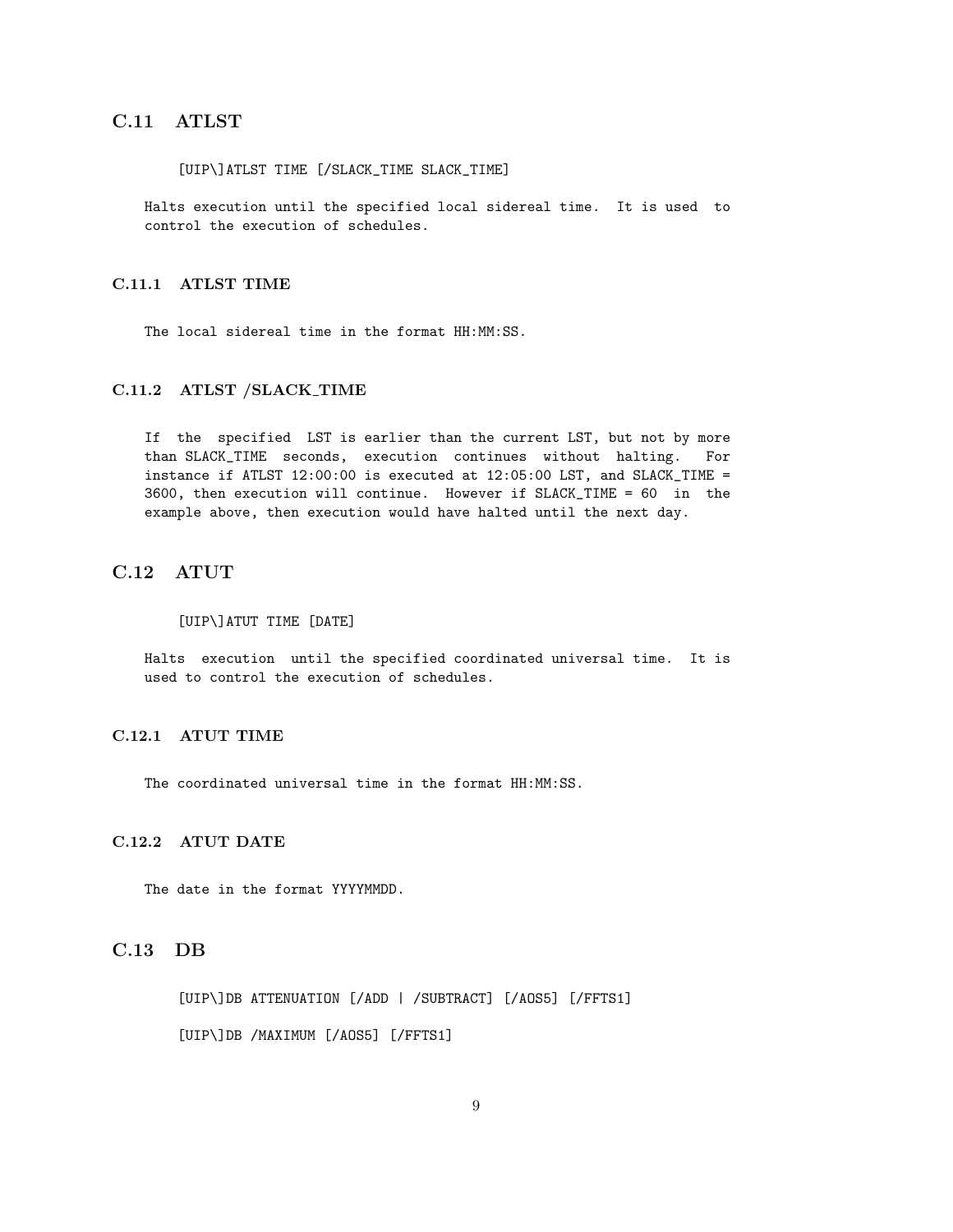[UIP\]DB /SAVE [/AOS5] [/FFTS1] [UIP\]DB /RESTORE [/AOS5] [/FFTS1] [UIP\]DB [/AOS5] [/FFTS1]

Sets the programmable attenuator in the currently active backend to a new value. This command currently only works with the AOS and FFTS backend, and, with the AOS backend, only when manual attenuation is disabled on the front panel.

## C.13.1 DB ATTENUATION

The attenuation to insert in dB. Valid values are integers between 0 and 63 for the AOS5, or integers between 0 and 20 for the FFTS1.

### C.13.2 DB /ADD

Causes the ATTENUATION to be added to the current attenuation.

#### C.13.3 DB /SUBTRACT

Causes the ATTENUATION to be subtracted the current attenuation.

## C.13.4 DB /MAXIMUM

Causes the attenuator to be set to its maximum possible value.

#### C.13.5 DB /SAVE

Causes the current attenuator value to be saved so that it can temporarily be changed and later be restored.

### C.13.6 DB /RESTORE

Causes the attenuator to be restored to the previously saved value.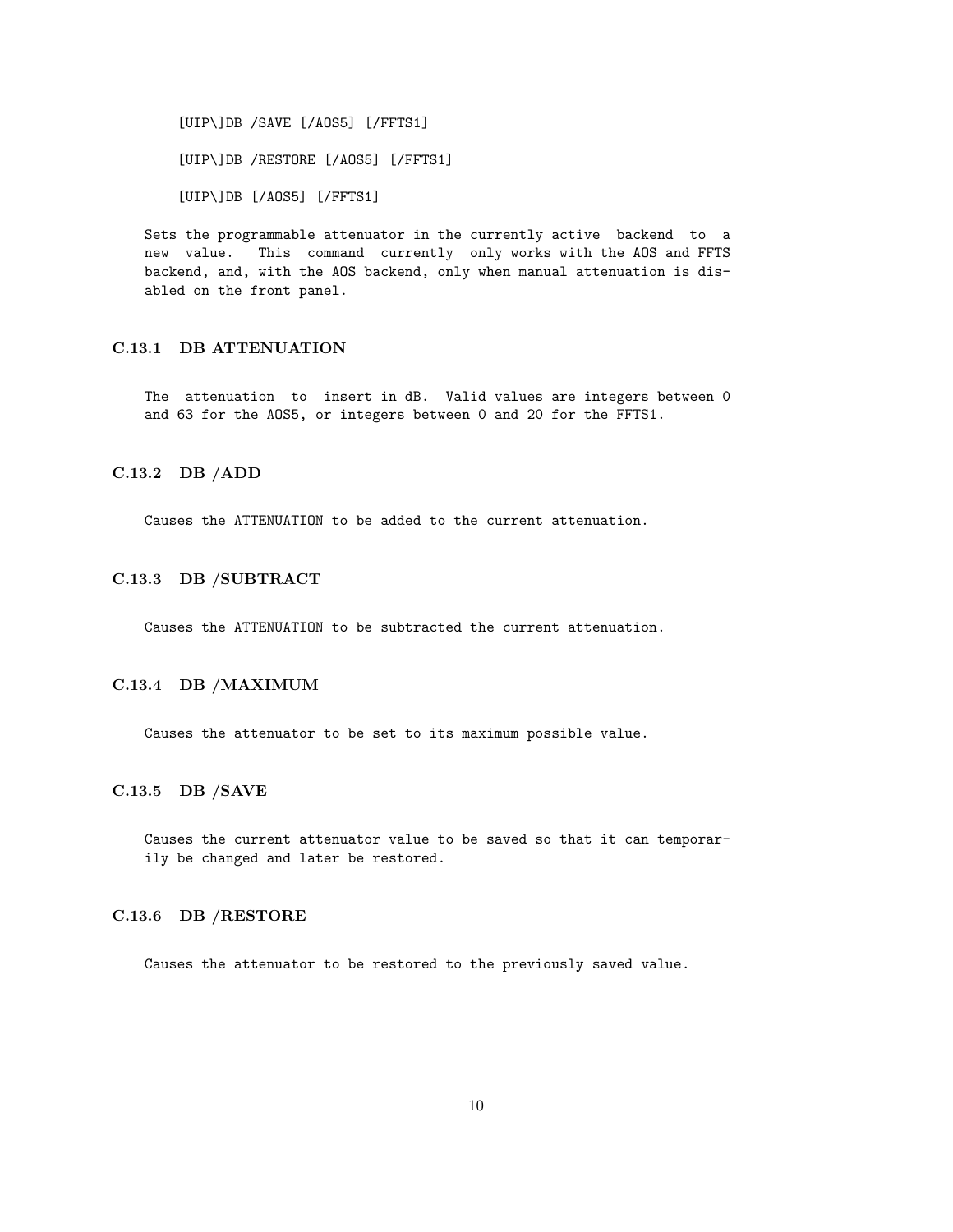## C.13.7 DB /AOS5

Causes the attenuator for the AOS5 to be set, regardless of which spectrometer is currently active.

#### C.13.8 DB /FFTS1

Causes the attenuator for the FFTS1 to be set, regardless of which spectrometer is currently active.

## C.14 AZ

#### [UIP\]AZ [ANGLE]

Sends a new azimuth angle to the antenna computer. The command AZ automatically selects altazimuthal coordinates.

## C.14.1 AZ ANGLE

The new azimuth angle to be sent to the antenna computer.

## C.15 AZO

[UIP\]AZO [OFFSET] [/FIXED FIXED\_OFFSET] [/MAPPING MAPPING\_OFFSET] [/FIELD FIELD\_OFFSET] [/TEXAS TEXAS\_OFFSET] [/CHOPPING CHOPPING\_OFFSET]

[UIP\]AZO [/FIXED | /MAPPING | /FIELD | /TEXAS | /CHOPPING]

[UIP\]AZO /LHS\_BEAM | /RHS\_BEAM

Sends a new azimuth offset to the antenna computer.

## C.15.1 AZO OFFSET

The new azimuth offset in arc seconds.

## C.15.2 AZO /FIXED

Modifies or prints the fixed offset.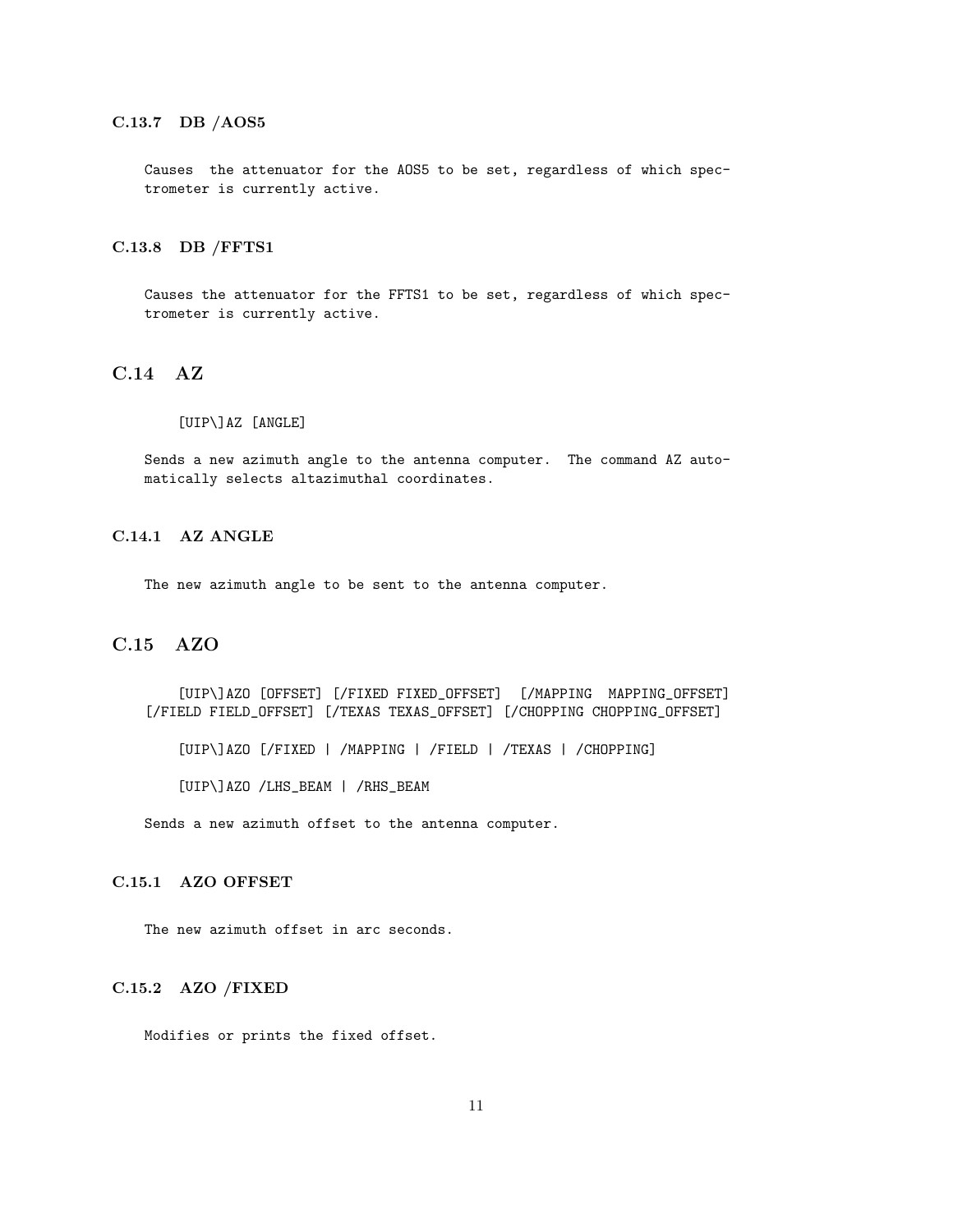## C.15.3 AZO FIXED OFFSET

The new fixed azimuth offset in arc seconds.

#### C.15.4 AZO /MAPPING

Modifies or prints the mapping offset.

## C.15.5 AZO MAPPING OFFSET

The new mapping azimuth offset in arc seconds.

### C.15.6 AZO /FIELD

Modifies or prints the field offset.

#### C.15.7 AZO FIELD OFFSET

The new field azimuth offset in arc seconds.

### C.15.8 AZO /TEXAS

Modifies or prints the Texas offset. The Texas switching mode is activated (that moves the telescope ON and OFF source based on a digital input signal to the antenna computer) if the offset is given.

## C.15.9 AZO TEXAS OFFSET

The new Texas azimuth offset in arc seconds.

## C.15.10 AZO /CHOPPING

Modifies or prints the chopping offset. This offset is intended primarily for use in bolometer mode. It is NOT recorded in spectral line data files.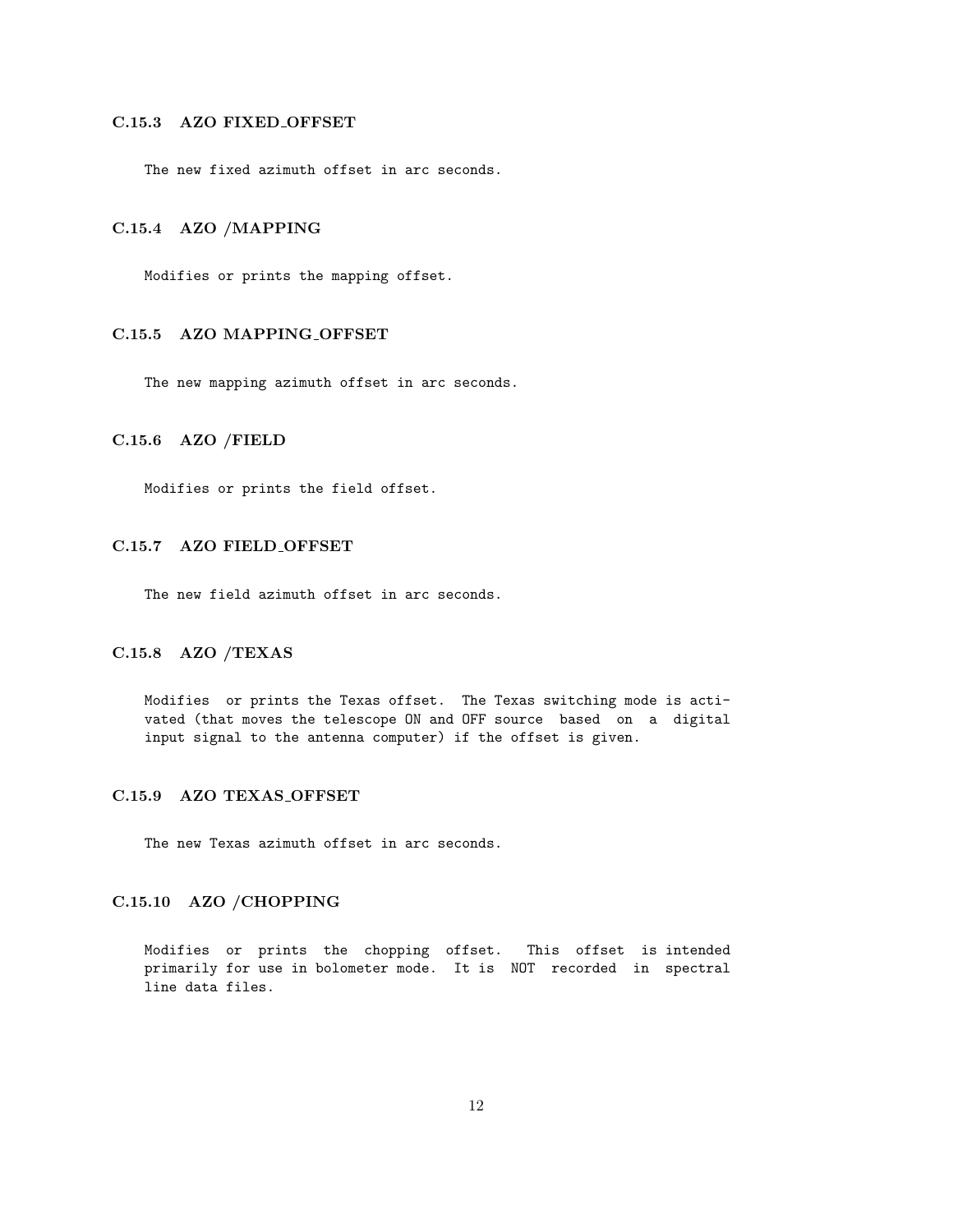## C.15.11 AZO CHOPPING OFFSET

The new chopping azimuth offset (CAZO) in arc seconds.

### C.15.12 AZO /LHS BEAM

Modifies the chopping azimuth offset (CAZO) such that the LHS beam is pointed toward the source. This is to be used in bolometer mode.

### C.15.13 AZO /RHS BEAM

Modifies the chopping azimuth offset (CAZO) such that the RHS beam is pointed toward the source. This is to be used in bolometer mode.

## C.16 BEWAIT

#### [UIP\]BEWAIT [/UNINTERRUPTIBLE]

Causes the UIP to pause until the backend computer has finished its current integration. It is primarily of use in synchronizing command file (schedule) execution.

If this command is executed interactively, it can be aborted via ^C. This is also true if the BEWAIT command appears in a DEFINEd macro. Note that canceling BEWAIT in this manner will also force any other process to continue if it was waiting for an integration to complete.

#### C.16.1 BEWAIT /UNINTERRUPTIBLE

If this option is specified, BEWAIT cannot be interrupted by  $\hat{C}$ .

## C.17 BSWITCH

[UIP\]BSWITCH

## C.17.1 BSWITCH /FOCUS ADJUST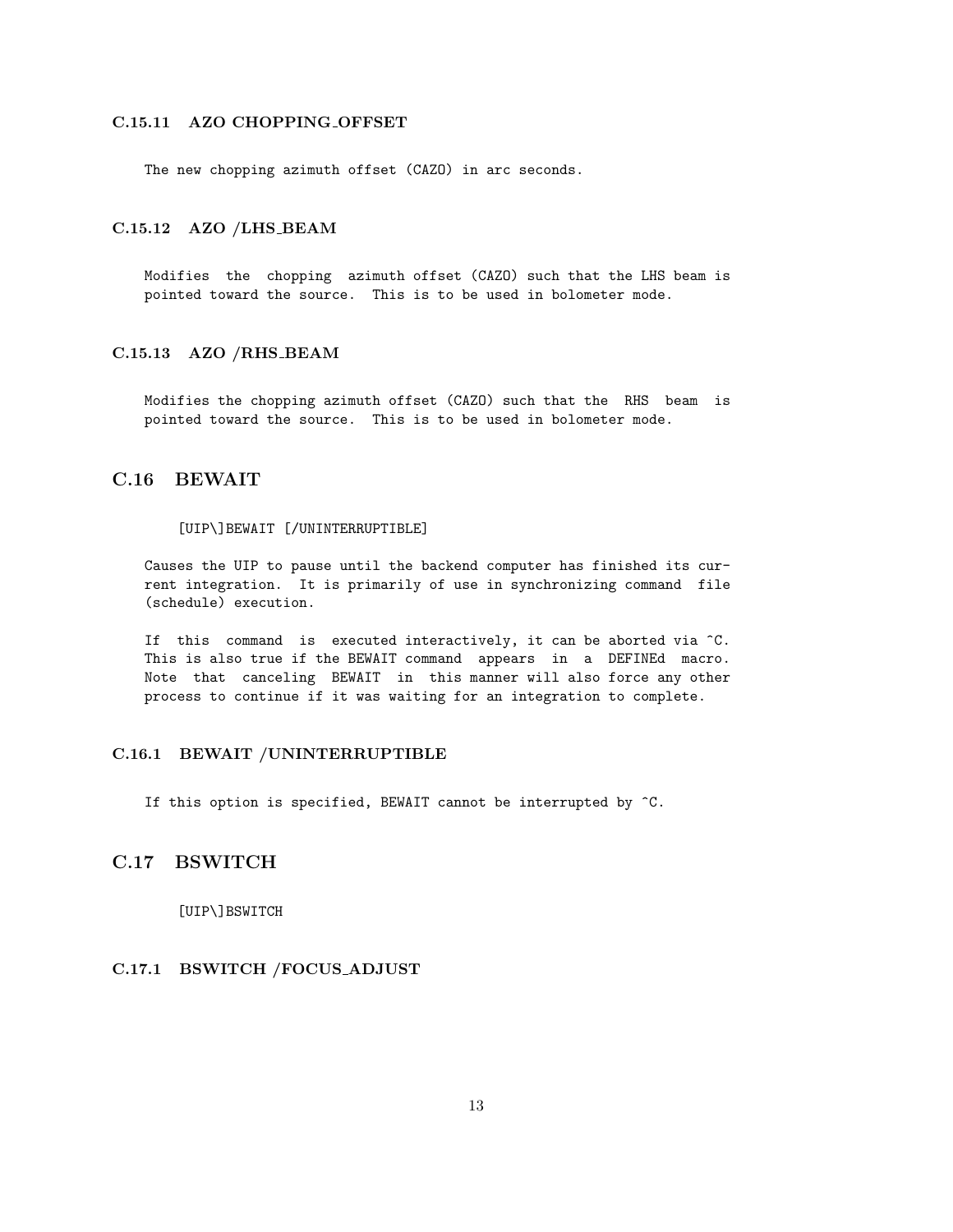### C.17.2 BSWITCH /LEVEL ADJUST

## C.18 BEEP

[UIP\]BEEP COUNT [MESSAGE]

[UIP\]BEEP /SCAN\_BEEP | /NOSCAN\_BEEP

[UIP\]BEEP

Causes the terminal to beep.

## C.18.1 BEEP COUNT

The number of times the terminal should beep.

## C.18.2 BEEP MESSAGE

The message to be typed out after the beep.

## C.18.3 BEEP /SCAN BEEP

Specifying /SCAN\_BEEP will result in the control terminal beeping each time a scan is completed.

#### C.18.4 BEEP /NOSCAN BEEP

Specifying /NOSCAN\_BEEP will turn off the automatic beep at the end of each scan.

## C.19 UCB\_SCAN

[UIP\]UCB\_SCAN [RAO1 [RAO2]] [/START | /SETUP]

[UIP\]UCB\_SCAN /STOP

Enables switching of the telescope between two right ascension offset positions and driftscanning according to a signal at the digital input 1 of the antenna computer. A highlowhighlow sequence at the input will result in a pair of driftscans starting from the two offset posi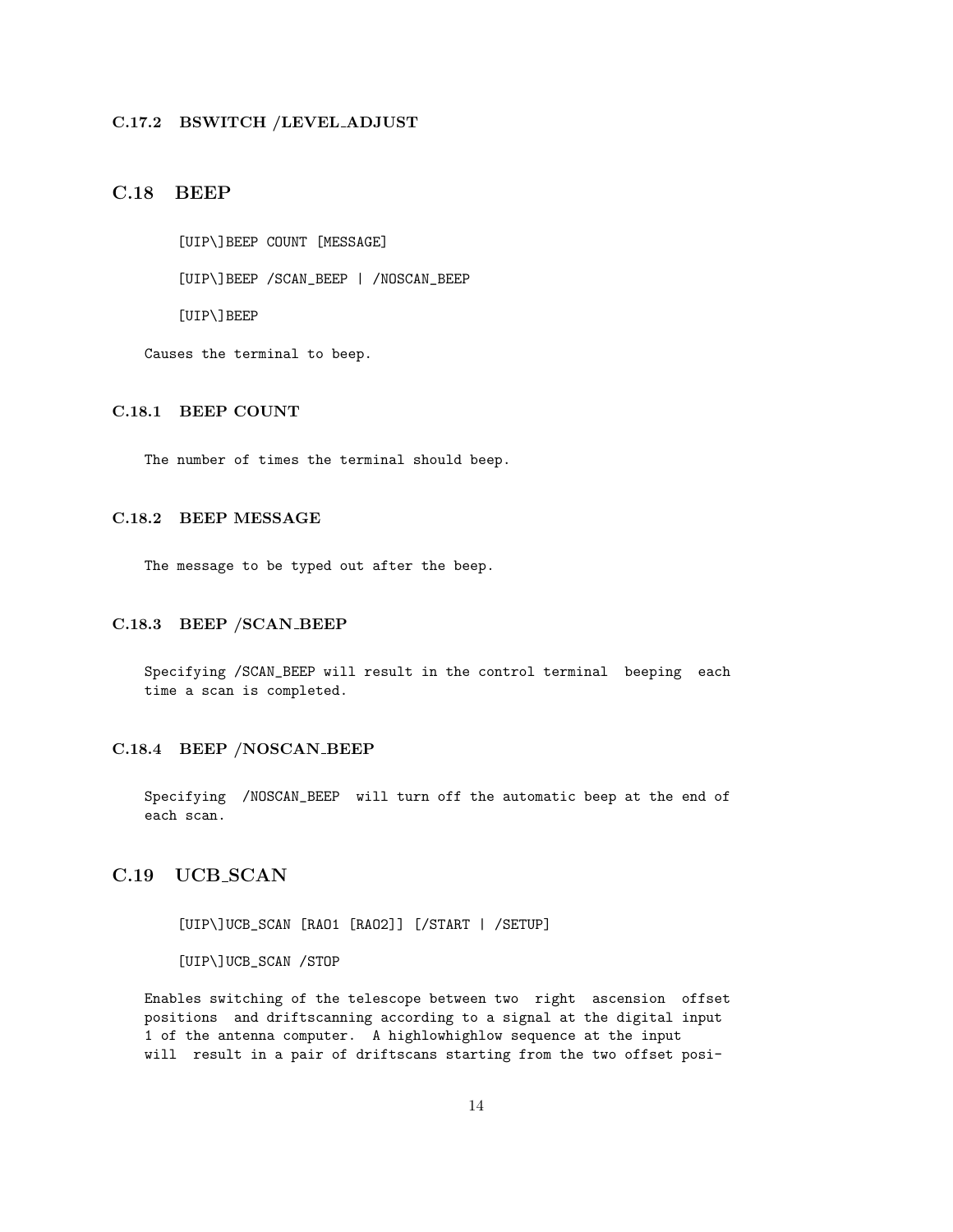tions. The first high at the input 1 will cause the antenna to move to the offset RAO1. The subsequent low at the input will start a drift scan from this offset. The next high at the input will cause a move to RAO2, then the low will start a drift scan from there.

#### C.19.1 UCB\_SCAN RAO1

The first right ascension offset in arc seconds.

## C.19.2 UCB SCAN RAO2

The second right ascension offset in arc seconds.

#### C.19.3 UCB SCAN /START

Enables the UCB control of driftscanning.

### C.19.4 UCB SCAN /STOP

Disables the UCB control of driftscanning.

#### C.19.5 UCB SCAN /SETUP

Sets up the antenna for the UCB instrument.

## C.20 BOX SCAN

[UIP\]BOX\_SCAN X\_SIZE Y\_SIZE SCAN\_VELOCITY [SCAN\_DIRECTION] [/ORDER ORDER] [/TIME\_OFFSET TIME\_OFFSET] [/POSITION\_ANGLE POSITION\_ANGLE] [/ALTAZIMUTHAL | /EQUATORIAL]

[UIP\]BOX\_SCAN /STOP

[UIP\]BOX\_SCAN

Implements a trackandboxscan observing mode for SHARC II. This co mand generates a \*billiardball\* trajectory using the following parametric equations:

ORDER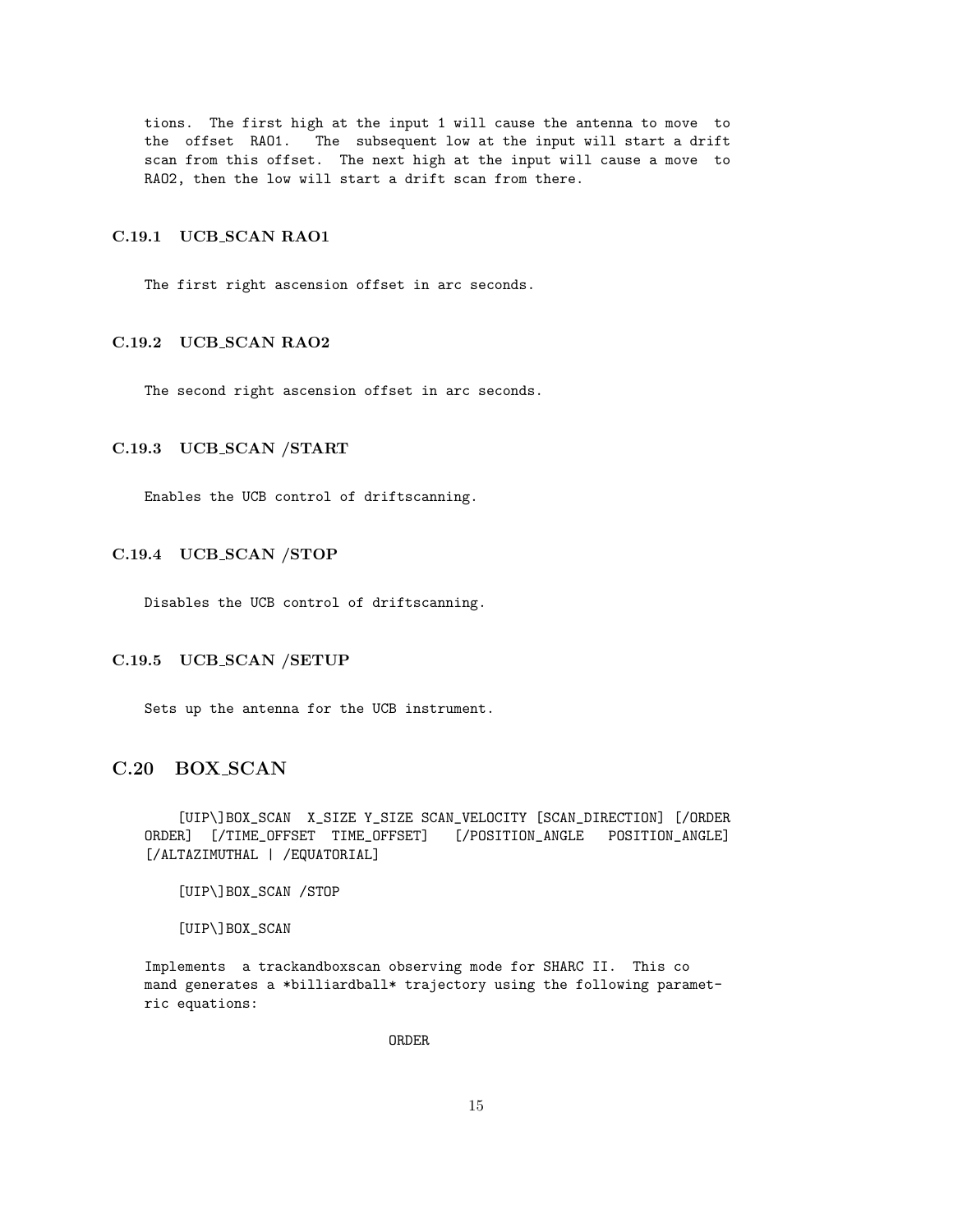$dx(t) = 4$  X\_SIZE / pi  $\hat{c}$  > Ci sin Fi Wx (t + TIME\_OFFSET)

$$
i = 1
$$

#### ORDER

 $dy(t) = 4 Y_SIZE / pi ^ 2 >$  Ci sin Fi Wy (t + TIME\_OFFSET)

 $i = 1$ 

Wx = pi SCAN\_VELOCITY / X\_SIZE cos pi SCAN\_DIRECTION / 180 Wy = pi SCAN\_VELOCITY / Y\_SIZE sin pi SCAN\_DIRECTION / 180  $Fi = 2 i 1$  $Ci = 1$  ^ (i 1) / Fi ^ 2

#### C.20.1 BOX SCAN X SIZE

The size of the scan box along the X axis in arc seconds.

#### C.20.2 BOX SCAN Y SIZE

The size of the scan box along the Y axis in arc seconds.

## C.20.3 BOX SCAN SCAN VELOCITY

The scan velocity in arc seconds per second.

#### C.20.4 BOX SCAN SCAN DIRECTION

The initial scan direction, in arc degrees, measured from +X through +Y. The default is 45.

#### C.20.5 BOX SCAN /ORDER

The number of terms in the sine series to use. The default is 3. The valid range is [1, 16].

#### C.20.6 BOX SCAN /TIME OFFSET

The time offset in seconds. This may be useful to restart patterns with a long period. The default is 0.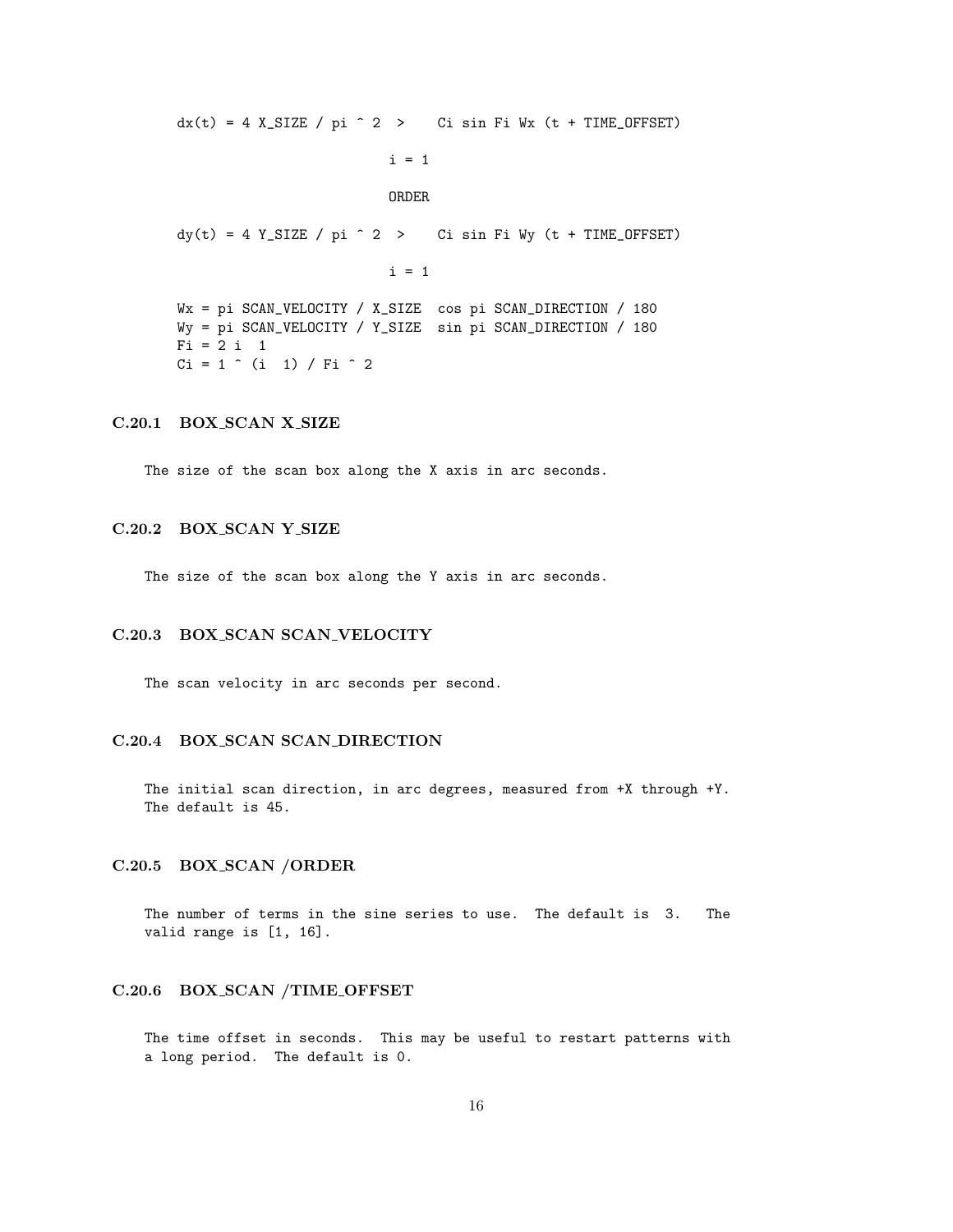### C.20.7 BOX SCAN /POSITION ANGLE

The orientation of the scan coordinates relative to the sky coordinates. It is defined as an angle, in arc degrees, between the X axis of the scan and +AZ, +RA, or +L, measured through +EL, +DEC, or +B. The default is 0, i.e., the scan coordinates (+X, +Y) correspond to the sky coordinates (+AZ, +EL), (+RA, +DEC), or (+L, +B). Note this definition is not sky right.

#### C.20.8 BOX SCAN /ALTAZIMUTHAL

The scan coordinates will be altazimuthal. This is the default.

#### C.20.9 BOX SCAN /EQUATORIAL

The scan coordinates will be apparent equatorial.

#### C.20.10 BOX SCAN /STOP

Will stop the scan.

## C.21 VANE

[UIP\]VANE [/OUT | /IN | /SPIN | /STOP | /SKY0 | /LOAD90 | /SKY180 | /LOAD270]

Allows you to move the temperature calibration vane in and out of the beam.

## C.21.1 VANE /OUT

Moves the temperature calibration vane out of the beam.

## C.21.2 VANE /IN

Moves the temperature calibration vane in the beam.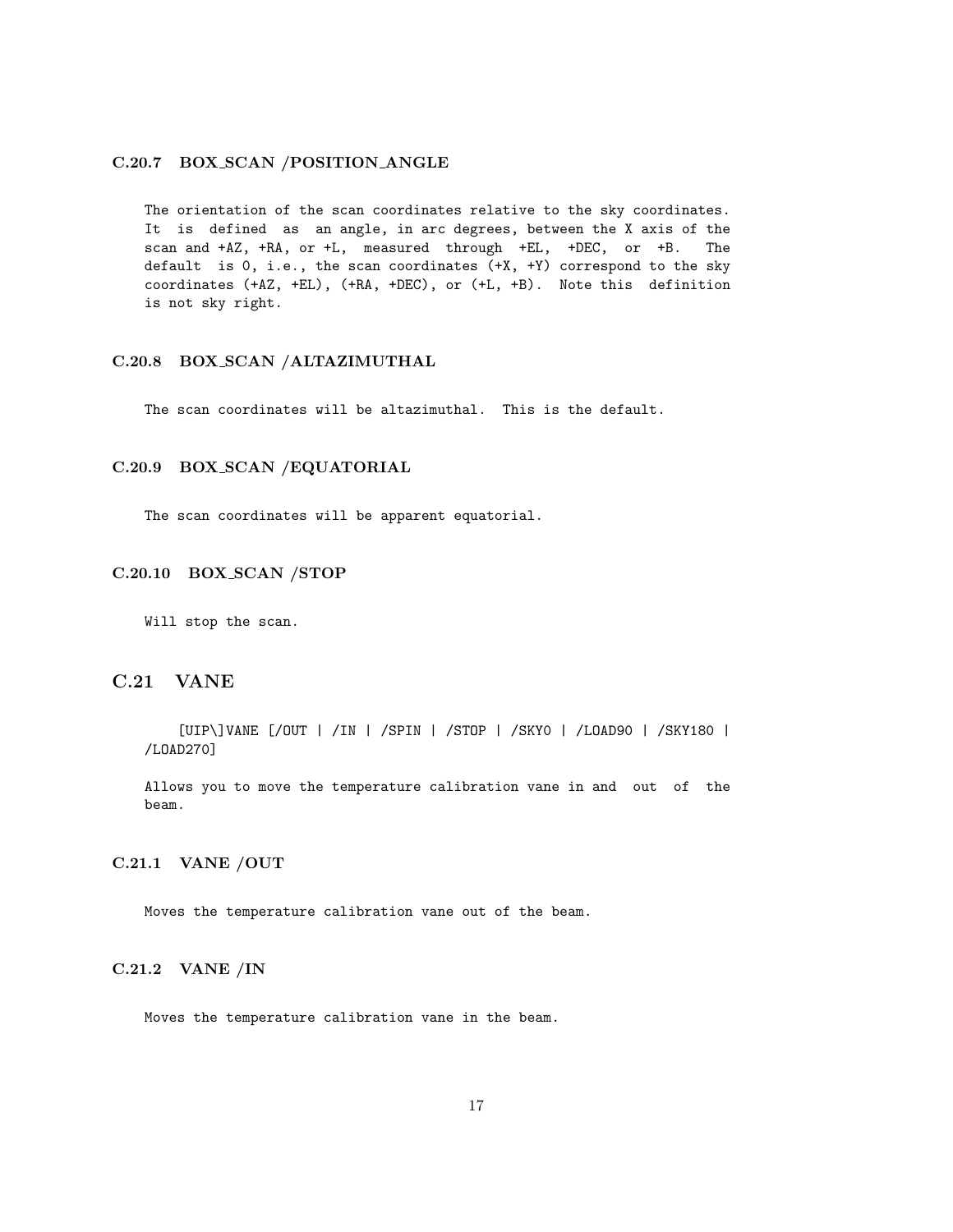## C.21.3 VANE /SPIN

Spins the temperature calibration vane.

#### C.21.4 VANE /STOP

Stop spinning the temperature calibration vane.

### C.21.5 VANE /SKY0

Positions the temperature calibration vane at 0 degree angle so that the ambient load is out of the beam same as /OUT.

#### C.21.6 VANE /LOAD90

Positions the temperature calibration vane at 90 degree angle so that the ambient load is in the beam same as /IN.

### C.21.7 VANE /SKY180

Positions the temperature calibration vane at 180 degree angle so that the ambient load is out of the beam.

### C.21.8 VANE /LOAD270

Positions the temperature calibration vane at 270 degree angle so that the ambient load is in the beam.

#### C.21.9 VANE /RESTART

## C.22 CATALOG

[UIP\]CATALOG [NAME] [/CLOSE]

#### [UIP\]CATALOG /LINE [LINE\_NAME] [/CLOSE]

Opens or closes a file for use as a source catalog or line catalog. More than one catalogs may be open at once, and they are searched in the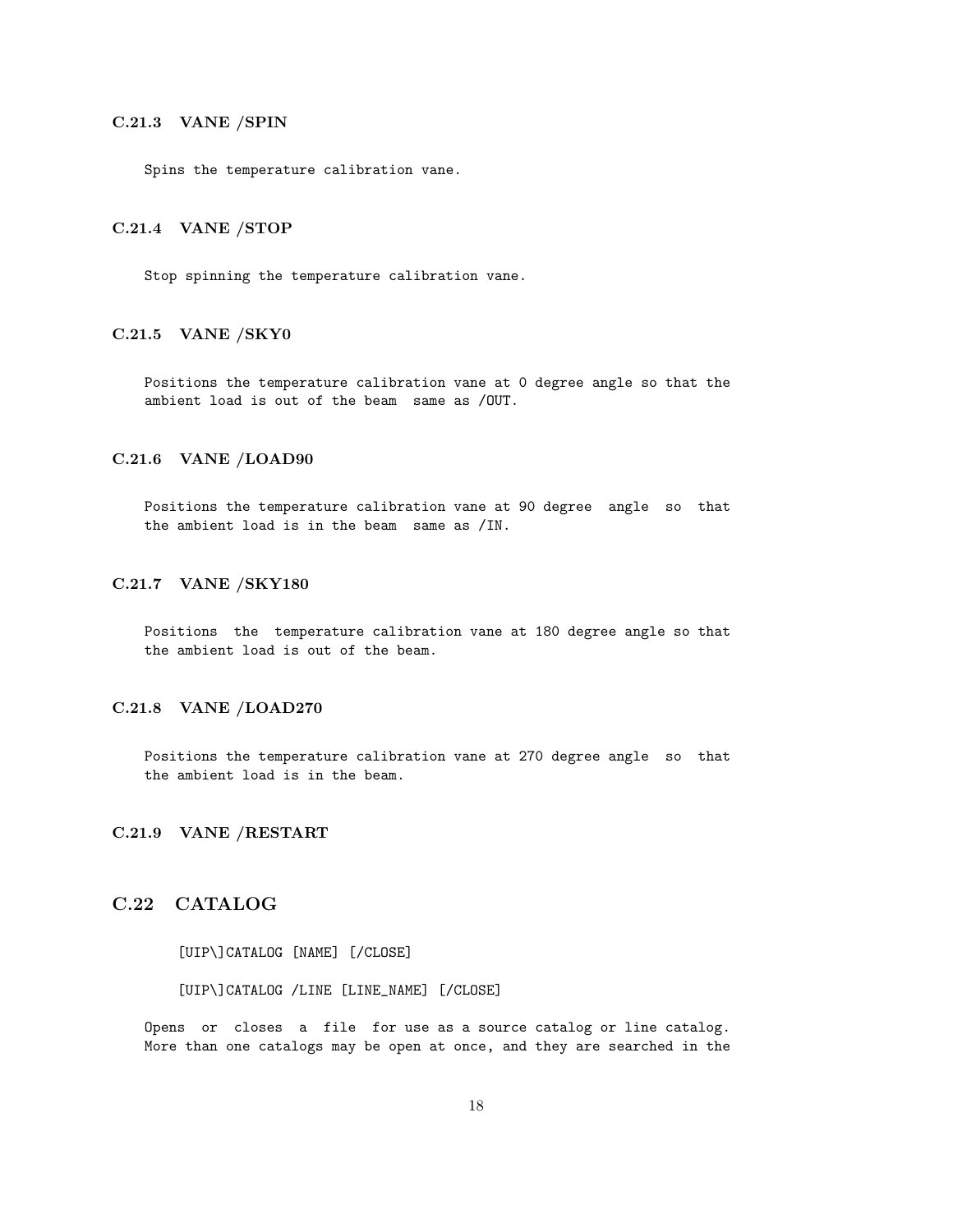order opposite the order in which they were opened. The source catalog CAT\_DIR:DEFAULT\_CATALOG.CAT and line catalog CAT\_DIR:DEFAULT\_CATA-LOG.LINE\_CAT are always open, and are searched last. In addition, each user automatically has private source and line catalogs. Their names are

PRIVATE\_CATALOG.CAT PRIVATE\_CATALOG.LINE\_CAT

Entering CATALOG without any arguments results in the listing of all the currently open catalogs.

If you do not specify the directory in which the catalog resides, the program will search for the catalog by searching first the current directory, then the home directory, and finally CAT\_DIR:. If no file extension is given, .CAT is assumed for the source catalog, and .LINE\_CAT is assumed for the line catalog.

### C.22.1 CATALOG NAME

The name of the source catalog.

#### C.22.2 CATALOG /LINE

Specifies that a line catalog is to be opened, closed or listed.

### C.22.3 CATALOG LINE NAME

The name of the line catalog.

### C.22.4 CATALOG /CLOSE

Closes the named or last catalog file opened.

## C.23 CELES

#### [UIP\]CELES

Tells the antenna computer to switch to celestial pointing mode. The most recently supplied RA and DEC positions will be used.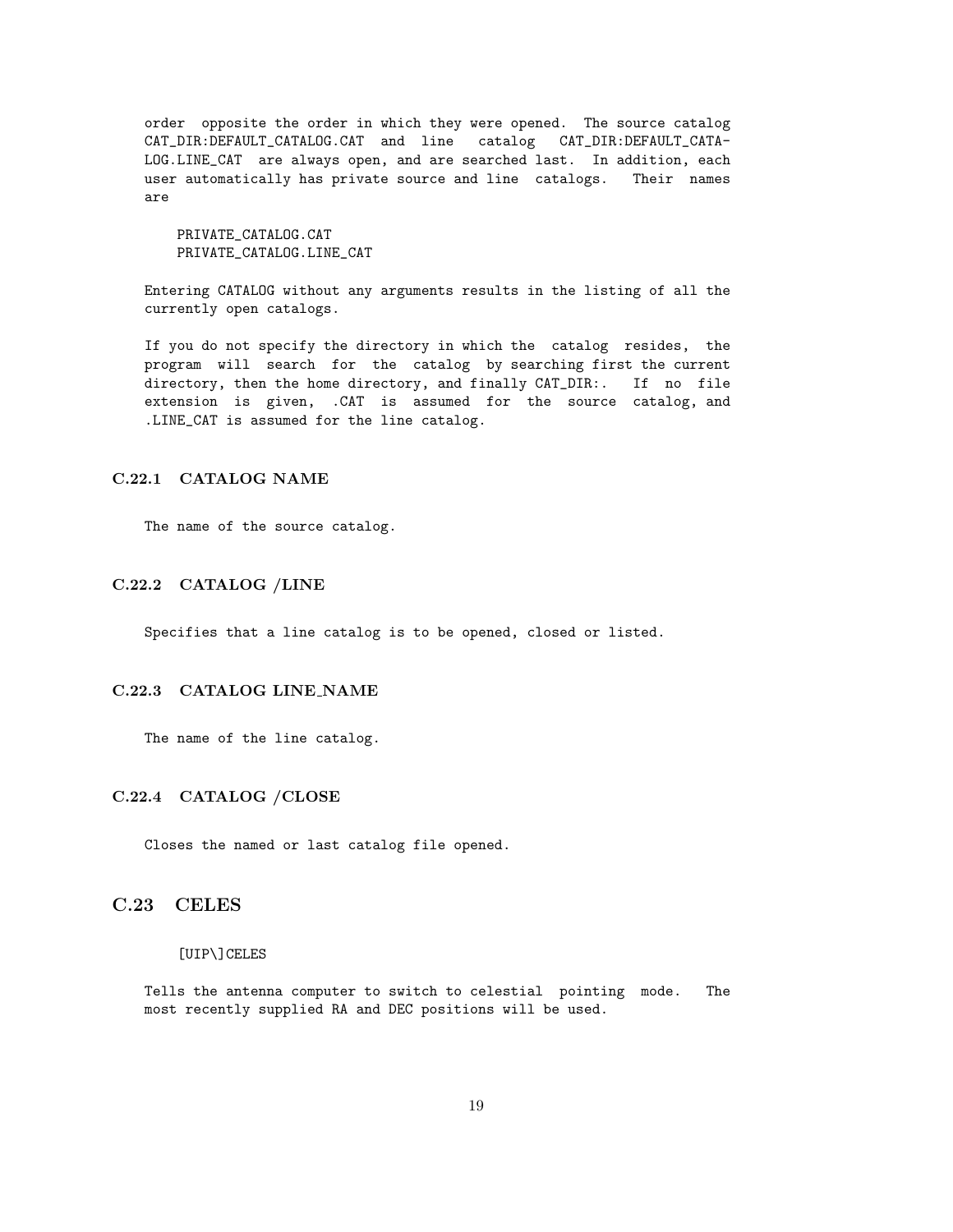## C.24 CHICAGO

[UIP\]CHICAGO [AZOFF1 [AZOFF2]] [UIP\]CHICAGO /STOP

Enables switching of the telescope between two azimuth offset positions according to pulses received at the digital inputs 1 and 2 of the antenna computer. A positive pulse of at least 20 ms at the input 1 will cause the antenna to move to the offset AZOFF1, while a similar pulse at the input 2 will cause a move to AZOFF2.

## C.24.1 CHICAGO AZOFF1

The first azimuth offset position in arc seconds.

### C.24.2 CHICAGO AZOFF2

The second azimuth offset position in arc seconds.

### C.24.3 CHICAGO /STOP

Disables the Chicago control of position switching.

## C.25 CHOP SLEWY

[UIP\]CHOP\_SLEWY [CYCLES] [/ASYMMETRIC [/LHS\_BEAM | /RHS\_BEAM]] [/EFFICIENCY EFFICIENCY] [/NOFOCUS\_ADJUST] [/NOLO\_ADJUST] [/NOATTENUA-TOR\_ADJUST] [/CALIBRATE\_AT\_START | /NOCALIBRATE\_AT\_START] [/PAUSE\_AFTER\_CAL [TIME] | /NOPAUSE\_AFTER\_CAL]

The data taking command for observing with the chopping secondary. It commands the antenna and backend computers to take ONOFF data by repeating one of three basic patterns by default, it performs a symmetric set of measurements with the pattern + +. Using the /ASYM-METRIC option, you can get + + (/LHS\_BEAM default) or (/RHS\_BEAM

## C.25.1 CHOP SLEWY CYCLES

The number of times the basic pattern should be repeated. The default is 1.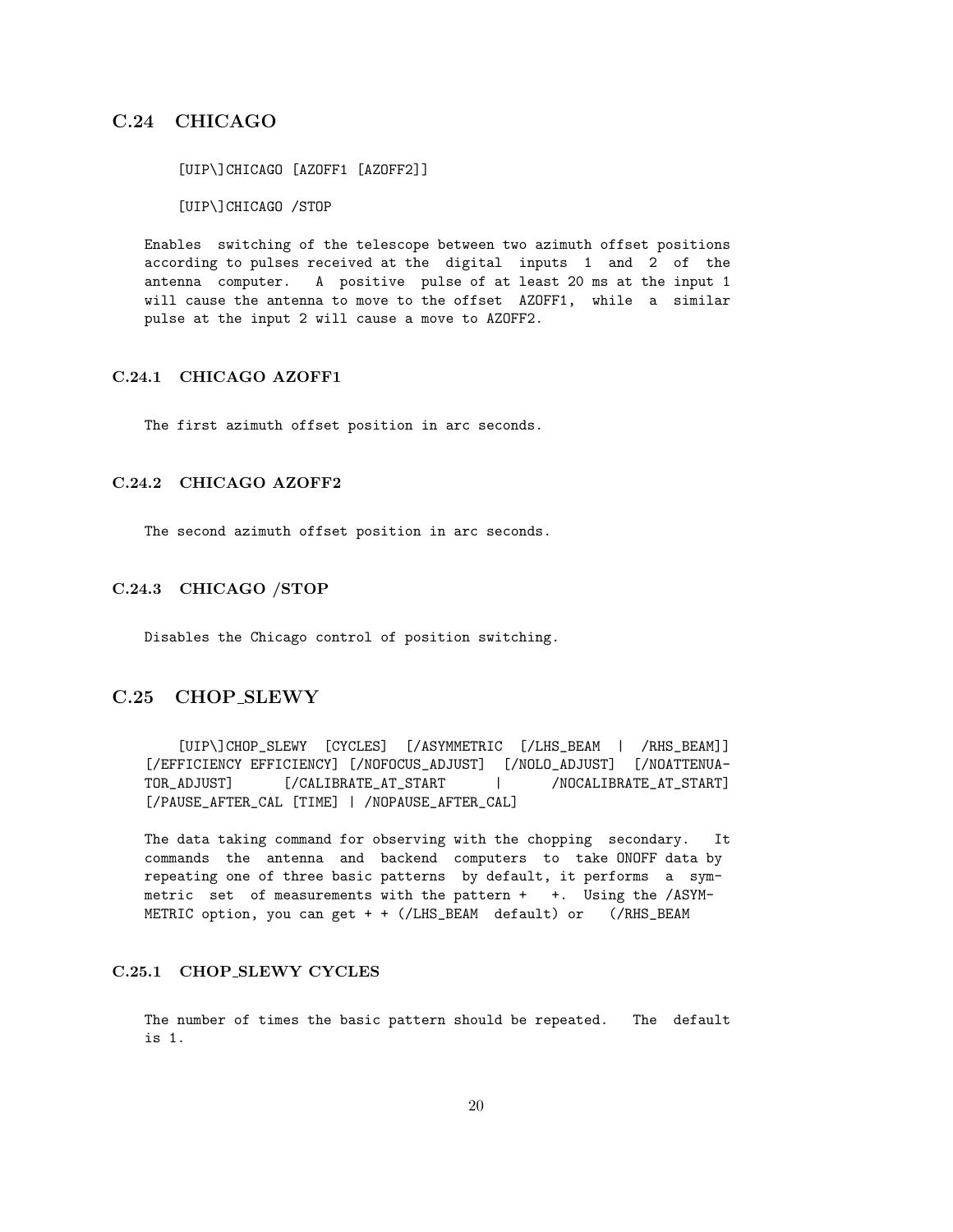### C.25.2 CHOP SLEWY /ASYMMETRIC

Tells CHOP\_SLEWY to take data using  $a + + or$  pattern on the sky. By default, + + is used unless the /RHS\_BEAM option is specified.

### C.25.3 CHOP SLEWY /LHS BEAM

Tells CHOP\_SLEWY that the basic asymmetric pattern will be + +, which is the default.

#### C.25.4 CHOP SLEWY /RHS BEAM

Tells CHOP\_SLEWY that the basic asymmetric pattern will be rather than  $+ +$ .

### C.25.5 CHOP SLEWY /EFFICIENCY

Overrides the chopping efficiency value used by the AOS5. For example, specifying /EFFICIENCY 80 will force the AOS5 to integrate 80 % of the time in each chop phase, regardless of a true chopping efficiency reported by the chopper controller.

## C.25.6 CHOP SLEWY /NOFOCUS ADJUST

Tells CHOP\_SLEWY not to adjust the focus at the beginning of each cycle.

### C.25.7 CHOP SLEWY /NOLO ADJUST

Tells CHOP\_SLEWY not to adjust the phase lock frequency at the beginning of each cycle, to allow for Doppler tracking.

### C.25.8 CHOP SLEWY /NOATTENUATOR ADJUST

Tells CHOP\_SLEWY not to adjust the programmable attenuator at the beginning of a scan.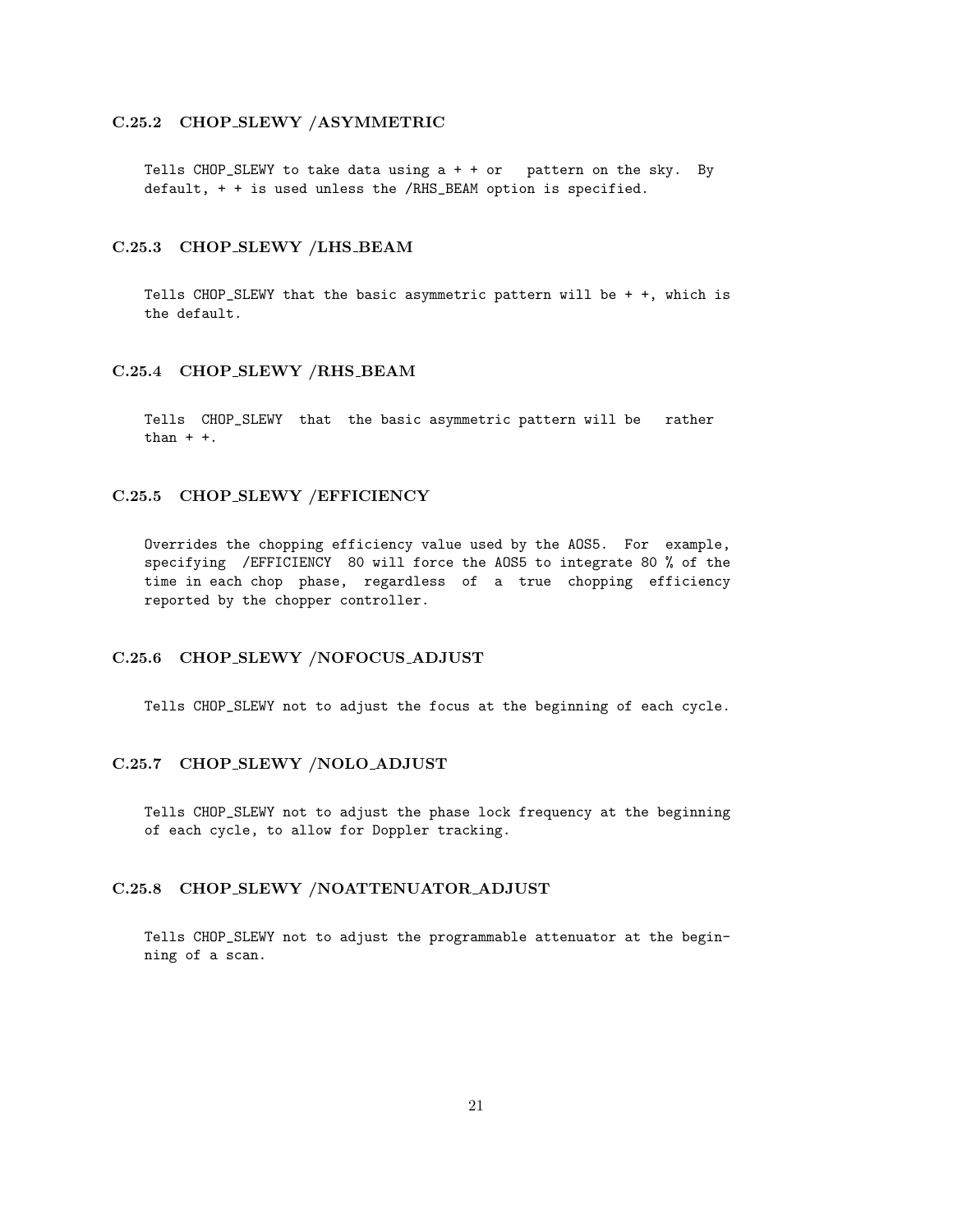## C.25.9 CHOP SLEWY /CALIBRATE AT START

Tells CHOP\_SLEWY to take a temperature calibration scan before taking any source data. The default action is to calibrate at the start only if no valid temperature calibration scan is already available.

### C.25.10 CHOP SLEWY /NOCALIBRATE AT START

Tells CHOP\_SLEWY not to take a temperature calibration scan even if no valid calibration scan is available.

#### C.25.11 CHOP SLEWY /PAUSE AFTER CAL

Allows the observer to specify a number of seconds to wait after the temperature calibration scan, before taking the sources data. This is desirable if the thermal load of the calibration vane seems to affect the receivers performance for some period after taking a temperature calibration scan. For example, /PAUSE\_AFTER\_CAL 5 will result in a 5 second pause between temperature calibration and data taking. This option is selected by default, and the default time is 20 seconds.

### C.25.12 CHOP SLEWY /NOPAUSE AFTER CAL

Tells CHOP\_SLEWY not to pause after the temperature calibration scan.

## C.26 DATA FILE

[UIP\]DATA\_FILE NAME [SCAN\_NUMBER [OBSERVATION\_NUMBER]] [/NOARCHIVE]

Opens a data file into which the scans will be written. If a file with the specified name exists, it is reopened otherwise a new file is created.

## C.26.1 DATA FILE NAME

The name of the new file.

#### C.26.2 DATA FILE SCAN NUMBER

The first scan number in the file.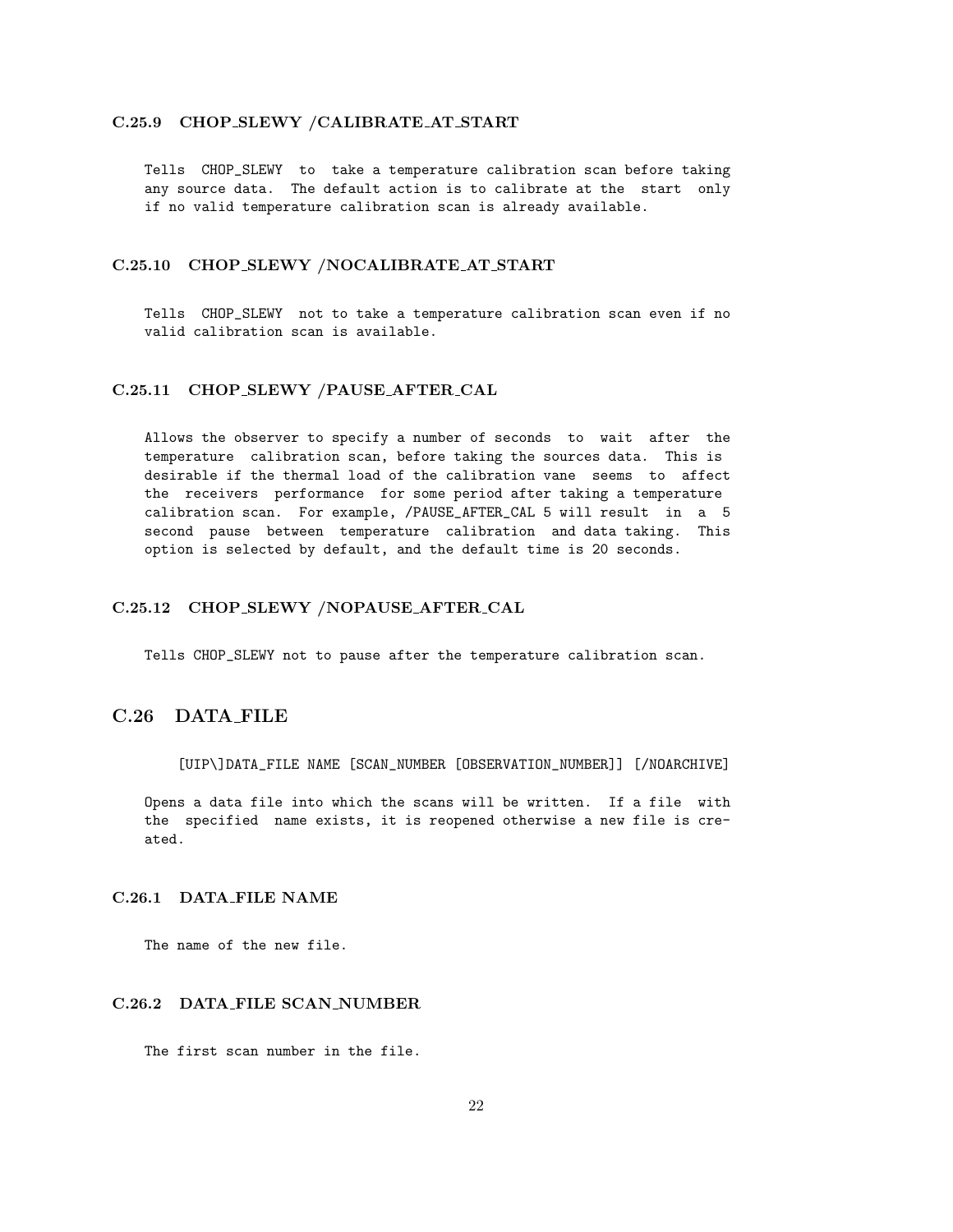## C.26.3 DATA FILE OBSERVATION NUMBER

The first observation number in the file.

#### C.26.4 DATA FILE /NOARCHIVE

This option causes the data not to be written to the observatorys SYBASE database. Observers should not specify this option it is intended to be used only when engineering scans are being taken.

## C.27 DECO

[UIP\]DECO [OFFSET] [/MAPPING MAPPING\_OFFSET] [/FIELD FIELD\_OFFSET] [/TEXAS TEXAS\_OFFSET]

[UIP\]DECO [/MAPPING | /FIELD | /TEXAS]

Sends a new declination offset to the antenna computer.

## C.27.1 DECO OFFSET

The new declination offset in arc seconds.

## C.27.2 DECO /MAPPING

Modifies or prints the mapping offset.

#### C.27.3 DECO MAPPING OFFSET

The new mapping declination offset in arc seconds.

## C.27.4 DECO /FIELD

Modifies or prints the field offset.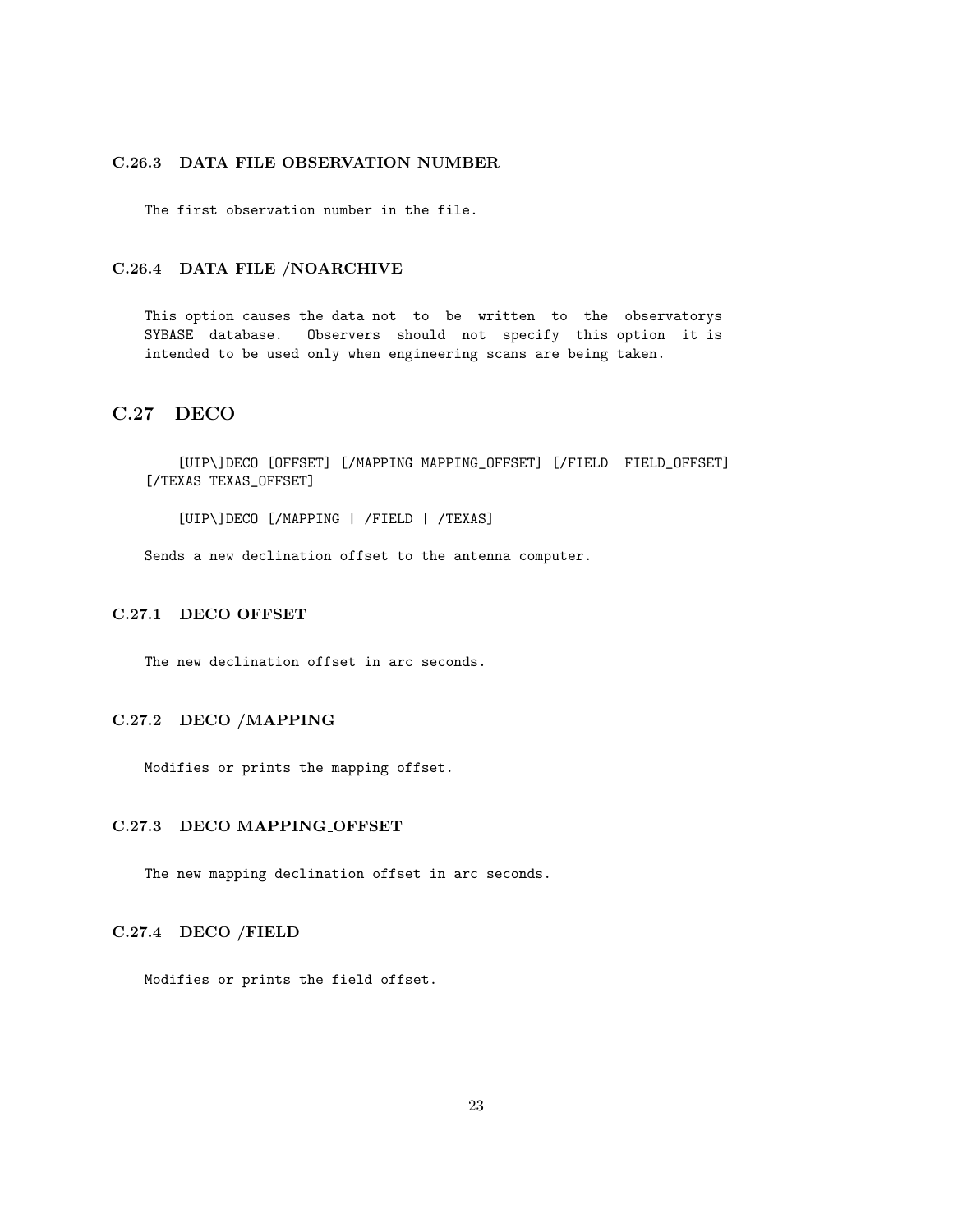## C.27.5 DECO FIELD OFFSET

The new field declination offset in arc seconds.

## C.27.6 DECO /TEXAS

Modifies or prints the Texas offset. The Texas switching mode is activated (that moves the telescope ON and OFF source based on a digital input signal to the antenna computer) if the offset is given.

## C.27.7 DECO TEXAS OFFSET

The new Texas declination offset in arc seconds.

## C.28 DRIFT SCAN

[UIP\]DRIFT\_SCAN SCAN\_LENGTH [NUMBER\_OF\_SCANS] [/STEP\_SIZE STEP\_SIZE] [/OFFSET X\_OFFSET [Y\_OFFSET]] [/SETTLING\_TIME SETTLING\_TIME] [/NOFOCUS\_ADJUST] [/NOROTATOR\_ADJUST]

[UIP\]DRIFT\_SCAN /CANCEL

[UIP\]DRIFT\_SCAN

Implements a drift scan observing mode for bolometers.

#### C.28.1 DRIFT SCAN SCAN LENGTH

The scan length in arc seconds.

#### C.28.2 DRIFT SCAN NUMBER OF SCANS

The number of scans to be performed. The default is 1.

#### C.28.3 DRIFT SCAN /STEP SIZE

The latitudinal separation, in arc seconds, between two adjacent scans. The default is 0, i.e., all scans will be repeated at the same latitude.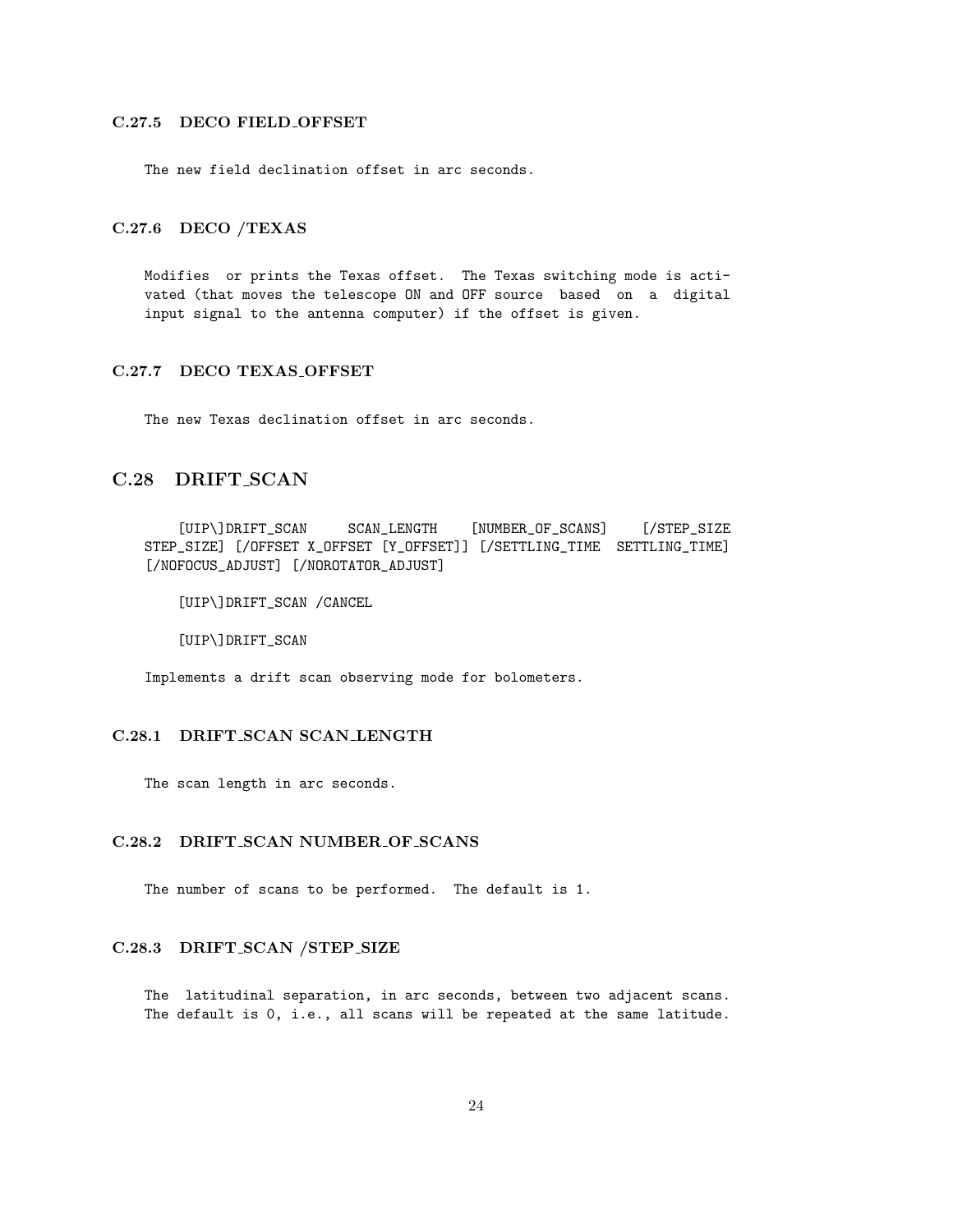#### C.28.4 DRIFT SCAN /OFFSET

The initial scan offsets in arc seconds.

#### C.28.5 DRIFT SCAN X OFFSET

The initial longitudinal offset in arc seconds. The default is SCAN\_LENGTH / 2.

## C.28.6 DRIFT\_SCAN Y\_OFFSET

The initial latitudinal offset in arc seconds. The default is STEP\_SIZE (NUMBER\_OF\_SCANS 1) / 2.

#### C.28.7 DRIFT SCAN /SETTLING TIME

The settling time in seconds. The default is 10.

## C.28.8 DRIFT SCAN /NOFOCUS ADJUST

Will not adjust the secondary mirror focus position. By default, the secondary mirror focus is adjusted at the beginning of each scan.

### C.28.9 DRIFT SCAN /NOROTATOR ADJUST

Will not adjust the instrument rotator position. By default, the instrument rotator is adjusted at the beginning of each scan.

#### C.28.10 DRIFT SCAN /CANCEL

Will cancel the scan.

## C.29 EL

[UIP\]EL [ANGLE]

Sends a new elevation angle to the antenna computer. The command EL automatically selects altazimuthal coordinates.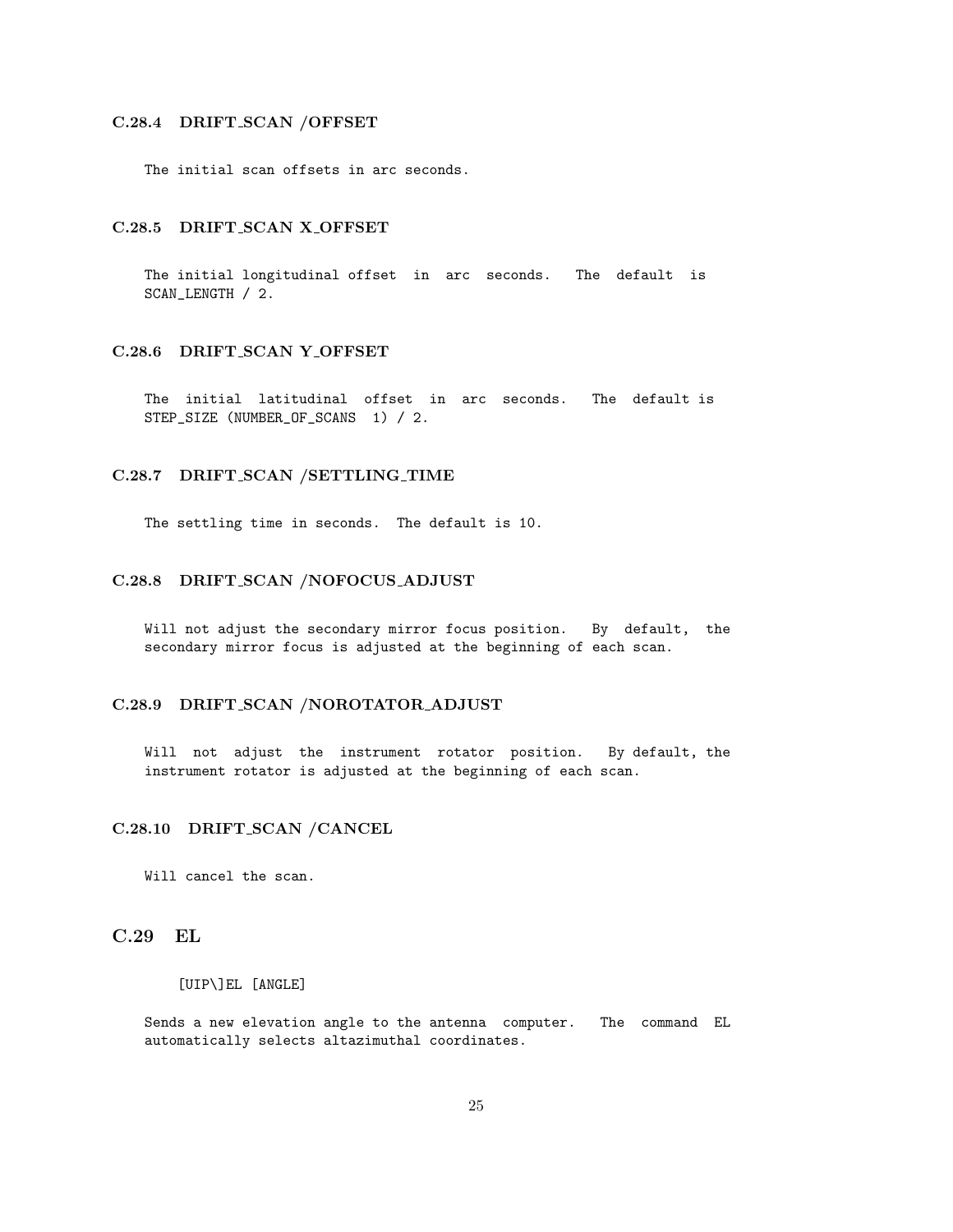## C.29.1 EL ANGLE

The new elevation angle to be sent to the antenna computer.

## C.30 ELO

[UIP\]ELO [OFFSET] [/FIXED FIXED\_OFFSET] [/MAPPING MAPPING\_OFFSET] [/FIELD FIELD\_OFFSET]

[UIP\]ELO [/FIXED | /MAPPING | /FIELD]

Sends a new elevation offset to the antenna computer.

## C.30.1 ELO OFFSET

The new elevation offset in arc seconds.

### C.30.2 ELO /FIXED

Modifies or prints the fixed offset.

### C.30.3 ELO FIXED OFFSET

The new fixed elevation offset in arc seconds.

### C.30.4 ELO /MAPPING

Modifies or prints the mapping offset.

#### C.30.5 ELO MAPPING OFFSET

The new mapping elevation offset in arc seconds.

#### C.30.6 ELO /FIELD

Modifies or prints the field offset.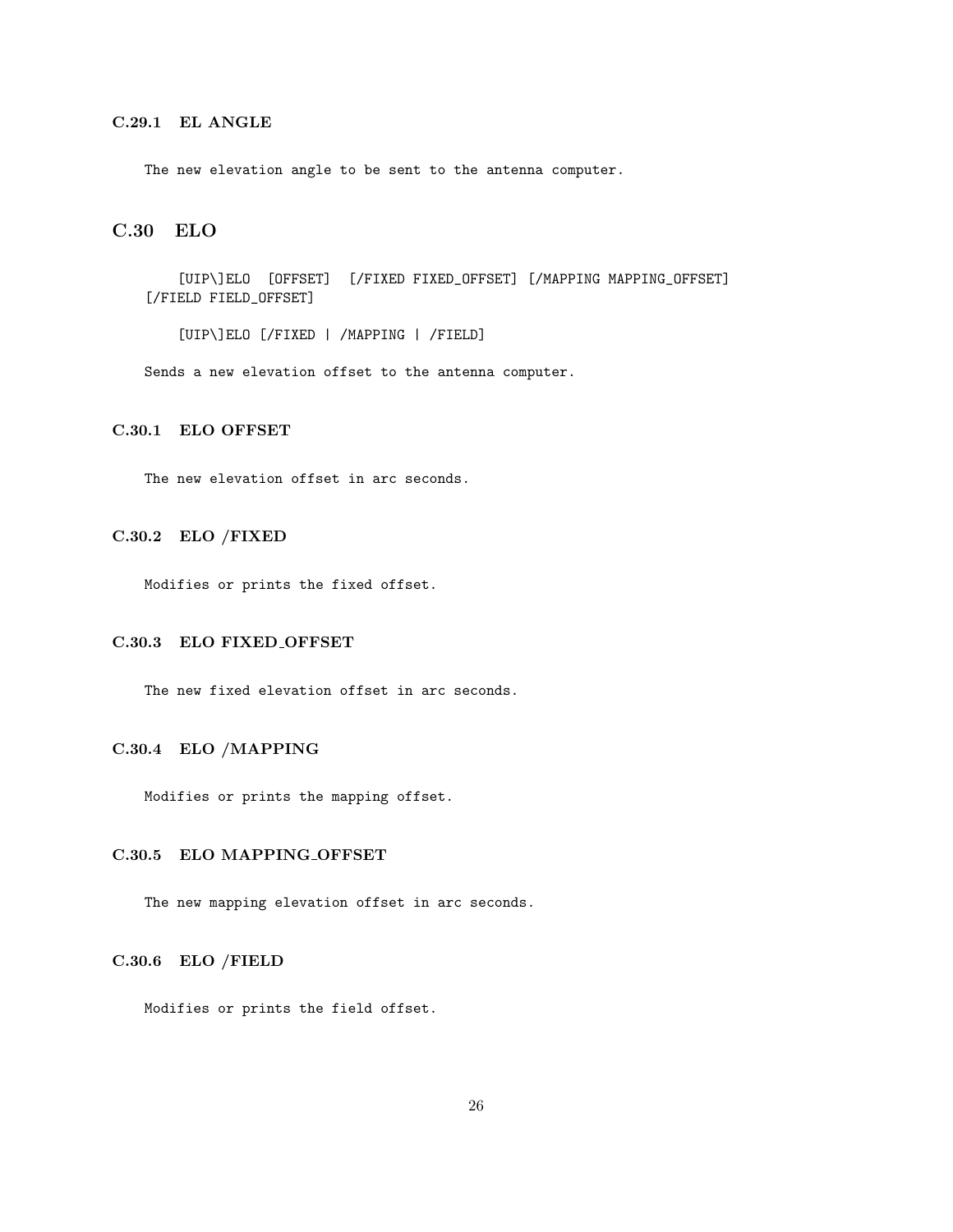## C.30.7 ELO FIELD OFFSET

The new field elevation offset in arc seconds.

## C.31 EQU

[UIP\]EQU RIGHT\_ASCENSION DECLINATION [EQUINOX [PROPER\_MOTION\_IN\_RIGHT\_ASCENSION [PROPER\_MOTION\_IN\_DECLINATION [ANNUAL\_PARALLAX [RADIAL\_VELOCITY [EPOCH]]]]]]

Sends new equatorial coordinates to the antenna computer.

## C.31.1 EQU RIGHT ASCENSION

The new right ascension in hours, or in the format HH:MM:SS.

### C.31.2 EQU DECLINATION

The new declination in degrees, or in the format +DD:MM:SS.

## C.31.3 EQU EQUINOX

The epoch of the coordinate system in Julian or Besselian year.

#### C.31.4 EQU PROPER MOTION IN RIGHT ASCENSION

The proper motion in right ascension in seconds per year.

## C.31.5 EQU PROPER MOTION IN DECLINATION

The proper motion in declination in arc seconds per year.

## C.31.6 EQU ANNUAL PARALLAX

The annual parallax in arc seconds.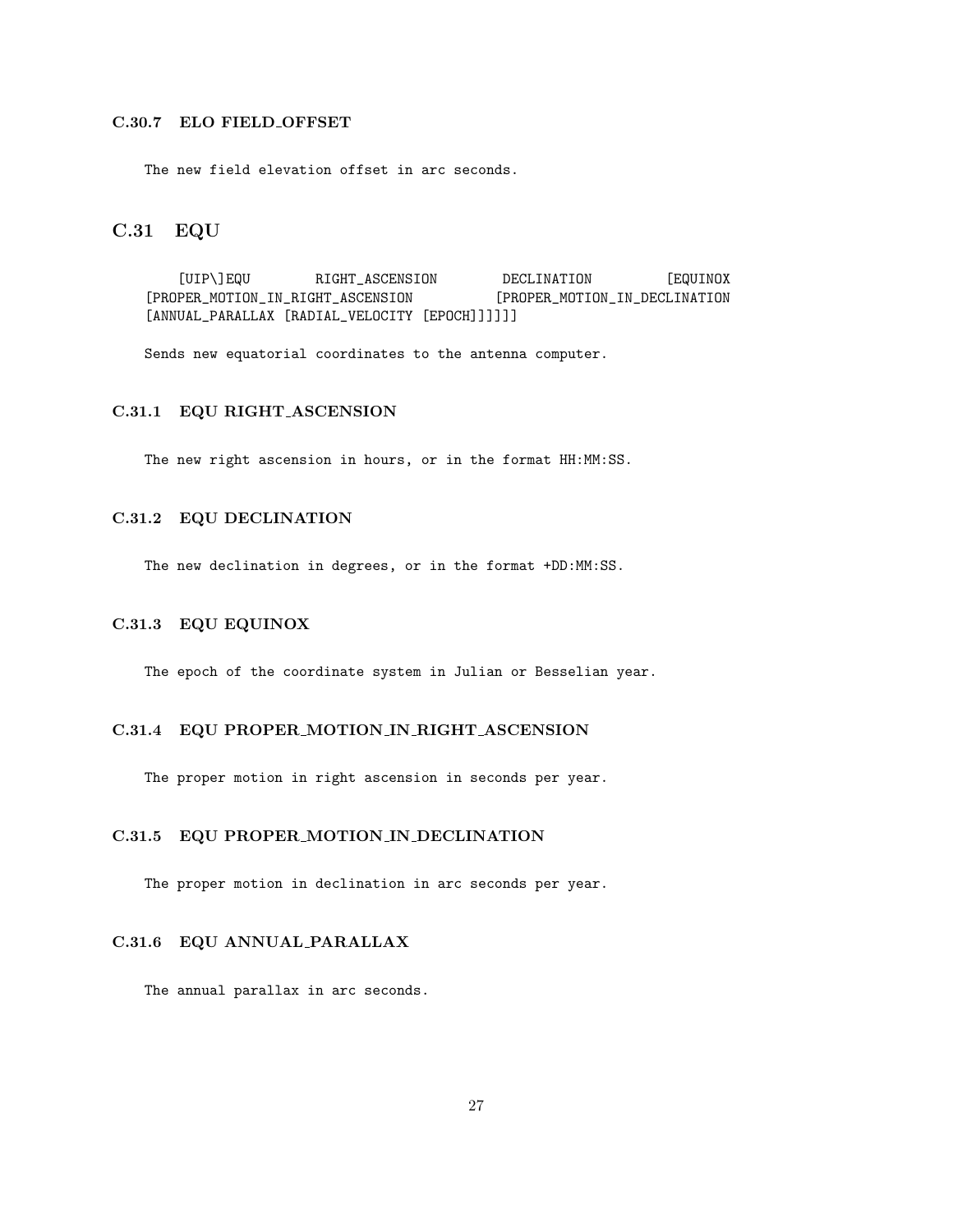#### C.31.7 EQU RADIAL VELOCITY

The radial velocity with respect to the Solar system barycenter in kilometers per second.

#### C.31.8 EQU EPOCH

The epoch of the position in Julian or Besselian year.

## C.32 FAST TRACK

#### [UIP\]FAST\_TRACK [FACTOR [LENGTH]]

Allows you to examine and modify the variables used in the FAST\_TRACK scan mode. In the FAST\_TRACK scan mode, the antenna is told to track at some multiple of the sidereal rate. Data are then taken as if a drift scan had been requested. This allows scanning a source in constant declination strips at a faster rate than would be possible with drift scans. Scans are initiated with the command TAKE\_DATA /FAST\_TRACK. Typing this command with no parameters will result in the current parameter values being typed on the terminal.

### C.32.1 FAST TRACK FACTOR

This multiple of the sidereal rate will be added to the LST. A speedup factor of 0 results in the normal tracking rate. If you want to scan over the source at 5 times the sidereal rate, you can use a speedup factor of 5 (for an east to west scan) or 5 (for a west to east scan). A speedup factor of 1 will freeze the antennas position, and all the sky to drift by.

#### C.32.2 FAST\_TRACK LENGTH

The length of the scan, in arc seconds. Once the antenna has moved by this amount from the position at which the scan started, the antenna will revert to the normal sidereal rate, and reacquire the initial position.

## C.33 FIVE POINT

[UIP\]FIVE\_POINT OFFSET [HALF\_WIDTH [/CENTER CENTER]] [/AOS5 | /FFTS1 | /FFTS2] [/ONE\_OFF | /ASYMMETRIC] [/SAVE\_SCANS] [/NOQUERY]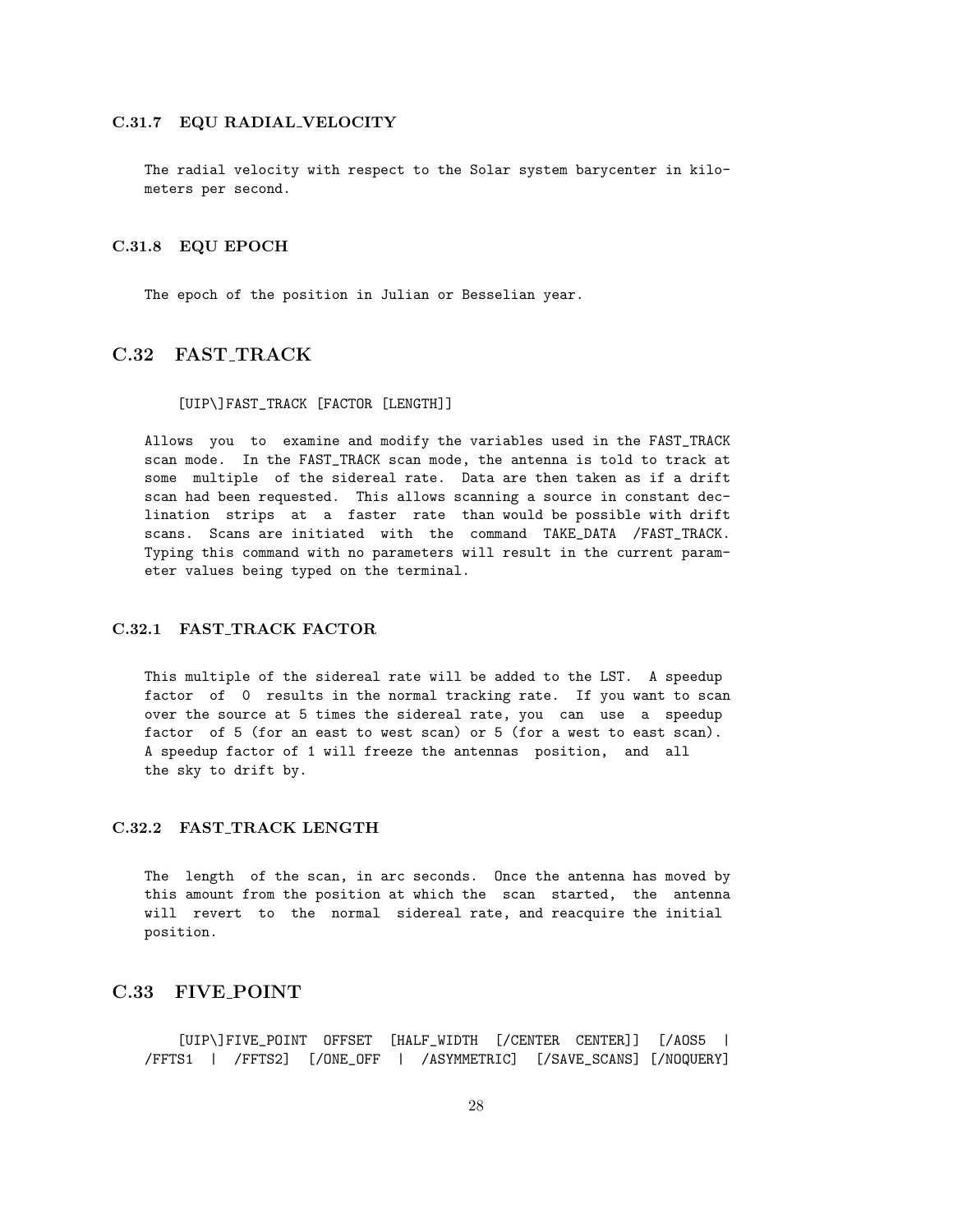[/APPLY] [/NOGAUSS]

Allows you check the pointing on a strong line or continuum source. It will command the antenna to the sources nominal position, and to four surrounding positions in the AZ and EL directions. Data will be taken at each position, and the line will be integrated. Finally, the integrated line strengths will be displayed, along with new suggested pointing offsets.

You must supply an offset step size and a line halfwidth over which to integrate. The width must be given in channels. Here is an example:

FIVE\_POINT 30 25 : Step around by 30 arcsecond steps

The individual integrations are performed by the OO\_SCAN command. In chopping mode, FIVE\_POINT uses CHOP\_SLEWY. In heterodyne chopping mode, FIVE\_POINT will measure the throw also.

A linear baseline can be removed in the backend computer prior to calculating the line integral. The SPECTROMETER command allows you to set the windows for this baseline. FIVE\_POINT requires pretty good baselines to give good results.

The corrections are calculated in one of two ways. In most cases, fitting a three parameter Gaussian is appropriate (one for AZ and one for EL). In this case, for EL

offset  $\{ ln(Ip) < ln(Im) \}$ delta EL = 2 { ln(Ip) 2 ln(Ic) + ln(Im) }

where Ip, Im, and Ic are the measurements from positive, negative, and zero offset points respectively. If /NOGAUSS is selected, then a more conservative, centroiding calculation is used to calculate the offsets. The formula in this case is

```
offset ( Ip Im )
delta EL =Ip + Ic + Im
```
This approach is useful if for some reason the receiver is giving fluxes with both positive and negative values, because a Gaussian is never negative.

Gaussian fitting is the default. With either type of fitting, the routine will refuse to suggest any pointing corrections unless the center position is the strongest.

The results of five points will be logged in a file together with the pointing constants, T terms, refraction and weather parameters in use.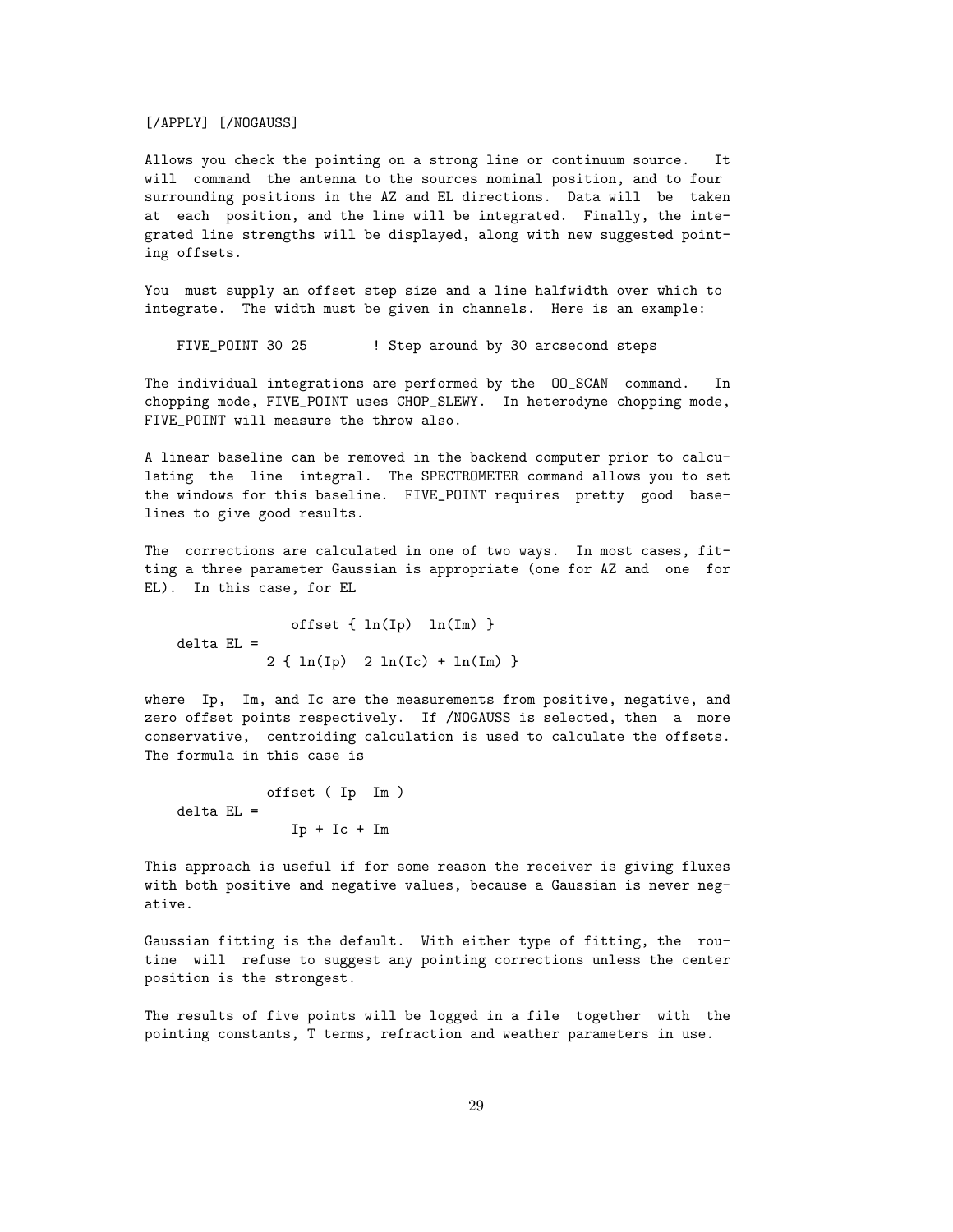## C.33.1 FIVE POINT OFFSET

The size of the steps to be taken, in arc seconds.

### C.33.2 FIVE POINT HALF WIDTH

The number of channels, on either side of the center channel, over which integration should be performed. If this argument is not specified, then integration will take place over all the channels between the high limit of the low baseline window and the low limit of the high baseline window. For instance if you specified the baseline windows by issuing the command

SPECTROMETER /BASELINE 400 500 520 620

and you did not pass a second argument to FIVE\_POINT, then channels 501 through 519 will be summed to produce the line integral.

If no baseline window has been given, then a warning will be printed, and all channels will be summed to form the integral.

#### C.33.3 FIVE POINT /CENTER

Allows you to tell the backend computer to center the integration over a specific channel.

By default, the integration is centered on the center channel found when the last frequency calibration scan (FCAL) was processed. If no information is available from an FCAL, a warning message will be issued, and the default center channel defined for each spectrometer will be used.

#### C.33.4 FIVE POINT /RANGE

Allows you to specify the range of channels over which integration should be performed.

FIVE\_POINT 15 /RANGE 501 519

is equivalent to

FIVE\_POINT 15 9 /CENTER 510

#### C.33.5 FIVE POINT /AOS5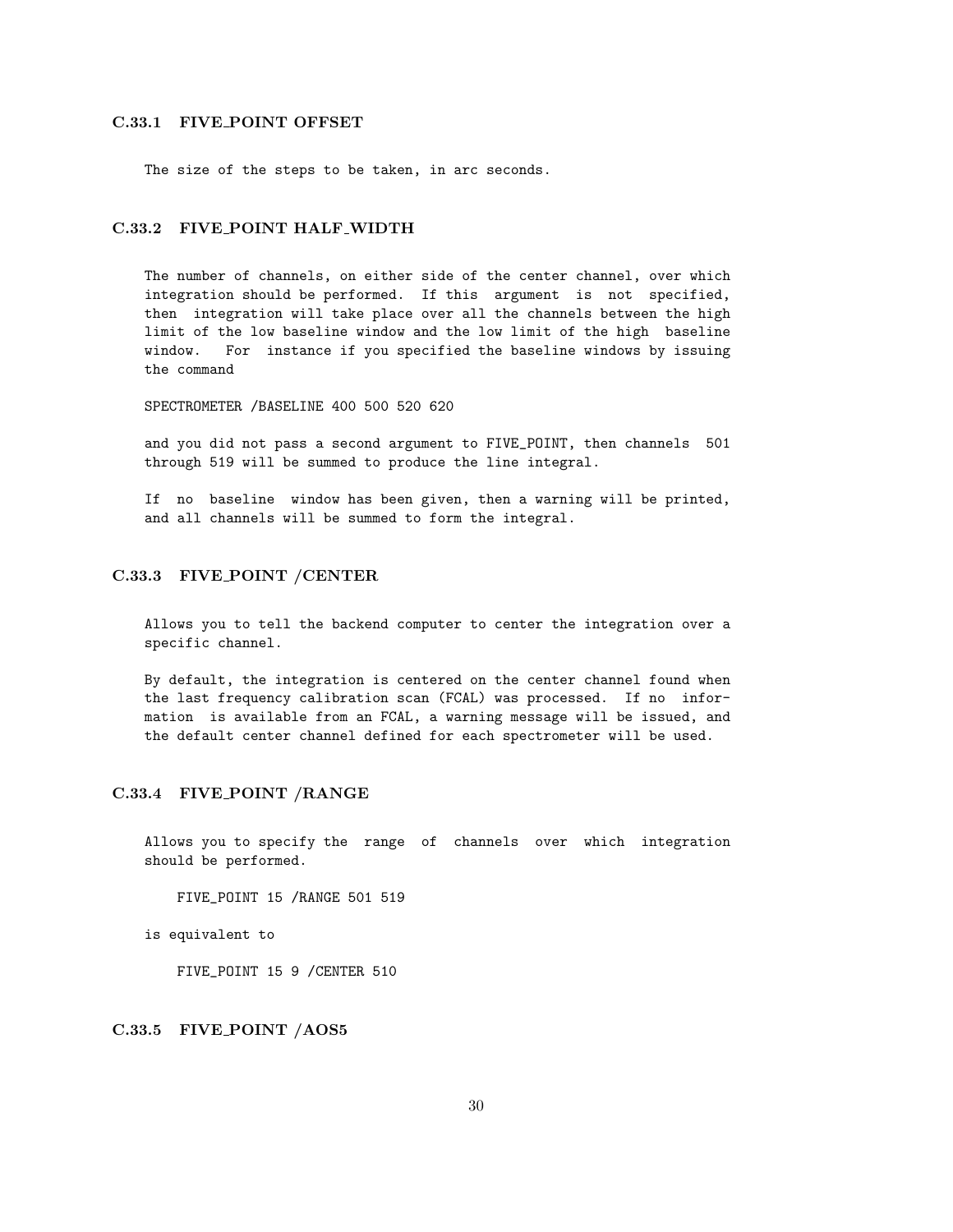Specifies that the 4 GHz array AOS is to be used for pointing (only one spectrometer can be used at a time). By default, one is selected from the active spectrometers using the following order of precedence: AOS5, FFTS1, then FFTS2.

#### C.33.6 FIVE POINT /FFTS1

Specifies that the 1 GHz FFTS is to be used for pointing (only one spectrometer can be used at a time). By default, one is selected from the active spectrometers using the following order of precedence: AOS5, FFTS1, then FFTS2.

#### C.33.7 FIVE POINT /FFTS2

Specifies that the 8 GHz FFTS is to be used for pointing (only one spectrometer can be used at a time). By default, one is selected from the active spectrometers using the following order of precedence: AOS5, FFTS1, then FFTS2.

### C.33.8 FIVE POINT /ONE OFF

If /ONE\_OFF is specified, then only one OFF position data will be taken at the beginning of FIVE\_POINT. All five ON points will share this same OFF position data. This procedure will save something like a factor of 2 in time, at the expense of poorer baselines.

#### C.33.9 FIVE POINT /ASYMMETRIC

If /ASYMMETRIC is specified in heterodyne chopping mode, FIVE\_POINT uses asymmetric chopping to measure the chopper throw as well as to determine pointing corrections.

#### C.33.10 FIVE POINT /SAVE SCANS

Causes all five scans taken to be stored in the current data file. /SAVE\_SCANS CENTER tells FIVE\_POINT to just save the central position scan, the other four will be discarded.

## C.33.11 FIVE POINT /NOQUERY

If /NOQUERY is specified, you will not be asked if you want the calcu-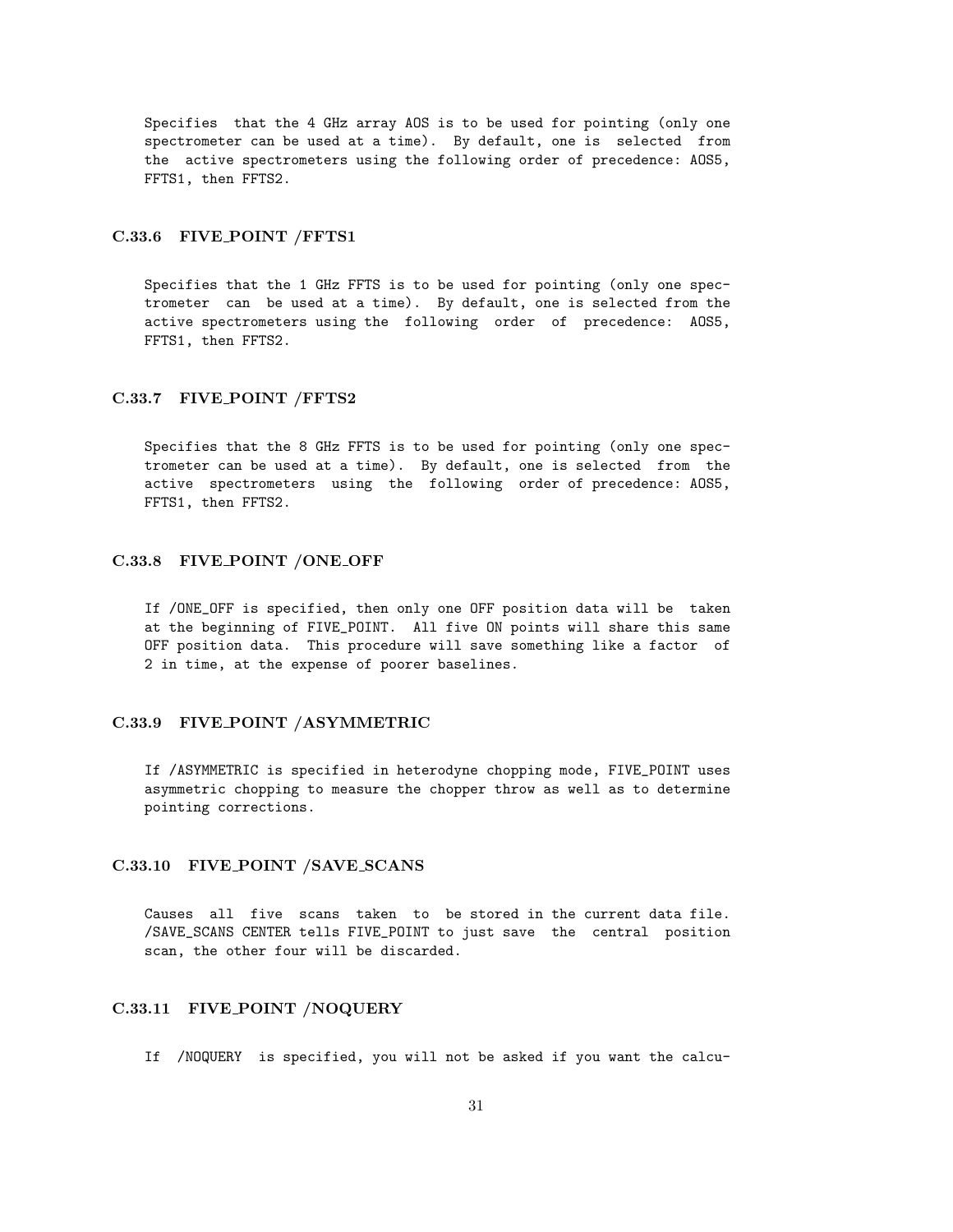lated FAZO and FZAO to be sent to the antenna computer.

### C.33.12 FIVE POINT /APPLY

Causes the newly calculated FAZO and FZAO to be sent to the antenna computer.

#### C.33.13 FIVE POINT /NOGAUSS

Causes centroiding calculation to be used instead of Gaussian fitting to find pointing offsets.

## C.34 FLSIGNAL

[UIP\]FLSIGNAL VALUE [/MASK MASK]

[UIP\]FLSIGNAL 0 | 1 /BIT BIT

Changes the state of the digital outputs of the antenna computer. There are 8 digital outputs, numbered from 1 through 8. They can be addressed by an 8bit value and an 8bit mask, or by a bit number and a bit value. Bits are numbered from 0 (LSB) through 7 (MSB). The bit 0 corresponds to the digital output 1.

```
+
|MSB Value/Mask Bit LSB|
| 7 | 6 | 5 | 4 | 3 | 2 | 1 | 0 |
+| Digital Output |
| 8 | 7 | 6 | 5 | 4 | 3 | 2 | 1 |
+
```
Setting a bit will cause the corresponding digital output to become high. Clearing a bit will cause the output to become low.

## C.34.1 FLSIGNAL VALUE

The new value to be sent to the digitial outputs. Valid values are integers between 0 and 255.

## C.34.2 FLSIGNAL /MASK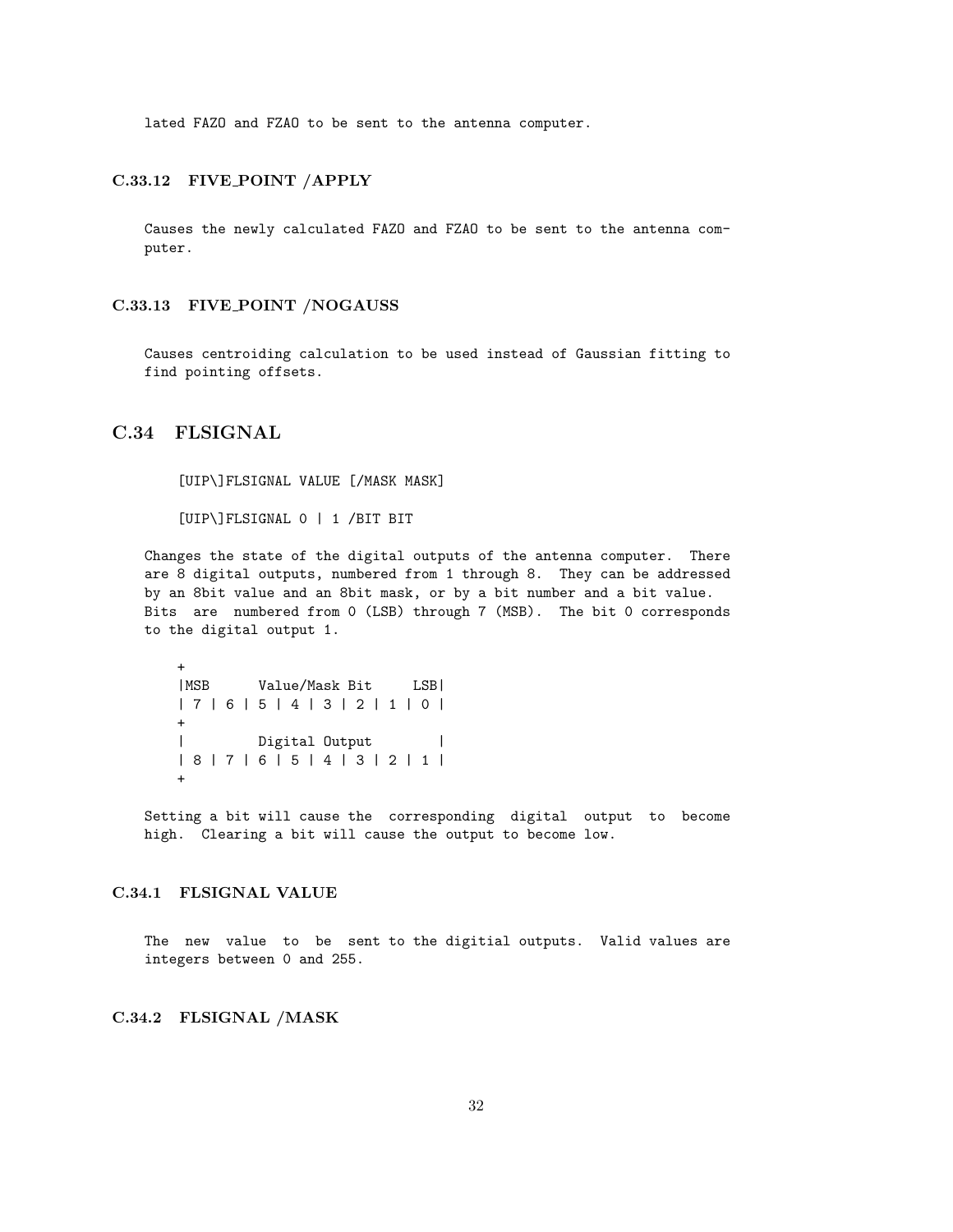The mask to be applied to the VALUE argument. Valid values are integers between 0 and 255. For example, FLSIGNAL 128 /MASK 192 will set the digital output 7 (bit 6) to low and the digital output 8 (bit 7) to high.

#### C.34.3 FLSIGNAL /BIT

The bit number to be set or cleared. Valid values are integers between 0 and 7. The specified bit will be cleared if the VALUE argument is 0, otherwise the bit will be set.

### C.35 FLWAIT

[UIP\]FLWAIT VALUE [/MASK MASK]

[UIP\]FLWAIT 0 | 1 /BIT BIT

Waits until the state of the digital inputs and outputs of the antenna computer matches the specified pattern. There are 8 digital inputs, numbered from 1 through 8, and 8 digital outputs, also numbered from 1 through 8. They can be addressed by a 16bit value and a 16bit mask, or by a bit number and a bit value. Bits are numbered from 0 (LSB) through 15 (MSB). The bits 0 though 7 correspond to the digital outputs 1 though 8, and the bits 8 thgouth 15 correspond to the digital inputs 1 though 8, respectively.

+ |MSB Value/Mask Bit LSB| | 15| 14| 13| 12| 11| 10| 9 | 8 | 7 | 6 | 5 | 4 | 3 | 2 | 1 | 0 | + | Digital Input | Digital Output | | 8 | 7 | 6 | 5 | 4 | 3 | 2 | 1 | 8 | 7 | 6 | 5 | 4 | 3 | 2 | 1 | +

A high at a digital input or output will cause the corresponding bit to be set. A low at an input or output will cause the bit to be cleared.

## C.35.1 FLWAIT VALUE

The value at the digitial inputs and outputs to wait for. Valid values are integers between 0 and 65535.

#### C.35.2 FLWAIT /MASK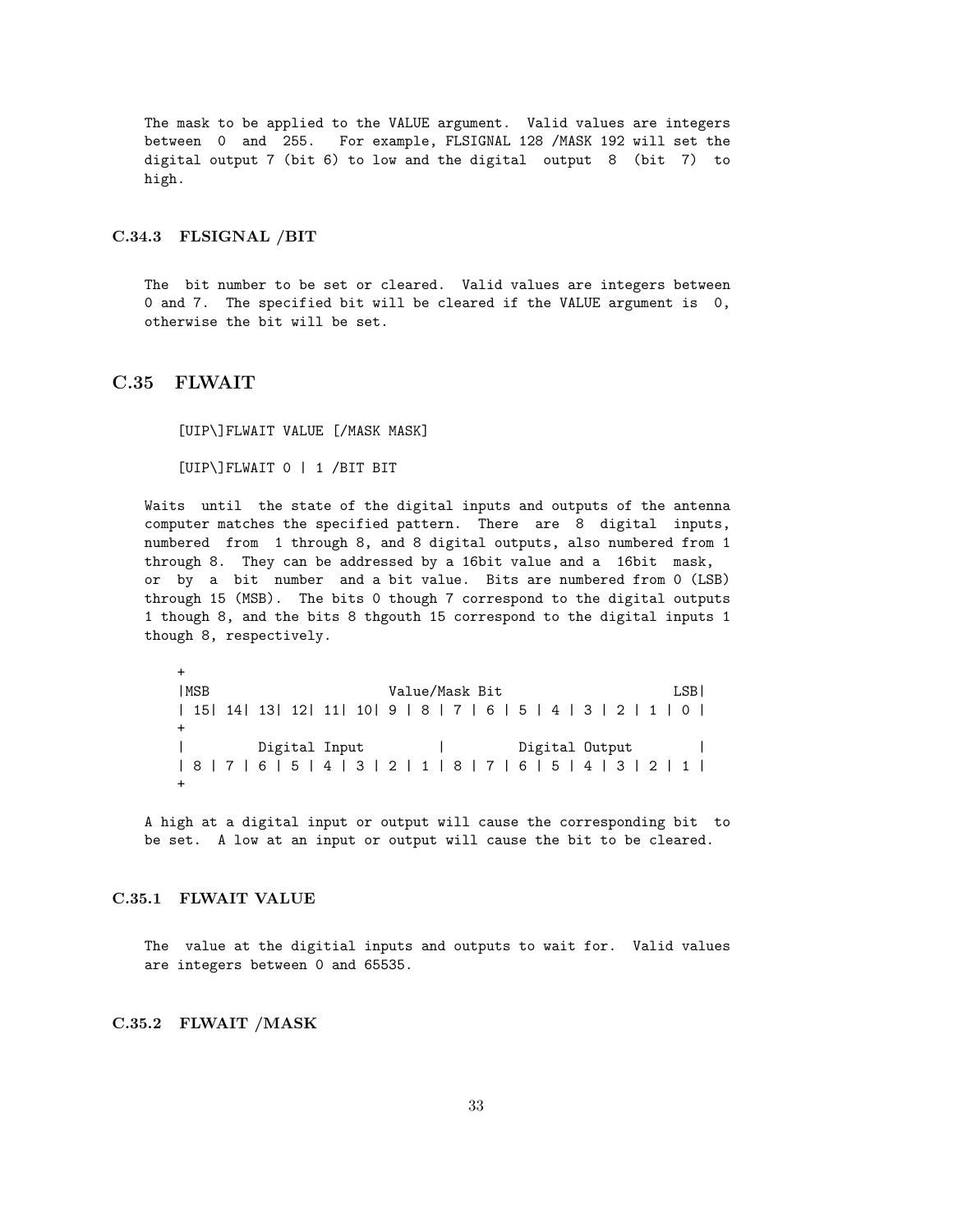The mask to be applied to the VALUE argument. Valid values are integers between 0 and 65535. For example, FLWAIT 384 /MASK 448 will cause the execution to pause until the digital input 1 becomes high while the digital outputs 7 and 8 are (programmed to be) high and low, respectively.

#### C.35.3 FLWAIT /BIT

## C.36 FOCUS

[UIP\]FOCUS [POSITION | /CONSTANT\_UPDATES | /STEALTHY\_UPDATES] [/OFFSET OFFSET] [/SET\_OFFSET] [/POINTING\_UPDATE]

Allows the user to control the focusing of the secondary mirror. One can set the mirror at a fixed point, or enable autofocusing via a focus curve. If autofocusing is chosen, an offset may be applied, and the timing of the focus changes may be controlled.

If FOCUS is entered without any arguments or options, and if the antenna is in STEALTHY mode, the antenna will be instructed to adjust the focus and Y tilt based on its pointing curve. Note that this is done automatically at the beginning of an OO\_SCAN, OBSERVE or PLANET command.

## C.36.1 FOCUS POSITION

If this optional argument is specified, it will be sent to the antenna computer and used as a fixed focus position. The antenna computer will not update the position.

## C.36.2 FOCUS /CONSTANT UPDATES

Tells the antenna computer to update the position of the secondary whenever the position should be changed. In this mode, the secondary might be moved when an integration is taking place.

#### C.36.3 FOCUS /STEALTHY UPDATES

Tells the antenna computer to update the position of the secondary only when data is not being taken, so that during a given integration the focus will remain fixed.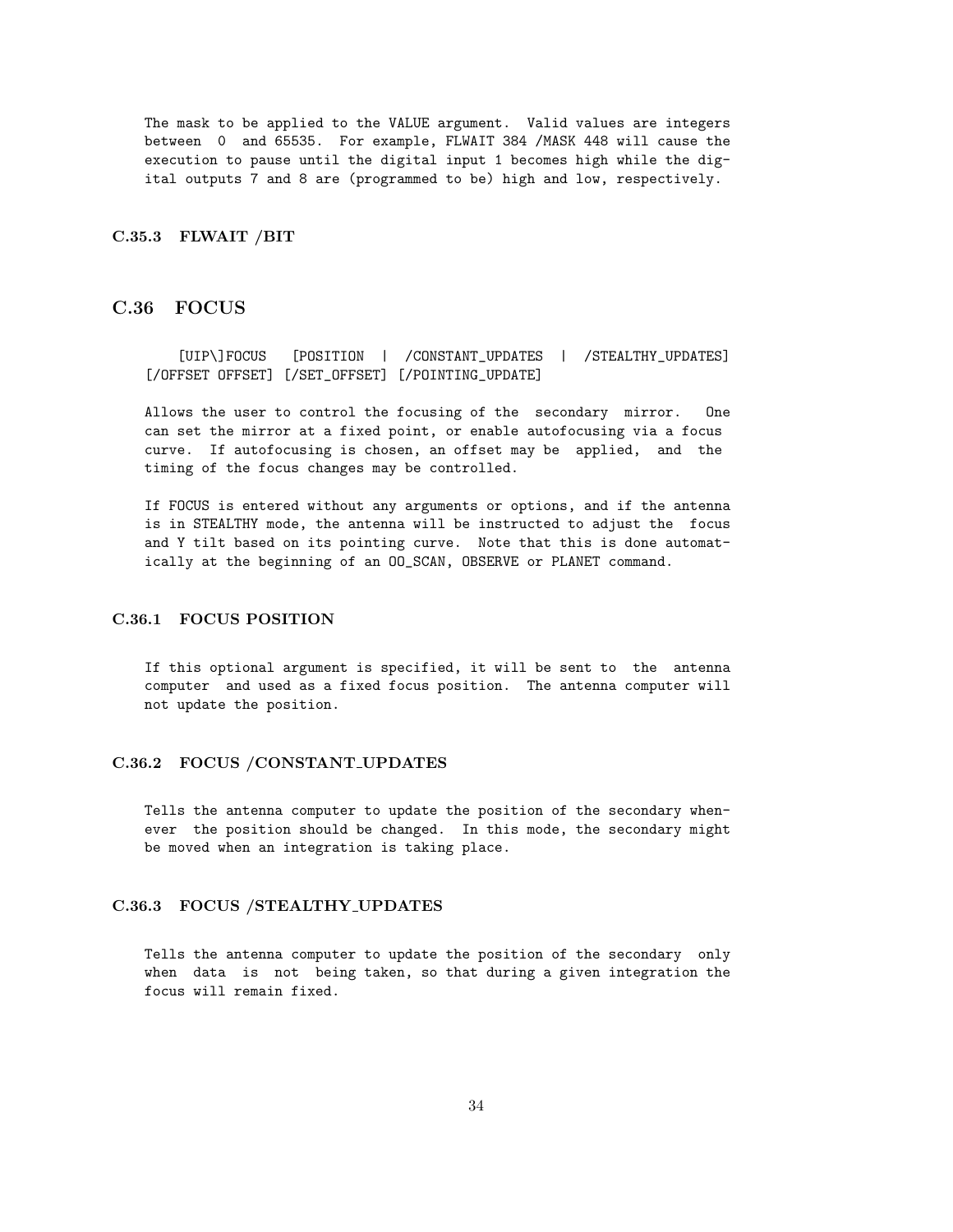#### C.36.4 FOCUS /OFFSET

Allows you to specify a fixed offset which will be added to the value from the focus curve when the antenna computer updates the secondary position.

## C.36.5 FOCUS /SET OFFSET

This option, which should be used alone, is used to calculate the offset which should be applied to the focus curve. First one should find the best focus position, using the FOCUS command to send the secondary to specific positions. Then when the focus is good, invoke FOCUS with this qualifier, and the offset will be calculated. Then invoke FOCUS with either the /STEALTHY\_UPDATES or the /CONSTANT\_UPDATES option to tell the antenna to use the focus curve.

### C.36.6 FOCUS /POINTING UPDATE

Tells the computer to adjust the TAZO and TZAO to where they should be at the present elevation angle. Note that when the antenna is in /CON-STANT\_UPDATES or /STEALTHY\_UPDATES mode, these constants will be updated automatically every time the focus position is changed.

## C.37 FCAL

#### [UIP\]FCAL [/NOATTENUATOR\_ADJUST]

Takes a frequency calibration scan.

#### C.37.1 FCAL /NOATTENUATOR ADJUST

Without this option, the programmable attenuator will be adjusted after a frequency calibration.

## C.38 FSWITCH

[UIP\]FSWITCH SEPARATION [CYCLES] [/NOFOCUS\_ADJUST] [/NOATTENUA-TOR\_ADJUST] [/CALIBRATE\_AT\_START | /NOCALIBRATE\_AT\_START] [/PAUSE\_AFTER\_CAL [TIME] | /NOPAUSE\_AFTER\_CAL]

The data taking command for observing with the frequency switching mode. The actual frequency change takes place at the first LO.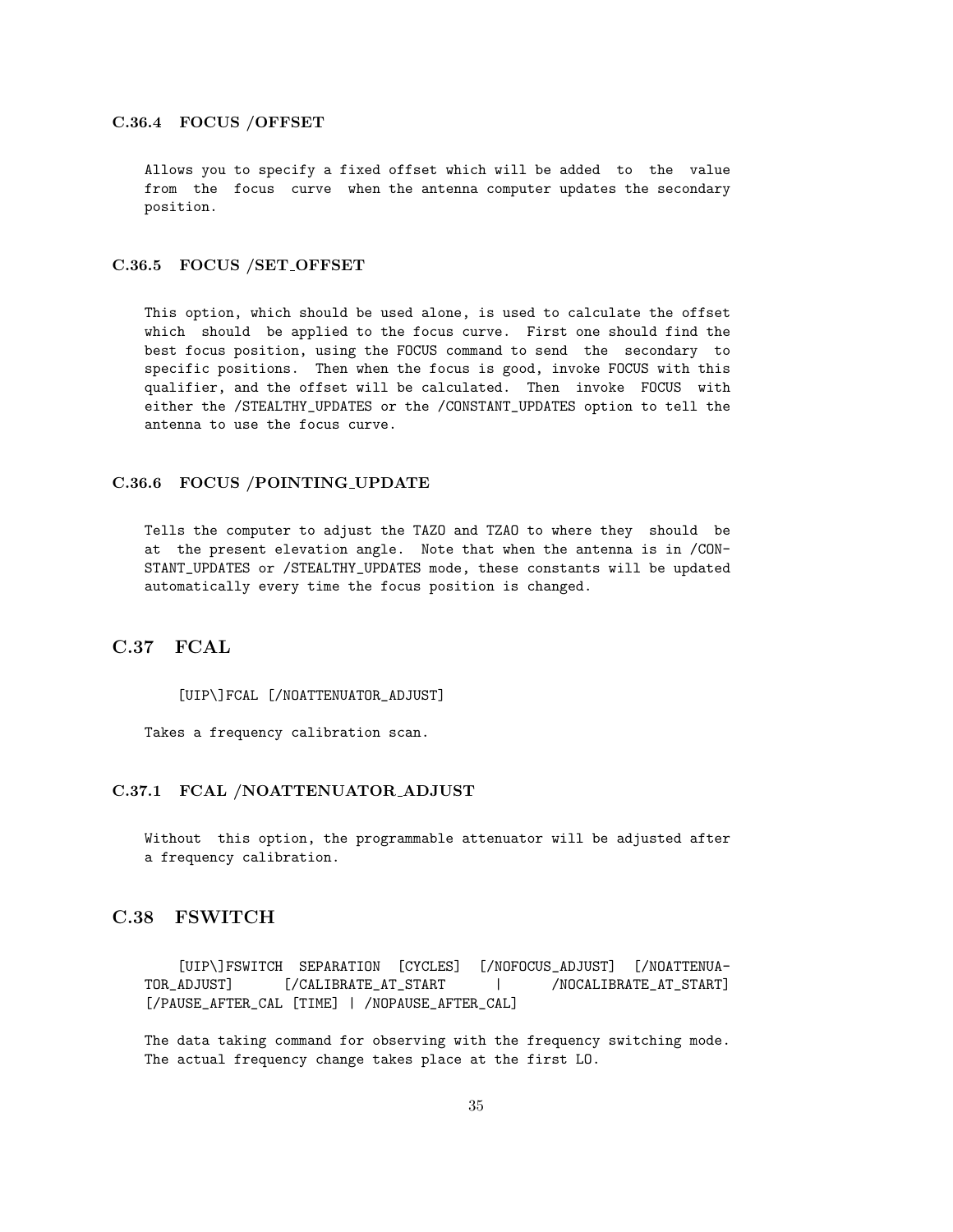## C.38.1 FSWITCH SEPARATION

The size of the frequency step in MHz. The two line images will be separated by twice the amount, symmetrically offset from 0.

#### C.38.2 FSWITCH CYCLES

The number of times the frequency switch cycle should be repeated. The default is 1.

#### C.38.3 FSWITCH /NOFOCUS ADJUST

Tells FSWITCH not to adjust the focus.

#### C.38.4 FSWITCH /NOATTENUATOR ADJUST

Tells FSWITCH not to adjust the programmable attenuator.

### C.38.5 FSWITCH /CALIBRATE AT START

Tells FSWITCH to take a temperature calibration scan before taking any source data. The default action is to calibrate at the start only if no valid temperature calibration scan is already available.

#### C.38.6 FSWITCH /NOCALIBRATE AT START

Tells FSWITCH not to take a temperature calibration scan even if no valid calibration scan is available.

## C.38.7 FSWITCH /PAUSE AFTER CAL

Allows the observer to specify a number of seconds to wait after the temperature calibration scan, before taking the sources data. This is desirable if the thermal load of the calibration vane seems to affect the receivers performance for some period after taking a temperature calibration scan. For example, /PAUSE\_AFTER\_CAL 5 will result in a 5 second pause between temperature calibration and data taking. This option is selected by default, and the default time is 20 seconds.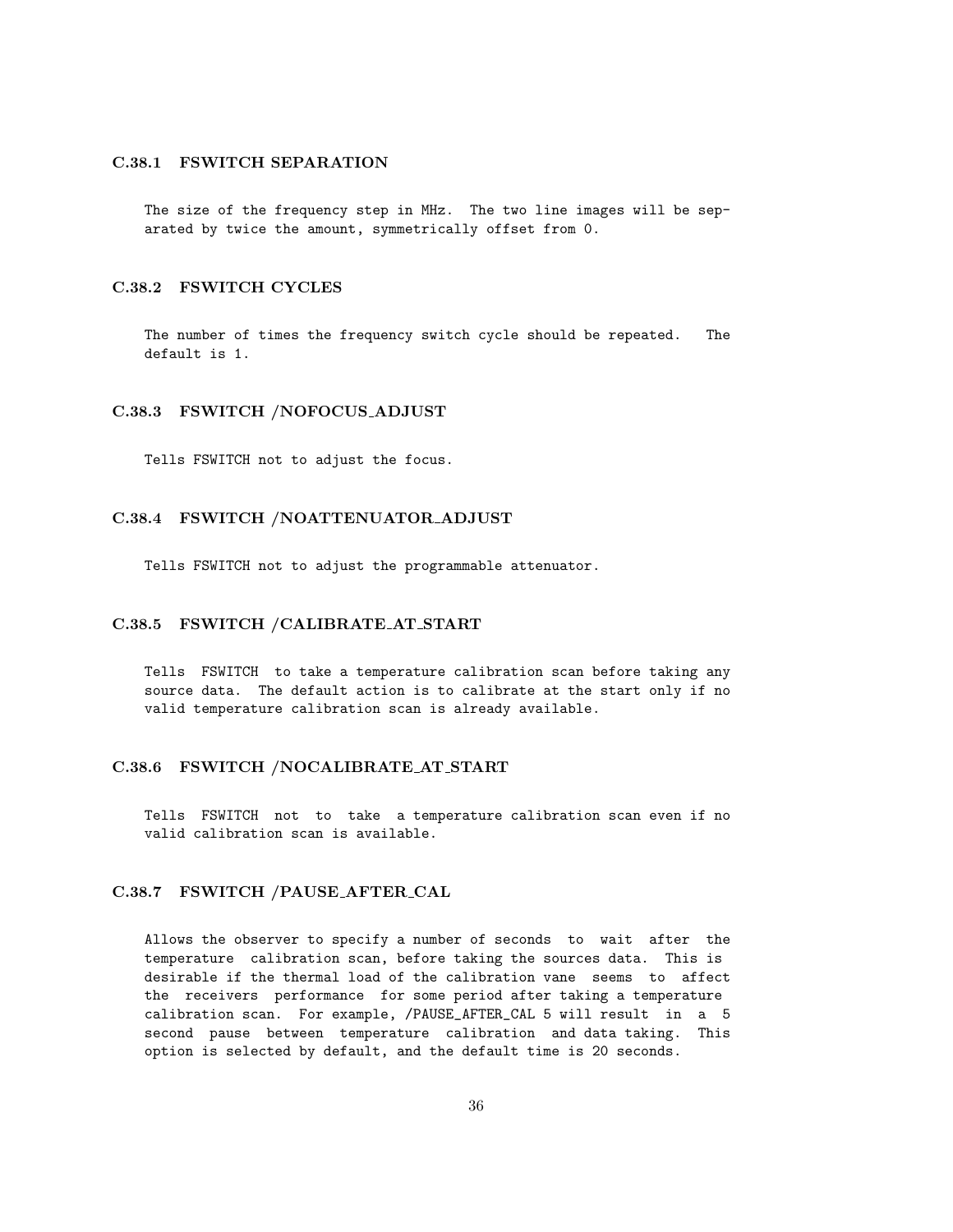# C.38.8 FSWITCH /NOPAUSE AFTER CAL

Tells FSWITCH not to pause after the temperature calibration scan.

C.39 GAL

[UIP\]GAL LONGITUDE LATITUDE

Sends new Galactic coordinates to the antenna computer.

# C.39.1 GAL LONGITUDE

The new Galactic longitude in degrees.

# C.39.2 GAL LATITUDE

The new Galactic latitude in degrees.

# C.40 GBO

[UIP\]GBO [OFFSET] [/MAPPING MAPPING\_OFFSET] [/FIELD FIELD\_OFFSET]

[UIP\]GBO [/MAPPING | /FIELD]

Sends a new Galactic latitude offset to the antenna computer.

# C.40.1 GBO OFFSET

The new Galactic latitude offset in arc seconds.

# C.40.2 GBO /MAPPING

Modifies or prints the mapping offset.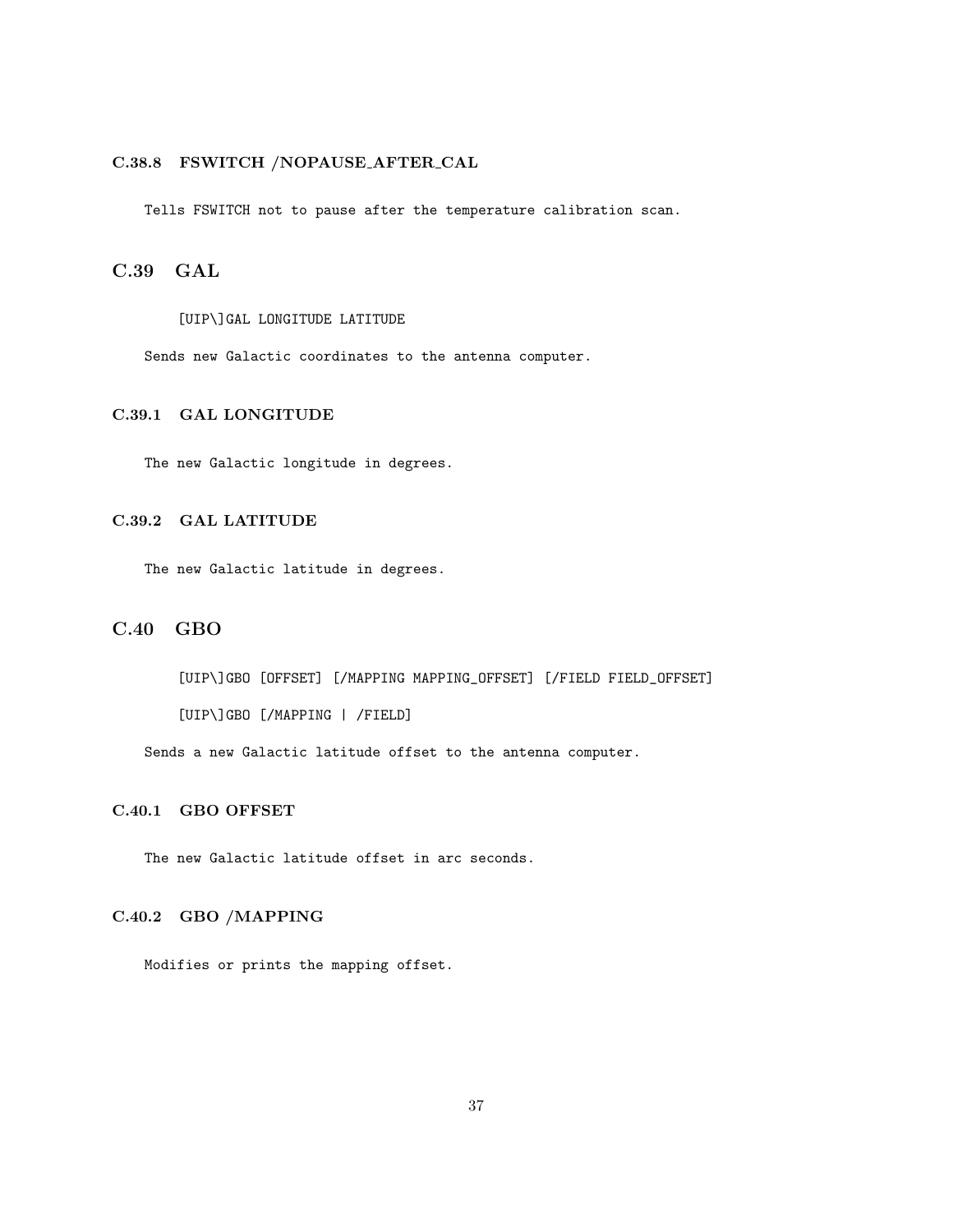# C.40.3 GBO MAPPING OFFSET

The new mapping Galactic latitude offset in arc seconds.

# C.40.4 GBO /FIELD

Modifies or prints the field offset.

# C.40.5 GBO FIELD OFFSET

The new field Galactic latitude offset in arc seconds.

# C.41 GLO

[UIP\]GLO [OFFSET] [/MAPPING MAPPING\_OFFSET] [/FIELD FIELD\_OFFSET] [UIP\]GLO [/MAPPING | /FIELD]

Sends a new Galactic longitude offset to the antenna computer.

# C.41.1 GLO OFFSET

The new Galactic longitude offset in arc seconds.

# C.41.2 GLO /MAPPING

Modifies or prints the mapping offset.

# C.41.3 GLO MAPPING OFFSET

The new mapping Galactic longitude offset in arc seconds.

# C.41.4 GLO /FIELD

Modifies or prints the field offset.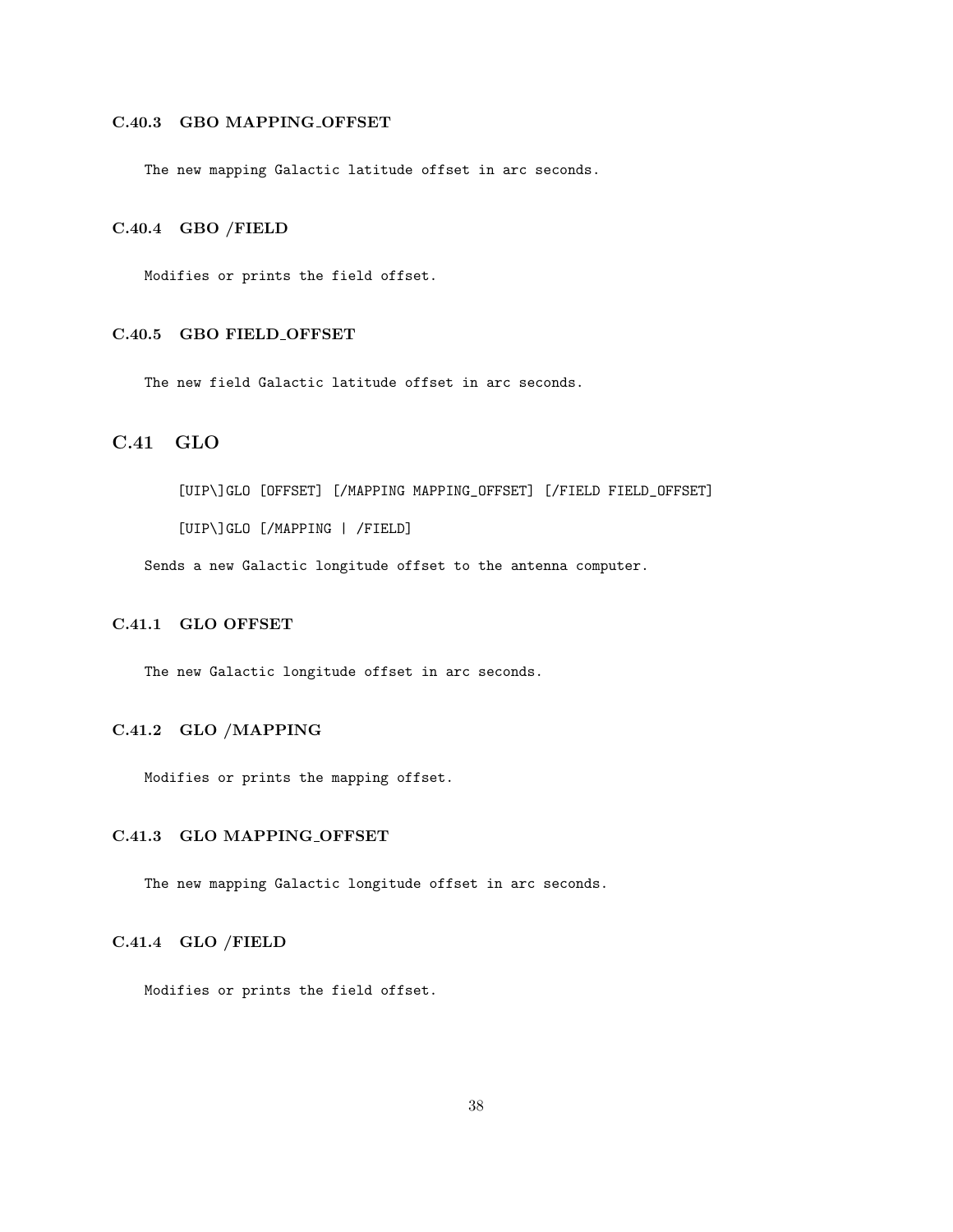### C.41.5 GLO FIELD OFFSET

The new field Galactic longitude offset in arc seconds.

# C.42 IDLE

#### [UIP\]IDLE

Stops the drive motors and applies the brakes. This is the state when the computer is first turned on. The status display shows IDLE. To observe a source, you must type TRACK. Note that the IDLE stops the servo loop entirely, and applies the brakes when the telescope comes to rest. The telescope will not necessarily come to rest at the point it was tracking. To stop the telescope at the current position, e.g., to do a drift scan, switch from celestial coordinates to altazimuthal coordinates by typing ALTAZ.

# C.43 INSTRUMENT

[UIP\]INSTRUMENT [NAME] [/BACKEND BACKEND[,...]]

Selects a new instrument.

# C.43.1 INSTRUMENT NAME

The name of the new instrument. Currently the following instruments are supported: RX230, RX345, RX460, RX690, RX805, RX230X, RX345X, SHARC2, BOLOCAM, ZSPEC, FTS, BOLOMETER, ZEUS, and MUSIC.

# C.43.2 INSTRUMENT /BACKEND

The name of the new backend(s) to be used with the new instrument.

# C.44 JOY STICK

[UIP\]JOY\_STICK STEP\_SIZE [/ALTAZIMUTHAL [/FIXED\_OFFSET] | /EQUATO-RIAL | /GALACTIC]

Is intended to aid in the manual tweaking of the telescope offsets. It allows you to change the offsets by using the arrow keys on the terminal, rather than explicitly typing in the offsets. The following keys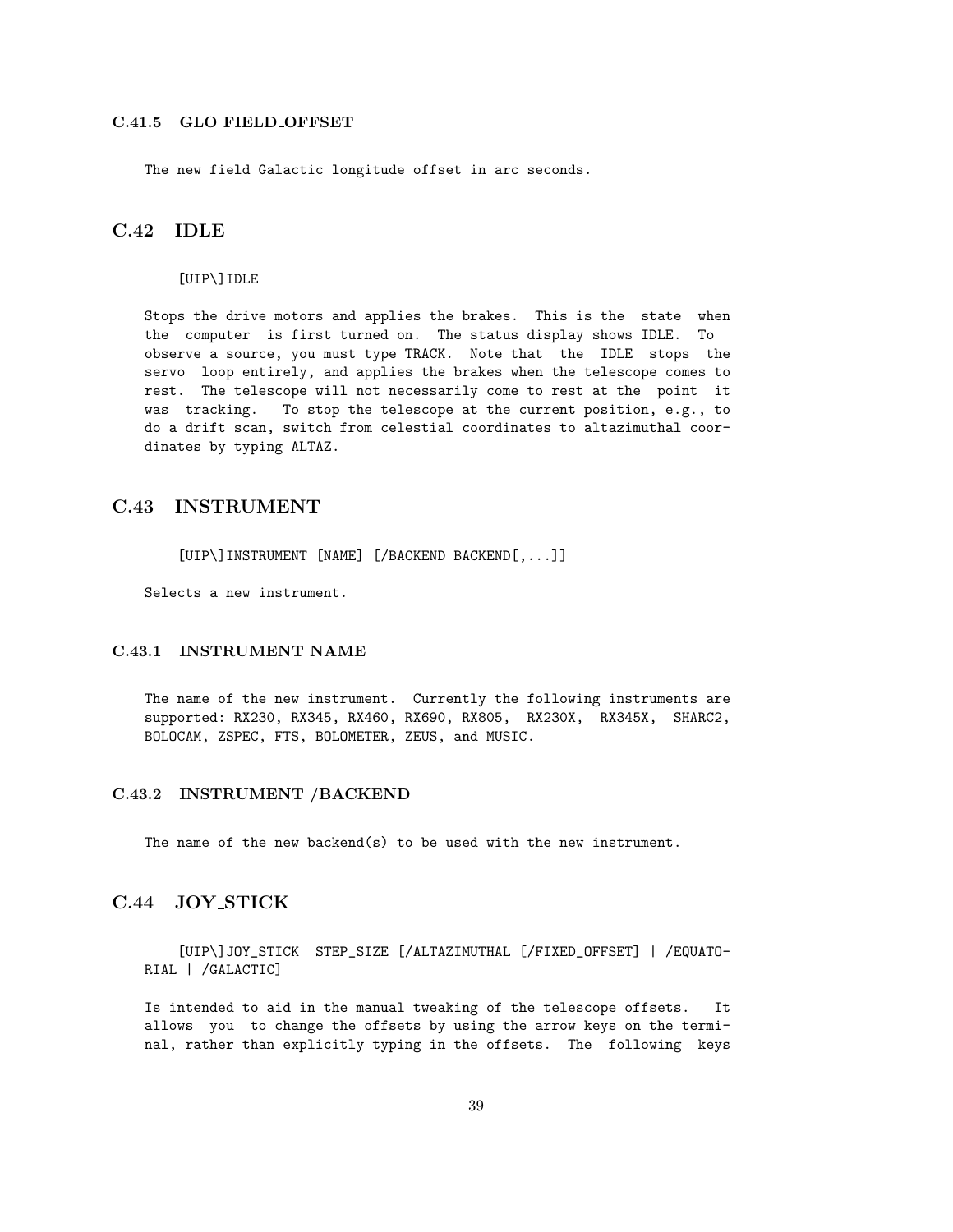have special functions when you are executing this command:

| Е                       | Exits this command                          |
|-------------------------|---------------------------------------------|
| H                       | Prints this help message                    |
| L                       | Logs the current values in file             |
| 0                       | Allows a new source to be selected          |
| $\mathbf R$             | Resets the offsets to their original values |
| S                       | Changes the step size                       |
| V                       | Verifies the position of a source           |
| Z                       | Zeros the offsets in play                   |
| <arrow keys=""></arrow> | Changes the offsets                         |

### C.44.1 JOY STICK STEP SIZE

Specifies, in arc seconds, how large a step is to be taken each time an arrow key is hit.

## C.44.2 JOY STICK /ALTAZIMUTHAL

Causes the arrow keys to effect the AZ and EL offsets. This is the default.

# C.44.3 JOY STICK /EQUATORIAL

Causes the arrow keys to effect the RA and DEC offsets, rather than the AZ and EL offsets which are changed by default.

# C.44.4 JOY STICK /GALACTIC

Causes the arrow keys to effect the GL and GB offsets, rather than the AZ and EL offsets which are changed by default.

# C.44.5 JOY STICK /FIXED OFFSET

Causes the arrow keys to effect the fixed altazimuthal offsets.

# C.45 LIMB POINTING

[UIP\]LIMB\_POINTING SEMIMAJOR\_AXIS [SEMIMINOR\_AXIS [SCAN\_LENGTH [STEP\_SIZE]]] [/INTEGRATION\_TIME INTEGRATION\_TIME] [/OFFSET OFFSET] [/AOS5 | /FFTS1 | /FFTS2] [/RANGE MIN MAX] [/POSITION\_ANGLE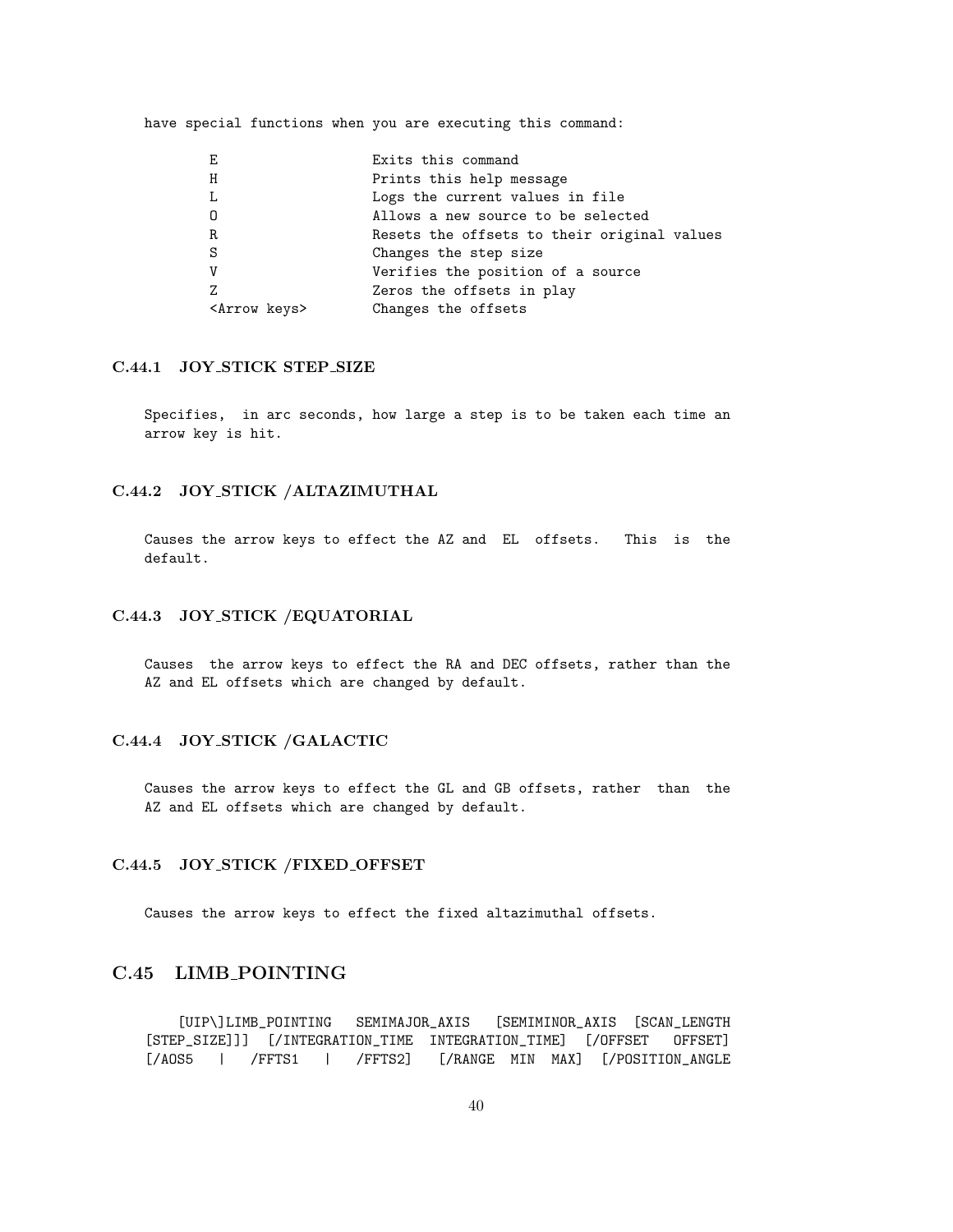POSITION\_ANGLE] [/ONE\_OFF]

Allows you to check the telescope pointing using the limb of a large, disklike object. Four scans across the limb at 9, 3, 12, and 6 oclock positions are taken to determine the distances to the limb from the current nominal pointing center. The actual scans are taken by stepping the telescope beam by the specified amount and integrating at each position. The limb is determined by finding in each scan the position where the gradient of the integrated intensity peaks. In practice, the difference between two consecutive positions is used to estimate the gradient at midpoint. Three such neighboring gradient values are then interpolated to determine the peak position.

### C.45.1 LIMB POINTING SEMIMAJOR AXIS

The semimajor axis, or the equatorial semidiameter, of the pointing object in arc seconds.

# C.45.2 LIMB POINTING SEMIMINOR AXIS

The semiminor axis, or the polar semidiameter, of the pointing object in arc seconds. The default is equal to the semimajor axis.

### C.45.3 LIMB POINTING SCAN LENGTH

The length of the scans across the limb in arc seconds. The default is four times the telescope beam size.

#### C.45.4 LIMB POINTING STEP SIZE

The size of the steps in arc seconds. The default is half the telescope beam size.

# C.45.5 LIMB POINTING /INTEGRATION TIME

The integration time per step in seconds. The default is equal to the integration time for the OFF integrations, which is set by the SPECTROM-ETER command.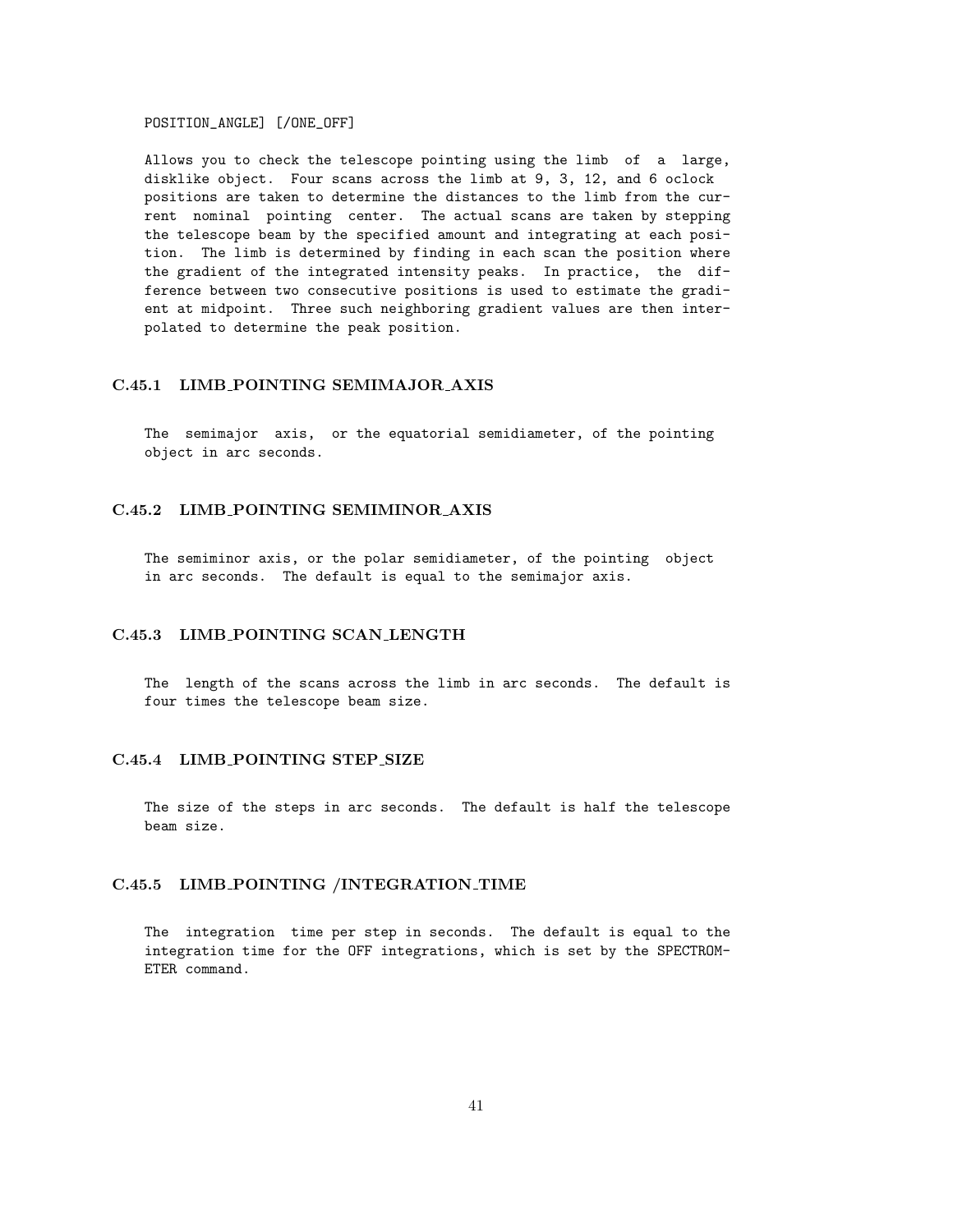### C.45.6 LIMB\_POINTING /OFFSET

The azimuth offset for the OFF integrations. The default is ten times the telescope beam size away from the limb.

### C.45.7 LIMB POINTING /AOS5

Specifies that the AOS5 is to be used when more than one spectrometers are active.

#### C.45.8 LIMB POINTING /FFTS1

Specifies that the FFTS1 is to be used when more than one spectrometers are active.

### C.45.9 LIMB POINTING /FFTS2

Specifies that the FFTS2 is to be used when more than one spectrometers are active.

#### C.45.10 LIMB POINTING /RANGE

The range of the spectrometer channels to integrate. This option requires two values for example /RANGE 1 1024. The default is [1, 8192] or [4097, 6144] for the AOS5, depending on the receiver it is working with, [1, 8192] or [1, 16384] for the FFTS1, depending on the spectrometer configuration, and [1, 32768] for the FFTS2.

#### C.45.11 LIMB POINTING /POSITION ANGLE

The position angle of the scans in degrees. It is measured anticlockwise from the north. The default is zero no rotation.

### C.45.12 LIMB\_POINTING /ONE\_OFF

Specifies that only one OFF integration is to be taken, which is then shared by the four ON scans.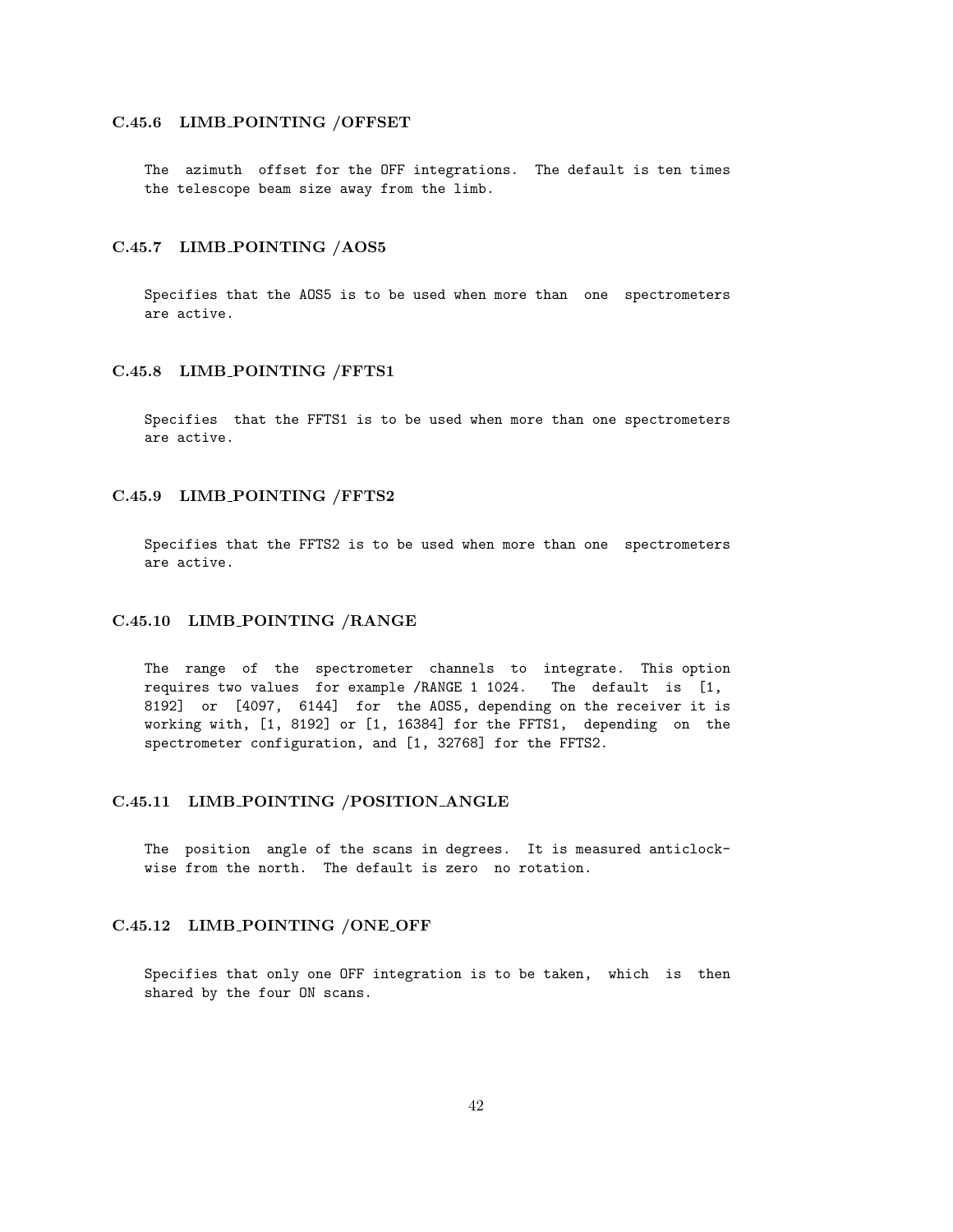# C.46 LO

[UIP\]LO [NAME] [/FREQUENCY FREQUENCY] [/RECEIVER RECEIVER[,IF\_CHAN-NEL[,LO\_CHANNEL]]] [/SIDEBAND SIDEBAND] [/MULTIPLIER MULTIPLIER] [/IF IF] [/F\_OFFSET F\_OFFSET] [/V\_OFFSET V\_OFFSET] [/LOCK\_LOOP LOCK\_LOOP[,MODULE]] [/LOOP\_NUMBER LOOP\_NUMBER] [/RADIAL\_VELOCITY RADIAL\_VELOCITY | /NORADIAL\_VELOCITY] [/FORCE\_RECEIVER\_CHANGE [NOMIR-RORS]] [/ANTENNA\_ONLY] [/RESTART]

[UIP\]LO /GUNN\_ON | /NOGUNN\_ON

[UIP\]LO /LOG

Sends information to the antenna computer that is needed to calculate the phase lock loop frequency. It can be used to center the bandpass on a line from the line catalog, or with an arbitrary frequency. Default values for such things as sideband may be overridden with options. If LO is executed with no arguments or options, the antenna computer is instructed to recalculate the phase lock frequency.

This command is executed automatically when the OBSERVE command is given. Whenever the LO characteristics are changed, the new values are logged in the log file.

# C.46.1 LO NAME

The name of the spectral line you wish the bandpass to be centered on. It must be a line in the catalog.

#### C.46.2 LO /FREQUENCY

This option may be used with or without the NAME argument, to load in a specific frequency. It takes a value, which is the desired frequency in GHz.

#### C.46.3 LO /RECEIVER

The name of the receiver you will be using (RX230, RX345, RX460, and RX690 for the SideCab receivers, RX805 for the 850 GHz receiver, RX230X for Frank Rices receiver, and RX345X for Barney). If not specified, the computer will select the default receiver for the observing frequency and IF. For the 12 GHz IF receivers, the IF and LO channel numbers can be overridden by specifying them immediately after the receiver name, separated by commas, for example LO /RECEIVER RX805,1,1.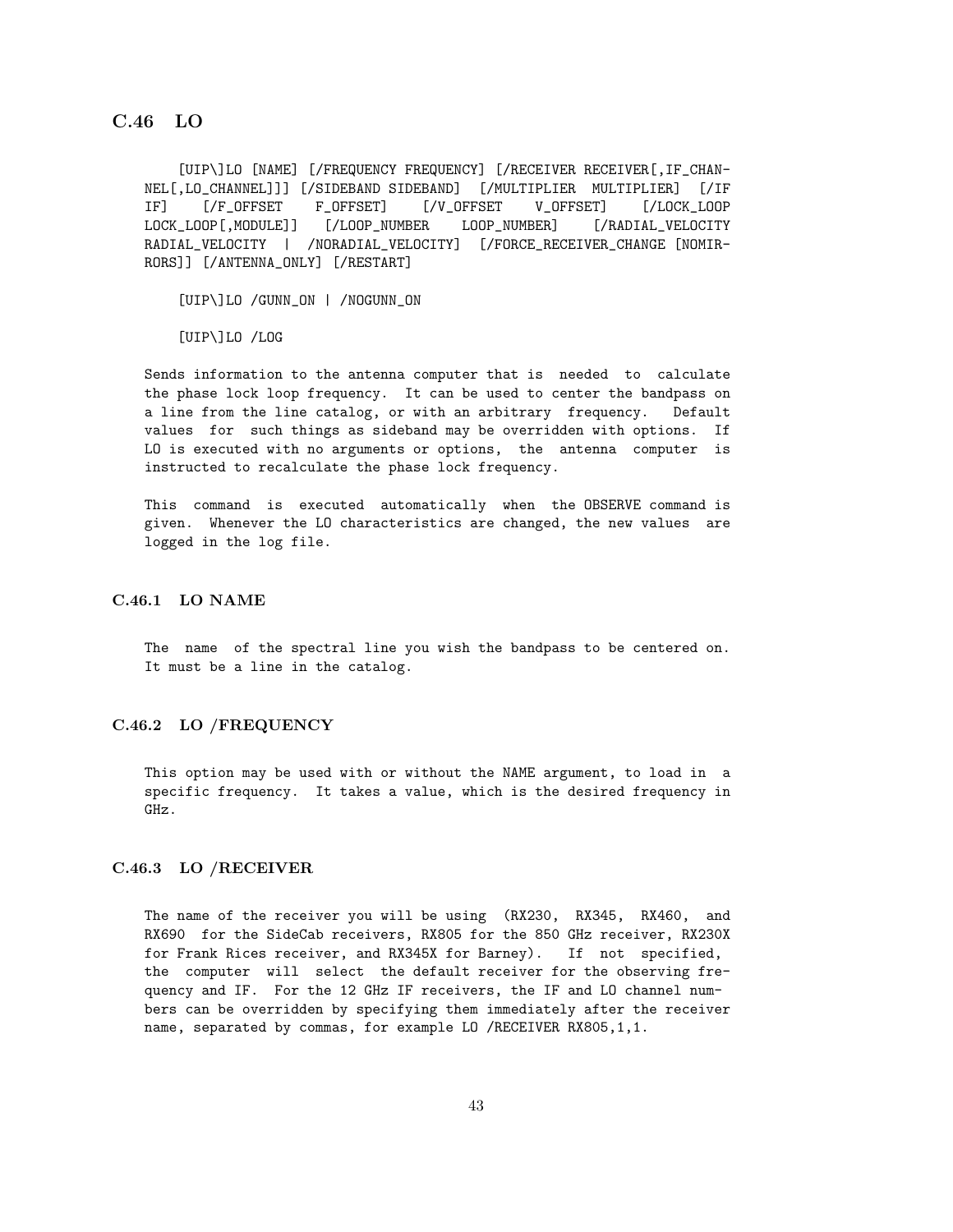### C.46.4 LO /SIDEBAND

Specifies a sideband. This will override any default value found in the line catalog. The valid values are LOWER, UPPER, and DOUBLE

#### C.46.5 LO /MULTIPLIER

This option takes an argument which is an integer specifying what harmonic of the Gunn oscillator output is to be used as the first LO.

# C.46.6 LO /IF

Allows you to specify a different intermediate frequency (IF). The unit is GHz.

### C.46.7 LO /F\_OFFSET

Allows a frequency offset to be sent to the antenna computer. It is specified in GHz.

#### C.46.8 LO /V\_OFFSET

Allows a velocity offset to be sent to the antenna computer. It is specified in km/s.

#### C.46.9 LO /LOCK LOOP

This option, which is sticky, allows you to specify which method you are using to phase lock the LO system. The valid values are DEFAULT\_PLL (Sidecab), SMA\_PLL (Cassegrain), and NONE (synthesized LO).

When more than one SMA phase lock modules are present, the argument SMA\_PLL can immediately be followed by the module number separated by comma, for example LO /LOCK\_LOOP SMA\_PLL,2. The default module number is 1. The modules currently in use are tabulated in kilauea:/opt/uip/etc/sma\_plls.txt.

# C.46.10 LO /LOOP NUMBER

Allows you to specify the harmonic number for the Gunn PLL. The Gunn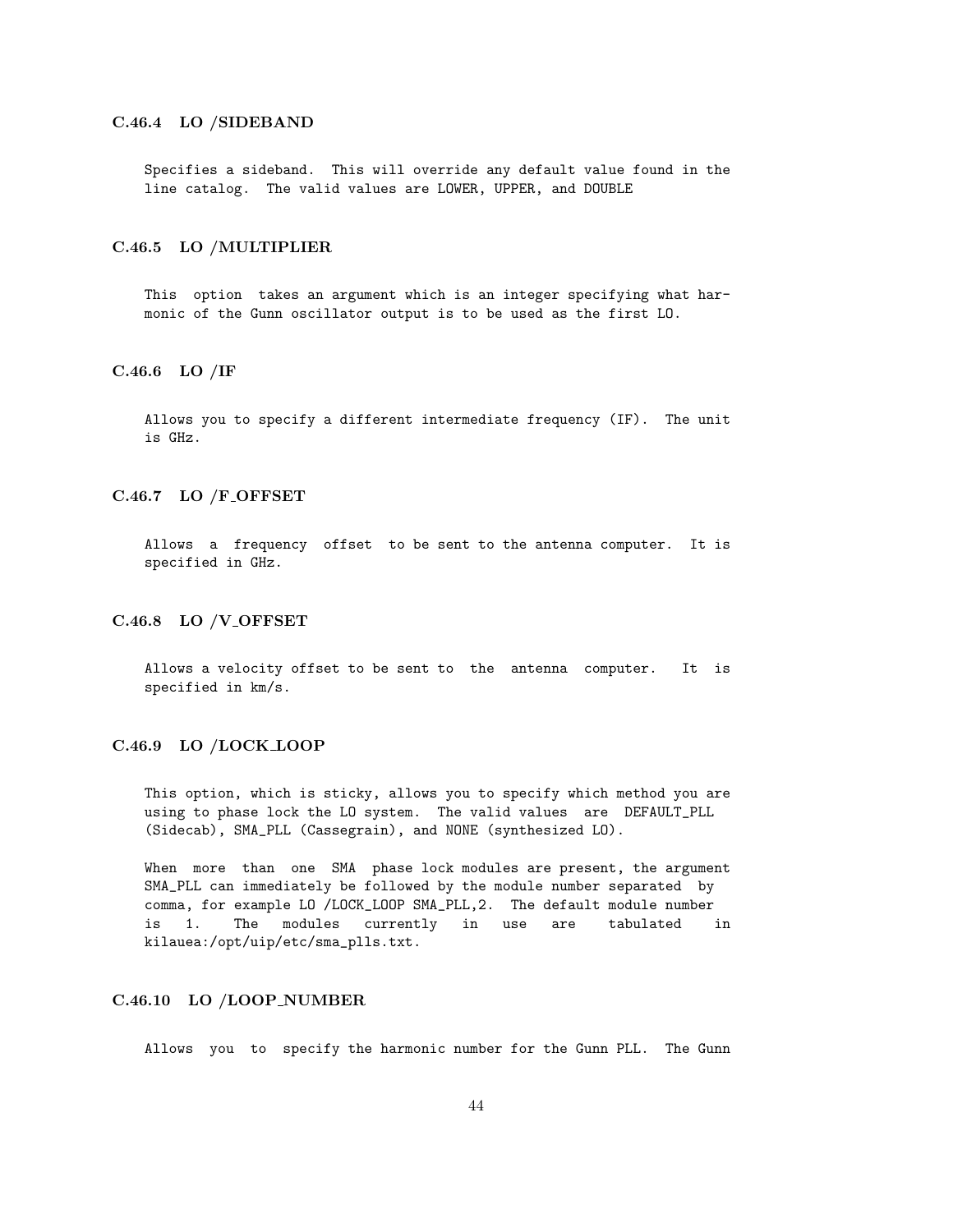oscillator is locked to a certain harmonic (+ LO) of the reference signal generated by the synthesizer. By default the antenna computer chooses a harmonic number so that the synthesizer frequency is close to 7.5 GHz for the SMA PLL or 6 GHz for the default PLL. Unless explicitly specified using this option, it will automatically be updated whenever a new line name, line frequency, intermediate frequency, sideband, multiplier harmonic number, frequency offset, or velocity offset is sent by the LO command.

#### C.46.11 LO /RADIAL VELOCITY

Allows you to specify a radial velocity that you have calculated yourself. It disables the radial velocity calculation that the antenna computer normally performs, and substitutes for it the value you specify with this option. Automatic radial velocity calculation will be suspended until you issue an LO command with the /NORADIAL\_VELOCITY option. The unit is km/s, and a negative value indicates approach. The OBSERVE and PLANET commands implicitly execute the LO /NORADIAL\_VELOCITY command unless the /NOLO option is used.

### C.46.12 LO /NORADIAL VELOCITY

Resumes automatic radial velocity calculation.

# C.46.13 LO /FORCE RECEIVER CHANGE

By default, the computer will not attempt to reprogram the LO Matrix Box if it does not think it needs to. This option allows you to force the computer to reprogram the box. It is primarily for use by other UIP commands, but it will certainly work if given manually. The computer will also inquire whether or not you want to move the sidecab mirrors, unless the NOMIRRORS argument is given.

#### C.46.14 LO /ANTENNA ONLY

If /ANTENNA\_ONLY is specified, commands will be sent only to the antenna computer. No messages will be sent to the backend computers. Note that this means the IF down converter will not be configured, so there is a very good chance that if you use this qualifier, the IF will not be plumbed to the spectrometers correctly.

#### C.46.15 LO /RESTART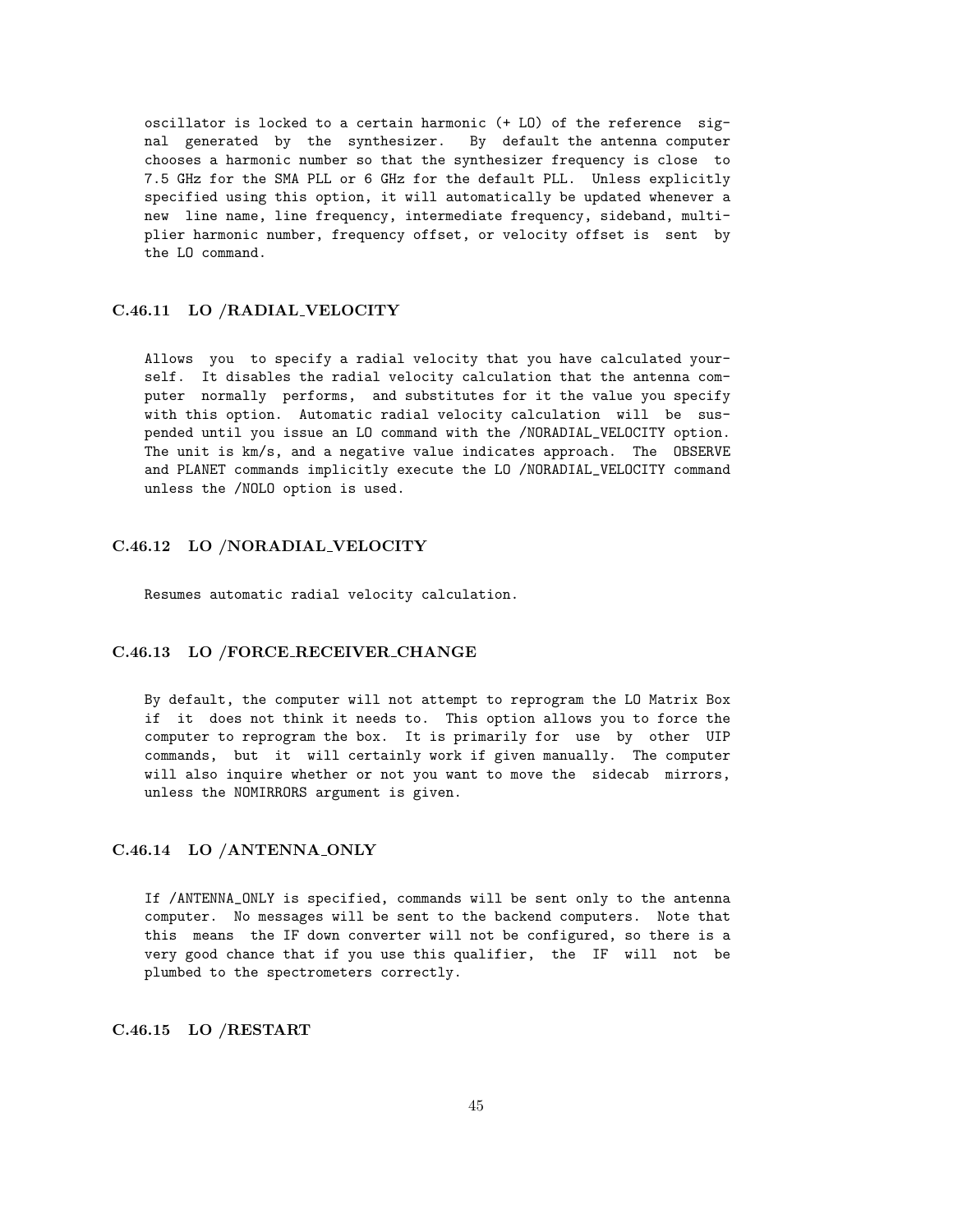Causes the process for the IF down converter to be restarted.

### C.46.16 LO /GUNN\_ON

The antenna computer will be instructed to turn on the Gunn oscillator. No other action (such as recalculating the sky frequency) will be taken.

# C.46.17 LO /NOGUNN ON

The antenna computer will be instructed to turn off the Gunn oscillator. No other action (such as recalculating the sky frequency) will be taken.

## C.46.18 LO /LOG

Causes the current LO parameters to be printed on the terminal. All the other arguments and options will be ignored.

# C.47 LOG

[UIP\]LOG ["MESSAGE"] [/STAMP] [UIP\]LOG /OPEN [NAME] [UIP\]LOG /CLOSE [UIP\]LOG

Writes a text to the current log file.

# C.47.1 LOG MESSAGE

The text to be written.

### C.47.2 LOG /STAMP

A time stamp is written before the text is written into the file.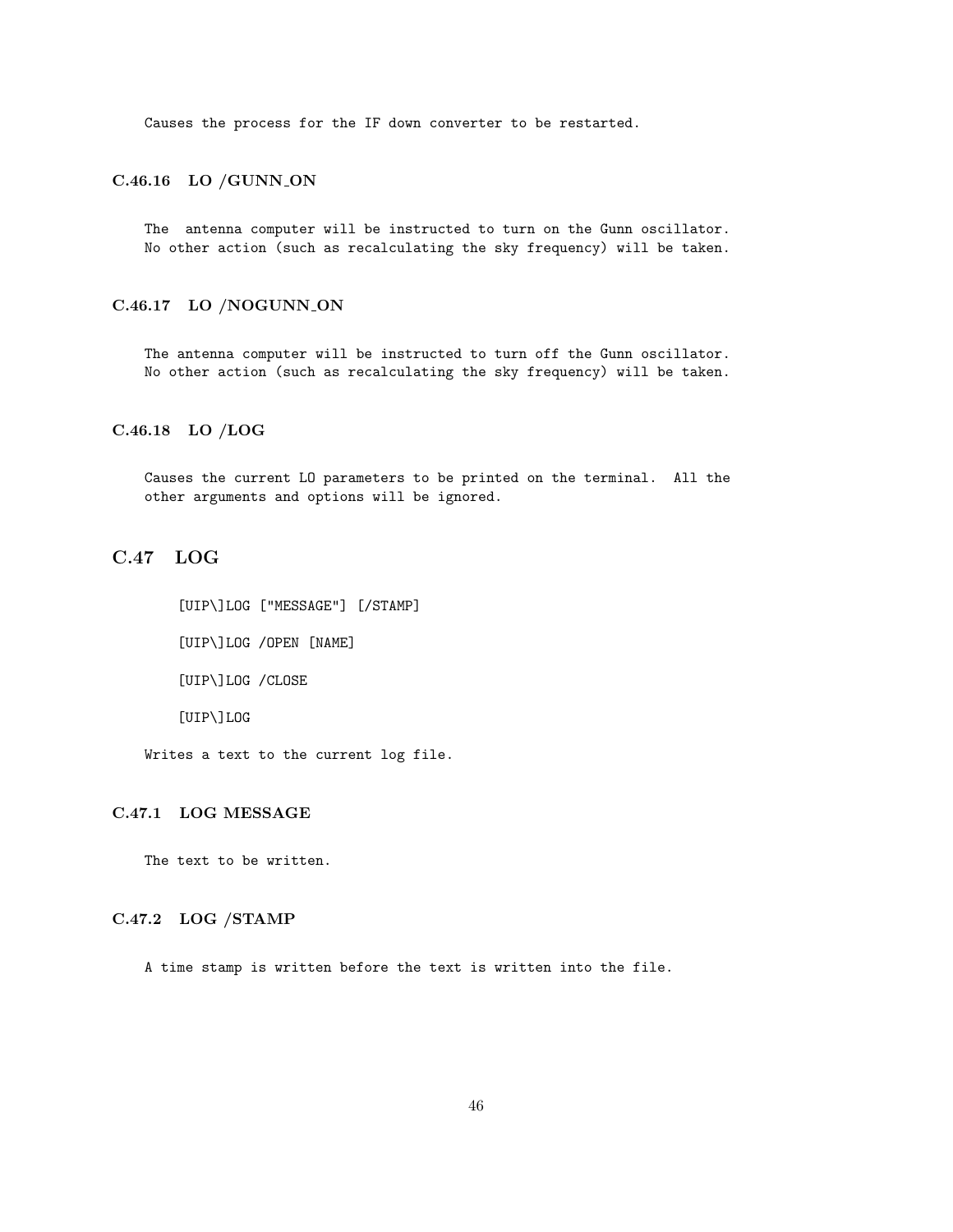#### C.47.3 LOG /OPEN

Opens a new log file and records the time and date. While the log file is open, significant events, such as source changes, are recorded in this file.

# C.47.4 LOG NAME

The name of the log file. The default is username\_yyyymm ddThh:mm:ss.log, for instance observer\_20090101T04:00:00.log.

#### C.47.5 LOG /CLOSE

Closes the current log file. No other log file is automatically opened, so unless a LOG /OPEN command is given, events will not be logged.

# C.48 OBSERVE

[UIP\]OBSERVE NAME [/NOLO\_ADJUST] [/NOFCAL\_AUTO] [/NOTCAL\_INVALI-DATE]

Looks up the coordinates of an object, and sends them to the antenna computer. The currently open source catalogs are searched in the reverse of the order in which they where opened. If the object is found, its name and coordinates will be sent to the antenna computer.

#### C.48.1 OBSERVE NAME

The name of the object.

#### C.48.2 OBSERVE /NOLO ADJUST

Without this option, the LO frequency will be updated after the new source position has been entered. This option has no effect if you are not observing in spectral line mode.

# C.48.3 OBSERVE /NOFCAL AUTO

Without this option, the backend will take a frequency calibration scan if you are going to slew more than 40 degrees in azimuth. This option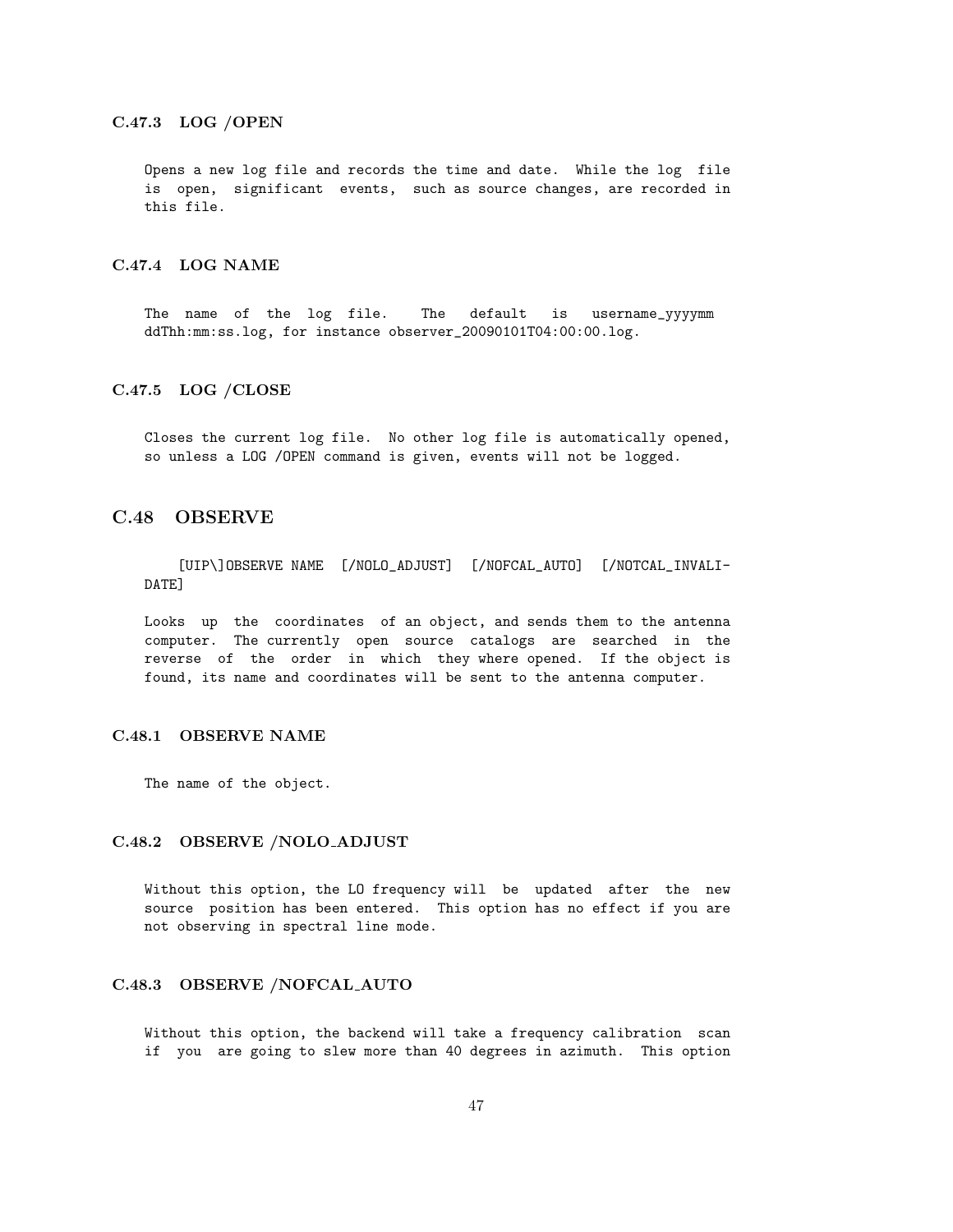has no effect if you are not observing in spectral line mode. A frequency calibration scan will not be taken if the OBSERVE command is executed in a command file.

# C.48.4 OBSERVE /NOTCAL INVALIDATE

Without this option, the current temperature calibration will be invalidated after the new source position has been entered. This option has no effect if you are not observing in spectral line mode.

# C.49 OFF POSITION

[UIP\]OFF\_POSITION X\_OFFSET [Y\_OFFSET] [/ALTAZIMUTHAL | /EQUATORIAL | /GALACTIC] [/SYMMETRIC | /ASYMMETRIC]

[UIP\]OFF\_POSITION /DESIGNATED\_OFF [NAME]

[UIP\]OFF\_POSITION

Allows you to specify the default OFF position used by the OO\_SCAN, OTF\_MAP, and TCAL commands.

# C.49.1 OFF POSITION X OFFSET

The longitudinal offset in arc seconds.

#### C.49.2 OFF POSITION Y OFFSET

The latitudinal offset in arc seconds. The default is 0.

# C.49.3 OFF POSITION /ALTAZIMUTHAL

Specifies that the X\_OFFSET and Y\_OFFSET are in altazimuthal coordinates. This is the default.

#### C.49.4 OFF POSITION /EQUATORIAL

Specifies that the X\_OFFSET and Y\_OFFSET are in equatorial coordinates.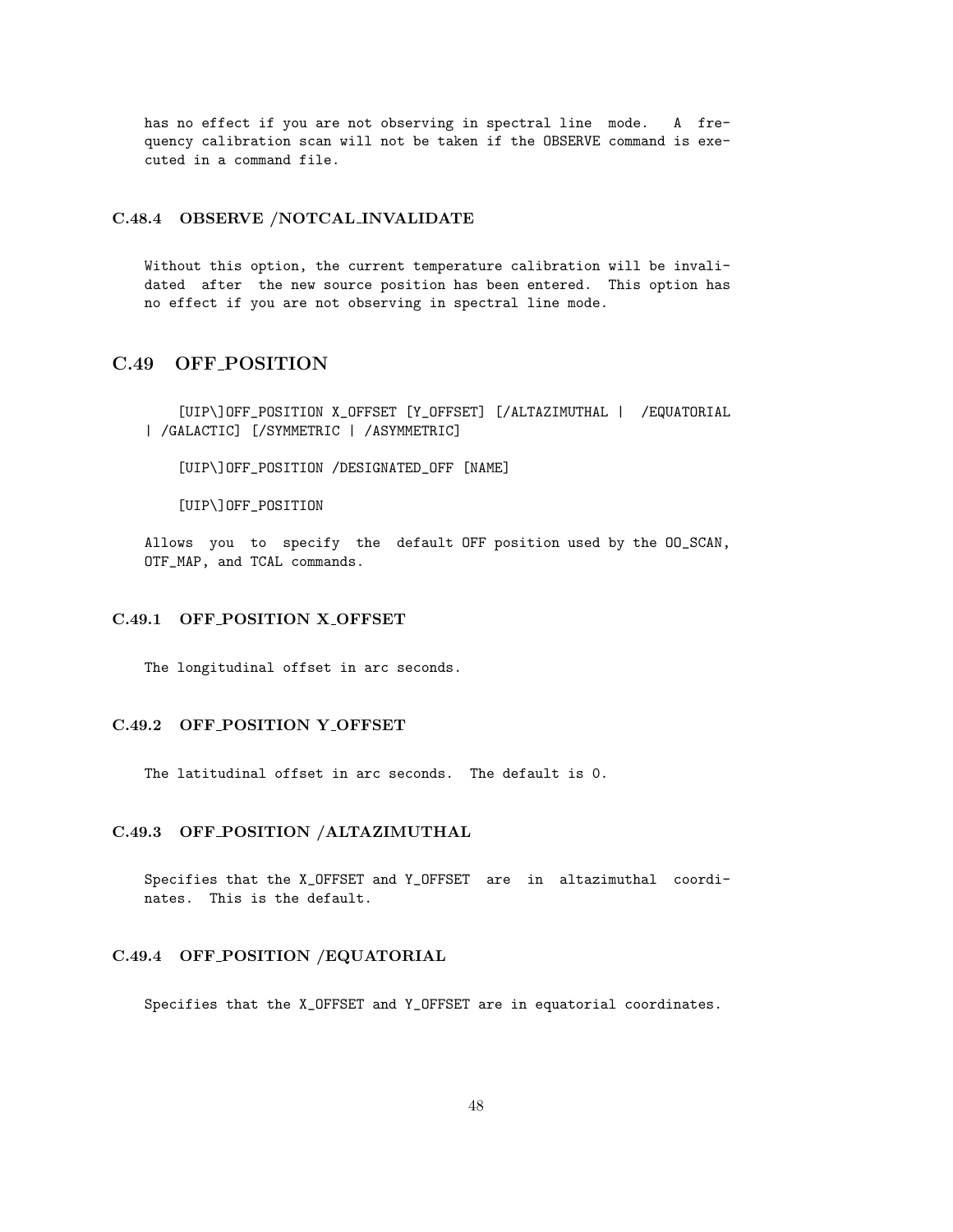#### C.49.5 OFF POSITION /GALACTIC

Specifies that the X\_OFFSET and Y\_OFFSET are in Galactic coordinates.

### C.49.6 OFF POSITION /SYMMETRIC

Specifies that the symmetric pattern should be used by the OO\_SCAN command. The OFF positions to be used are (+X\_OFFSET, +Y\_OFFSET) and (X\_OFFSET, Y\_OFFSET).

#### C.49.7 OFF POSITION /ASYMMETRIC

Specifies that the asymmetric pattern should be used by the OO\_SCAN command. The OFF position to be used is (X\_OFFSET, Y\_OFFSET).

# C.49.8 OFF POSITION /DESIGNATED OFF

Specifies that the designated OFF position should be used by the OO\_SCAN, OTF\_MAP, and TCAL commands.

### C.49.9 OFF POSITION NAME

The name of the designated OFF position.

# C.50 OO SCAN

[UIP\]OO\_SCAN [CYCLES] [/STEP X\_STEP [Y\_STEP] | /DESIGNATED\_OFF [NAME]] [/ALTAZIMUTHAL | /EQUATORIAL | /GALACTIC] [/ASYMMETRIC] [/REVERSE] [/ALTERNATE] [/NOFOCUS\_ADJUST] [/NOLO\_ADJUST] [/NOATTENUA-TOR\_ADJUST] [/CALIBRATE\_AT\_START | /NOCALIBRATE\_AT\_START] [/PAUSE\_AFTER\_CAL [TIME] | /NOPAUSE\_AFTER\_CAL]

The data taking command for observing with the position switching mode. It commands the antenna and backend computers to take ONOFF data by repeating one of two basic patterns symmetric or asymmetric. By default, it performs a symmetric set of measurements. The basic symmetric pattern is

+OFF ON ON OFF.

If the argument CYCLES is set to 2, the actual pattern will be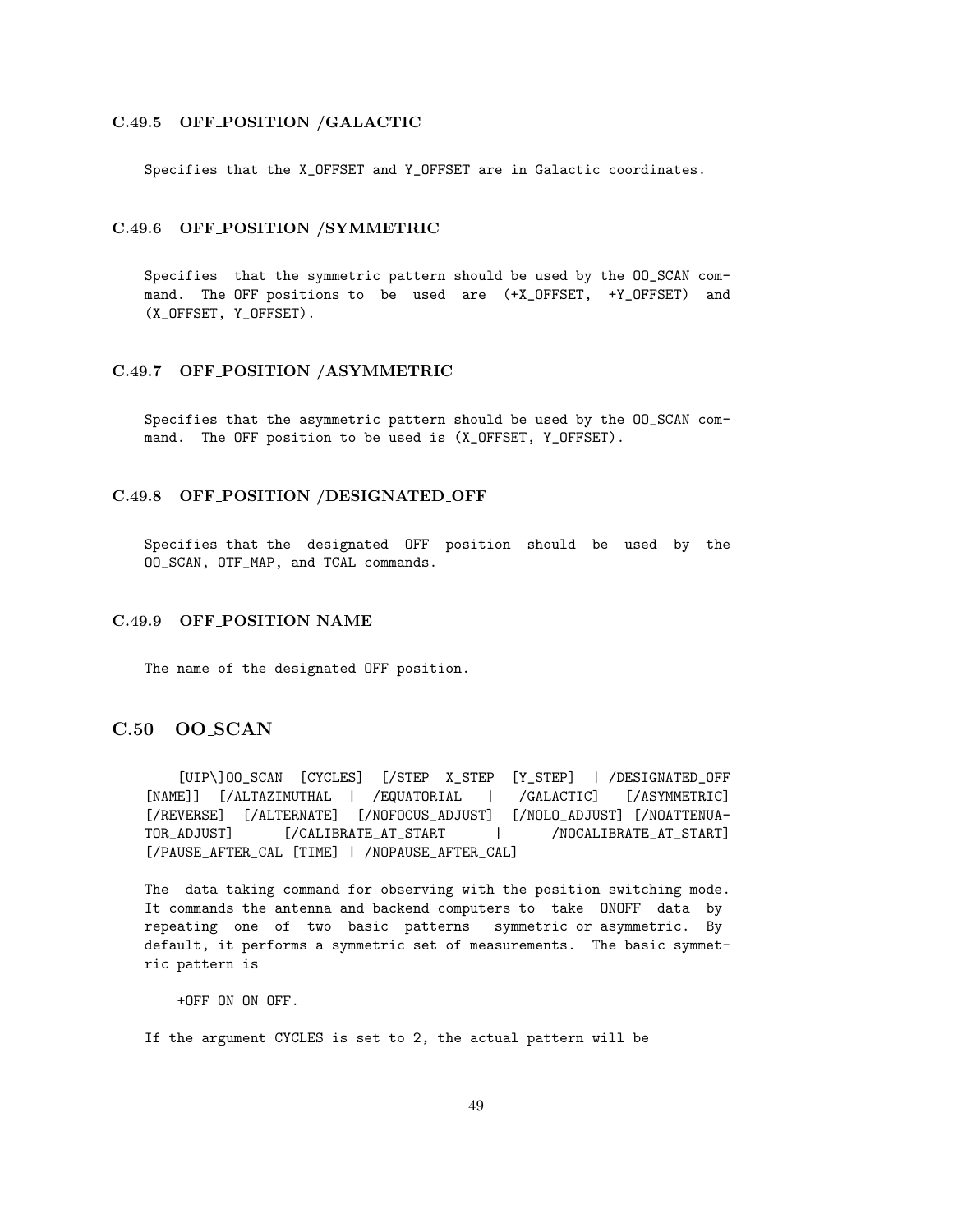+OFF ON ON OFF OFF ON ON +OFF.

The basic asymmetric pattern is just

ON OFF.

If the argument CYCLES is set to 2, the actual pattern will be

ON OFF OFF ON.

Unlike in the legacy UIP, the arguments and options of OO\_SCAN are not sticky. Exceptions are the /(NO)REVERSE and /(NO)ALTERNATIVE options.

# C.50.1 OO SCAN CYCLES

The number of times the basic pattern should be repeated. The default is 1.

#### C.50.2 OO SCAN /STEP

Specifies the size of the step, in arc seconds, to get to the OFF position. This option is normally used with the /ALTAZIMUTHAL, /EQUATORIAL, or /GALACTIC option. If none is given, the offset is assumed to be in altazimuthal coordinates.

#### C.50.3 OO SCAN /DESIGNATED OFF

Tells OO\_SCAN to search the open source catalogs for a designated OFF position for the object being observed. Such OFF positions must have the objects name followed by ":off\_position", or they must be named explicitly as an argument of the /DESIGNATED\_OFF option.

#### C.50.4 OO SCAN NAME

The name of the designated OFF position.

## C.50.5 OO SCAN /ALTAZIMUTHAL

Specifies that the offset given by the STEP option is in altazimuthal coordinates. This is the default.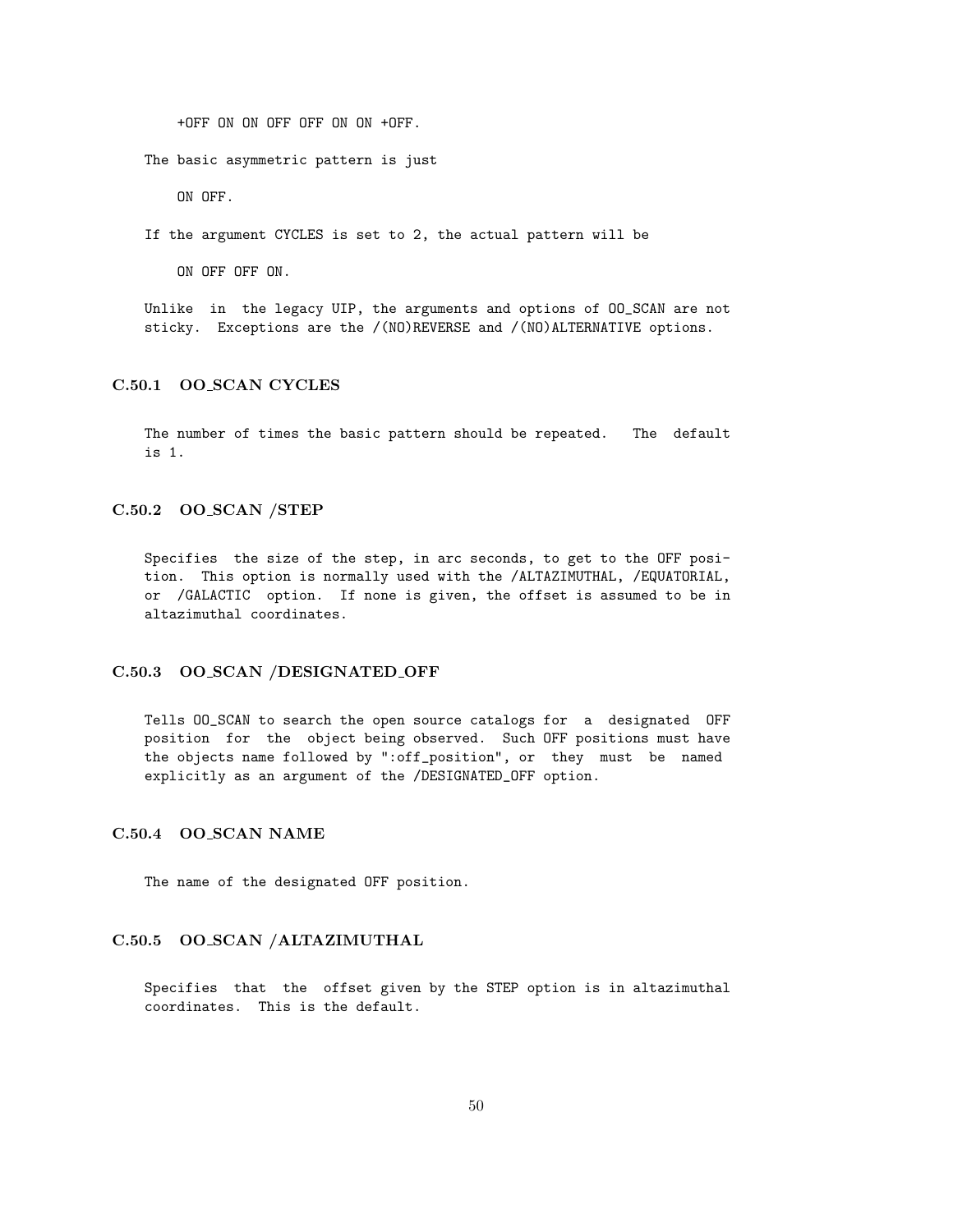## C.50.6 OO SCAN /EQUATORIAL

Specifies that the offset given by the STEP option is in equatorial coordinates.

#### C.50.7 OO SCAN /GALACTIC

Specifies that the offset given by the STEP option is in Galactic coordinates.

#### C.50.8 OO SCAN /ASYMMETRIC

Tells OO\_SCAN to use only one OFF position.

## C.50.9 OO SCAN /REVERSE

Tells OO\_SCAN to reverse the order in which ONs and OFFs are taken. The basic asymmetric pattern becomes

OFF ON

and the basic symmetric pattern becomes (for CYCLES = 2)

ON +OFF +OFF ON ON OFF OFF ON

Note that the number of cycles must be even in the symmetric case, or you will have uneven numbers of +OFF and OFF integrations. This option is sticky.

#### C.50.10 OO SCAN /NOREVERSE

Tells OO\_SCAN not to /REVERSE. This option is sticky.

# C.50.11 OO SCAN /ALTERNATE

Every other OO\_SCAN will be taken /REVERSE. This option is sticky.

# C.50.12 OO SCAN /NOALTERNATE

Tells OO\_SCAN not to /ALTERNATE. This option is sticky.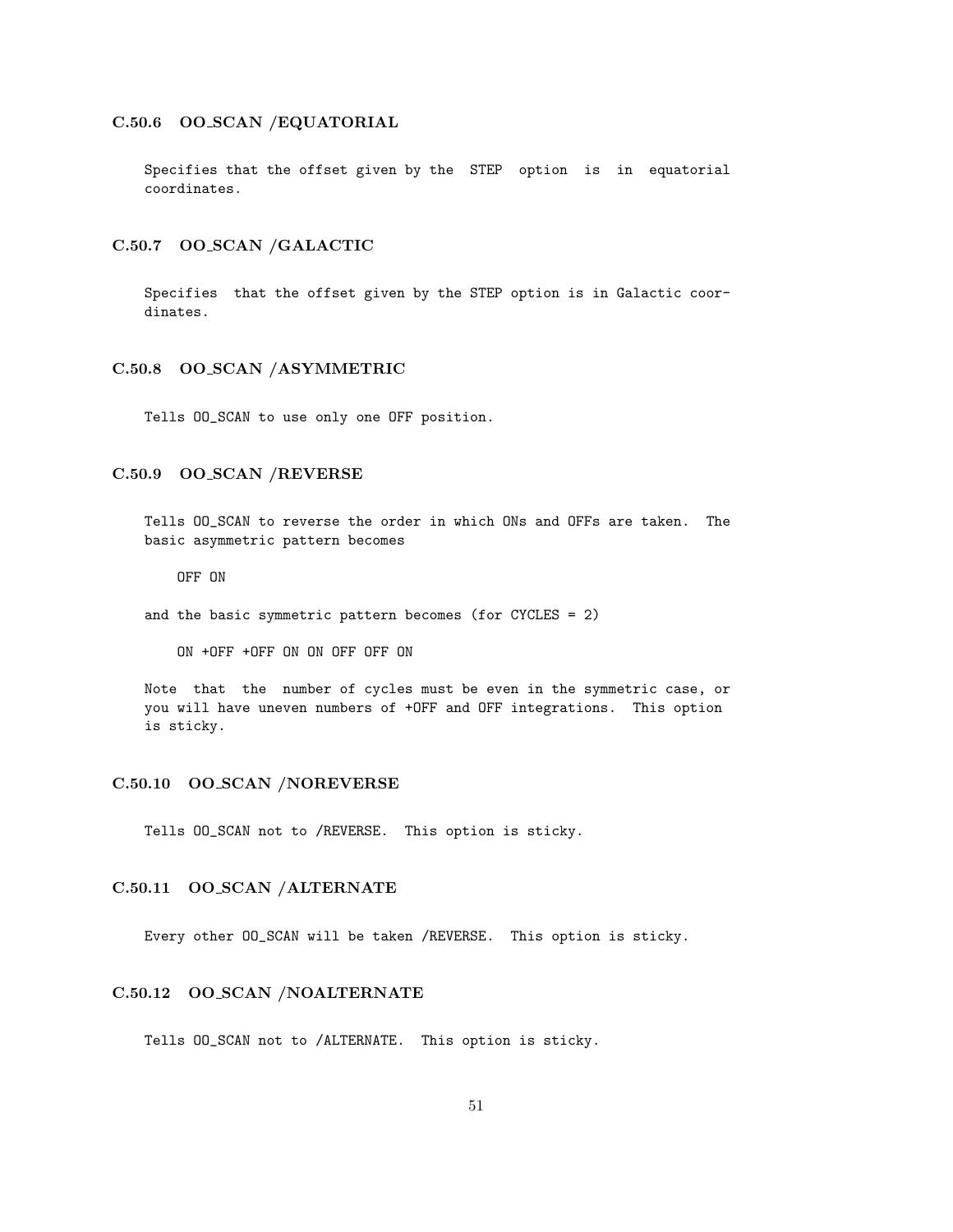### C.50.13 OO SCAN /NOFOCUS ADJUST

Tells OO\_SCAN not to adjust the focus at the beginning of each cycle.

# C.50.14 OO SCAN /NOLO ADJUST

Tells OO\_SCAN not to adjust the phase lock frequency at the beginning of each cycle, to allow for Doppler tracking.

#### C.50.15 OO SCAN /NOATTENUATOR ADJUST

Tells OO\_SCAN not to adjust the programmable attenuator at the beginning of a scan.

### C.50.16 OO SCAN /CALIBRATE AT START

Tells OO\_SCAN to take a temperature calibration scan before taking any source data. The default action is to calibrate at the start only if no valid temperature calibration scan is already available.

#### C.50.17 OO SCAN /NOCALIBRATE AT START

Tells OO\_SCAN not to take a temperature calibration scan even if no valid calibration scan is available.

### C.50.18 OO SCAN /PAUSE AFTER CAL

Allows the observer to specify a number of seconds to wait after the temperature calibration scan, before taking the sources data. This is desirable if the thermal load of the calibration vane seems to affect the receivers performance for some period after taking a temperature calibration scan. For example, /PAUSE\_AFTER\_CAL 5 will result in a 5 second pause between temperature calibration and data taking. This option is selected by default, and the default time is 20 seconds.

#### C.50.19 OO SCAN /NOPAUSE AFTER CAL

Tells OO\_SCAN not to pause after the temperature calibration scan.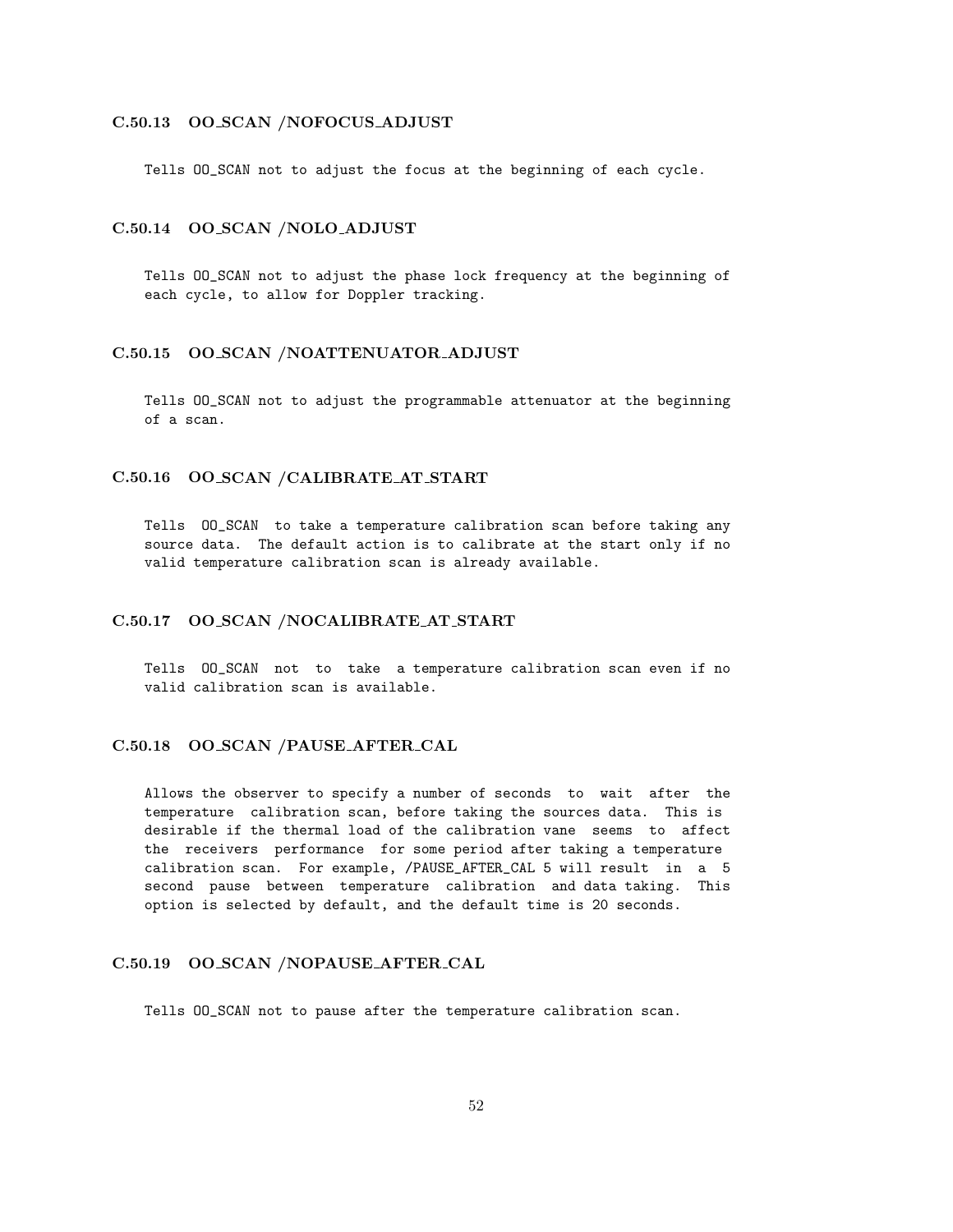# C.51 OTF MAP

[UIP\]OTF\_MAP LONGITUDE\_SIZE LATITUDE\_SIZE [SCAN\_SPEED [RAMP\_UP\_TIME [LONGITUDE\_RESOLUTION [LATITUDE\_RESOLUTION]]]] [/DIMENSION NCOLUMNS NROWS] [/POSITION\_ANGLE POSITION\_ANGLE | /SIDEWAYS] [/SKEW OFFSET] [/ZIGZAG] [/SKIP N] [/ALTAZIMUTHAL | /EQUATORIAL | /GALACTIC] [/NOFO-CUS\_ADJUST] [/NOROTATOR\_ADJUST] [/NOLO\_ADJUST] [/NOATTENUATOR\_ADJUST] [/CALIBRATE [N] | /NOCALIBRATE] [/PAUSE\_AFTER\_CAL [TIME] | /NOPAUSE\_AFTER\_CAL] [/OFFSET X\_OFFSET [Y\_OFFSET] | /AZO OFFSET | /DESIG-NATED\_OFF [NAME]] [/MOVE\_ONLY]

Maps an area surrounding the source position. Data are taken continuously while the telescope is scanning the source, rather than acquiring individual offset positions. In some cases this can result in a factor of 2 or more increase in the observing dutycycle.

The considerations involved in using OTF\_MAP are fairly complex, particularly for spectral line work. You should consult with a CSO staff member before using this mapping mode.

#### C.51.1 OTF MAP LONGITUDE SIZE

The size of the map in the longitudelike coordinate (right ascension, azimuth, or Galactic longitude) in arc seconds.

## C.51.2 OTF MAP LATITUDE SIZE

The size of the map in the latitudelike coordinate (declination, elevation, or Galactic latitude) in arc seconds.

#### C.51.3 OTF MAP SCAN SPEED

The speed at which the telescope should move across the sky, in arc seconds per second of time. In heterodyne receiver mode, the SPEED and LONGITUDE\_RESOLUTION arguments determine the intergration time for each cell:

#### INTEGRATION\_TIME = LONGITUDE\_RESOLUTION / SPEED.

The default is LONGITUDE\_RESOLUTION arc seconds per second. The scan proceeds from negative values of the longitudelike coordinate towards positive. This argument must be positive.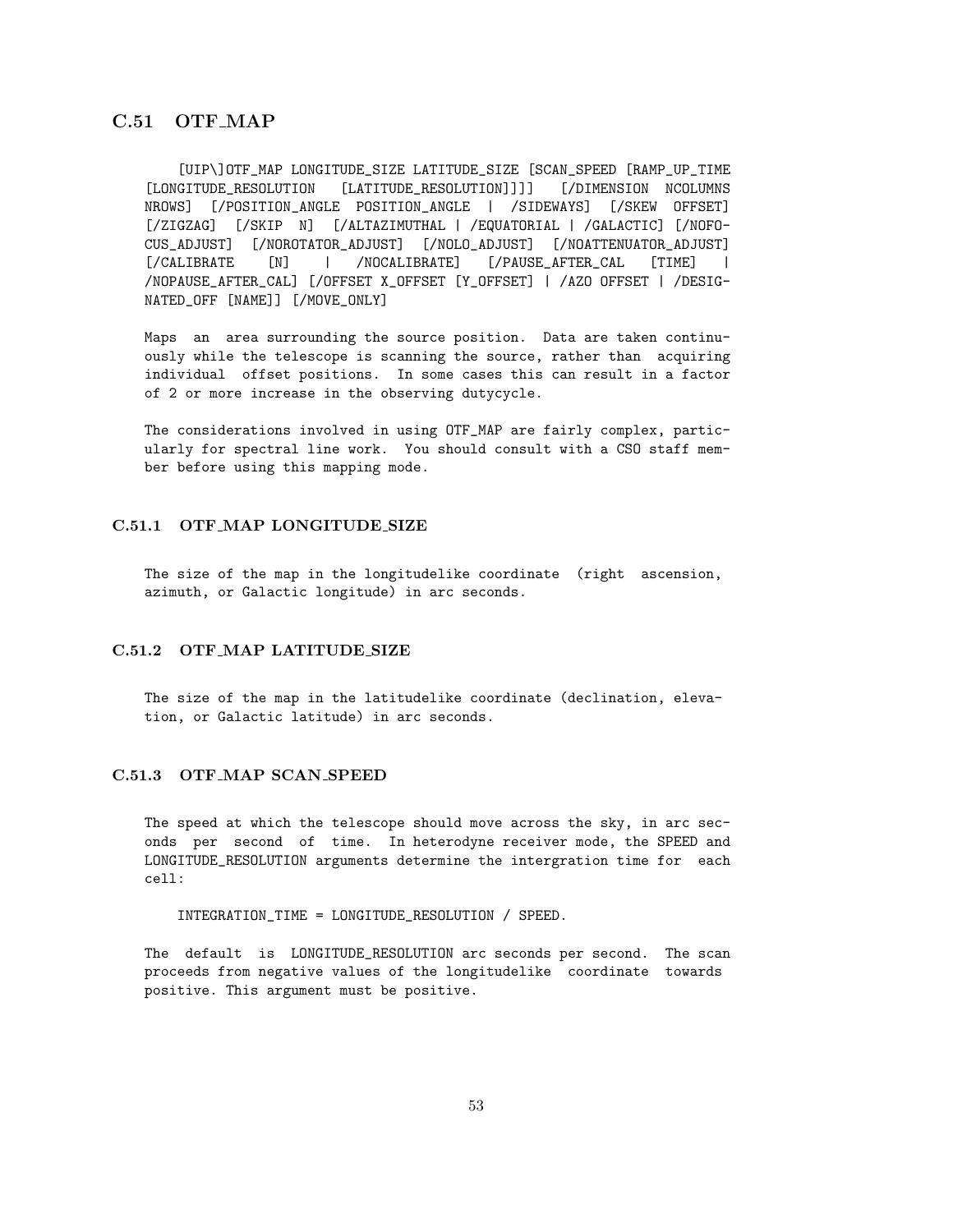### C.51.4 OTF\_MAP RAMP\_UP\_TIME

The time in seconds to wait for the antenna computer to acquire the new moving position. Data will not be taken during this time. The default RAMP\_UP\_TIME is 10 seconds, which is adequate for speeds of up to several times the sidereal rate. For speeds below about 5 arc seconds per second, substantially smaller values of RAMP\_UP\_TIME may be used. At very slow speeds (about 1 arc second per second), RAMP\_UP\_TIME may be set to 0.

#### C.51.5 OTF MAP LONGITUDE RESOLUTION

The step size in the longitudelike coordinate, in arc seconds. This argument is optional, if not specified, 1/2 the beam width, rounded to the nearest arc second, will be used. This argument must be positive.

# C.51.6 OTF MAP LATITUDE RESOLUTION

The step size in the latitudelike coordinate, in arc seconds. This argument is optional, if not specified, the value of the argument LONGI-TUDE\_RESOLUTION will be used. This argument can be either positive or negative. If the argument is positive, the map is started at the bottom (negative declination, elevation, or Galactic latitude).

# C.51.7 OTF MAP /DIMENSION

Specifies the number of columns (cells in the scan direction) and rows in the map. This option, together with the LONGITUDE\_RESOLUTION and LATITUDE\_RESOLUTION arguments, is an alternative way of specifying the OTF map geometry. The LONGITUDE\_SIZE and LATITUDE\_SIZE arguments are ignored. They are instead calculated as:

LONGITUDE\_SIZE = NCOLUMNS \* | LONGITUDE\_RESOLUTION |

and

LATITUDE\_SIZE = NROWS \* | LATITUDE\_RESOLUTION |.

LATITUDE\_RESOLUTION can be zero when /DIMENSION is specified, in which case a (singlerow) scan will be repeated NROWS times along the same strip.

## C.51.8 OTF MAP NCOLUMNS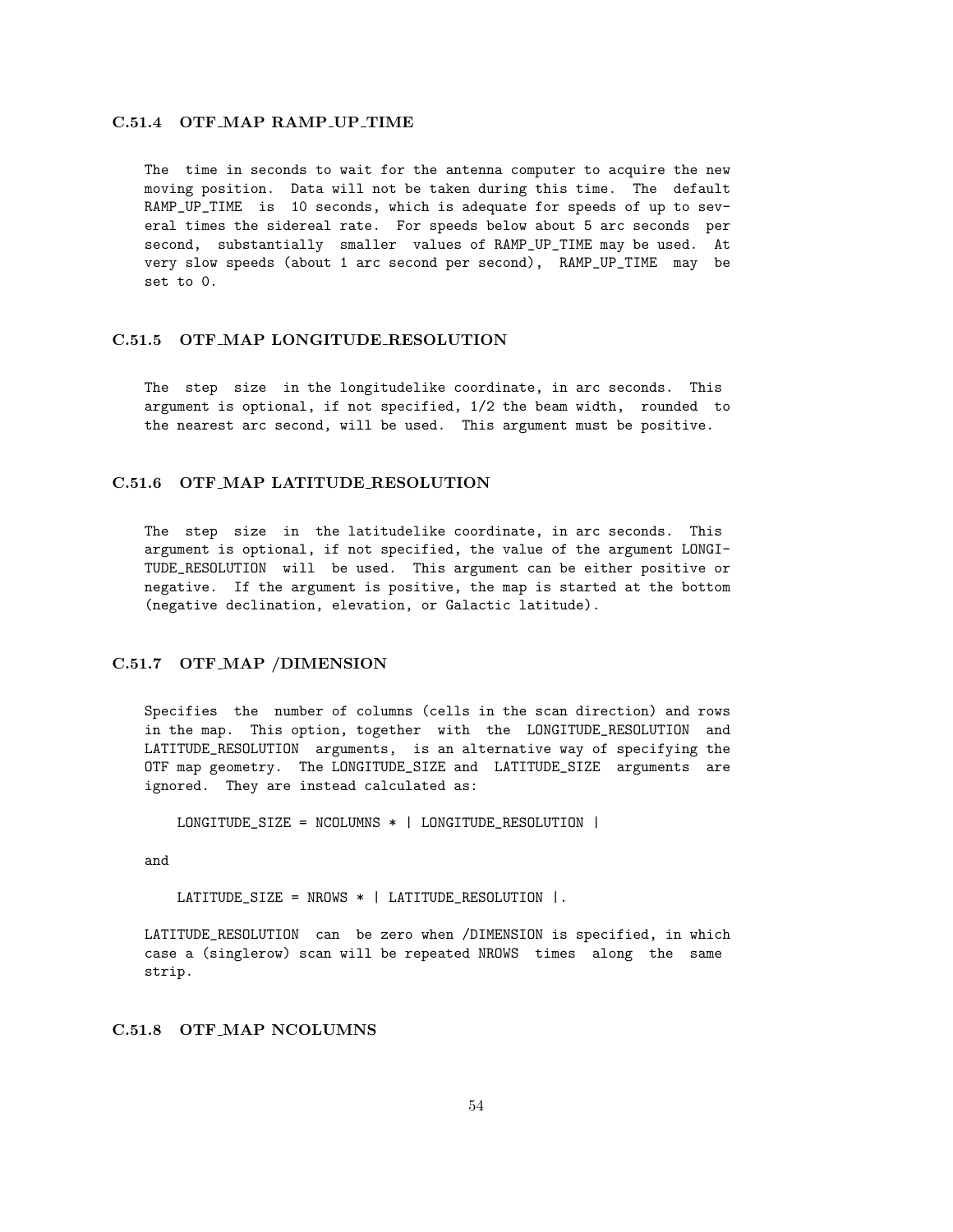# C.51.9 OTF MAP NROWS

### C.51.10 OTF MAP /POSITION ANGLE

Causes the telescope to be scanned in the direction specified by the position angle in degrees, which is measured from north through east. If the position angle is 0, for example, south to north scans will be taken. If the position angle is 45, scans will go from southwest to northeast. If no position angle is given, the source is scanned from west to east, which is equivalent to a position angle of 90.

#### C.51.11 OTF MAP /SIDEWAYS

Causes the map to be scanned in elevation, rather than in azimuth.

### C.51.12 OTF MAP /SKEW

Causes each row to be offset from the previous row by the specified step in arc seconds. This will result in a parallelogramshaped map.

#### C.51.13 OTF MAP /ZIGZAG

Causes the scan direction to be alternated by reversing the position angle for even number rows. For example, rows 2, 4, 6, 8, ... will be taken from east to west instead of from west to east when the position angle is set to 90 degrees.

#### C.51.14 OTF MAP /SKIP

/SKIP N tells OTF\_MAP to skip the first N rows of your map.

# C.51.15 OTF MAP /ALTAZIMUTHAL

Causes the map area to be scanned in altazimuthal coordinates. The default is /EQUATORIAL.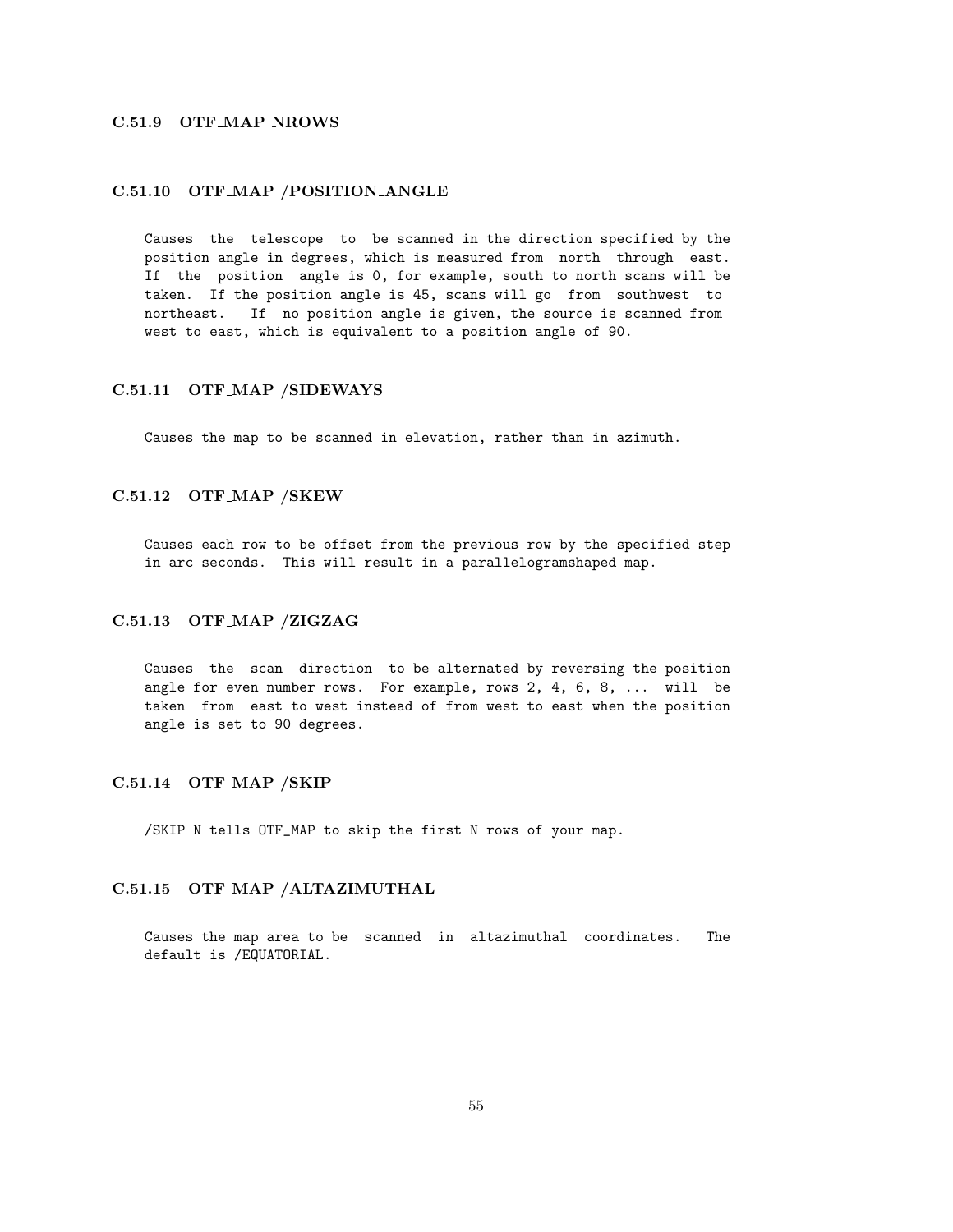### C.51.16 OTF MAP /EQUATORIAL

Causes the map area to be scanned in equatorial coordinates of date. This is the default.

### C.51.17 OTF MAP /GALACTIC

Causes the map area to be scanned in Galactic coordinates. The default is /EQUATORIAL. \*\*\* This option is NOT working yet!!! \*\*\*

### C.51.18 OTF MAP /NOFOCUS ADJUST

Tells OTF\_MAP not to adjust the focus at the beginning of each row.

## C.51.19 OTF MAP /NOROTATOR ADJUST

Tells OTF\_MAP not to adjust the instrument rotator at the beginning of each row.

#### C.51.20 OTF MAP /NOLO ADJUST

Tells OTF\_MAP not to adjust the phase lock frequency at the beginning of each row, to allow for Doppler tracking.

# C.51.21 OTF MAP /NOATTENUATOR ADJUST

Tells OTF\_MAP not to adjust the programmable attenuator at the beginning of each row.

# C.51.22 OTF MAP /CALIBRATE

Tells OTF\_MAP to take a temperature calibration scan before taking any source data. The default action is to calibrate at the start only if no valid temperature calibration scan is already available. If an optional argument is given to this option as /CALIBRATE N, then a temperature calibration will be taken at the beginning and also before every Nth row.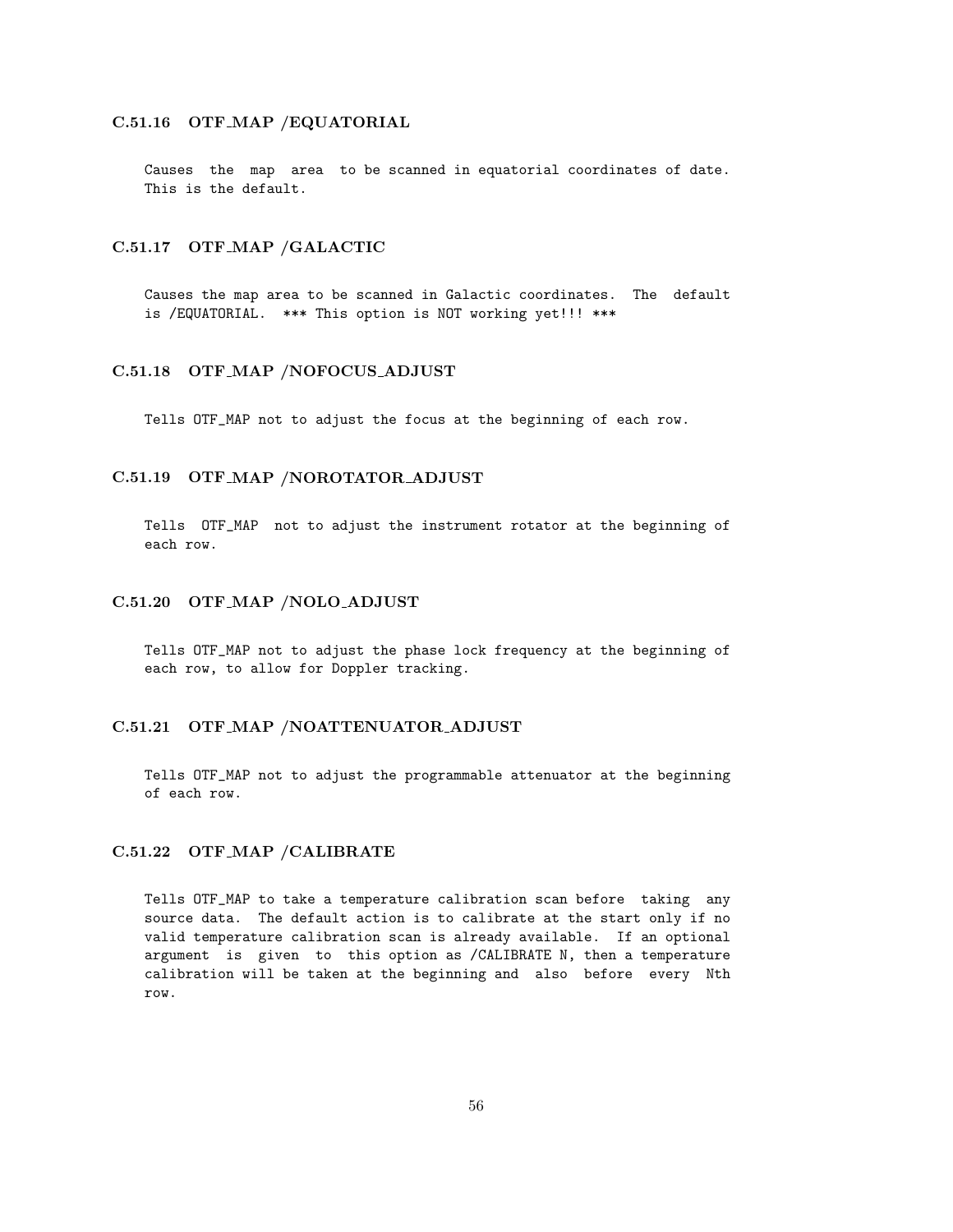#### C.51.23 OTF MAP /NOCALIBRATE

Tells OTF\_MAP not to take a temperature calibration scan even if no valid calibration scan is available.

#### C.51.24 OTF MAP /PAUSE AFTER CAL

Allows the observer to specify a number of seconds to wait after the temperature calibration scan, before taking the sources data. This is desirable if the thermal load of the calibration vane seems to affect the receivers performance for some period after taking a temperature calibration scan. For example, /PAUSE\_AFTER\_CAL 5 will result in a 5 second pause between temperature calibration and data taking. This option is selected by default, and the default time is 20 seconds.

## C.51.25 OTF MAP /NOPAUSE AFTER CAL

Tells OTF\_MAP not to pause after the temperature calibration scan.

#### C.51.26 OTF MAP /OFFSET

Allows you to specify the OFF position by the offset, in arc seconds, from the center of the map in the mapping coordinate system.

# C.51.27 OTF MAP /AZO

Allows you to specify the OFF position by the offset, in arc seconds, from the center of the row being scanned. The duration of the OFF integration will be whatever integration time was specified in the most recent SPECTROMETER command. Temperature calibration scans will be taken with this same azimuth offset, relative to the center of the map. This option may not be used with /DESIGNATED\_OFF.

#### C.51.28 OTF MAP /DESIGNATED OFF

If /DESIGNATED\_OFF is specified, OFF data will be taken at a designated OFF position after each row has been scanned. This is useful if no region of the area you are mapping is free of signal, and you know of a particular position which is clean. See OO\_SCAN for more information on how to set up a designated OFF position in the source catalog. The duration of the OFF integration will be whatever integration time was specified in the SPECTROMETER command. Any temperature calibration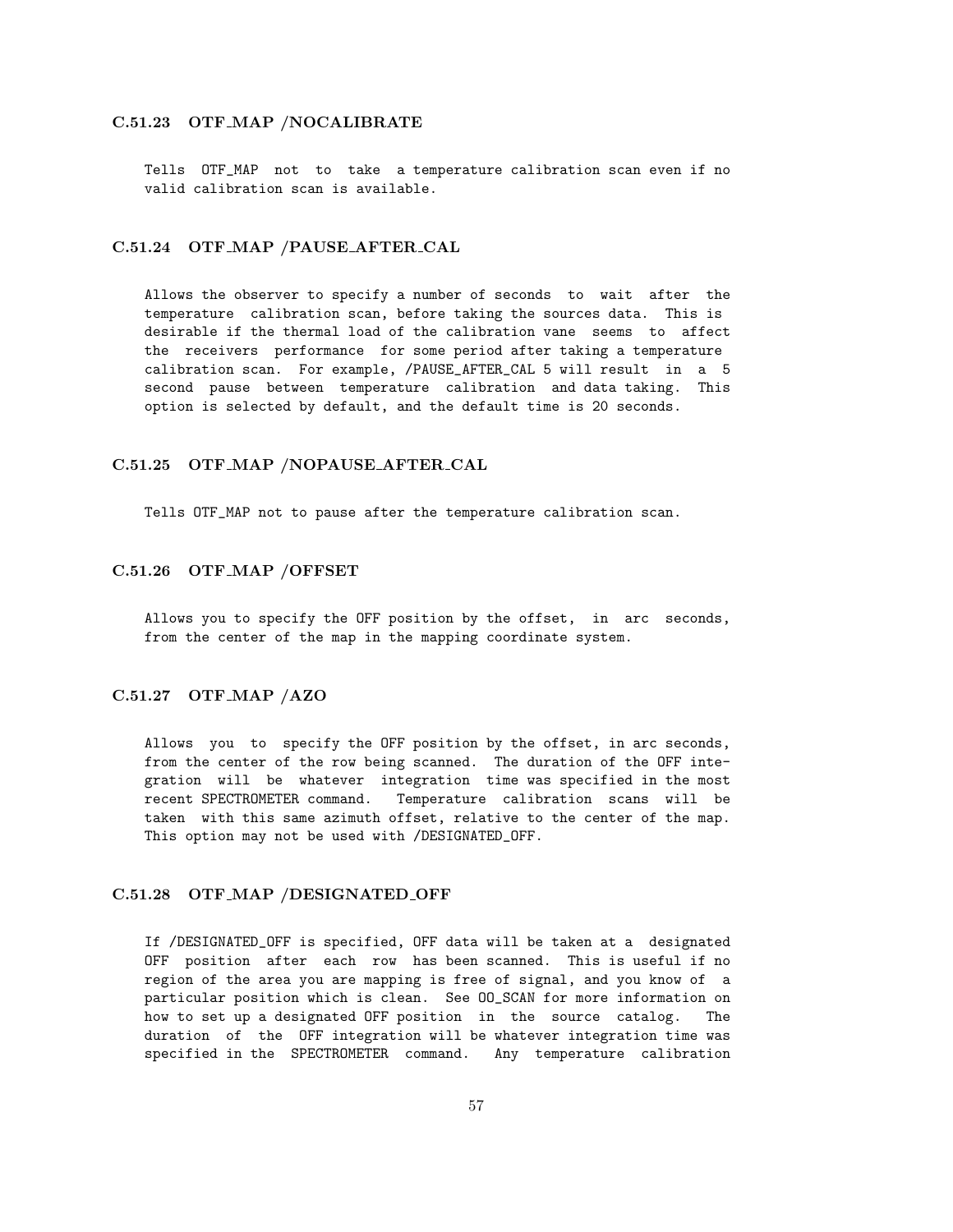scans requested with the map will be taken at the designated OFF position, and an extra OFF integration will be taken after each temperature calibration scan. This option may not be used with /AZO.

#### C.51.29 OTF MAP NAME

The name of the designated OFF position.

### C.51.30 OTF MAP /MOVE ONLY

When /MOVE\_ONLY is specified, the antenna will perform the rastering movements, but no data will be taken. This can be helpful for determining what amount of time is needed for ramping up (see RAMP\_UP\_TIME). It can also be handy when you scan an area to find your beam on the strip chart recorder.

# C.52 OPTICAL POINTING

[UIP\]OPTICAL\_POINTING NAME [/EXPOSURE\_TIME EXPOSURE\_TIME] [/REPEAT\_COUNT REPEAT\_COUNT] [/OFFSET X\_OFFSET Y\_OFFSET]

[UIP\]OPTICAL\_POINTING [/AZIMUTH AZIMUTH] [/ELEVATION ELEVATION | /ZENITH\_ANGLE ZENITH\_ANGLE] [/DISTANCE\_LIMIT DISTANCE\_LIMIT] [/NEAREST | /BRIGHTEST] [/EXPOSURE\_TIME EXPOSURE\_TIME] [/REPEAT\_COUNT REPEAT\_COUNT] [/OFFSET X\_OFFSET Y\_OFFSET]

Allows you to check the pointing with the optical telescope. You can specify the name of a star to point on, or the system can search for a suitable guide star near the current telescope position, or near the sky position you specify. Once a star has been selected, the optical telescope will be commanded to take an exposure. The optical telescope will then take an exposure, and find the star within the frame. The offsets will then be reported.

### C.52.1 OPTICAL POINTING NAME

The name of the star to point on.

# C.52.2 OPTICAL POINTING /AZIMUTH

Allows you to enter an azimuth value for a star for optical pointing. A star will be chosen near this azimuth.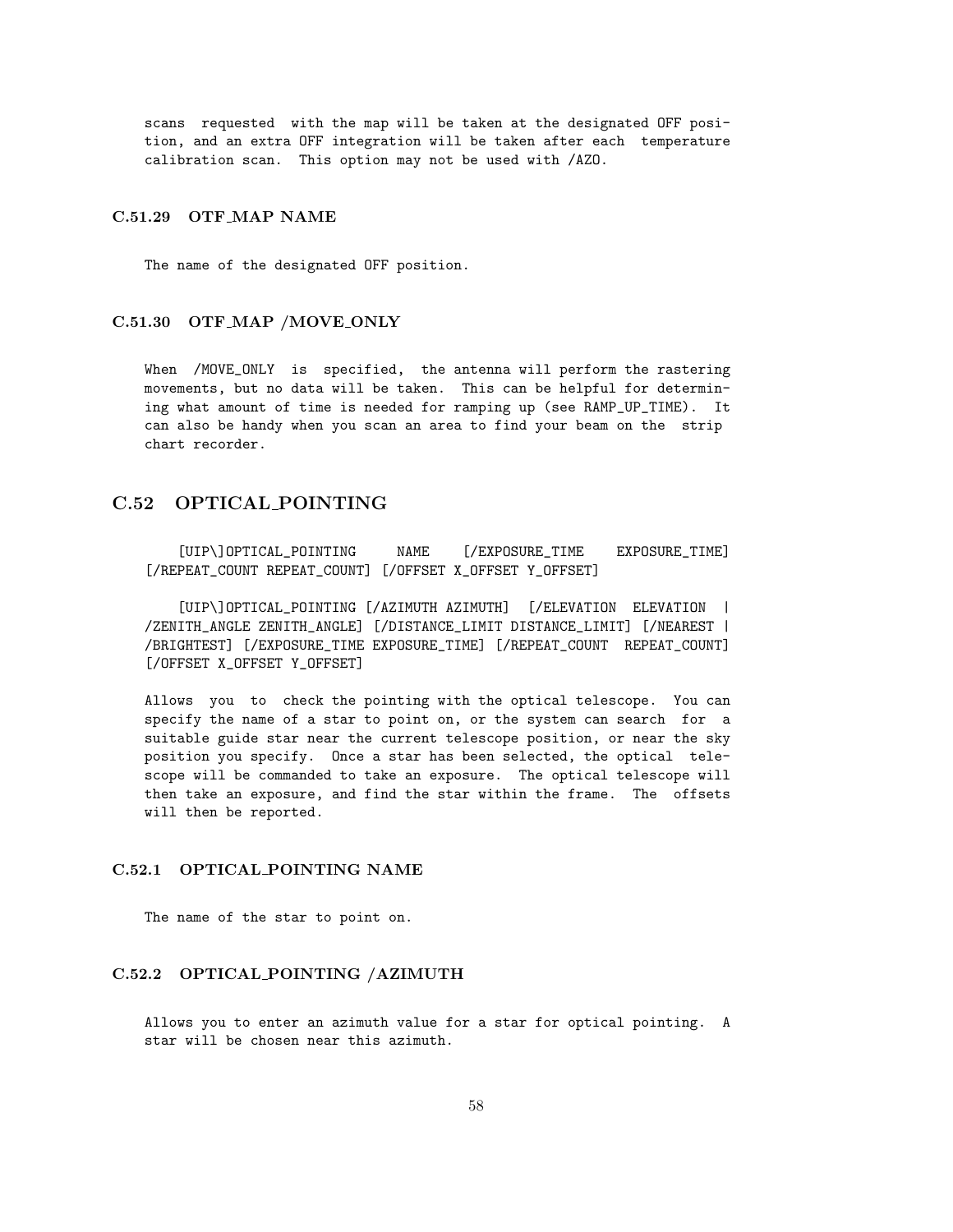### C.52.3 OPTICAL POINTING /ELEVATION

Allows you to enter an elevation value for a star for optical pointing. A star will be chosen near this elevation.

### C.52.4 OPTICAL POINTING /ZENITH ANGLE

Similar to the /ELEVATION option, but the angle is specified in zenith distance. It can be abbreviated as /ZA.

### C.52.5 OPTICAL POINTING /ZA

#### C.52.6 OPTICAL POINTING /DISTANCE LIMIT

Allows you specify the maximum angular distance, in degrees to search for a star for optical pointing. The default is 5 degrees.

# C.52.7 OPTICAL POINTING /NEAREST

Tells the system to use the nearest star within the DISTANCE\_LIMIT for optical pointing.

#### C.52.8 OPTICAL POINTING /BRIGHTEST

Tells the system to use the brightest star within the DISTANCE\_LIMIT for optical pointing.

### C.52.9 OPTICAL POINTING /EXPOSURE TIME

Allows you to specify the duration, in milliseconds, of exposures taken for optical pointing.

## C.52.10 OPTICAL POINTING /REPEAT COUNT

Allows you to specify how many exposures and fits should be taken when doing an optical pointing.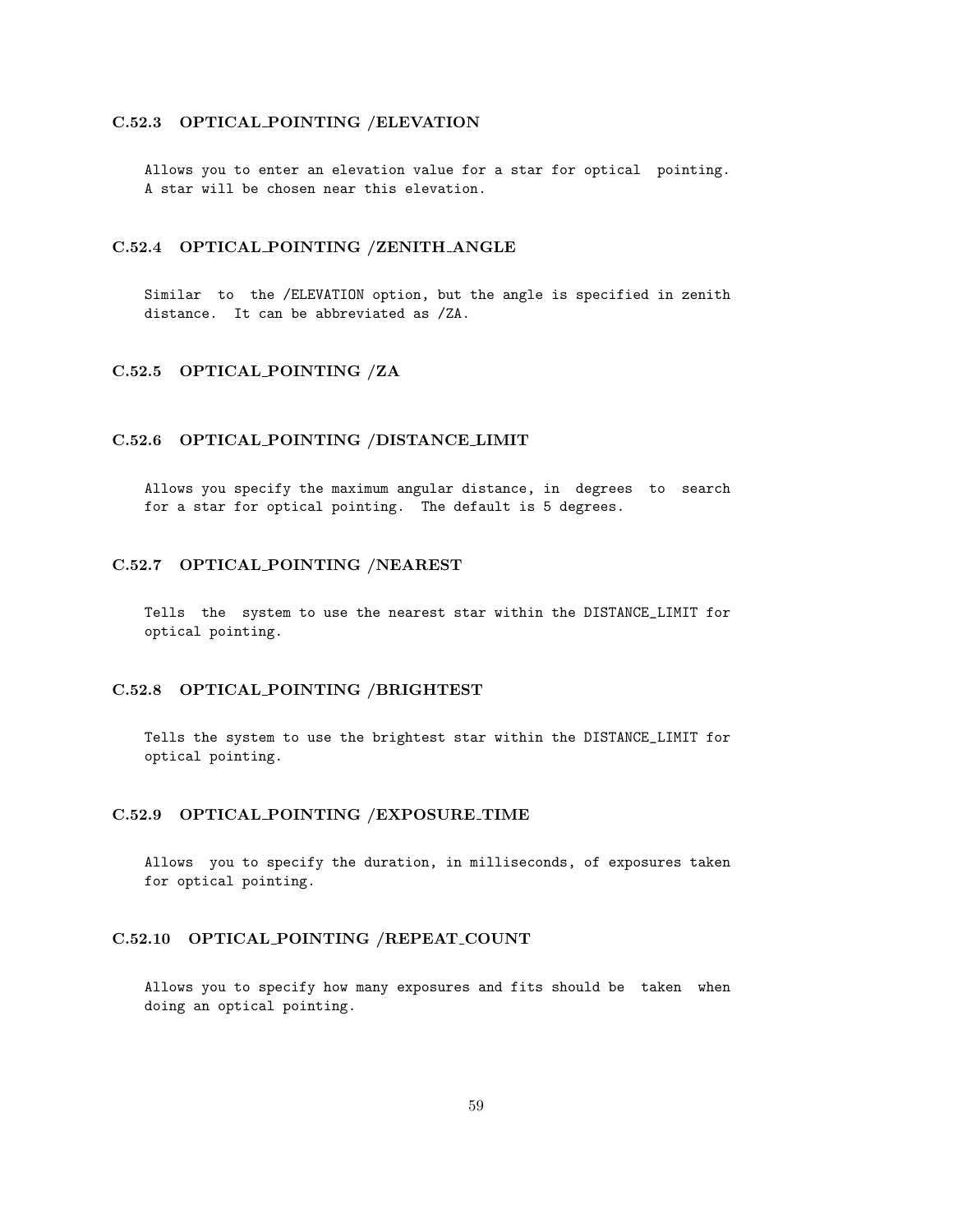#### C.52.11 OPTICAL POINTING /OFFSET

Allows you to give the CCD camera initial guesses for the X and Y positions of the star in the CCD frame.

# C.53 PAGE

[UIP\]PAGE

# C.54 PLANET

[UIP\]PLANET NAME [/JPL\_HORIZONS] [/DOPPLER] [/NOLO\_ADJUST] [/NOF-CAL\_AUTO] [/NOTCAL\_INVALIDATE]

Looks up the coordinates of an object in the ephemeris file called cat\_dir:NAME.dat, where NAME is the name of the object, and passes three consecutive lines of information to the antenna computer. The three lines are those closest to the current time and are used by the antenna computer for a quadratic fit to compute the actual position of the object. Each line of the file should contain the following four quantities: UTC epoch in JD, right ascension, declination, range (distance) in AU, and range rate (radial velocity) in km/s. The right ascension, declination, range, and range rate should be geocentric. For example:

2451525.5 09:20:00.07 01:31:02.2 0.8536949382 21.92113 2451526.5 09:21:20.10 01:42:13.3 0.8410722778 21.78948 2451527.5 09:22:39.58 01:53:21.4 0.8285261389 21.65616

The lines should be in chronological order.

#### C.54.1 PLANET NAME

The name of the object.

#### C.54.2 PLANET /JPL HORIZONS

Produces an ephemeris onthefly using the JPL HORIZONS system.

# C.54.3 PLANET /DOPPLER

Causes the antenna computer to Doppler track the object using the radial velocity information in the ephemeris file.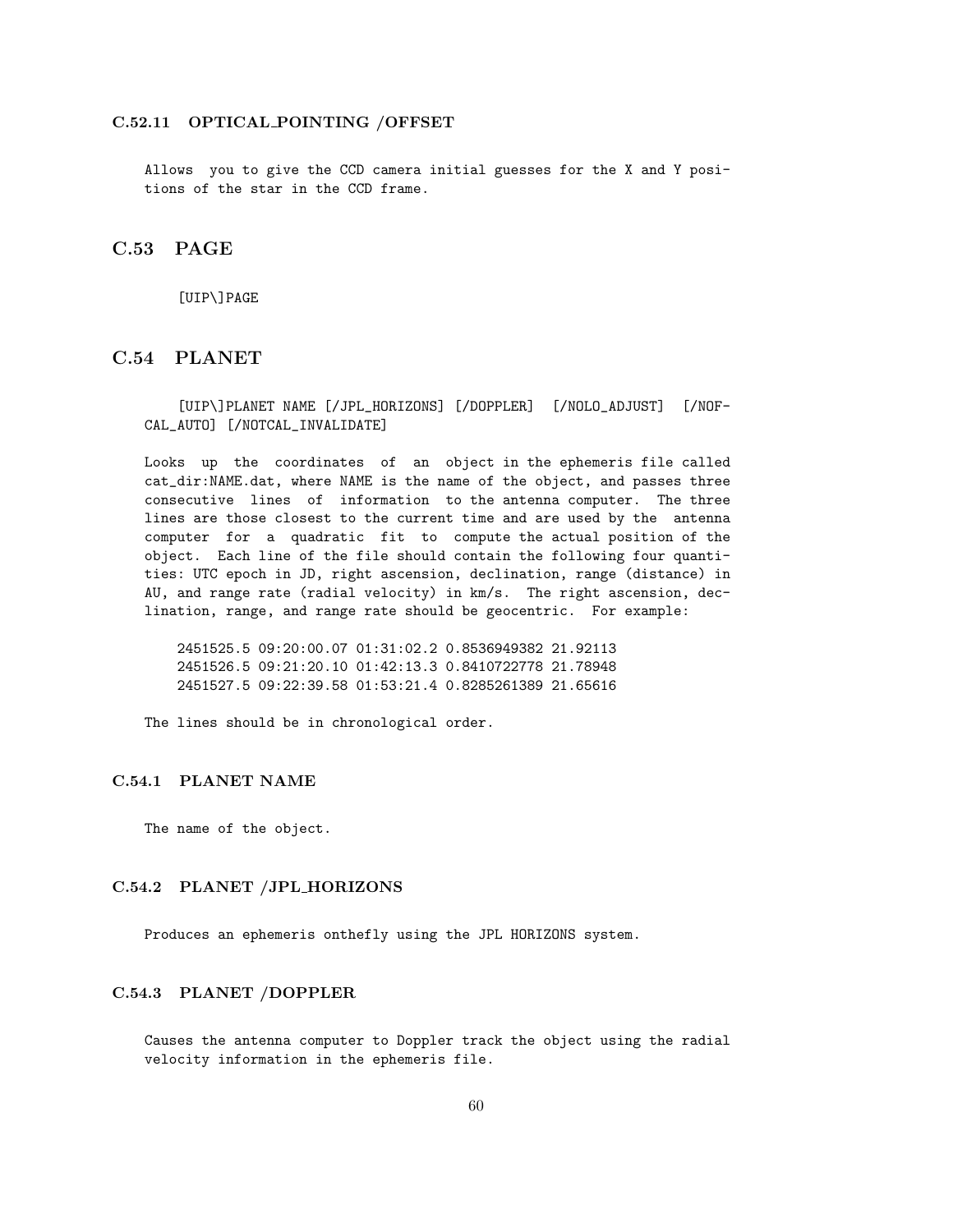### C.54.4 PLANET /NOLO ADJUST

Without this option, the LO frequency will be updated after the new source position has been entered. This option has no effect if you are not observing in spectral line mode.

### C.54.5 PLANET /NOFCAL AUTO

Without this option, the backend will take a frequency calibration scan if you are going to slew more than 40 degrees in azimuth. This option has no effect if you are not observing in spectral line mode. A frequency calibration scan will not be taken if the PLANET command is executed in a command file.

## C.54.6 PLANET /NOTCAL INVALIDATE

Without this option, the current temperature calibration will be invalidated after the new source position has been entered. This option has no effect if you are not observing in spectral line mode.

# C.55 POINTING

#### [UIP\]POINTING [NAME]

Loads a file of pointing constants into the antenna computer, to facilitate changing pointing modes. For instance

POINTING optical

will load in the most recent set of pointing constants for optical pointing, and

POINTING 345\_side

will load in the most recent parameters for the 345 GHz SIS receiver in the sidecab.

# C.55.1 POINTING NAME

The name of the pointing setup such as OPTICAL or BOLOMETER.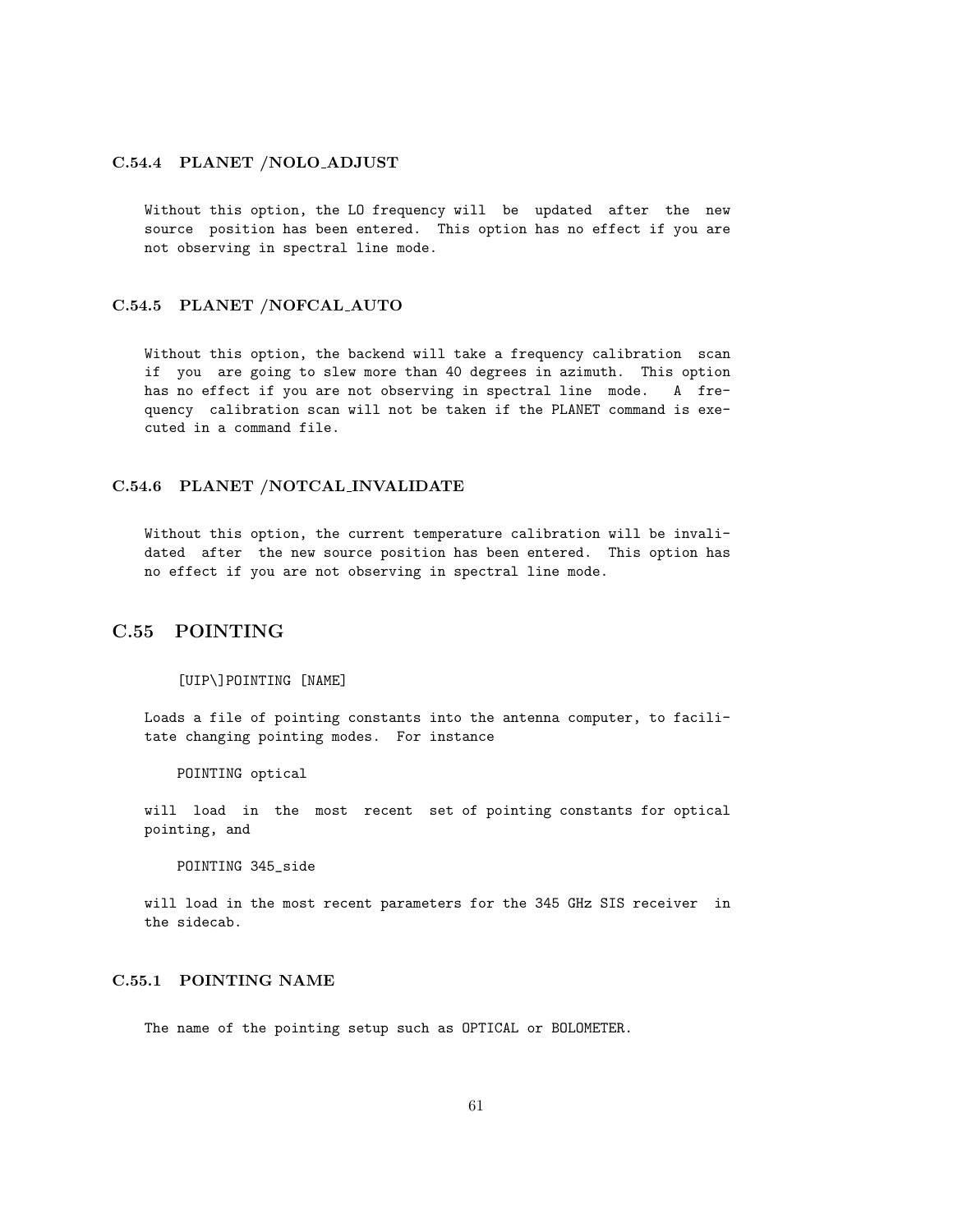# C.56 PSWITCH

[UIP\]PSWITCH

# C.56.1 PSWITCH /FOCUS ADJUST

## C.56.2 PSWITCH /LEVEL ADJUST

# C.57 PUNDIT

## [UIP\]PUNDIT [STATUS]

By default, only one process running the UIP can issue commands which affect the observatorys operation. If another terminal is running the UIP, you will not be allowed to issue any command which communicates with the antenna or backend computers, or changes the data acquisition setup. However, the PUNDIT command allows you to override this feature. Typing PUNDIT TRUE will tell the UIP to allow your terminal to issue all UIP commands. PUNDIT FALSE disables this feature. Typing PU DIT by itself will tell you whether you are a pundit or a pleb.

# C.57.1 PUNDIT STATUS

A TRUE or FALSE response.

# C.58 RASTER SCAN

[UIP\]RASTER\_SCAN SCAN\_VELOCITY SCAN\_LENGTH [NUMBER\_OF\_SCANS] [/STEP\_SIZE STEP\_SIZE] [/OFFSET X\_OFFSET [Y\_OFFSET]] [/POSITION\_ANGLE POSITION\_ANGLE] [/ALTERNATE\_DIRECTION] [/ALTAZIMUTHAL | /EQUATORIAL] [/SETTLING\_TIME SETTLING\_TIME] [/NOFOCUS\_ADJUST] [/NOROTATOR\_ADJUST]

[UIP\]RASTER\_SCAN /CANCEL

[UIP\]RASTER\_SCAN

Implements a raster scan observing mode for bolometers.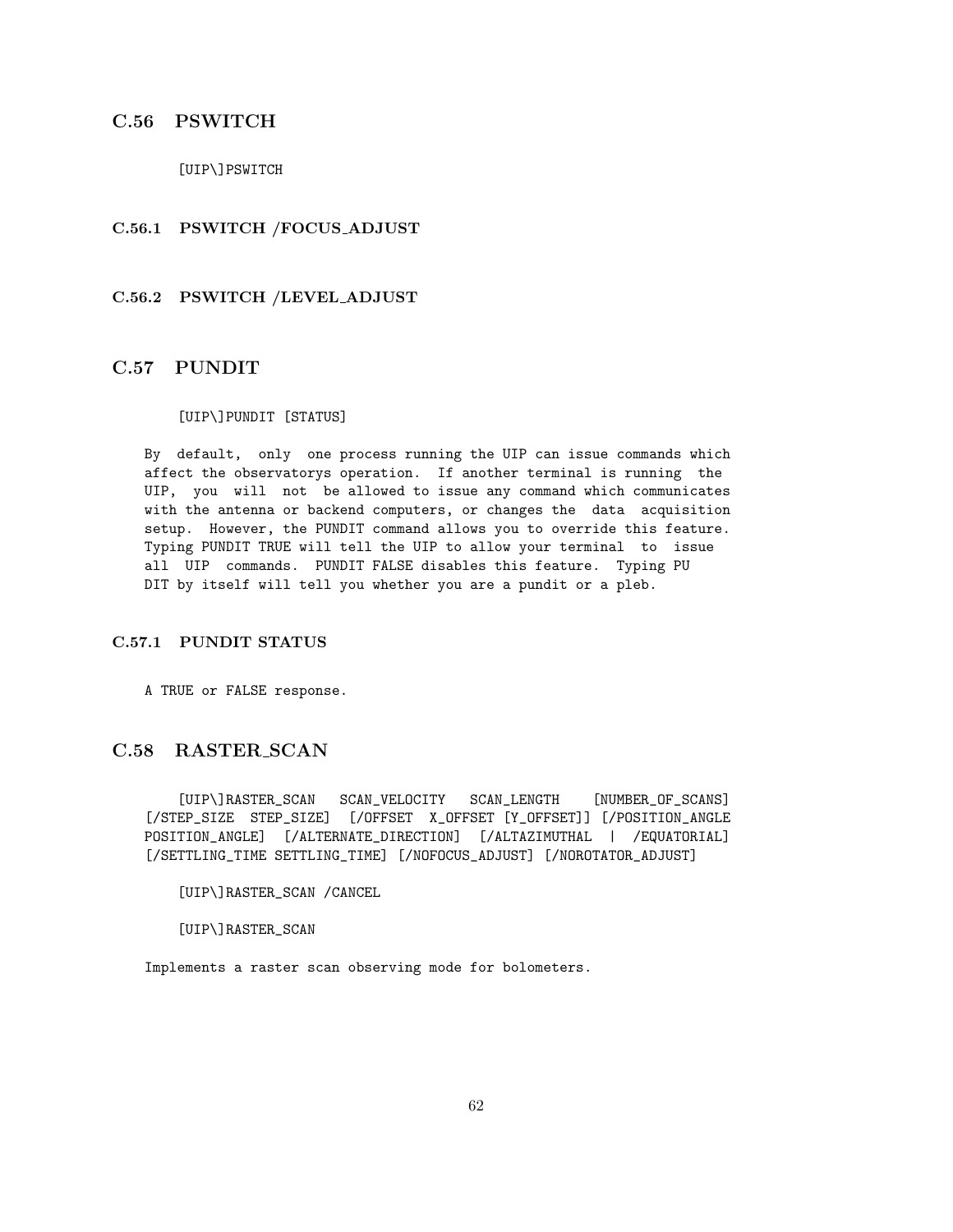### C.58.1 RASTER SCAN SCAN VELOCITY

The scan velocity in arc seconds per second.

# C.58.2 RASTER SCAN SCAN LENGTH

The scan length in arc seconds.

# C.58.3 RASTER SCAN NUMBER OF SCANS

The number of scans to be performed. The default is 1.

# C.58.4 RASTER SCAN /STEP SIZE

The latitudinal separation, in arc seconds, between two adjacent scans. The default is 0, i.e., all scans will be repeated at the same latitude.

### C.58.5 RASTER SCAN /OFFSET

The initial scan offsets in arc seconds.

# C.58.6 RASTER SCAN X OFFSET

The initial longitudinal offset in arc seconds. The default is SCAN\_LENGTH / 2.

# C.58.7 RASTER SCAN Y OFFSET

The initial latitudinal offset in arc seconds. The default is STEP\_SIZE (NUMBER\_OF\_SCANS 1) / 2.

# C.58.8 RASTER SCAN /POSITION ANGLE

The direction of the scan, in arc degrees, measured from north through east. The default is 90, i.e., scans will be taken from west to east.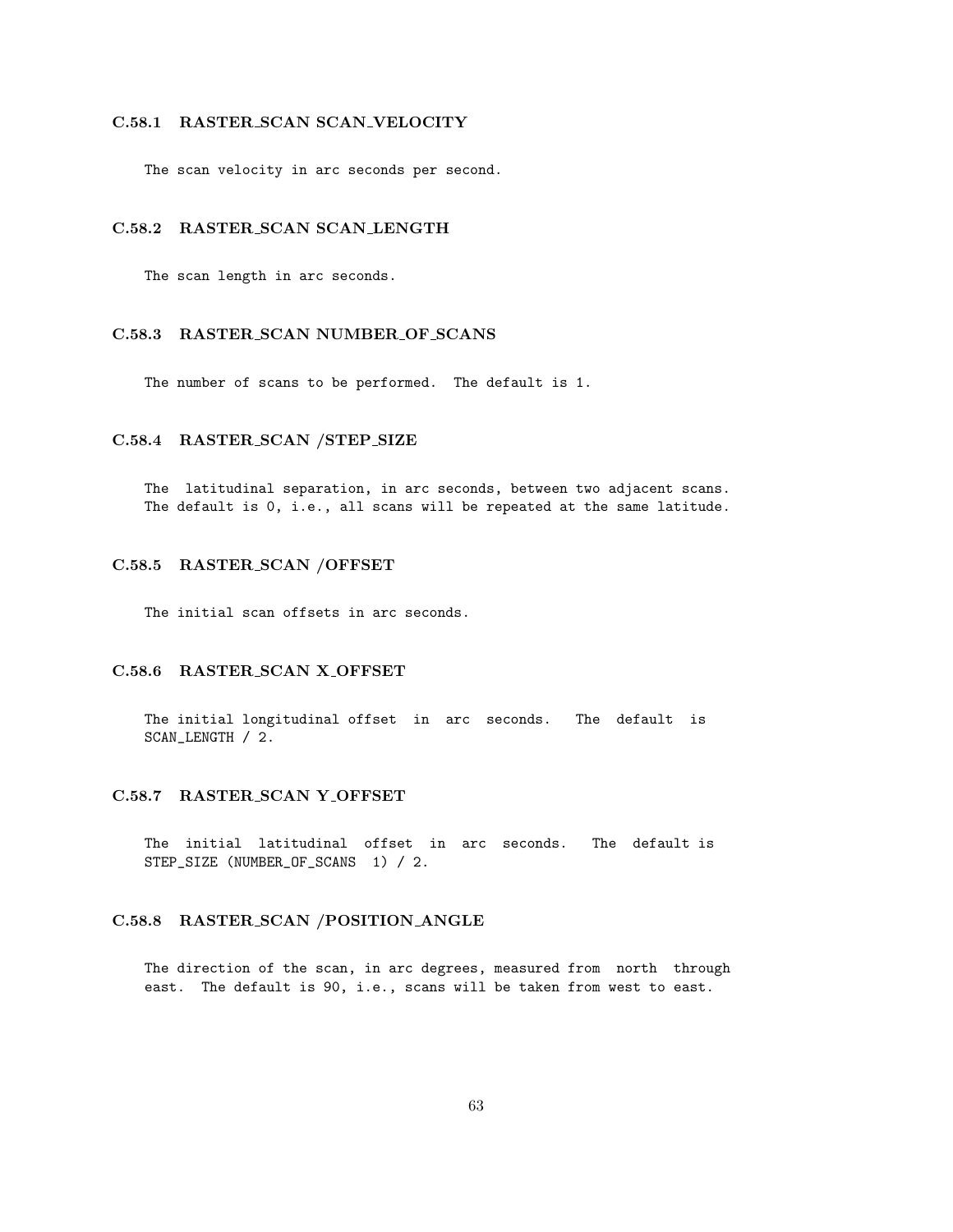#### C.58.9 RASTER SCAN /ALTERNATE DIRECTION

Will reverse the direction of every other scan.

### C.58.10 RASTER SCAN /ALTAZIMUTHAL

The scan coordinates will be altazimuthal. This is the default.

### C.58.11 RASTER SCAN /EQUATORIAL

The scan coordinates will be apparent equatorial.

# C.58.12 RASTER SCAN /SETTLING TIME

The settling time in seconds. The default is 10.

# C.58.13 RASTER SCAN /NOFOCUS ADJUST

Will not adjust the secondary mirror focus position. By default, the secondary mirror focus is adjusted at the beginning of each scan.

# C.58.14 RASTER SCAN /NOROTATOR ADJUST

Will not adjust the instrument rotator position. By default, the instrument rotator is adjusted at the beginning of each scan.

# C.58.15 RASTER SCAN /CANCEL

Will cancel the scan.

# C.59 REPEAT COMMAND

[UIP\]REPEAT\_COMMAND NUM\_ITERATIONS "COMMAND\_LINE" [/BEEP\_AT\_END]

Allows you to repeat a command several times.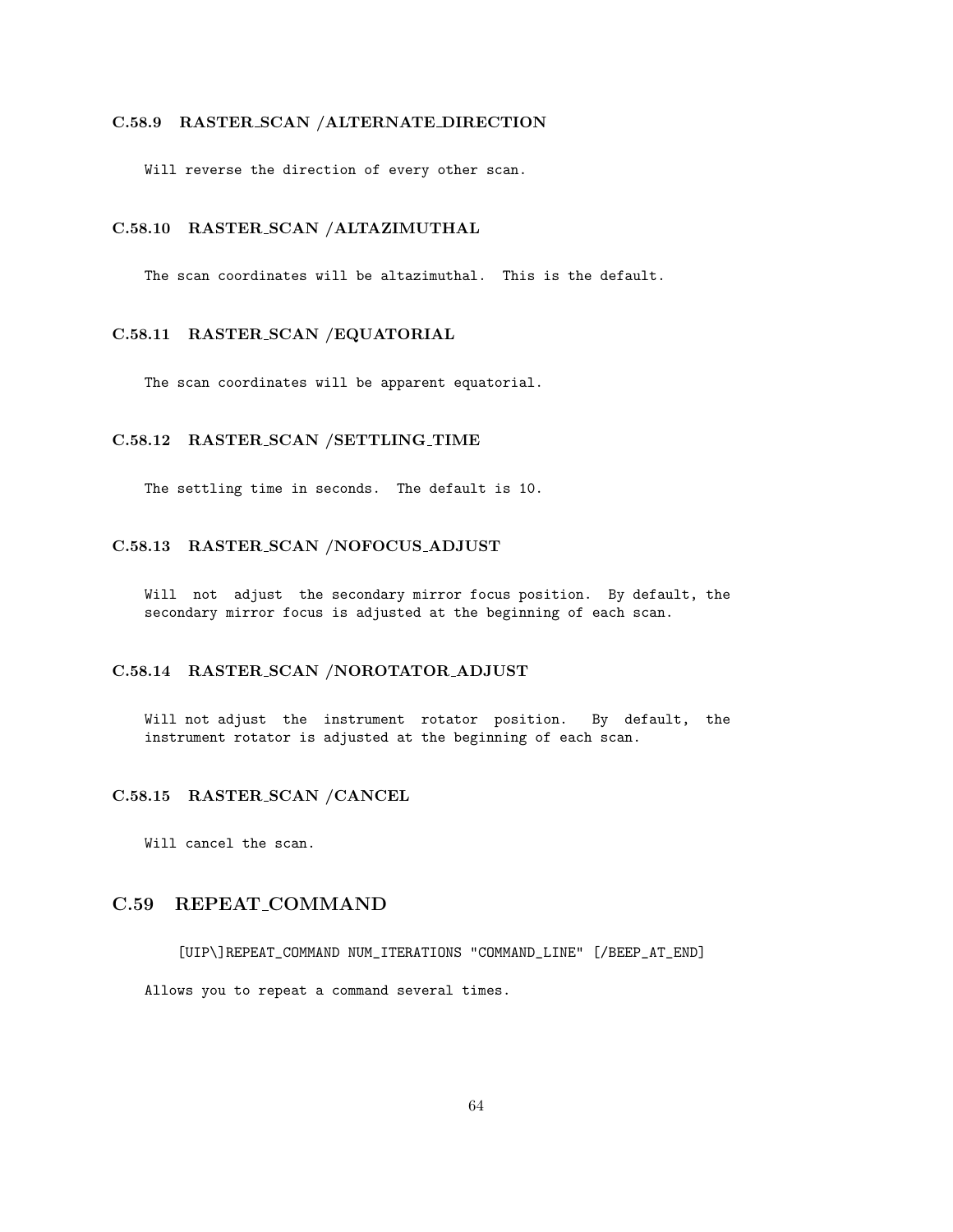# C.59.1 REPEAT COMMAND NUM ITERATIONS

The number of times to repeat the command.

### C.59.2 REPEAT COMMAND COMMAND LINE

The command to be executed.

# C.59.3 REPEAT COMMAND /BEEP AT END

Will beep 3 times when finished.

# C.60 RAO

[UIP\]RAO [OFFSET] [/MAPPING MAPPING\_OFFSET] [/FIELD FIELD\_OFFSET] [/TEXAS TEXAS\_OFFSET]

[UIP\]RAO [/MAPPING | /FIELD | /TEXAS]

Sends a new right ascension offset to the antenna computer.

# C.60.1 RAO OFFSET

The new right ascension offset in arc seconds.

# C.60.2 RAO /MAPPING

Modifies or prints the mapping offset.

### C.60.3 RAO MAPPING OFFSET

The new mapping right ascension offset in arc seconds.

### C.60.4 RAO /FIELD

Modifies or prints the field offset.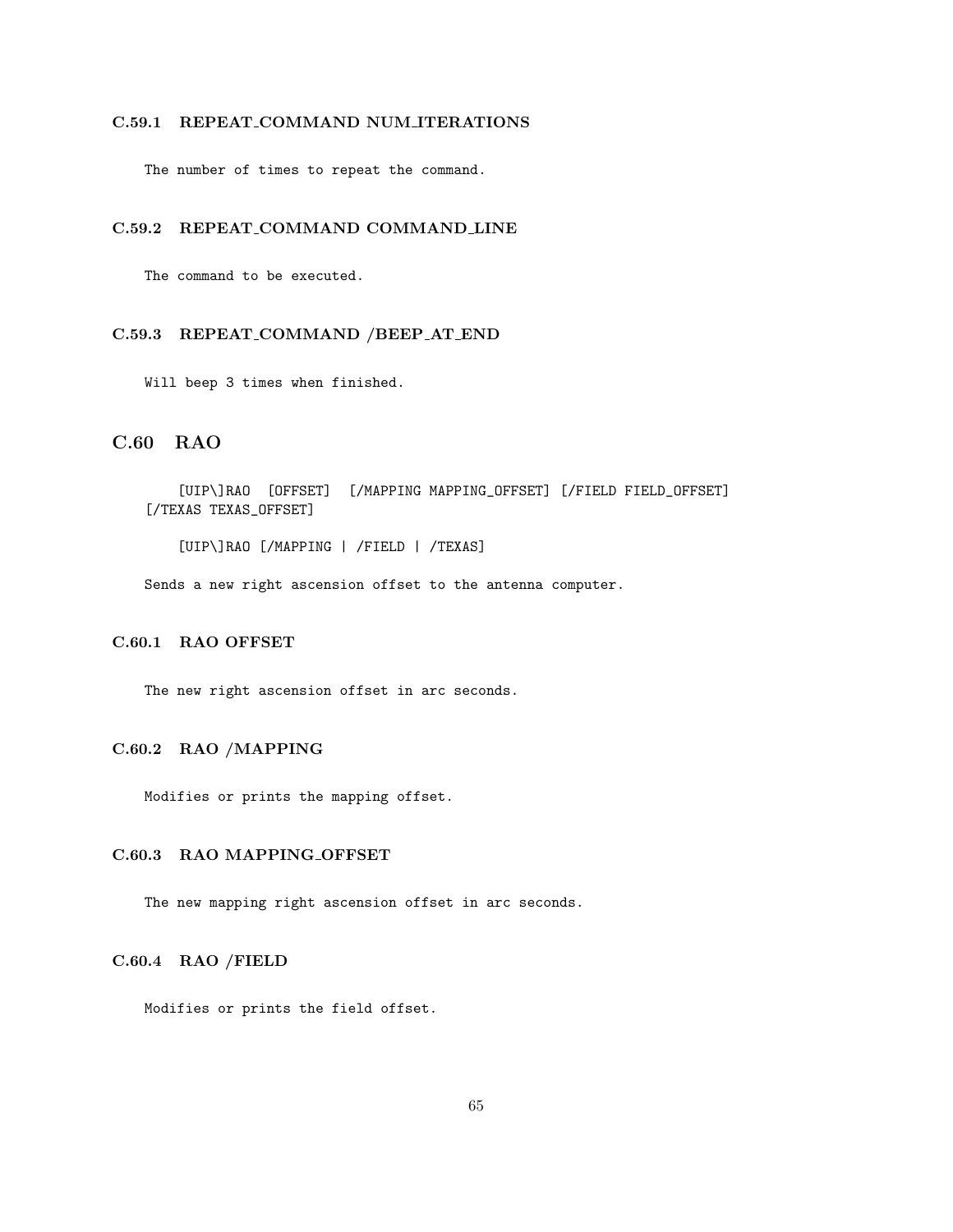#### C.60.5 RAO FIELD OFFSET

The new field right ascension offset in arc seconds.

# C.60.6 RAO /TEXAS

Modifies or prints the Texas offset. The Texas switching mode is activated (that moves the telescope ON and OFF source based on a digital input signal to the antenna computer) if the offset is given.

#### C.60.7 RAO TEXAS OFFSET

The new Texas right ascension offset in arc seconds.

# C.61 ROTATOR

[UIP\]ROTATOR [POSITION | /CONSTANT\_UPDATES | /NOCONSTANT\_UPDATES | /STEALTHY\_UPDATES | /NOSTEALTHY\_UPDATES] [/LHS | /RHS | /BOLOCAM | /NONE] [/OFFSET OFFSET]

Allows the user to control the motion of the Cassegrain instrument rotators. One can set the rotator at a fixed angle, or enable auto adjustment to follow the parallactic angle. If auto adjustment is selected, an offset may be applied, and the timing of the angle changes may be controlled.

If ROTATOR is entered without any arguments or options, and if the antenna is in STEALTHY mode, the antenna will be instructed to adjust the rotator based on the parallactic angle.

#### C.61.1 ROTATOR POSITION

If this optional argument is specified, it will be sent to the antenna computer and used as a fixed rotator position.

# C.61.2 ROTATOR /CONSTANT UPDATES

Tells the antenna computer to update the position of the rotator whenever the position should be changed. In this mode, the rotator might be moved when an integration is taking place.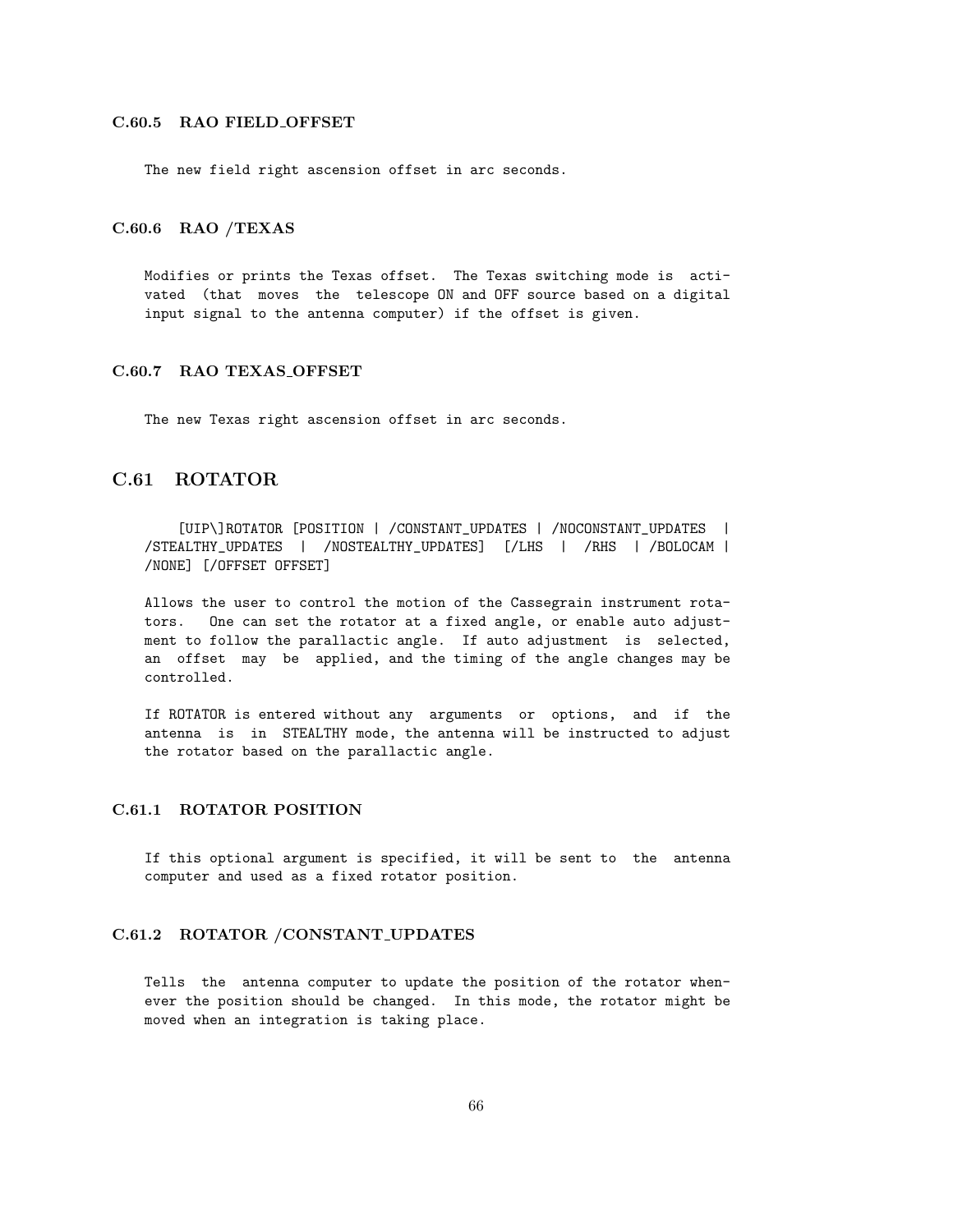### C.61.3 ROTATOR /NOCONSTANT UPDATES

Disables /CONSTANT\_UPDATES.

### C.61.4 ROTATOR /STEALTHY UPDATES

Tells the antenna computer to update the position of the rotator only when data is not being taken, so that during a given integration the rotator will remain fixed.

### C.61.5 ROTATOR /NOSTEALTHY UPDATES

Disables /STEALTHY\_UPDATES.

# C.61.6 ROTATOR /LHS

Activates the left (as seen from the control room) rotator. Only one rotator can be active at a time.

### C.61.7 ROTATOR /RHS

Activates the right (as seen from the control room) rotator. Only one rotator can be active at a time.

# C.61.8 ROTATOR /BOLOCAM

Activates the rotator of BOLOCAM.

#### C.61.9 ROTATOR /NONE

Deactivates the any active rotator.

# C.61.10 ROTATOR /OFFSET

Allows you to specify a fixed offset which will be added to the parallactic angle when the antenna computer updates the rotator position.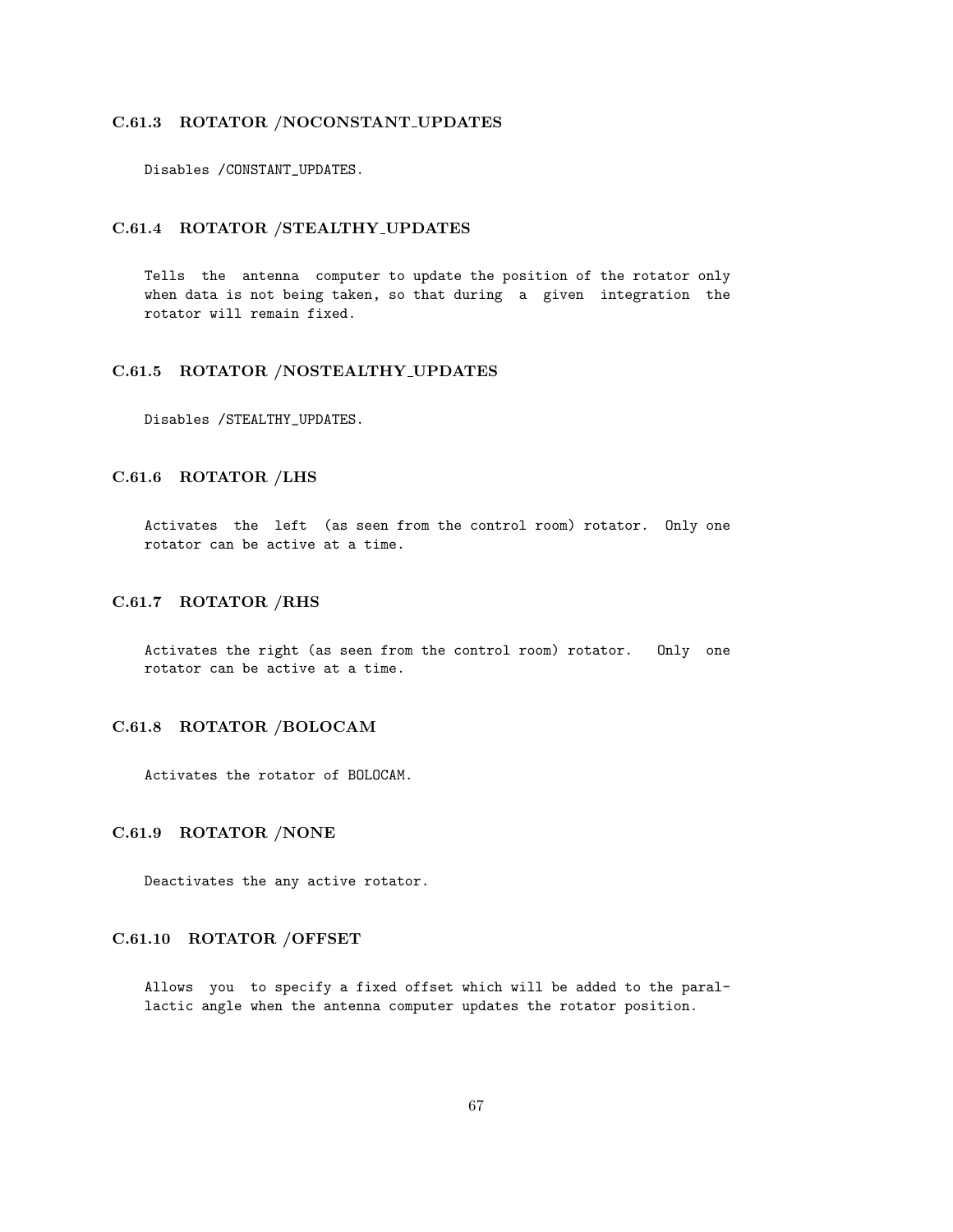# C.62 SECONDARY

[UIP\]SECONDARY THROW FREQUENCY [ON\_TOLERANCE [OFF\_TOLERANCE]] [/ANALOG\_PID\_ONLY | /TTL\_SYNC | /SQUARE\_WAVE | /FORCE] [/MEASURED\_THROW MEASURED\_THROW]

[UIP\]SECONDARY /RESTART [/FORCE] [/MEASURED\_THROW MEASURED\_THROW]

[UIP\]SECONDARY /STOP

[UIP\]SECONDARY /MEASURED\_THROW MEASURED\_THROW

[UIP\]SECONDARY

Controls the chopping secondary mirror. It allows the chop throw and frequency to be specified, as well as where in the chop cycle the system will acquire data.

By default, the SECONDARY command will use the digital, selftuning controller. It may take a few minutes for the controller to acquire an initial solution. Subsequently the selftuning process can be skipped by reloading the existing solution. It needs to be retuned whenever the chop throw or frequency is changed.

The digital controller utilizes the analog PID controller to shape the closed loop response of the chopping secondary mirror. It must be preset as follows PRIOR TO issuing this command:

|             | Throw       | P           | $\mathbf{T}$ | Ð    | G    |
|-------------|-------------|-------------|--------------|------|------|
|             | 150.0       | 2.00        | 4.40 4.60    |      | 4.20 |
|             | 150.0 210.0 | 1.70        | 4.20         | 4.60 | 4.20 |
| 210.0 330.0 |             | 1.60        | 3.90         | 4.60 | 4.20 |
| 330.0       |             | 1.30 $\sim$ | 3.40         | 4.60 | 3.20 |

### C.62.1 SECONDARY THROW

The separation of two beams on the sky in arc seconds. The maximum throw is 480 arc seconds when the digital controller is used or 540 arc seconds otherwise.

# C.62.2 SECONDARY FREQUENCY

The chopping frequency in Hz. The minimum frequency is 0.1 Hz, and the maximum frequency is 4 Hz when the digital controller is used or 5 Hz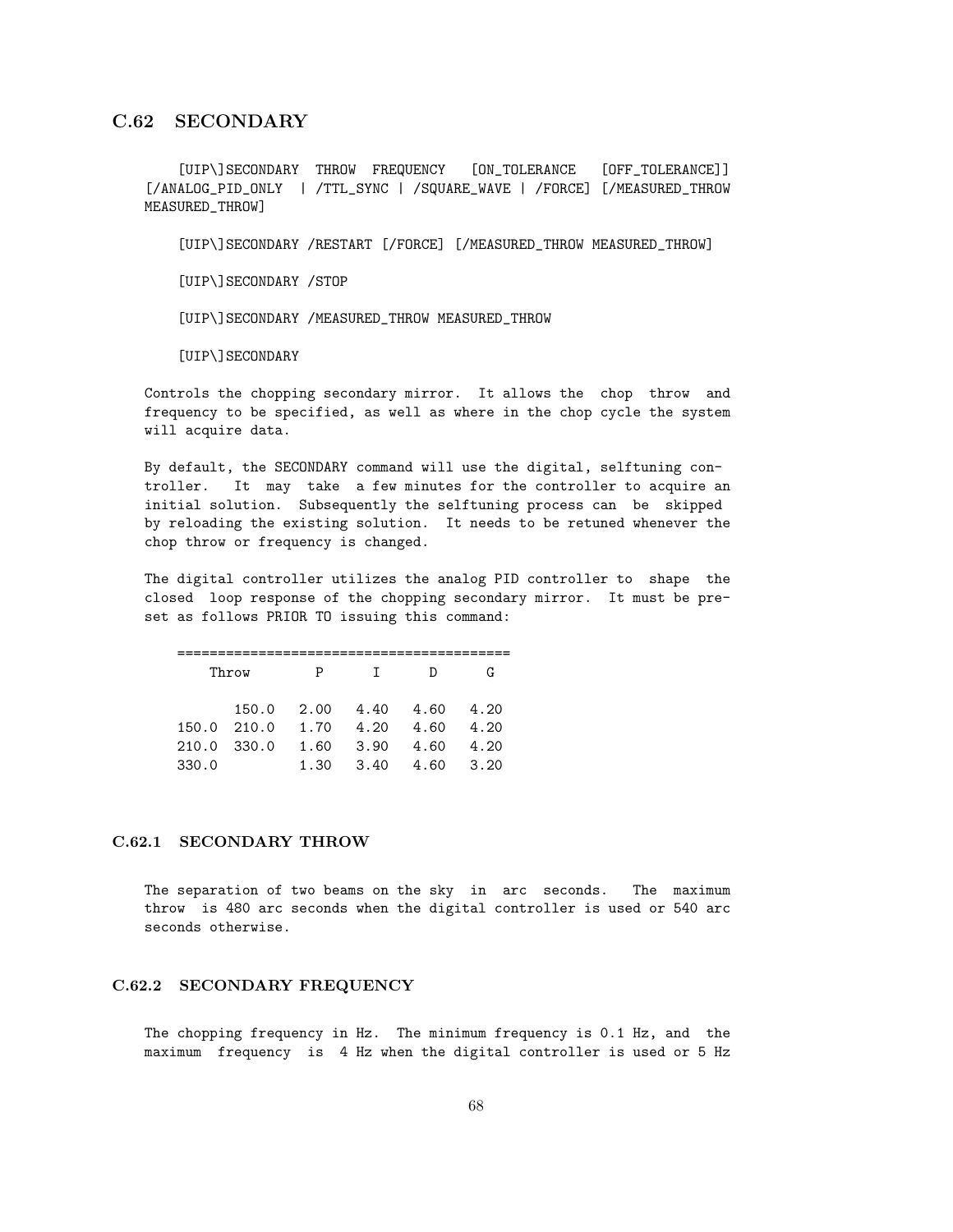otherwise.

#### C.62.3 SECONDARY ON TOLERANCE

The pointing error tolerance for the ON beam in arc seconds. The default is 10.

### C.62.4 SECONDARY OFF TOLERANCE

The pointing error tolerance for the OFF beam in arc seconds. The default is the same as the ON\_TOLERANCE.

### C.62.5 SECONDARY /MEASURED THROW

The measured (actual) beam separation on the sky in arc seconds.

# C.62.6 SECONDARY /ANALOG PID ONLY

Will use the analog PID controller only.

### C.62.7 SECONDARY /TTL SYNC

Will use the analog PID controller in TTLsync mode.

# C.62.8 SECONDARY /SQUARE WAVE

Will use the digital controller in square wave mode.

# C.62.9 SECONDARY /RESTART

Will restart chopping. When the digital controller has not been tuned recently, the SECONDARY command will suggest you to retune it. Specifying /FORCE along with /RESTART will force keeping the current tuning.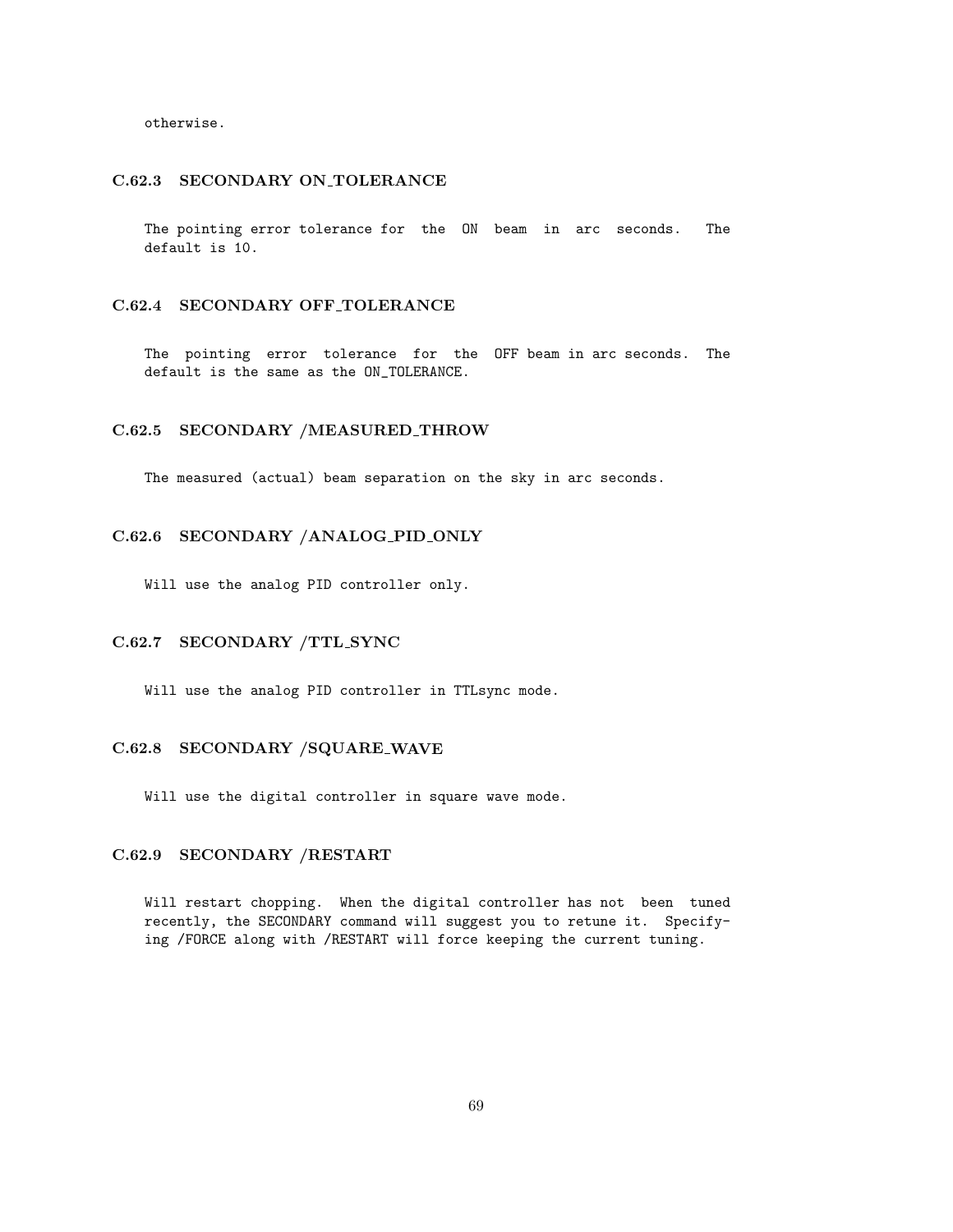### C.62.10 SECONDARY /FORCE

Will force keeping the current tuning or retuning of the digital controller.

#### C.62.11 SECONDARY /STOP

Will stop the secondary mirror from chopping and park it at the rest position.

# C.63 SHUTTER

[UIP\]SHUTTER /OPEN [APERTURE]

[UIP\]SHUTTER /CLOSE

[UIP\]SHUTTER /STOP

[UIP\]SHUTTER /SHADOW [COVERAGE]

[UIP\]SHUTTER /ALARMOFF

[UIP\]SHUTTER

Controls the dome shutter and its security alarm. If no option is specified, it prints the current status of the shutter,

#### C.63.1 SHUTTER /OPEN

Starts the open or close cycle of the shutter. Without the optional APERTURE argument, it starts the open cycle. The shutter will be fully opened unless SHUTTER /STOP command is issued or the stop switch on the control panel is pressed manually. If the optional APERTURE argument, in %, is given, it starts either the open or close cycle depending on the current aperture. Then the shutter will be held in a position which realizes the specified aperture.

### C.63.2 SHUTTER /CLOSE

Starts the close cycle of the shutter. The shutter will be fully closed unless SHUTTER /STOP command is issued or the stop switch on the control panel is pressed manually.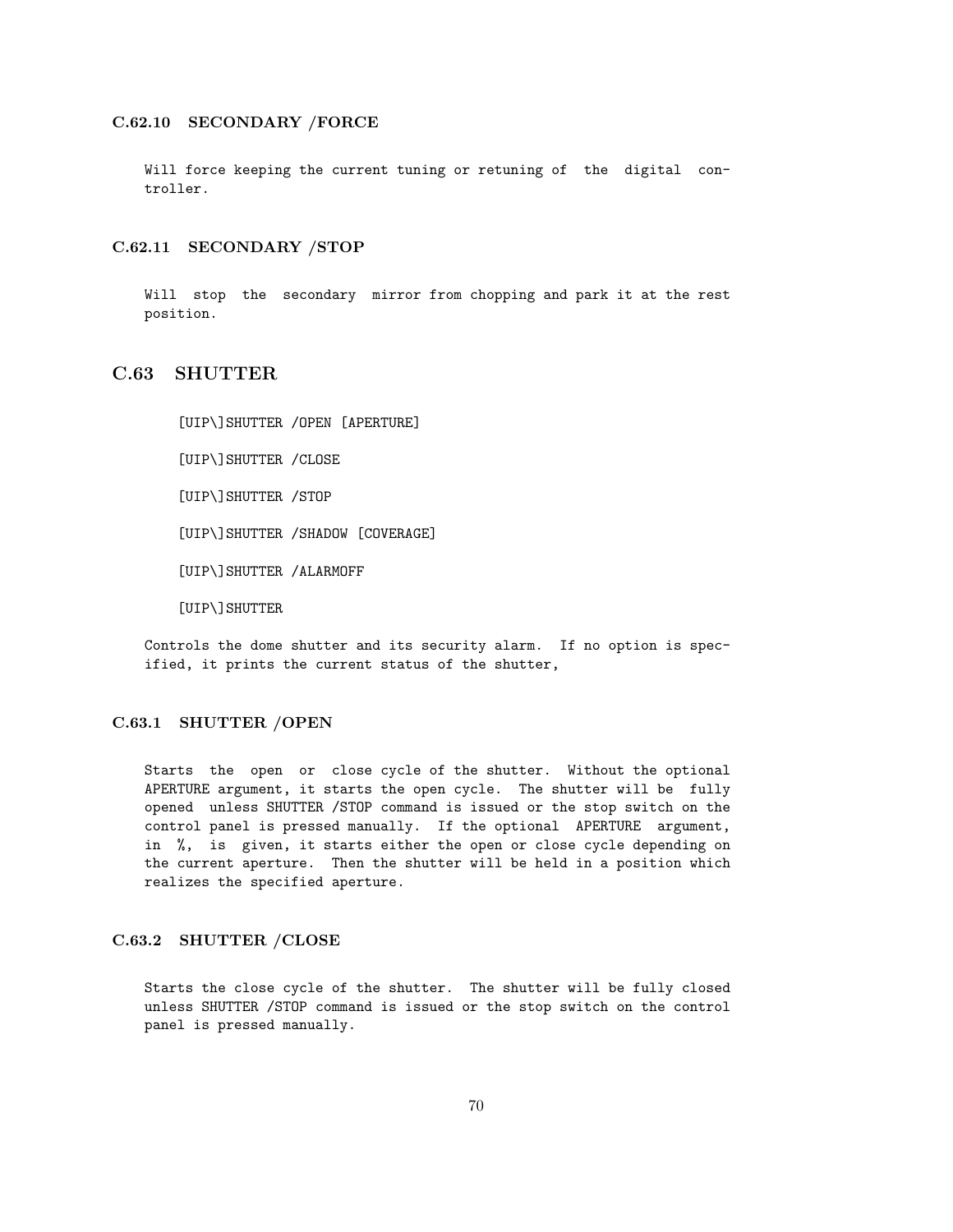#### C.63.3 SHUTTER /STOP

Stops the open or close cycle of the shutter.

# C.63.4 SHUTTER /SHADOW

Starts the closed loop control of the shutter. The shutter position will be adjusted continuously so that at least COVERAGE % of the primary dish surface is in shadow. This may or may not result in a partial or total brokage of the telescope beam. The default value for COVERAGE is 100 %. THIS FEATURE IS NOT WORKING YET.

#### C.63.5 SHUTTER /ALARMOFF

Resets the security alarm which monitors the shutter opening area on the first floor.

# C.64 SPECTROMETER

[UIP\]SPECTROMETER [INTEGRATION\_TIME] [/AOS5 [OFFSET1 [OFFSET2 OFF-SET3 OFFSET4]] | /NOAOS5] [/FFTS1W [OFFSET] | /FFTS1N [OFFSET] | /NOFFTS1] [/FFTS2 [OFFSET1 OFFSET2 [OFFSET3 OFFSET4]] | /NOFFTS2] [/RESTART] [/DISPLAY DISPLAY] [/LOCK\_IGNORE | /NOLOCK\_IGNORE] [/ACQUIRED\_IGNORE | /NOACQUIRED\_IGNORE] [/IDLE\_IGNORE | /NOIDLE\_IGNORE] [/ON\_SAVE | /NOON\_SAVE] [/OFF\_SAVE | /NOOFF\_SAVE] [/DARK\_SAVE | /NODARK\_SAVE] [/BASELINE WINDOW1 WINDOW2 WINDOW3 WINDOW4 | /NOBASELINE]

Allows you to change the integration time and certain other parameters of the AOS and FFTS backends. It also informs the system that you will be observing in spectroscopy mode (as opposed to bolometer mode). Typing SPECTROMETER without any arguments results in the current parameters being displayed. All parameters, except the baseline parameters, are sticky.

SPECTROMETER also allows you to specify which AOS and FFTS backends are active and to position them within the IF passband.

### C.64.1 SPECTROMETER INTEGRATION TIME

How long the AOS and FFTS backends should integrate, in seconds. It may not be possible to integrate for precisely the time you request since the true integration time must be a multiple of the Reticon/CCD/FPGA readout time.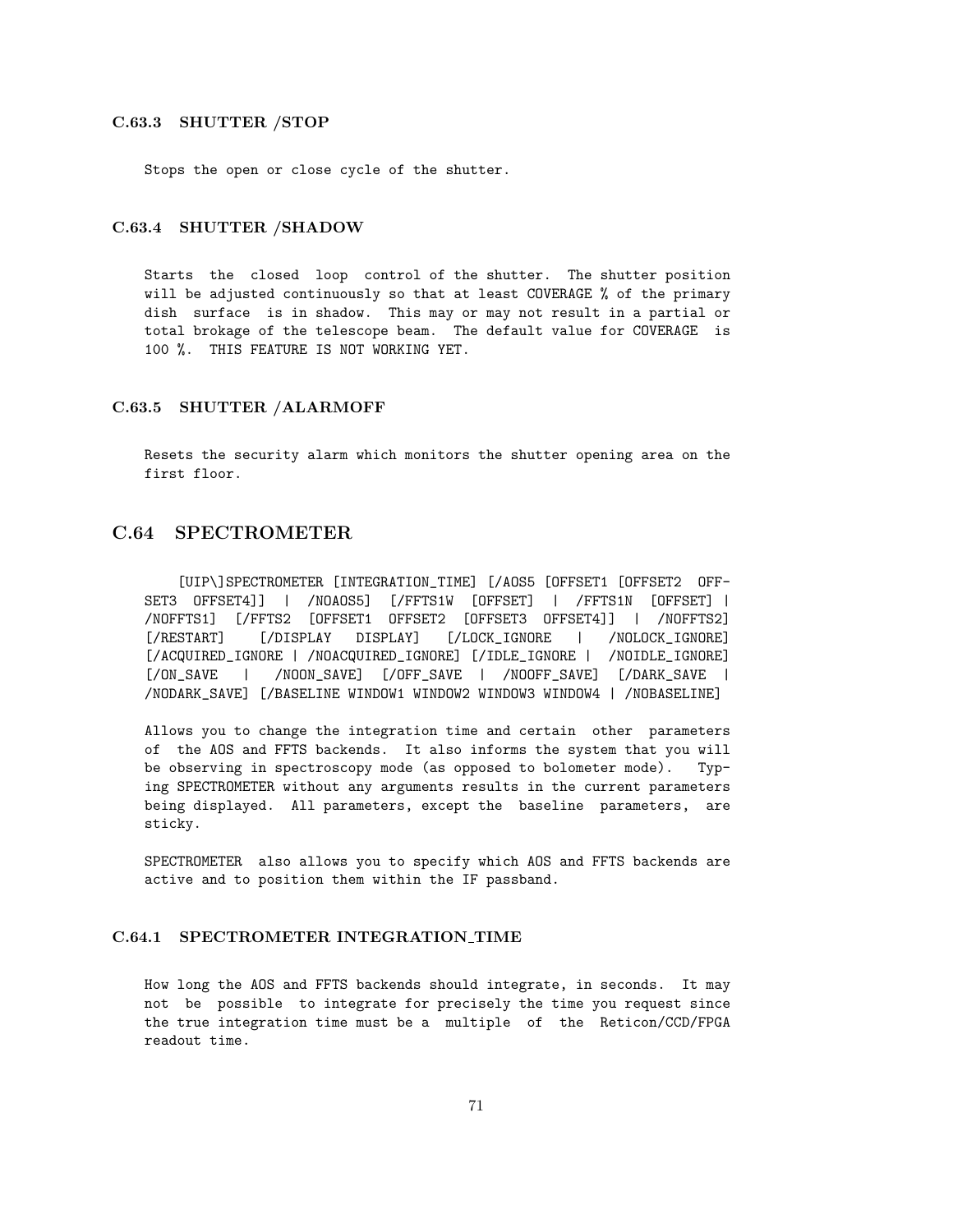#### C.64.2 SPECTROMETER /AOS5

Tells the system that the AOS5 (4 GHz) should be active.

An array of four 1.1 GHz AOS segments covers the 4 GHz passband of the wideband receivers. The segments are by default centered at 4.5, 5.5, 6.5, and 7.5 GHz. They can be moved independently by specifying four offsets in GHz as the optional arguments. The legal range of each offset is 0.10 to 0.10 GHz. Only one of the four AOS segments is used to cover the 1 GHz passband of the narrowband receivers. It can be moved by specifying the offset in GHz as the optional argument.

#### C.64.3 SPECTROMETER /NOAOS5

Tells the system that the AOS5 (4 GHz) should be deactivated.

#### C.64.4 SPECTROMETER /FFTS1W

Tells the system that the FFTS1 should be active in the wideband mode (1 GHz).

The optional argument specifies the offset in GHz relative to the IF where the FFTS1 should be positioned. The legal range is 2.00 to 2.00 GHz for the wideband receivers and 0.50 to 0.50 GHz for the narrowband receivers.

#### C.64.5 SPECTROMETER /FFTS1N

Tells the system that the FFTS1 should be active in the narrowband mode (500 MHz).

The optional argument specifies the offset in GHz relative to the IF where the FFTS1 should be positioned. The legal range is 2.00 to 2.00 GHz for the wideband receivers and 0.50 to 0.50 GHz for the narrowband receivers.

#### C.64.6 SPECTROMETER /FFTS1

[DEPRECATED] Tells the system that the FFTS1 (1 or 0.5 GHz) should be active.

The optional argument specifies the offset in GHz relative to the IF where the FFTS1 should be positioned. The legal range is 2.00 to 2.00 GHz for the wideband receivers and 0.50 to 0.50 GHz for the narrowband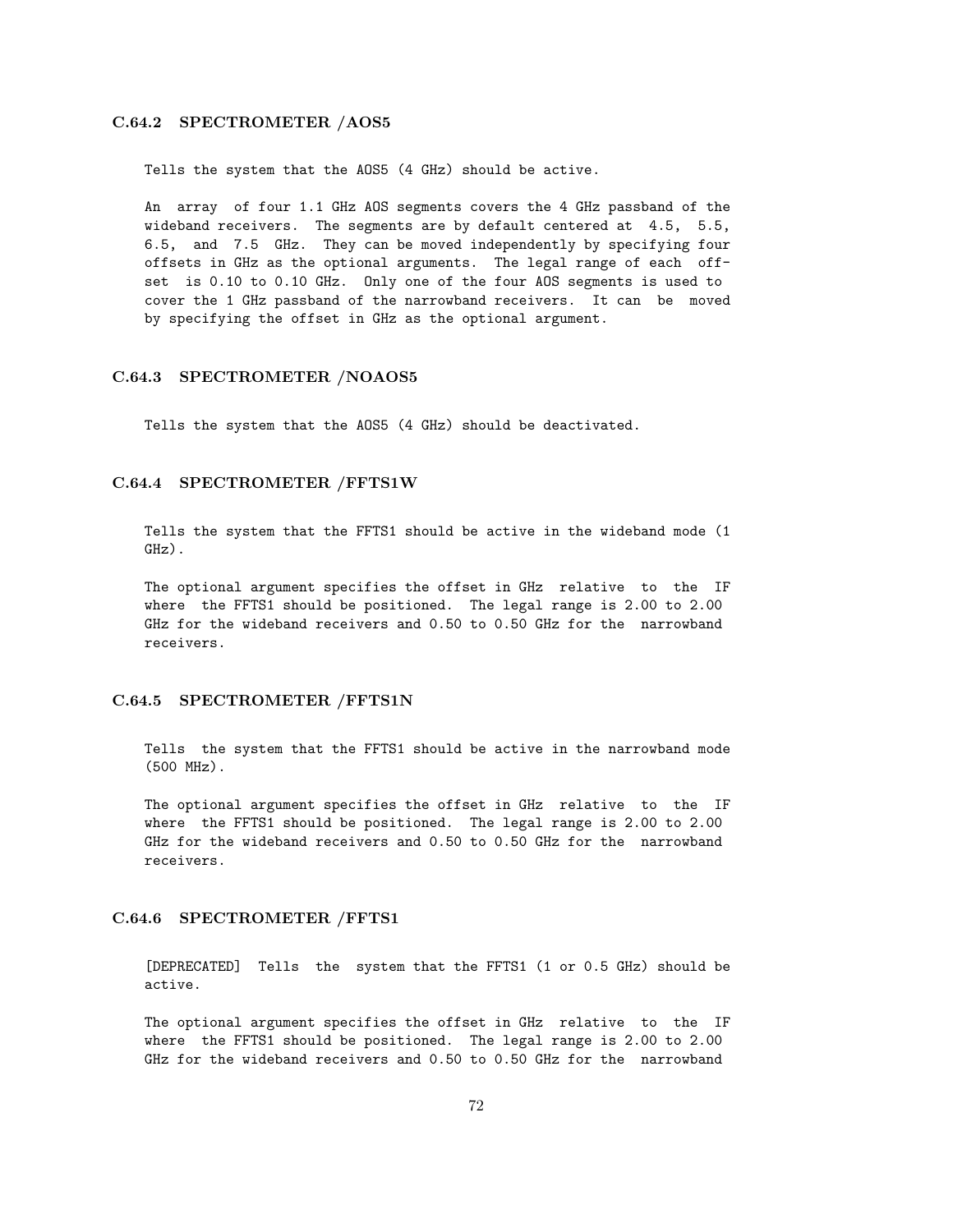receivers.

#### C.64.7 SPECTROMETER /NOFFTS1

Tells the system that the FFTS1 (1 or 0.5 GHz) should be deactivated.

#### C.64.8 SPECTROMETER /BANDWIDTH

[DEPRECATED] Specifies the bandwidth of the FFTS1 in GHz. It can be configured to cover either 1 or 0.5 GHz with 8192 channels. The default is 1 GHz.

#### C.64.9 SPECTROMETER /FFTS2

Tells the system that the FFTS2 (8 GHz) should be active.

Four FFTS segments of 2 GHz wide each conver the maximum 8 GHz passband. The segments 1 and 2 are by default centered at 5 and 7 GHz, respectively, in the first 48 GHz IF channel for the wideband receivers. The segments 3 and 4 are by default centered at 5 and 7 GHz, respectively, in the second 48 GHz IF channel. The segments 3 and 4 are only used with Frank Rices receiver, and their default center frequencies (5 and 7 GHz) correspond to 11 and 9 GHz, respectively, in the original IF passband of the receiver (416 GHz).

Each segment can be positioned anywhere within the 48 GHz passband of the IF channel it is connected by specifying four offsets in GHz as the optional arguments. Note that the segments 3 and 4 are inverted in frequency. Shifting them higher in the downconverted 48 GHz IF moves them lower in the original 812 GHz IF.

For the narrowband receivers, the segments 1 and 2 are both by default centered at 7 GHz, which corresponds to 1 GHz in the original passband of the receivers (12 GHz). The segments 1 and 2 can be repositioned by specifying two offsets in GHz as the optional arguments. Note that the spectra are inverted in frequency, but the offsets are not, i.e., the offsets are relative to 1.5 GHz in the 12 GHz IF of the receivers.

#### C.64.10 SPECTROMETER /NOFFTS2

Tells the system that the FFTS2 (8 GHz) should be deactivated.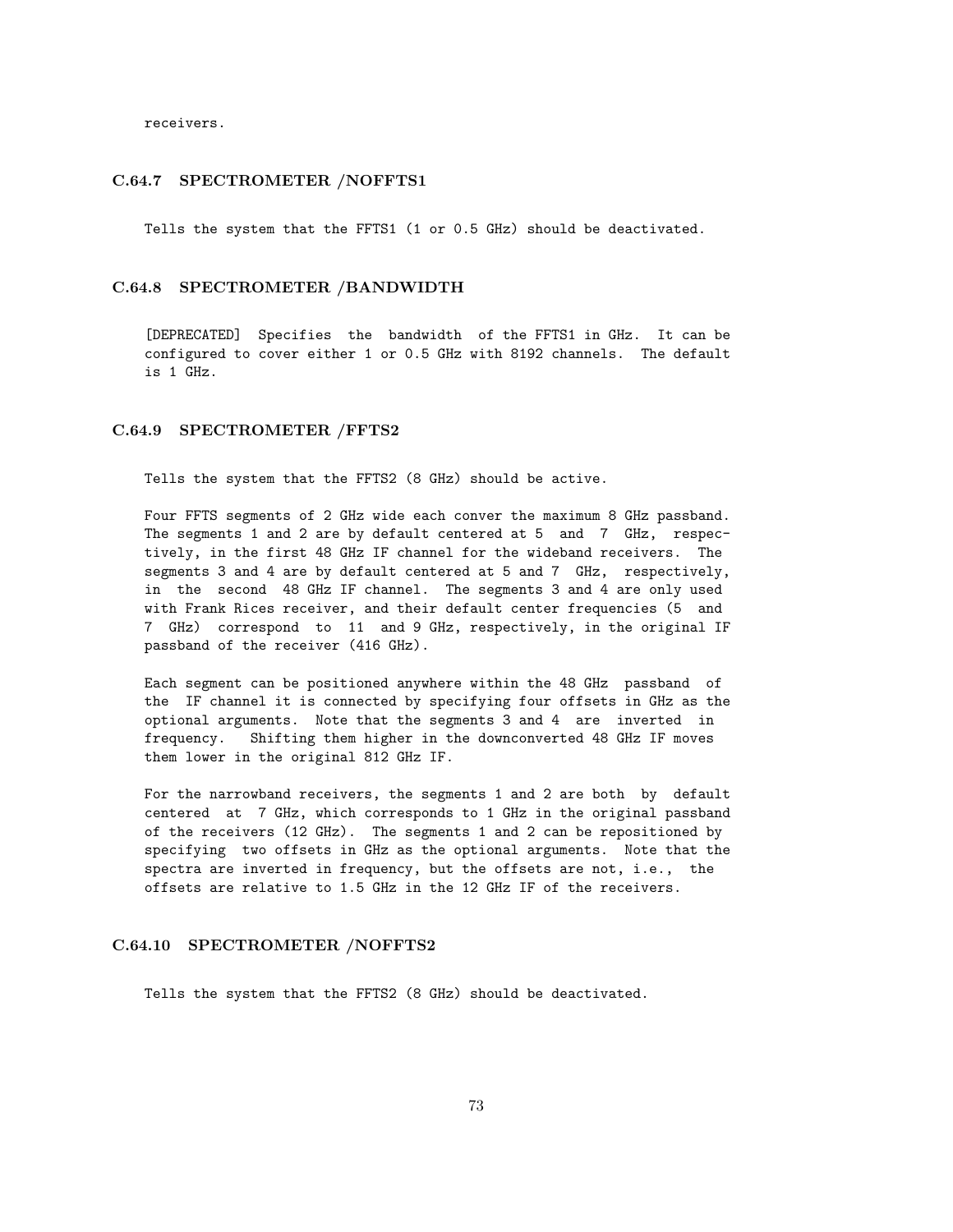#### C.64.11 SPECTROMETER /RESTART

Causes the processes for the active AOS and FFTS backends to be restarted. This is sometimes useful if the AOS and FFTS processes in the backend computer have become messed up.

### C.64.12 SPECTROMETER /DISPLAY

Allows you to redirect the realtime display for each spectrometer, which shows the current integration. This option must be given an argument, and it must be a domain name or an IP address of the X server, followed by a colon and a display number (which is usually 0), then optionally a dot and a screen number (beginning at 0). For example, /DISPLAY kilauea:0.1 will redirect the realtime display of the active spectrometers to the second screen of kilauea.

#### C.64.13 SPECTROMETER /LOCK IGNORE

Tells the backend computer to ignore the LO lock signal from the antenna computer. The default action is not to ignore the LO lock signal. It is selected by default when the synthesized LO is being used.

## C.64.14 SPECTROMETER /NOLOCK IGNORE

Tells the backend computer not to ignore the LO lock signal. This is the default action.

#### C.64.15 SPECTROMETER /ACQUIRED IGNORE

Tells the backend computer to ignore the acquired signal from the antenna computer. The default action is not to ignore the acquired signal.

### C.64.16 SPECTROMETER /NOACQUIRED IGNORE

Tells the backend computer not to ignore the acquired signal. This is the default action.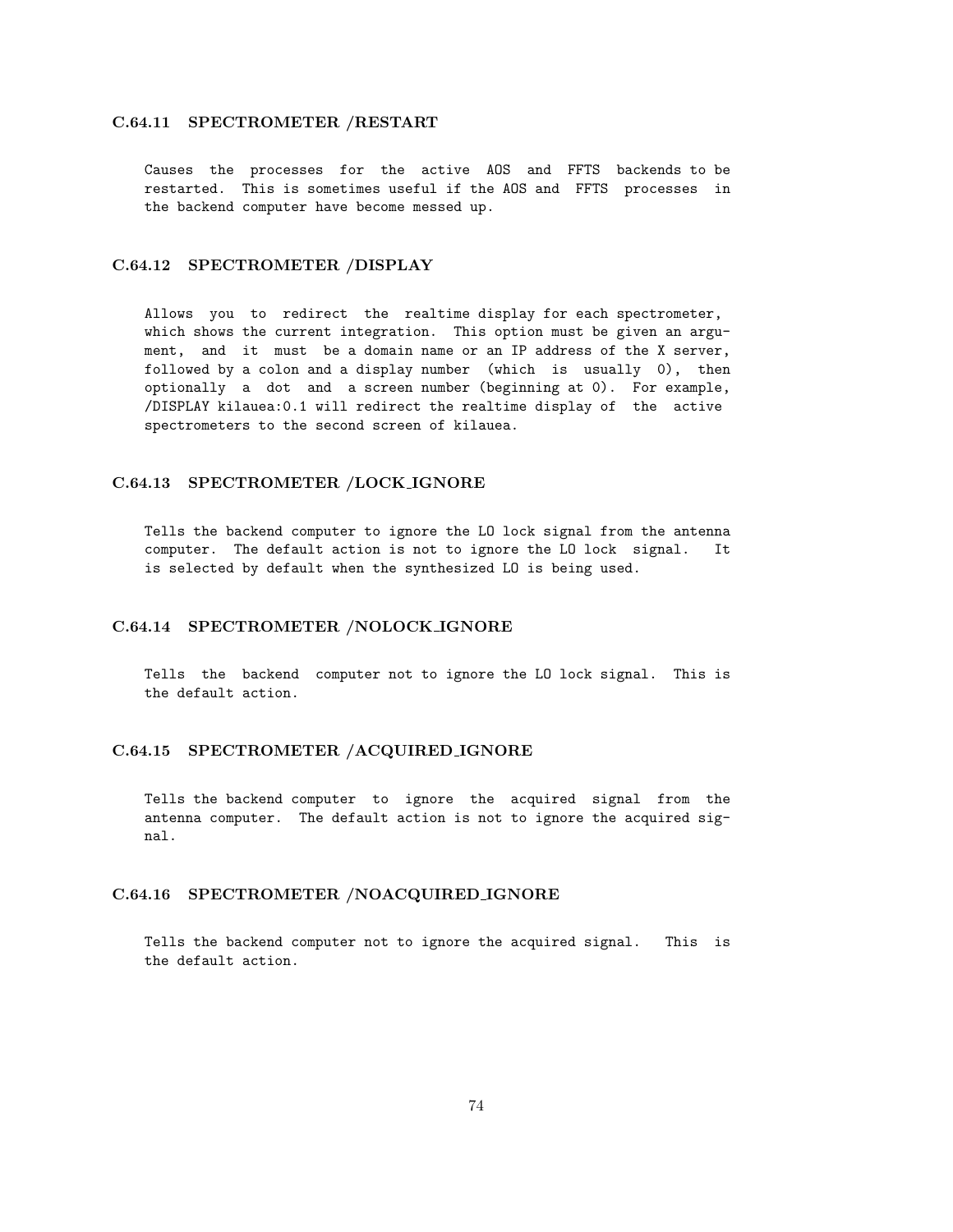## C.64.17 SPECTROMETER /IDLE IGNORE

Tells the backend computer to integrate even if the antenna is idle. The default action is not to integrate when the antenna is idle.

### C.64.18 SPECTROMETER /NOIDLE IGNORE

Tells the backend computer not to integrate if the antenna is idle. This is the default action.

### C.64.19 SPECTROMETER /ON SAVE

Specifies that the ON position scan should be stored separately after an integration.

### C.64.20 SPECTROMETER /NOON SAVE

Specifies that the ON position scan should not be stored separately. This is the default action.

#### C.64.21 SPECTROMETER /OFF SAVE

Specifies that the OFF position scan should be stored separately after an integration.

### C.64.22 SPECTROMETER /NOOFF SAVE

Specifies that the OFF position scan should not be stored separately. This is the default action.

## C.64.23 SPECTROMETER /DARK SAVE

Specifies that the DARK scan should be stored separately after an integration.

## C.64.24 SPECTROMETER /NODARK SAVE

Specifies that the DARK scan should not be stored separately. This is the default action.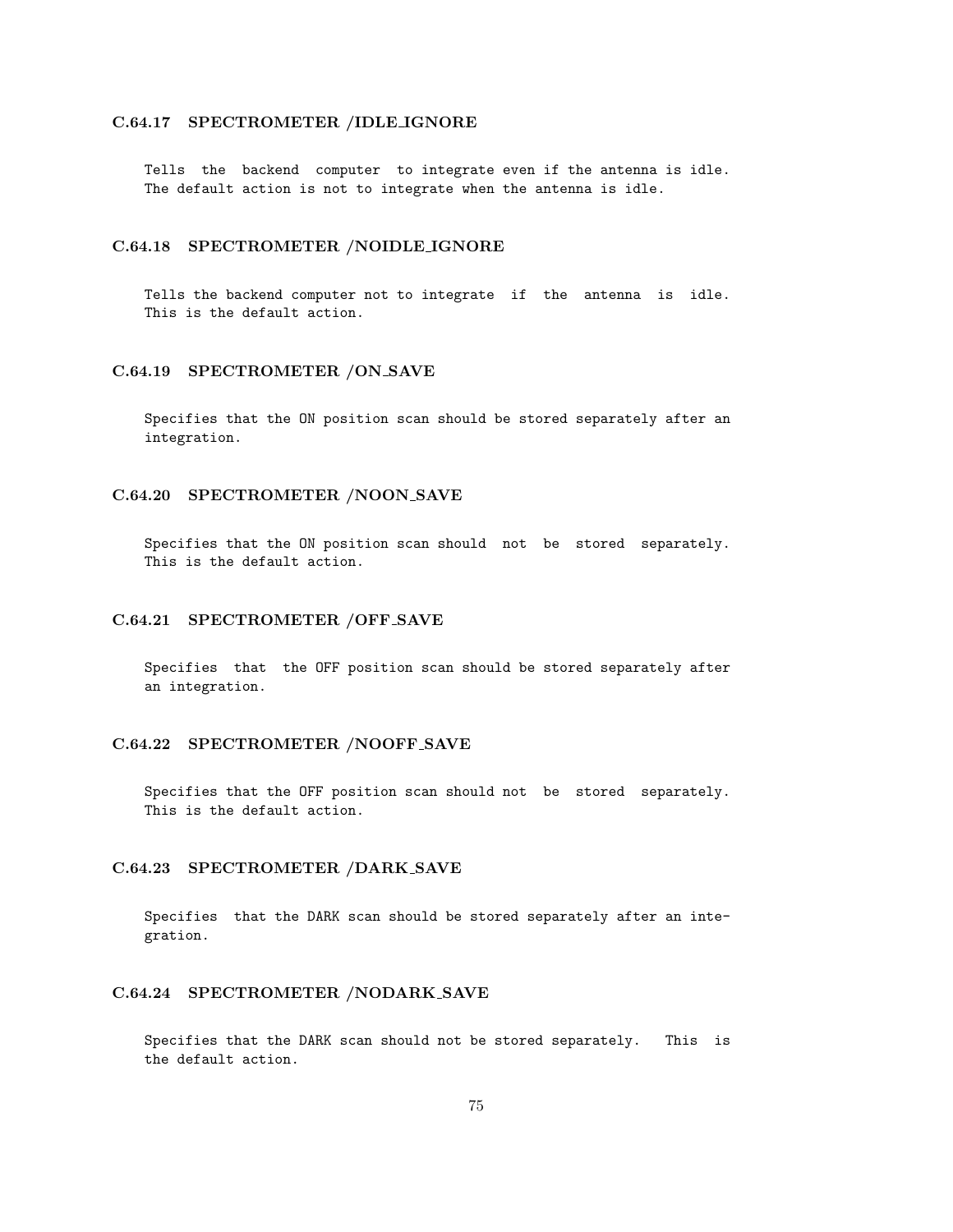### C.64.25 SPECTROMETER /BASELINE

Activates the linear baseline. This baseline only affects the display and the line integrals calculated by the FIVE\_POINT command. The data written to data files are not affected. Four channel numbers, specifying two windows, must be given as the arguments.

### C.64.26 SPECTROMETER /NOBASELINE

Turns off the baseline. The baseline is automatically erased when you change sources.

## C.65 STATUS

#### [UIP\STATUS]

Prints the current values of certain system parameters relating to logging, command and data file status.

# C.66 STOW

#### [UIP\]STOW [/ZENITH]

Causes the antenna to be driven to a random azimuth in a roughly eastern direction. The reason is that if the dome is parked at a fixed azimuth every day, the electrical slip rings, powering the dome, will wear unevenly. The antenna is driven to an elevation angle of 60, and the antenna is idled.

If the file kilauea:/opt/uip/etc/stow.txt exists, and if it contains a valid elevation angle, the antenna will be stowed at that elevation angle.

### C.66.1 STOW /ZENITH

The antenna is driven to zenith.

C.67 SWEEP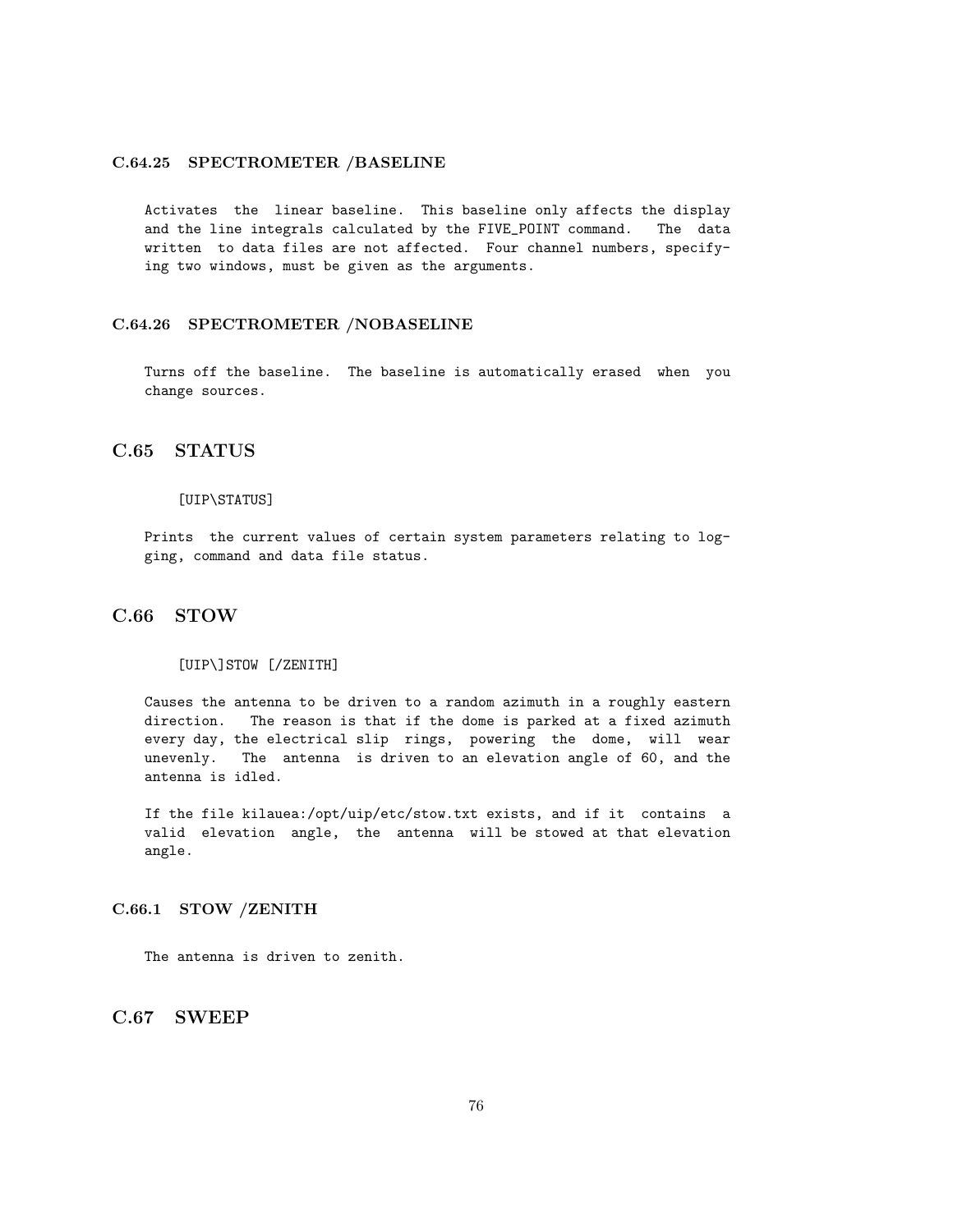[UIP\]SWEEP X\_AMPLITUDE X\_PERIOD [X\_PHASE] [/Y\_COORDINATE Y\_AMPLI-TUDE [Y\_PERIOD [Y\_PHASE]]] [/POSITION\_ANGLE POSITION\_ANGLE] [/ALTAZ-IMUTHAL | /EQUATORIAL]

[UIP\]SWEEP /STOP

[UIP\]SWEEP

Implements a trackandsweep observing mode for SHARC II. This command generates a Lissajous trajectory using the following parametric equations:

 $dx(t) = X_MMPLITUDE cos 2 pi (t / X_PERIOD + X_PHASE / 360)$  $dy(t) = Y_AMPLITUDE \sin 2pi (t / Y_PERIOD + Y_PHASE / 360)$ 

### C.67.1 SWEEP X AMPLITUDE

The amplitude of the sweep along the X axis in arc seconds.

### C.67.2 SWEEP X PERIOD

The period of the sweep along the X axis in seconds.

### C.67.3 SWEEP X PHASE

The initial phase of the sweep along the X axis in arc degrees.

### C.67.4 SWEEP /Y COORDINATE

#### C.67.5 SWEEP Y AMPLITUDE

The amplitude of the sweep along the Y axis in arc seconds. The default is 0.

### C.67.6 SWEEP Y PERIOD

The period of the sweep along the Y axis in seconds. The default is X\_PERIOD.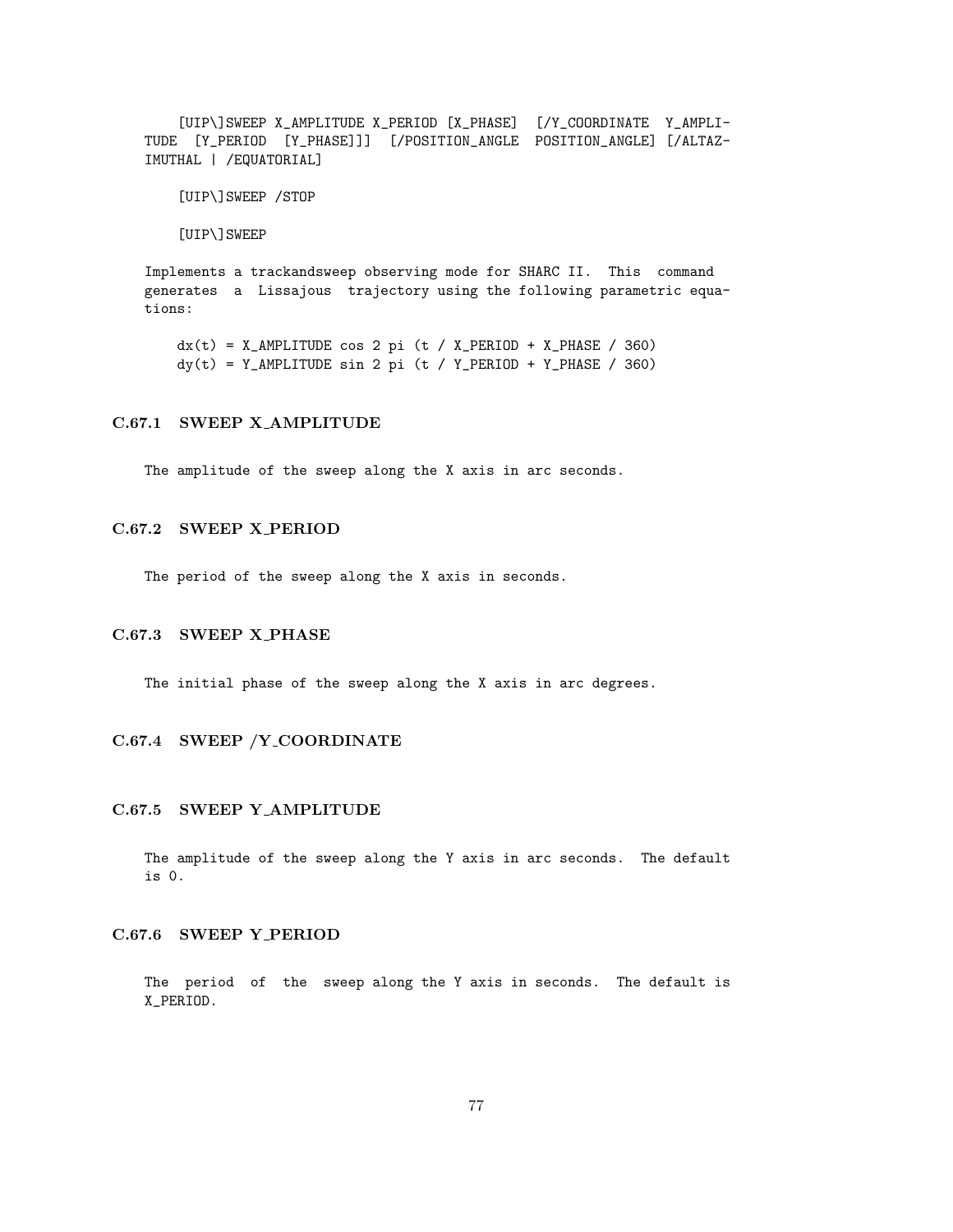## C.67.7 SWEEP Y PHASE

The initial phase of the sweep along the Y axis in arc degrees. The default is 0.

### C.67.8 SWEEP /POSITION ANGLE

The orientation of the sweep coordinates relative to the sky coordinates. It is defined as an angle, in arc degrees, between the X axis of the sweep and +AZ, +RA, or +L, measured through +EL, +DEC, or +B. The default is 0, i.e., the sweep coordinates (+X, +Y) correspond to the sky coordinates (+AZ, +EL), (+RA, +DEC), or (+L, +B). Note this definition is not sky right.

### C.67.9 SWEEP /ALTAZIMUTHAL

The sweep coordinates will be altazimuthal. This is the default.

### C.67.10 SWEEP /EQUATORIAL

The sweep coordinates will be apparent equatorial.

### C.67.11 SWEEP /STOP

Will stop the sweep.

# C.68 TCAL

[UIP\]TCAL [/OFFSET X\_OFFSET [Y\_OFFSET] | /DESIGNATED\_OFF [NAME]] [/ALTAZIMUTHAL | /EQUATORIAL | /GALACTIC] [/INTEGRATION\_TIME INTEGRA-TION\_TIME] [/MANUAL] [/NOATTENUATOR\_ADJUST] [/DB ATTENUATION] [/STAY\_OFF]

Takes a temperature calibration scan.

### C.68.1 TCAL /OFFSET

Specifies how many arc seconds to step off the source before taking the calibration scan.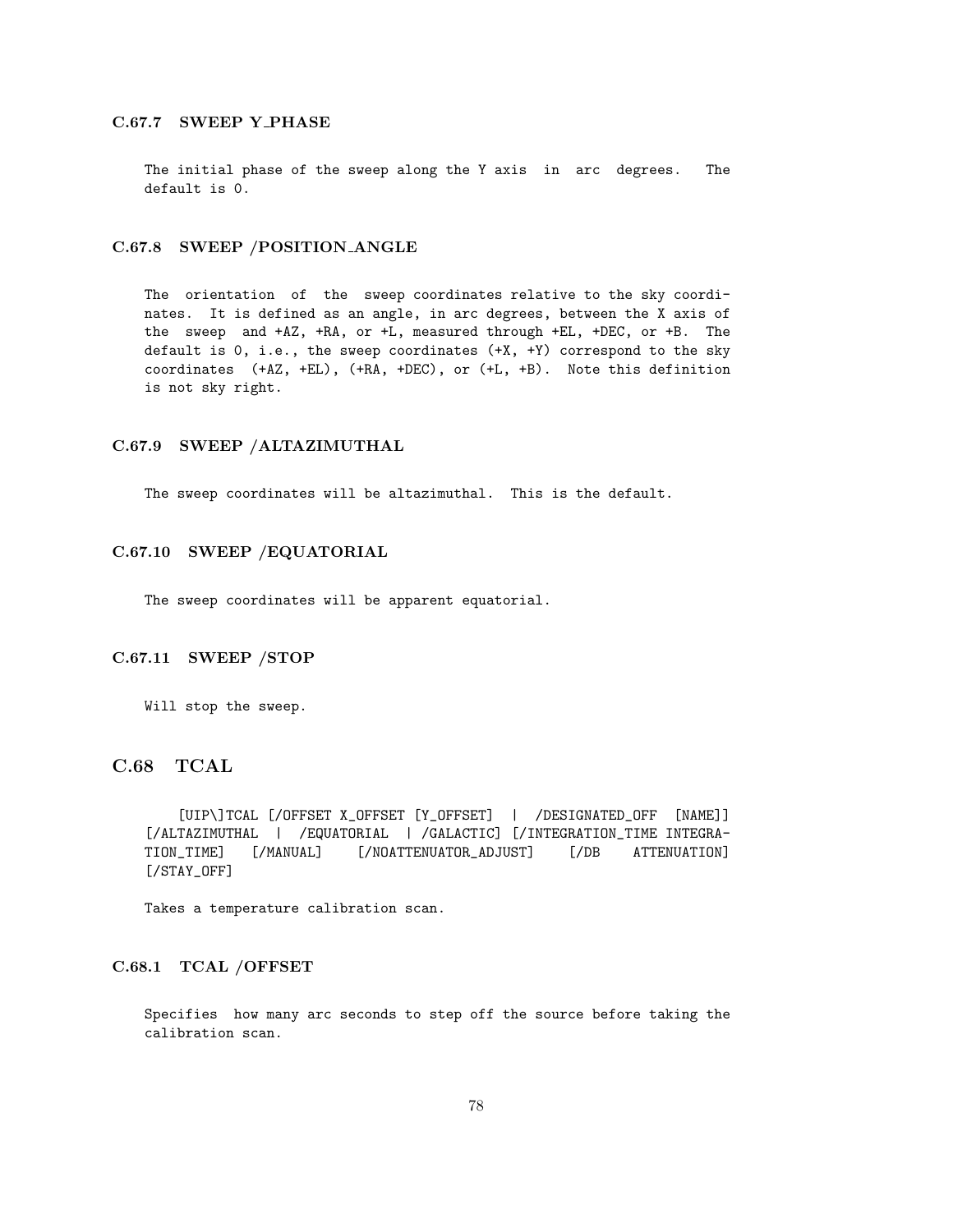## C.68.2 TCAL /DESIGNATED OFF

Tells TCAL to search the open source catalogs for a designated OFF position for the object being observed. Such OFF positions must have the objects name followed by ":off\_position", or they must be named explicitly as an argument of the /DESIGNATED\_OFF option.

### C.68.3 TCAL NAME

The name of the designated OFF position.

#### C.68.4 TCAL /ALTAZIMUTHAL

Specifies that the offset given by the OFFSET option is in altazimuthal coordinates. This is the default.

### C.68.5 TCAL /EQUATORIAL

Specifies that the offset given by the OFFSET option is in equatorial coordinates.

## C.68.6 TCAL /GALACTIC

Specifies that the offset given by the OFFSET option is in Galactic coordinates.

### C.68.7 TCAL /INTEGRATION\_TIME

Specifies the time, in seconds, that the spectrometer will integrate for both the HOT and SKY spectra. The default is 5 seconds.

## C.68.8 TCAL /MANUAL

If /MANUAL is specified, no commands will be sent to the chopper wheel. Instead, the user will be prompted to insert and remove the hot load manually. This option is sticky.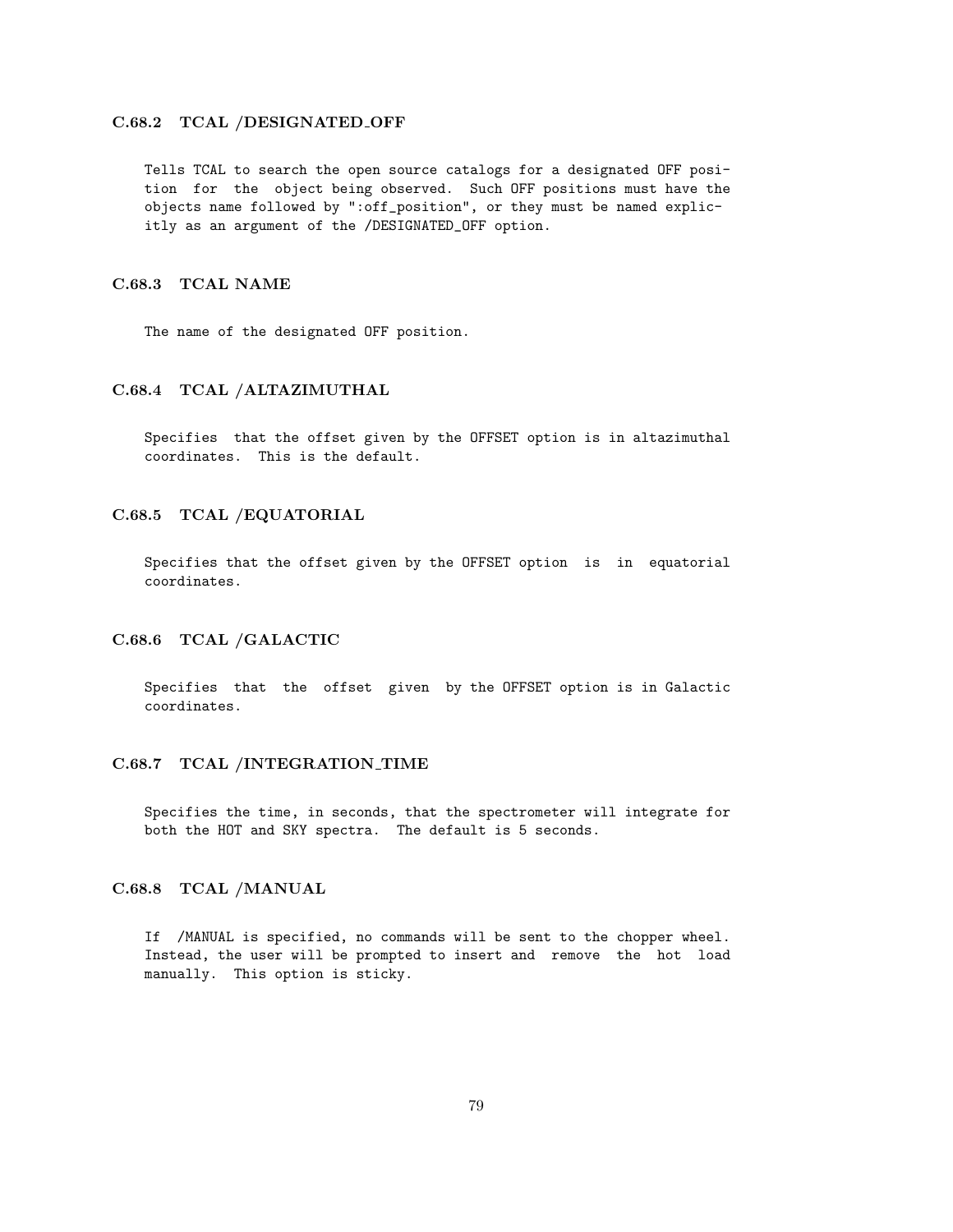### C.68.9 TCAL /NOATTENUATOR ADJUST

Tells TCAL not to adjust the programmable attenuator at the beginning of a scan.

### C.68.10 TCAL /DB

Causes the current programmable attenuator setting to be incremented by the specified amount before the hot load is inserted. This new value remains in place until the calibration scan is completed, at which time the attenuator is returned to its original state. The default is 3 dB.

### C.68.11 TCAL /STAY OFF

Will keep the antenna at the OFF source position after the calibration scan.

### C.68.12 TCAL /NOMOVE OFF

Internal use only. Indicates that the telescope is already OFF the source.

## C.68.13 TCAL /OTF

Internal use only. Keeps the OTF map grid from being erased when a temperature calibration scan is taken.

## C.69 TERTIARY

[UIP\]TERTIARY /SIDECAB

[UIP\]TERTIARY /NASMYTH2

[UIP\]TERTIARY /CASSEGRAIN | /STOW

[UIP\]TERTIARY

Moves the tertiary mirrors to one of the preconfigured positions. If no option is specified, it prints the current status of the tertiary mirrors.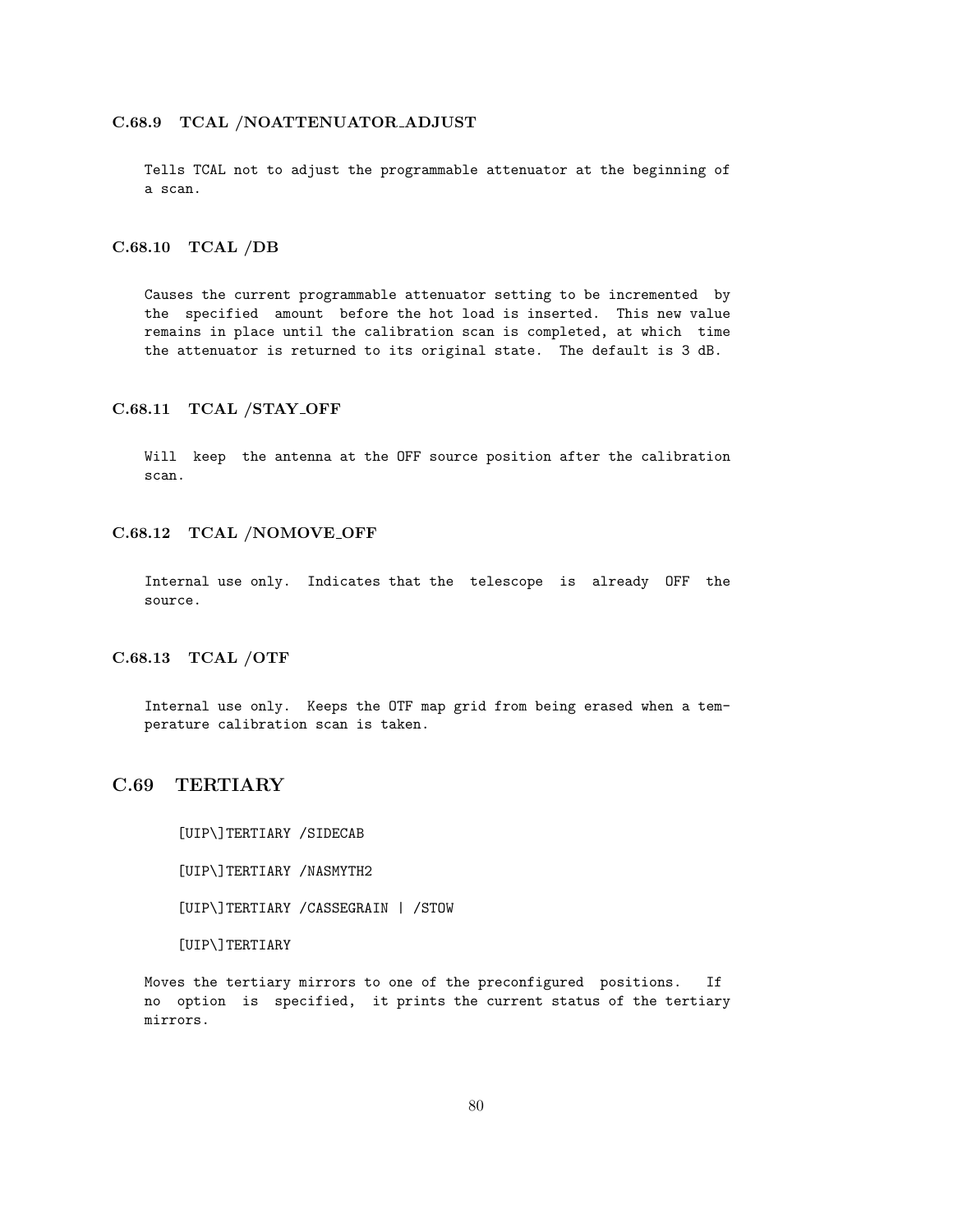### C.69.1 TERTIARY /SIDECAB

Configures the tertiary mirrors for the Side Cabin receivers.

### C.69.2 TERTIARY /NASMYTH2

Configures the tertiary mirrors for the instruments at the second Nasmyth focus.

### C.69.3 TERTIARY /CASSEGRAIN

Configures the tertiary mirrors for the instruments at the Cassegrain focus.

### C.69.4 TERTIARY /STOW

Same as /CASSEGRAIN configures the tertiary mirrors for the instruments at the Cassegrain focus.

## C.70 TEXAS

[UIP\]TEXAS [AZOFF]

[UIP\]TEXAS /DESIGNATED\_OFF [NAME]

[UIP\]TEXAS /STOP

Enables switching of the telescope between the source and OFF positions according to a signal at the digital input 1 of the antenna computer. The antenna will be moved to the OFF position if the digital input 1 is low. If the input is high, the offset will be removed.

### C.70.1 TEXAS AZOFF

The azimuth offset for the OFF position in arc seconds.

### C.70.2 TEXAS /DESIGNATED OFF

Uses the designated OFF positition instead of the azimuth offset.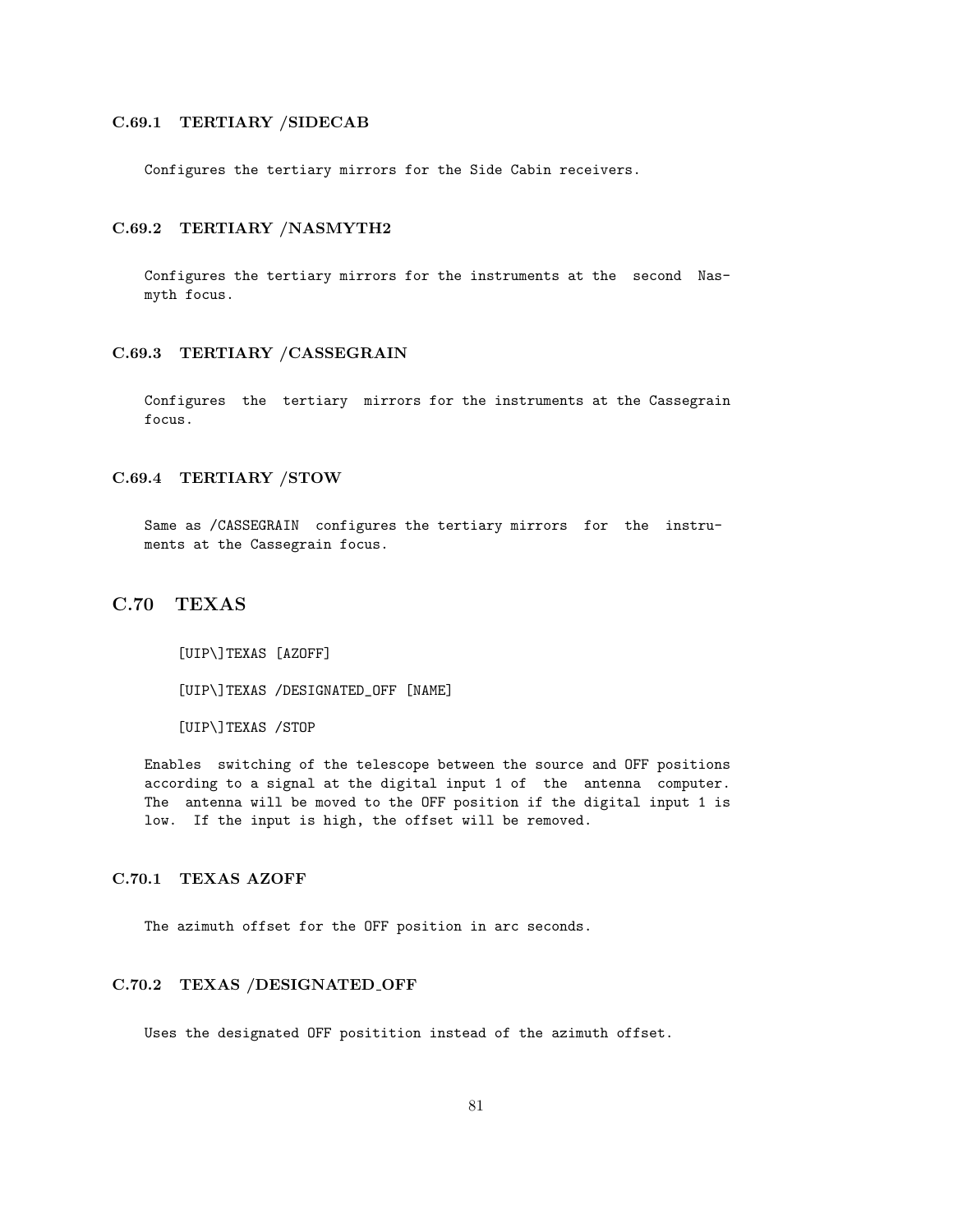## C.70.3 TEXAS NAME

The name of the designated OFF position.

### C.70.4 TEXAS /STOP

Disables the Texas control of position switching.

# C.71 THETA POSITION

[UIP\]THETA\_POSITION [POSITION] [/OFFSET OFFSET] [/SET\_OFFSET]

Allows the user to control the rotation of the secondary mirror. If an absolute position is specified, then autofocusing is disabled. An offset can also be specified to be added to the stored focus curve.

### C.71.1 THETA POSITION POSITION

If this optional argument is specified, it will be sent to the antenna computer and used as a fixed THETA position. The antenna computer will not update the position.

### C.71.2 THETA POSITION /OFFSET

Allows you to specify a fixed offset which will be added to the value from the focus curve when the antenna computer updates the secondary position.

#### C.71.3 THETA POSITION /SET OFFSET

This option, which should be used alone, is used to calculate the offset which should be applied to the focus curve. First one should find the best THETA position, using the THETA\_POSITION command to send the secondary to specific positions. Then when the focus is good, invoke THETA\_POSITION with this option, and the offset will be calculated. Then invoke FOCUS with either the /STEALTHY\_UPDATES or the /CON-STANT\_UPDATES option to tell the antenna to use the focus curve.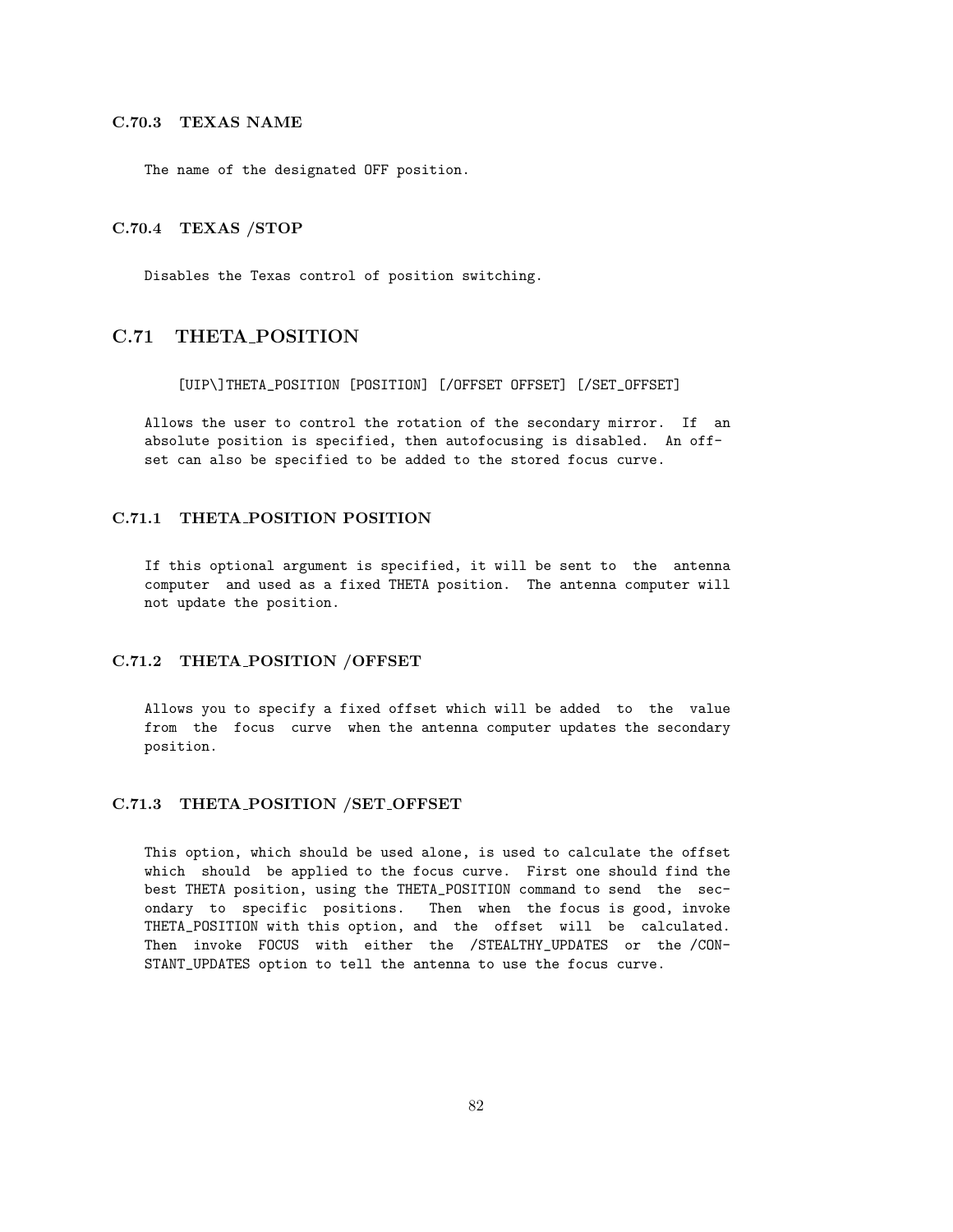# C.72 TILT CURVE

[UIP\]TILT\_CURVE [STEP\_SIZE [SETTLE\_TIME]] [/FILE\_NAME FILE\_NAME] [/RETROGRADE]

Takes the dome for a spin, and reads the tilt meters, generating a curve of tilt vs azimuth. New tilt meter zeros are determined and sent to the antenna.

### C.72.1 TILT CURVE STEP SIZE

How many degrees the dome and antenna are stepped between tilt meter readings.

## C.72.2 TILT\_CURVE SETTLE\_TIME

Number of seconds to wait for the reading to settle. The values brought back from the antenna are smoothed values. This necessitates waiting at each point to allow the average to drift to its proper value.

# C.72.3 TILT CURVE /FILE NAME

The name of the file to write values into.

## C.72.4 TILT CURVE /RETROGRADE

Normally the curve is taken going from AZ 20 to AZ 340. /RETROGRATE causes the curve to be taken in the reverse direction.

# C.73 TOANTENNA

#### [UIP\]TOANTENNA "MESSAGE"

Sends a text message to the antenna computer.

## C.73.1 TOANTENNA MESSAGE

The text to be sent.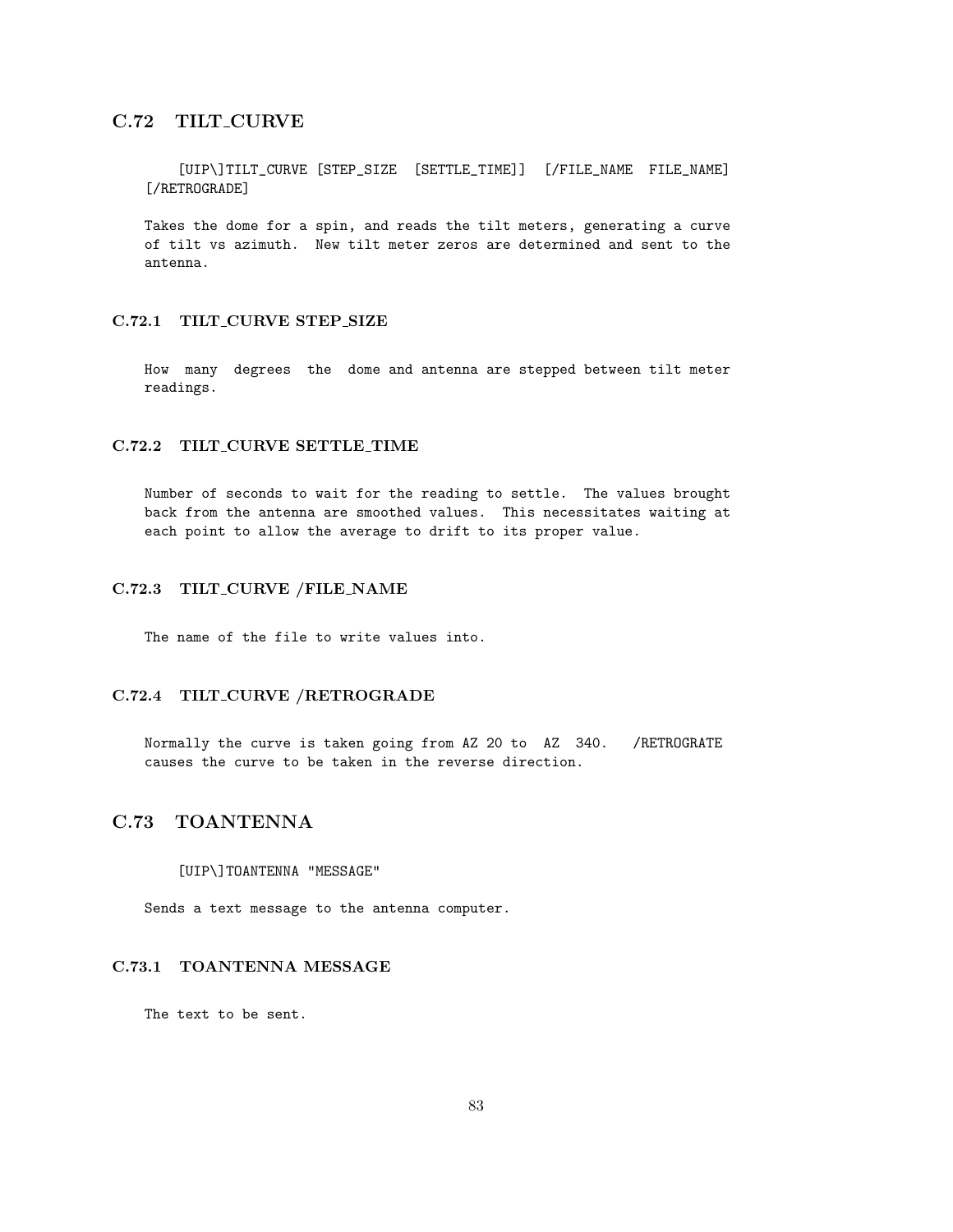# C.74 TO DWNCVTR

### [UIP\]TO\_DWNCVTR "MESSAGE"

Sends a text message to the down converter process on the backend computer.

### C.74.1 TO DWNCVTR MESSAGE

The text to be sent.

# C.75 TO SPECTROMETER

[UIP\]TO\_SPECTROMETER "MESSAGE" [/AOS5] [/FFTS1] [/FFTS2]

Sends a text message to the AOS or FFTS process on the backend computer.

### C.75.1 TO SPECTROMETER MESSAGE

The text to be sent.

### C.75.2 TO SPECTROMETER /AOS5

The message is to be sent to an AOS process which runs the AOS5.

### C.75.3 TO SPECTROMETER /FFTS1

The message is to be sent to a FFTS process which runs the FFTS1.

## C.75.4 TO SPECTROMETER /FFTS2

The message is to be sent to a FFTS process which runs the FFTS2.

# C.76 TRACK

### [UIP\]TRACK

Causes the telescope to slew to the requested position and then track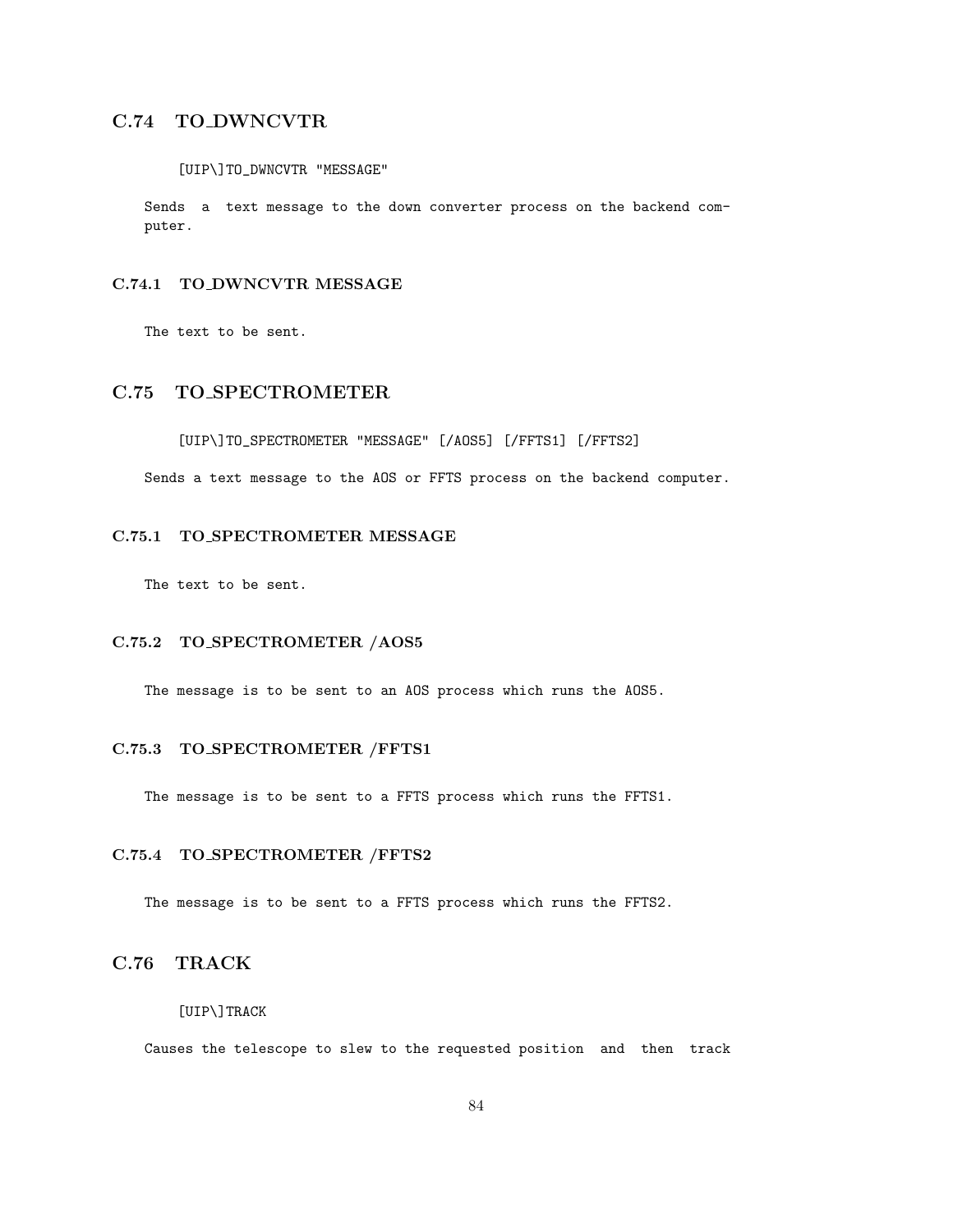that position, adjusting the pointing of the telescope as necessary.

# C.77 VERIFY

[UIP\]VERIFY NAME [/NODEFAULT] [/BRIEF | /LONG] [/ALTAZIMUTH] [/ELE-VATION ELEVATION | /ZENITH\_ANGLE ZENITH\_ANGLE] [/PARALLACTIC\_ANGLE PAR-ALLACTIC\_ANGLE]

[UIP\]VERIFY /LINE LINE\_NAME [/NODEFAULT] [/BRIEF | /LONG]

Allows you to inspect entries in either one of the source catalogs, or one of the spectral line catalogs. Catalogs are searched in the reverse of the order in which they were opened. Wildcards may be used for the name. VERIFY will also work on planets, and other Solar system objects with associated ephemeris files.

#### C.77.1 VERIFY NAME

The name of the source.

### C.77.2 VERIFY /LINE

Tells VERIFY to look in the spectral line catalog, rather than the source catalog, to find the entry named by the LINE\_NAME argument.

### C.77.3 VERIFY LINE NAME

The name of the line.

### C.77.4 VERIFY /NODEFAULT

Tells VERIFY not to search the default catalog. This is particularly useful if you want to get a listing of your personal file, without a copy of the default catalog appended to the end.

#### C.77.5 VERIFY /BRIEF

Selects the short form of output. It is automatically selected when wildcards are used.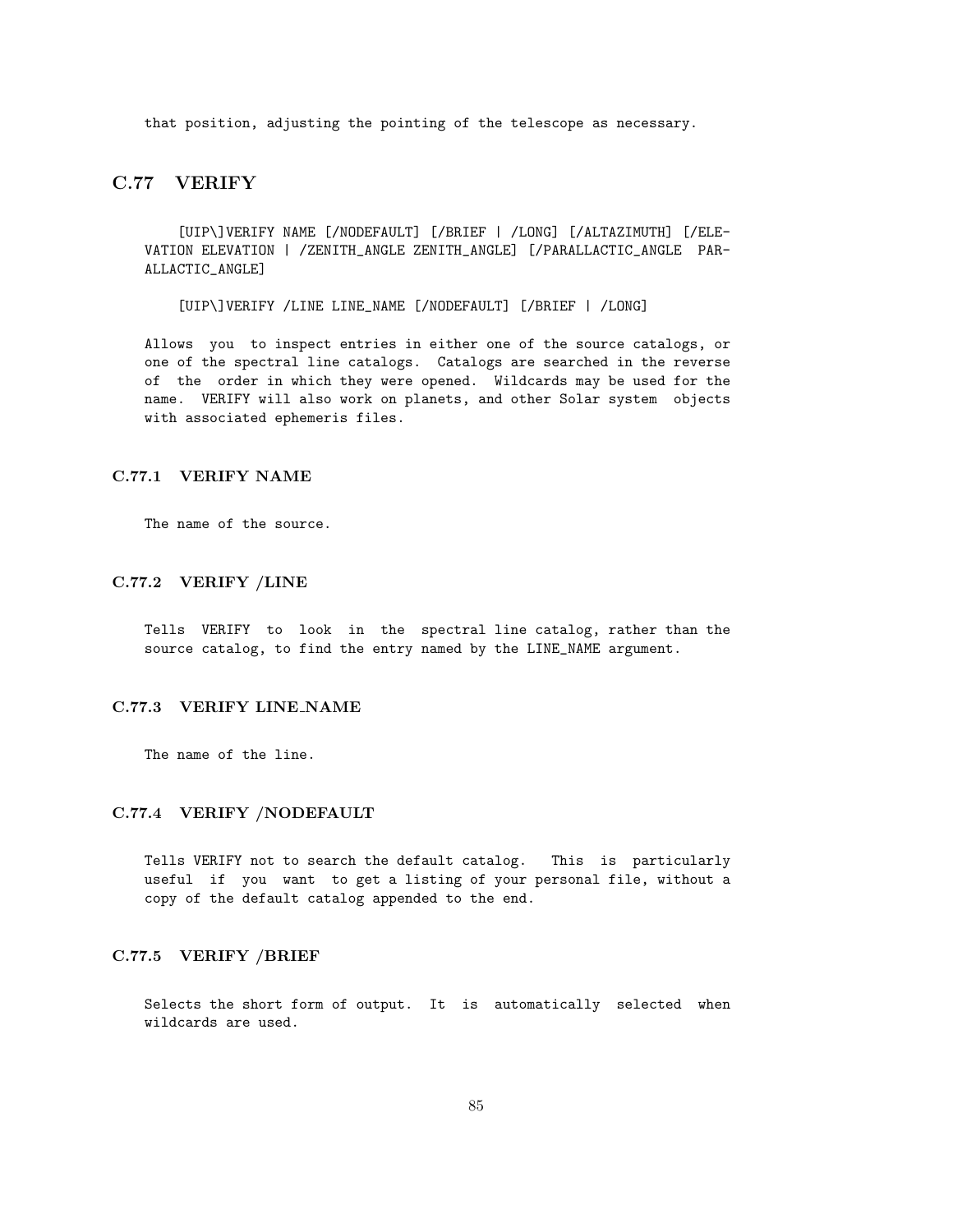## C.77.6 VERIFY /LONG

Selects the short form of output. It is automatically selected when wildcards are not used.

### C.77.7 VERIFY /ALTAZIMUTH

Tells VERIFY to display the altitude and azimuth of the source, as well as the hour angle and parallactic angle.

### C.77.8 VERIFY /ELEVATION

Tells VERIFY to calculate the UT at which the source will rise to this elevation angle, and when it will set below this angle. Specify the angle in degrees.

### C.77.9 VERIFY /ZENITH ANGLE

Similar to the /ELEVATION option, but the angle is specified in zenith distance. It can be abbreviated as /ZA.

## C.77.10 VERIFY /ZA

### C.77.11 VERIFY /PARALLACTIC ANGLE

Tells VERIFY to calculate the UT at which the source will cross this parallactic angle. Specify the angle in degrees.

## C.78 WEATHER

[UIP\]WEATHER TEMPERATURE HUMIDITY PRESSURE [/AUTOMATIC | /NOAUTO-MATIC] [/FAHRENHEIT]

Enables the user to send weather parameters to the antenna computer, so that the refraction corrections can be made accurately.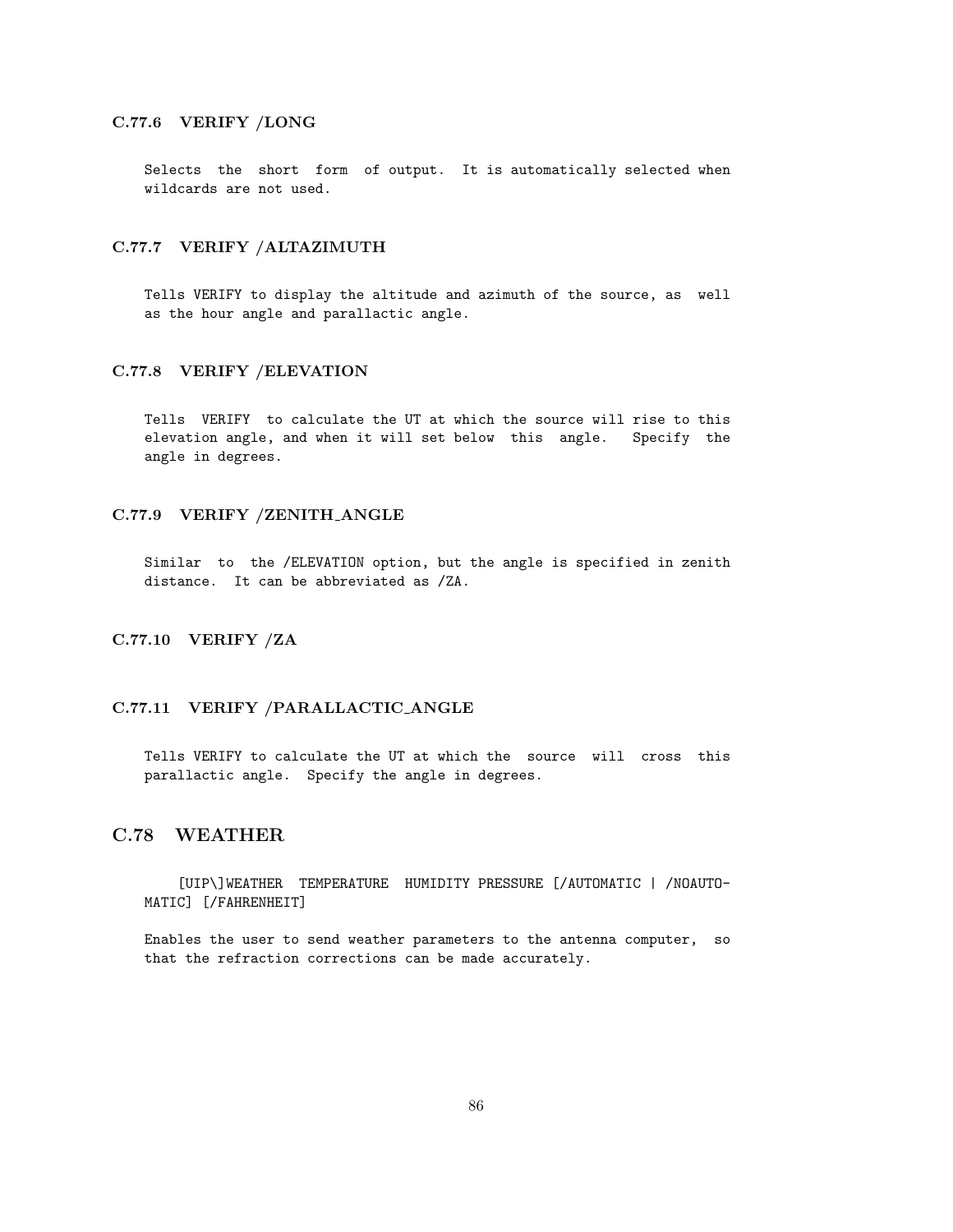## C.78.1 WEATHER TEMPERATURE

The ambient temperature in degrees Celsius.

### C.78.2 WEATHER HUMIDITY

The relative humidity in percents.

## C.78.3 WEATHER PRESSURE

The barometric pressure in millibars.

### C.78.4 WEATHER /AUTOMATIC

The antenna computer will automatically update the weather using values from the weather station.

## C.78.5 WEATHER /NOAUTOMATIC

The antenna computer will NOT automatically update the weather using values from the weather station.

#### C.78.6 WEATHER /FAHRENHEIT

The ambient temperature is taken to be in degrees Fahrenheit.

# C.79 X POSITION

[UIP\]X\_POSITION [POSITION] [/OFFSET OFFSET] [/SET\_OFFSET]

Allows the user to control the focusing of the secondary mirror, by moving it perpendicular to the optical axis. If an absolute position is specified, then autofocusing is disabled. An offset can also be specified to be added to the stored focus curve.

## C.79.1 X POSITION POSITION

If this optional argument is specified, it will be sent to the antenna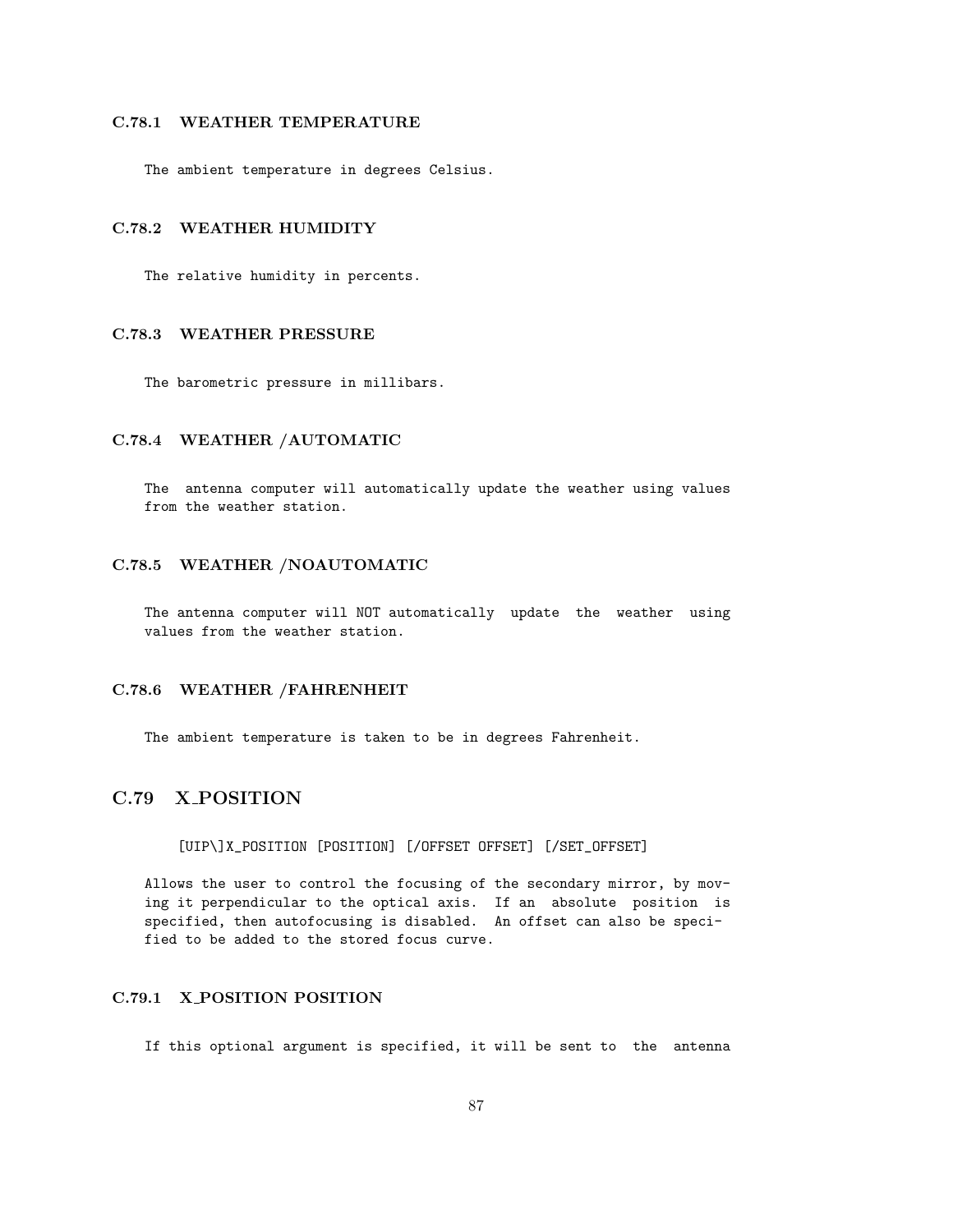computer and used as a fixed X position. The antenna computer will not update the position.

#### C.79.2 X POSITION /OFFSET

Allows you to specify a fixed offset which will be added to the value from the focus curve when the antenna computer updates the secondary position.

### C.79.3 X POSITION /SET OFFSET

This option, which should be used alone, is used to calculate the offset which should be applied to the focus curve. First one should find the best X position, using the X\_POSITION command to send the secondary to specific positions. Then when the focus is good, invoke X\_POSITION with this option, and the offset will be calculated. Then invoke FOCUS with either the /STEALTHY\_UPDATES or the /CONSTANT\_UPDATES option to tell the antenna to use the focus curve.

# C.80 Y POSITION

#### [UIP\]Y\_POSITION [POSITION] [/OFFSET OFFSET] [/SET\_OFFSET]

Allows the user to control the focusing of the secondary mirror, by moving it perpendicular to the optical axis. If an absolute position is specified, then autofocusing is disabled. An offset can also be specified to be added to the stored focus curve.

# C.80.1 Y POSITION POSITION

If this optional argument is specified, it will be sent to the antenna computer and used as a fixed Y position. The antenna computer will not update the position.

### C.80.2 Y POSITION /OFFSET

Allows you to specify a fixed offset which will be added to the value from the focus curve when the antenna computer updates the secondary position.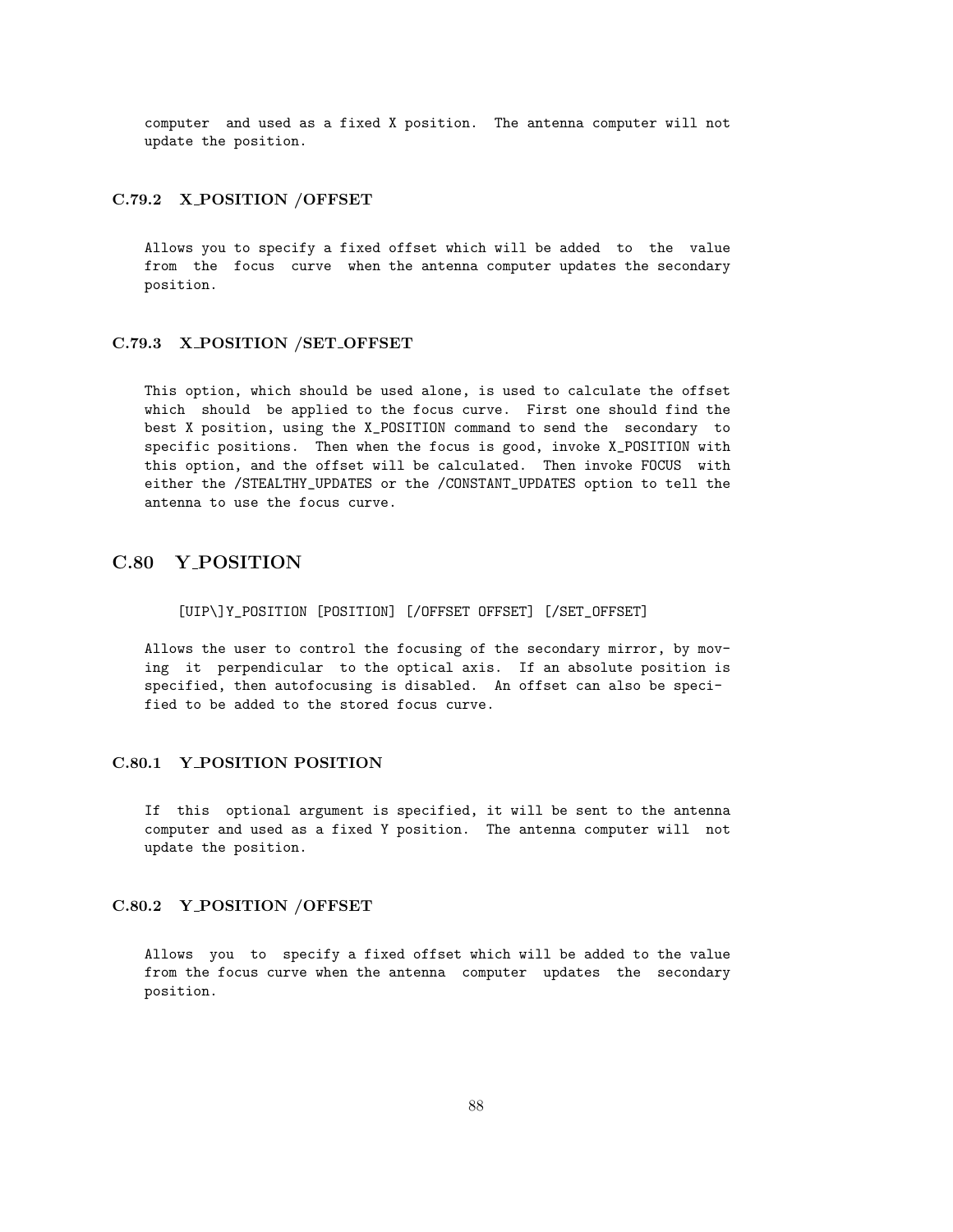### C.80.3 Y POSITION /SET OFFSET

This option, which should be used alone, is used to calculate the offset which should be applied to the focus curve. First one should find the best Y position, using the Y\_POSITION command to send the secondary to specific positions. Then when the focus is good, invoke Y\_POSITION with this option, and the offset will be calculated. Then invoke FOCUS with either the /STEALTHY\_UPDATES or the /CONSTANT\_UPDATES option to tell the antenna to use the focus curve.

# C.81 ZA

#### [UIP\]ZA [ANGLE]

Sends a new zenith distance to the antenna computer. The command ZA automatically selects altazimuthal coordinates.

## C.81.1 ZA ANGLE

The new zenith distance to be sent to the antenna computer.

## C.82 ZAO

[UIP\]ZAO [OFFSET] [/FIXED FIXED\_OFFSET] [/MAPPING MAPPING\_OFFSET] [/FIELD FIELD\_OFFSET]

[UIP\]ZAO [/FIXED | /MAPPING | /FIELD]

Sends a new zenith distance offset to the antenna computer.

## C.82.1 ZAO OFFSET

The new zenith distance offset in arc seconds.

### C.82.2 ZAO /FIXED

Modifies or prints the fixed offset.